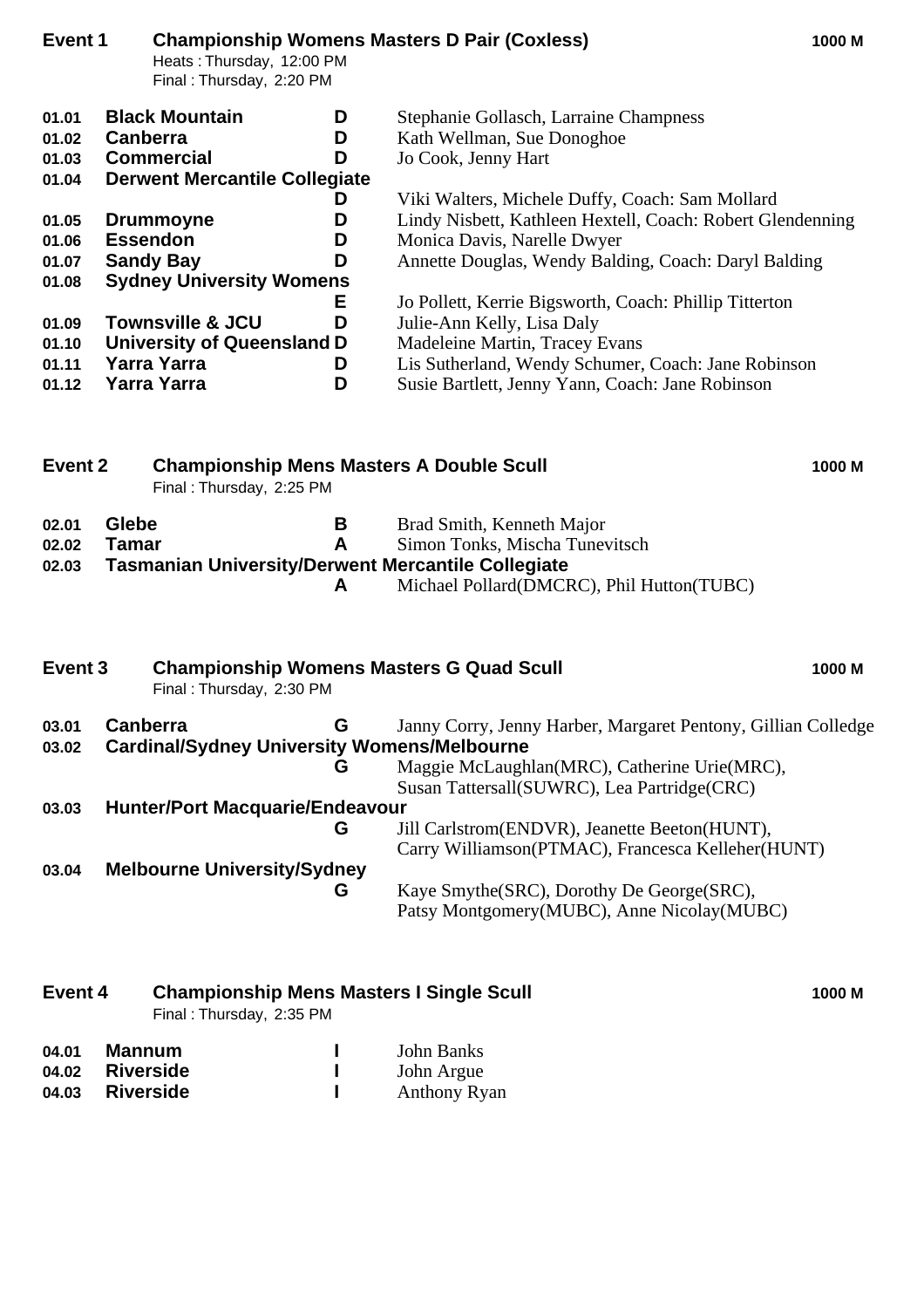| Event 5 | <b>Championship Mens Masters D Eight</b><br>Heats: Thursday, 12:10 PM<br>Final: Thursday, 2:40 PM |   | 1000 M                                                                                                                                                                                                                     |
|---------|---------------------------------------------------------------------------------------------------|---|----------------------------------------------------------------------------------------------------------------------------------------------------------------------------------------------------------------------------|
| 05.01   | <b>Barwon</b>                                                                                     | D | Adam Morgan, Peter Jeffery, Peter White, Stephen Duniam,<br>Dave McPherson, Richard Tomczak, Ross George,<br>Andrew Cleary, Cox: Kara Wilson                                                                               |
| 05.02   | <b>Bunbury/West Australian D</b>                                                                  |   | Tim Weston(BRC), Brad Scott(WARC), Peter Klemm(WARC),<br>Sten Campbell(WARC), Michael Lane(WARC),<br>Michael Hogan(BRC), Martin Curran(BRC),<br>Michael Gianotti(BRC), Cox: Glenys Hough(BRC)                              |
| 05.03   | <b>Canberra</b>                                                                                   | D | Tony Wilkes, Peter Laidlaw, Andy Horsburgh, Kim Fisher,<br>Jeff Hart, Mike Clifford, Geoff Brown, Martin Little,<br>Cox: Rebecca McCallum                                                                                  |
| 05.04   | <b>Drummoyne</b>                                                                                  | D | Timothy Bland, Anthony Mallis, Charles Hamilton, David Auld,<br>Michael Wong, Peter French, Louis Petrin, Warwick Kerr,<br>Cox: Kathleen Hextell                                                                           |
| 05.05   | New Norfolk/Lindisfarne D                                                                         |   | Leigh Blake(LRC), David Howard(NNRC),<br>Tim Wilson-Haffenden(NNRC), Kelly Graham(NNRC),<br>John Bannon(NNRC), Peter Nichols(NNRC),<br>James Osborne(NNRC), Phil Hansen(NNRC),<br>Cox: Meg Tubb(LRC), Coach: Michael Banks |
| 05.06   | Old Ignatians/Drummoyne/St George/North Shore                                                     |   |                                                                                                                                                                                                                            |
|         |                                                                                                   | D | Thomas Hugh(OLDIG), Graham Wearne(DRUMM),<br>Philip Quick(NSHR), Stevan Caldwell(NSHR),<br>Maurice Sizzi(DRUMM), Marc Bindner(STGEO),<br>Robert Glendenning(DRUMM), Simon Glascott(OLDIG),<br>Cox: Robert Wright(MOSM)     |
| 05.07   | <b>Port Adelaide</b>                                                                              | D | Bruce Mason, Ian Robertson, Kevin Allery, Andrew Tidemann,<br>Michael Nielsen, Wayne Severin, Paul Knight, David Trinne,<br>Cox: Vicky Knight, Coach: Steve Pennington                                                     |
| 05.08   | <b>Power House</b>                                                                                | D | Michael Taylor, Craig Cooper, Nick Freezer, Roland Baltutis,<br>Nicholas Hatjiandreou, Peter Leahy, Angelo Rizzardi,<br>Bruce Winnen, Cox: Caitlin Ripper                                                                  |
| 05.09   | <b>Sandy Bay</b>                                                                                  | D | Philip Causon, Chris Rippon, Clint Johnstone, Richard Gerathy,<br>Michael Seddon, Tim Morris, Chris Potter, Stephen Devereaux,<br><b>Cox: Ruth Causon</b>                                                                  |
| 05.10   | <b>Tamar</b>                                                                                      | A | William Calvert, Scott Oakey, David MacFarlane, Fenton Jones,<br>Andrew Calvert, Richard Norton, James Russell,<br>Roderick Campbell, Cox: Stuart Sayer                                                                    |

### **Event 6 Championship Womens Masters A Single Scull 1000 M** Final : Thursday, 2:45 PM

| 06.01 | <b>Buckingham</b>  | A  | Jacqui Hope, Coach: David Poulson    |
|-------|--------------------|----|--------------------------------------|
| 06.02 | <b>Cairns</b>      | C. | Elicia De La Paix                    |
| 06.03 | <b>Fremantle</b>   | A  | Julia Dick                           |
| 06.04 | Glenorchy          | A  | Joanne Hickman                       |
| 06.05 | <b>Huon</b>        | A  | Jenna Driessen, Coach: John Driessen |
| 06.06 | Leichhardt         | В  | Daniela Borgert                      |
| 06.07 | <b>Mildura</b>     | A  | Stefanie Schneider                   |
| 06.08 | <b>North Shore</b> | в  | <b>Tamsin Brew</b>                   |
|       |                    |    |                                      |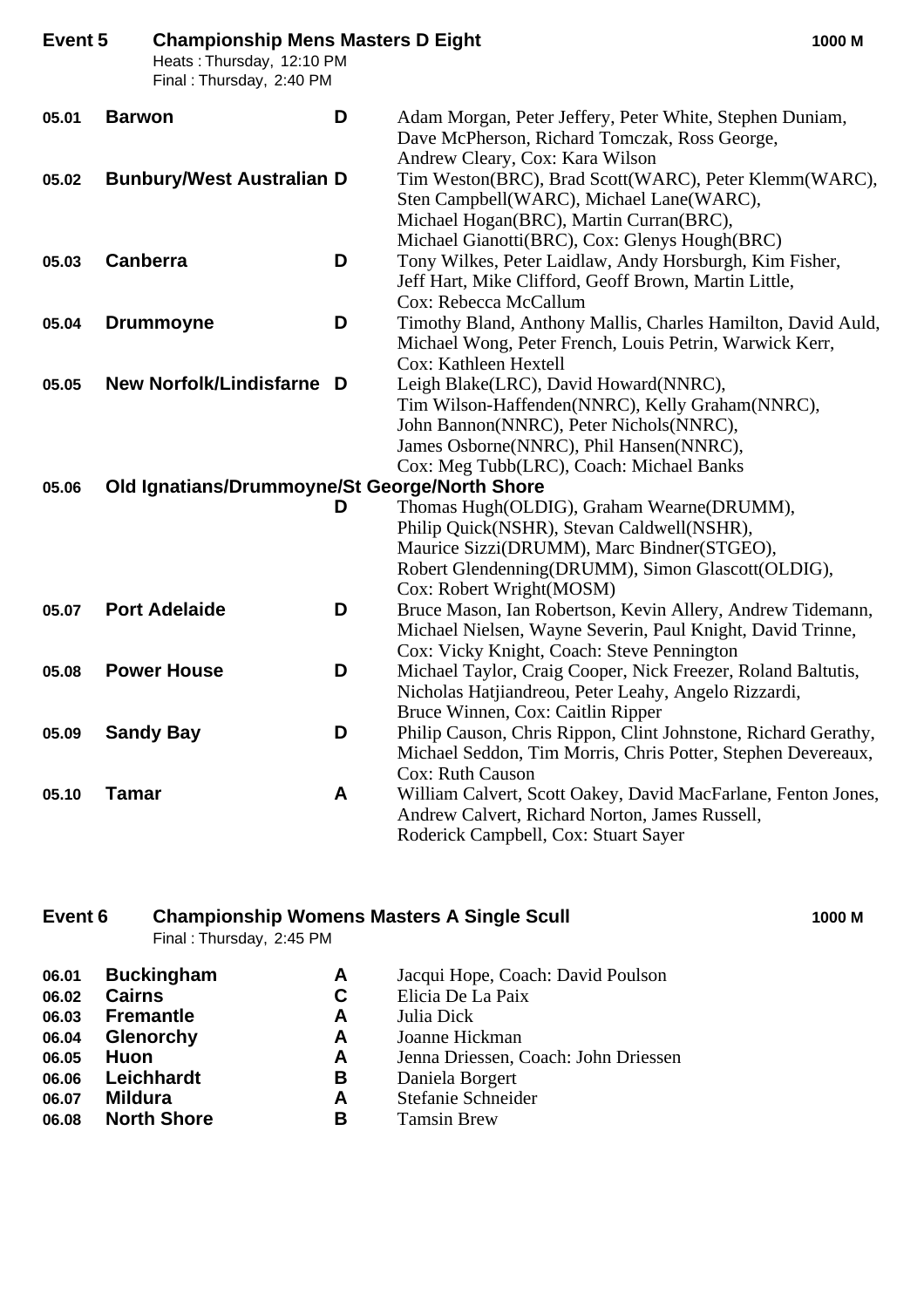| Event 7                                                                       | Heats: Thursday, 12:20 PM<br>Final: Thursday, 2:50 PM                                                                                                                                                                  |                                                                    | <b>Championship Womens Masters C Double Scull</b>                                                                                                                                                                                                                                                                                  | 1000 M |
|-------------------------------------------------------------------------------|------------------------------------------------------------------------------------------------------------------------------------------------------------------------------------------------------------------------|--------------------------------------------------------------------|------------------------------------------------------------------------------------------------------------------------------------------------------------------------------------------------------------------------------------------------------------------------------------------------------------------------------------|--------|
| 07.01<br>07.02<br>07.03<br>07.04<br>07.05<br>07.06<br>07.07<br>07.08<br>07.09 | <b>ANA</b><br><b>Balmain/Manning River</b><br><b>Black Mountain</b><br><b>Brisbane &amp; GPS</b><br><b>Bunbury</b><br><b>Bunbury</b><br><b>Canberra/Defence RA</b><br><b>Canberra</b><br>Canberra<br><b>Commercial</b> | C<br>$\mathbf C$<br>D<br>C<br>D<br>D<br>$\mathbf C$<br>C<br>C<br>C | Michelle Blake, Carol Sale, Coach: Laurie Anderson<br>Amanda Cavill(MANN), Janine Lippi(BALM)<br>Pam Nash, Jeanette Gasson<br>Pascale Cox, Janine Reid<br>Beverley Seroka, Pina Barbera<br>Nola Cigulev, Jennifer Coote<br>Alison Creagh(CANB), Selina Rowland(CANB)<br>Elaine Bissaker, Emy Ayliffe<br>Cathy Crozier, Janice Jago |        |
| 07.10<br>07.11                                                                | <b>Commercial/Coomera Watersports Club</b>                                                                                                                                                                             | C                                                                  | Sally Broadley, Lynette Parker<br>Karen Smith(CWS), Christine Taylor(COMM)                                                                                                                                                                                                                                                         |        |
| 07.12<br>07.13                                                                | <b>Derwent Mercantile Collegiate</b><br><b>Derwent Mercantile Collegiate</b>                                                                                                                                           | C<br>D                                                             | Andrea Rippon, Joanne Clarke, Coach: Sam Mollard<br>Sue Sluce, Sally Knott, Coach: Sam Mollard                                                                                                                                                                                                                                     |        |
| 07.14                                                                         | <b>Derwent Mercantile Collegiate</b>                                                                                                                                                                                   | C                                                                  | Nicola Webb, Cath Hughes, Coach: Sam Mollard                                                                                                                                                                                                                                                                                       |        |
| 07.15                                                                         | <b>Essendon/Richmond</b>                                                                                                                                                                                               | $\mathbf C$                                                        | Geraldine Goss(RRC), Tamara McPherson(ERC),<br>Coaches: Scott Riddell, Neville Smith                                                                                                                                                                                                                                               |        |
| 07.16<br>07.17<br>07.18<br>07.19                                              | Lindisfarne<br><b>Mosman</b><br><b>North Esk</b><br><b>Port Macquarie/St GeorgeD</b>                                                                                                                                   | C<br>$\mathbf C$<br>$\overline{c}$                                 | Dot Steane, Jillian Johnstone<br>Gretchen Kellner, Elizabeth Burrows<br>Diane Ottaway, Judy Fenner<br>Krystine Macready(STGEO), Kim Chilton(PTMAC)                                                                                                                                                                                 |        |
| 07.20<br>07.21<br>07.22<br>07.23                                              | <b>Power House</b><br><b>Sandy Bay</b><br><b>Sandy Bay</b><br><b>Sandy Bay</b>                                                                                                                                         | C<br>$\mathbf C$<br>C<br>$\mathbf C$                               | Debbie Van Der Kraan, Sally McManamny<br>Amanda Jackson, Elizabeth Butler, Coach: Daryl Balding<br>Claire Douglas, Joanne Chau, Coach: Daryl Balding<br>Terese Golding, Bridget Walker                                                                                                                                             |        |
| 07.24<br>07.25<br>07.26                                                       | <b>Shoalhaven</b><br><b>Tamar</b><br><b>Yarra Yarra/Richmond</b>                                                                                                                                                       | $\mathbf C$<br>D<br>$\mathbf C$                                    | Simone Jones, Linda Eddington<br>Jill Fraser, Pauline Winwood<br>Carolyn Manning(RRC), Jillian Plummer(YYRC),<br><b>Coach: Brenton Terrell</b>                                                                                                                                                                                     |        |
|                                                                               |                                                                                                                                                                                                                        |                                                                    |                                                                                                                                                                                                                                                                                                                                    |        |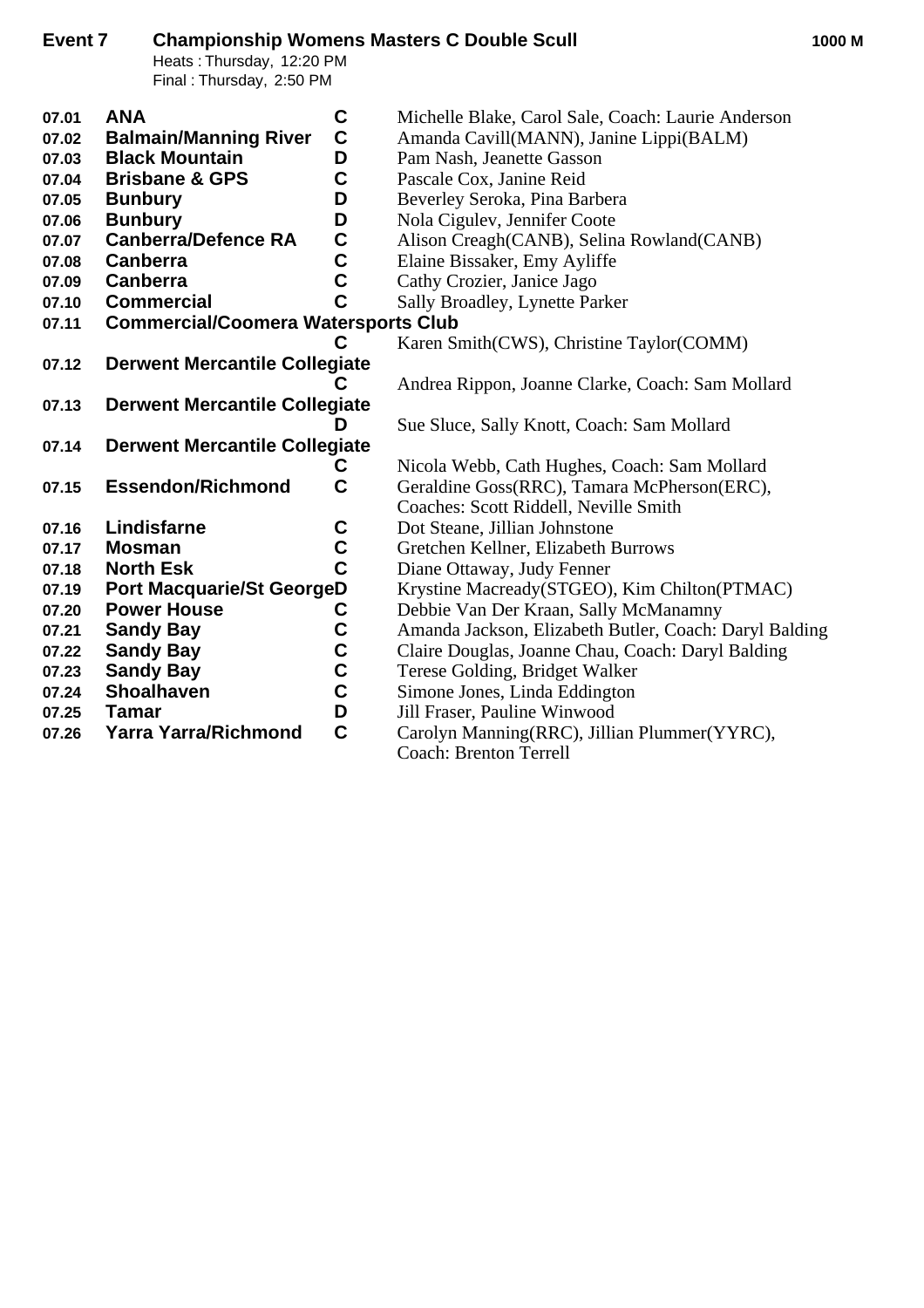### **Event 8 Championship Mens Masters C Single Scull 1000 M**

Heats : Thursday, 12:40 PM Final : Thursday, 2:55 PM

| 08.01 | <b>Brisbane &amp; GPS</b> | Jonathan Brett |  |
|-------|---------------------------|----------------|--|
|       |                           |                |  |

- **08.02 Commercial D** Jeffery Peereboom<br> **08.03 Corio Bav C** Richard Axe
- **08.03 Corio Bay**<br>**08.04 Endeavour C** Sean Donza
- **08.04 Endeavour C** Sean Donza
- **08.05 Griffith University Surfers Paradise**
	- **C** Rick Kranen, Coach: Gordon Cameron
- **08.06 Lake Colac D** Michael Heaton-Harris **08.07 Lindisfarne C** David Banks
- **08.07 Lindisfarne C** David Banks<br> **08.08 Lindisfarne D** Peter Hollow
- **08.08 Lindisfarne D** Peter Holloway<br> **08.09 Manning River C** Philip Walters
- **08.09 Manning River C** Philip Walters<br> **08.10 Melbourne University C** Michael Cornv
- **08.10 Melbourne University C** Michael Cornwell, Coach: Brenton Terrell<br> **08.12 Mosman C** Paul Bartels<br> **08.13 Shoalhaven C** Chris Turner<br> **08.14 Shoalhaven C** Dean Watts<br> **08.15 St George C** Robert Henderson, Coach: Bruce
- **08.11 Mercantile C** Duncan Mackinnon
- **08.12 Mosman C** Paul Bartels
- **08.13 Shoalhaven C** Chris Turner
- **08.14 Shoalhaven C** Dean Watts
- **08.15 St George C** Robert Henderson, Coach: Bruce Williams<br>**08.16 Tamar C** Stuart Sayer
- **08.16 Tamar C** Stuart Sayer<br>**08.17 Tamar C** James Russe
- **08.17 Tamar C** James Russell<br>**08.18 Tamar C** Roderick Cam
- **08.18 Tamar C** Roderick Campbell **08.19 Tamar C A** Scott Oakey
- **08.19 Tamar A** Scott Oakey<br>**08.20 Tamar C** Alan Howard
- **08.20 Tamar C** Alan Howard<br>**08.21 Tattersall's C** Russell Dean
- **08.21 Tattersall's C** Russell Dean
- **08.22 West Australian C** Peter Klemm

### **Event 9 Championship Mens Masters G Single Scull 1000 M**

Heats : Thursday, 1:00 PM Final : Thursday, 3:00 PM

| 09.01 | <b>Black Mountain</b>       | G | Alex Leitch                             |
|-------|-----------------------------|---|-----------------------------------------|
| 09.02 | Canberra                    | н | John Simson                             |
| 09.03 | <b>Corio Bay</b>            | G | <b>Jeff Sykes</b>                       |
| 09.04 | <b>Endeavour</b>            | G | Digby Rayward                           |
| 09.05 | Leichhardt                  | G | <b>Brian Davis</b>                      |
| 09.06 | <b>Melbourne</b>            | G | Paul Bridgeford                         |
| 09.07 | <b>Melbourne University</b> | G | Peter Nicholson, Coach: Brenton Terrell |
| 09.08 | <b>Nagambie</b>             | G | Mike Walter, Coach: Neville Smith       |
| 09.09 | <b>Power House</b>          | G | Peter Benson                            |
| 09.10 | <b>Riverside</b>            | G | <b>Rick Fitzgerald</b>                  |
| 09.11 | <b>Sandy Bay</b>            | G | Daryl Balding                           |
| 09.12 | <b>Shoalhaven</b>           | G | <b>Anthony Ellman-Brown</b>             |
| 09.13 | <b>Tamar</b>                | G | Alan Kitto                              |
|       |                             |   |                                         |

### **Event 10 Championship Womens Masters H - J Pair (Coxless) 1000 M**

| <b>Championship Mens Masters H Four (Coxed)</b><br>Event 11<br>Final: Thursday, 3:05 PM |                         |   | 1000 M                                                                                   |  |
|-----------------------------------------------------------------------------------------|-------------------------|---|------------------------------------------------------------------------------------------|--|
| 11.01                                                                                   | <b>Banks/Mercantile</b> | H | Ray Dawson (MERC), Dennis Millikan (BANKS),<br>Donald Gibb(BANKS), Ian Macmillan(BANKS), |  |

Cox: Johan Lausberg(BANKS)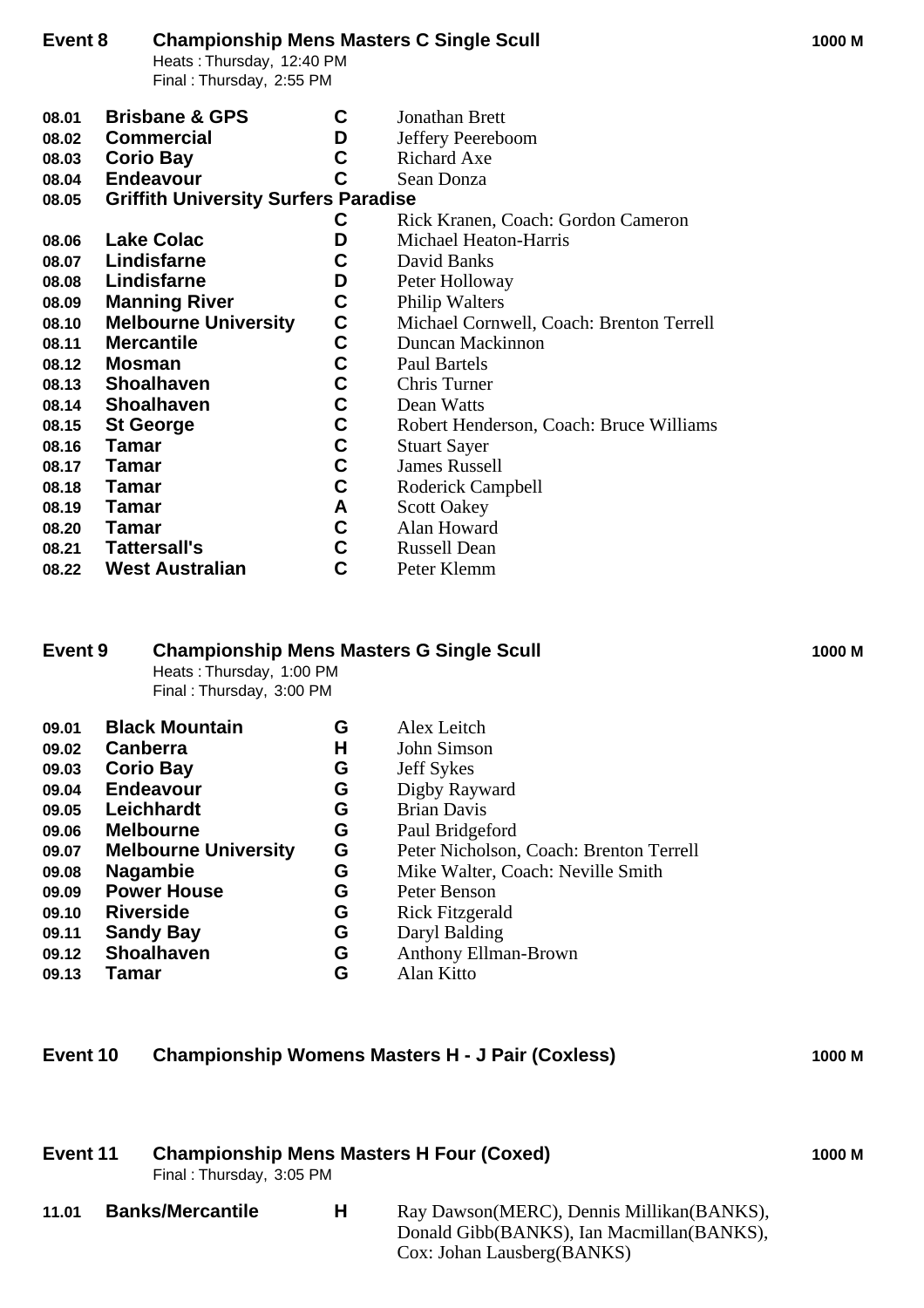| Event 11 |                  | <b>Championship Mens Masters H Four (Coxed)</b><br>Final: Thursday, 3:05 PM |   |                                                                                                                                                                                                                                                                                        | 1000 M |
|----------|------------------|-----------------------------------------------------------------------------|---|----------------------------------------------------------------------------------------------------------------------------------------------------------------------------------------------------------------------------------------------------------------------------------------|--------|
| 11.02    |                  | <b>Richmond/Banks</b>                                                       | H | Ian Douglas (BANKS), James McKay (BANKS),<br>Luke Koekoek(BANKS), Ray Dennis(RRC),<br>Cox: Lisa Muntz(BANKS)                                                                                                                                                                           |        |
| Event 12 |                  | <b>Championship Mens Masters H Four (Coxless)</b>                           |   |                                                                                                                                                                                                                                                                                        | 1000 M |
| Event 13 |                  | <b>Championship Mens Masters B Eight</b><br>Final: Thursday, 3:10 PM        |   |                                                                                                                                                                                                                                                                                        | 1000 M |
| 13.01    |                  | <b>Balmain/Old Ignatians</b>                                                | B | Simon Jenkins(BALM), Evan Sturrock(BALM),<br>Mark Innes(OLDIG), Thomas Hugh(OLDIG),<br>Nick Smith(BALM), Joel Cape(BALM), James Armati(BALM),                                                                                                                                          |        |
| 13.02    |                  |                                                                             | B | Saxon Lyne(BALM), Cox: Charles Done(BALM)<br><b>Black Mountain/Canberra/Glebe/Tattersall's/North Esk</b><br>Patrick Bird(NERC), Russell Dean(TATTS),<br>Brad Smith(GLEBE), Geoff Brown(CANB),<br>Steven Mirtschin(CANB), Martin Little(CANB),<br>Damien Pentony(CANB), Ted Hall(BMRC), |        |
| 13.03    |                  | <b>Power House</b>                                                          | B | Cox: Rebecca McCallum(CANB)<br>Peter Leahy, Gavin Bellis, Ben Woffenden, Allister Hill,<br>Jeff Hills, Michael Taylor, David Dickens,                                                                                                                                                  |        |
|          |                  |                                                                             |   | Nicholas Hatjiandreou, Cox: Tara Spivakovsky                                                                                                                                                                                                                                           |        |
| 13.04    |                  | <b>Toowong/Tattersall's/University of Queensland</b>                        | C | Clayton Bailey(TOOW), Anthony Moynihan(TOOW),<br>Philip O'Dwyer(UQBC), Jon Takacs(TATTS),<br>Peter Jell(TOOW), Paul Taylor(TOOW), Bob Law(TOOW),<br>Peter Schryver(TOOW), Cox: Jennifer Gilbert(UQBC),<br>Coach: Terry Mulligan                                                        |        |
| 13.05    |                  |                                                                             |   | Tasmanian University/Drummoyne/North Shore/Old Ignatians/Glebe                                                                                                                                                                                                                         |        |
|          |                  |                                                                             | B | Matthew Rice(DRUMM), Daniel Backhouse(DRUMM),<br>Kenneth Major(GLEBE), Thomas Wilcox(DRUMM),<br>Simon Glascott(OLDIG), Philip Quick(NSHR),<br>Robert Glendenning(DRUMM), Phil Hutton(TUBC),<br>Cox: Lindy Nisbett(DRUMM)                                                               |        |
| Event 14 |                  | Final: Thursday, 3:15 PM                                                    |   | <b>Championship Womens Masters F Four (Coxed)</b>                                                                                                                                                                                                                                      | 1000 M |
| 14.01    | <b>Riverside</b> |                                                                             | F | Sue Booth, Zandra Smith, Jane Dawson, Laurel Kenner,<br>Cox: John Banks                                                                                                                                                                                                                |        |
| 14.02    |                  | <b>Toowong/Townsville &amp; JCU</b>                                         | F | Julie-Ann Kelly(TJCU), Lynette Brown(TOOW),<br>Carol Watters(TOOW), Marion Elliott(TOOW),<br>Cox: Jennifer Gilbert(UQBC),<br>Coaches: Terry Mulligan, Terry Mulligan                                                                                                                   |        |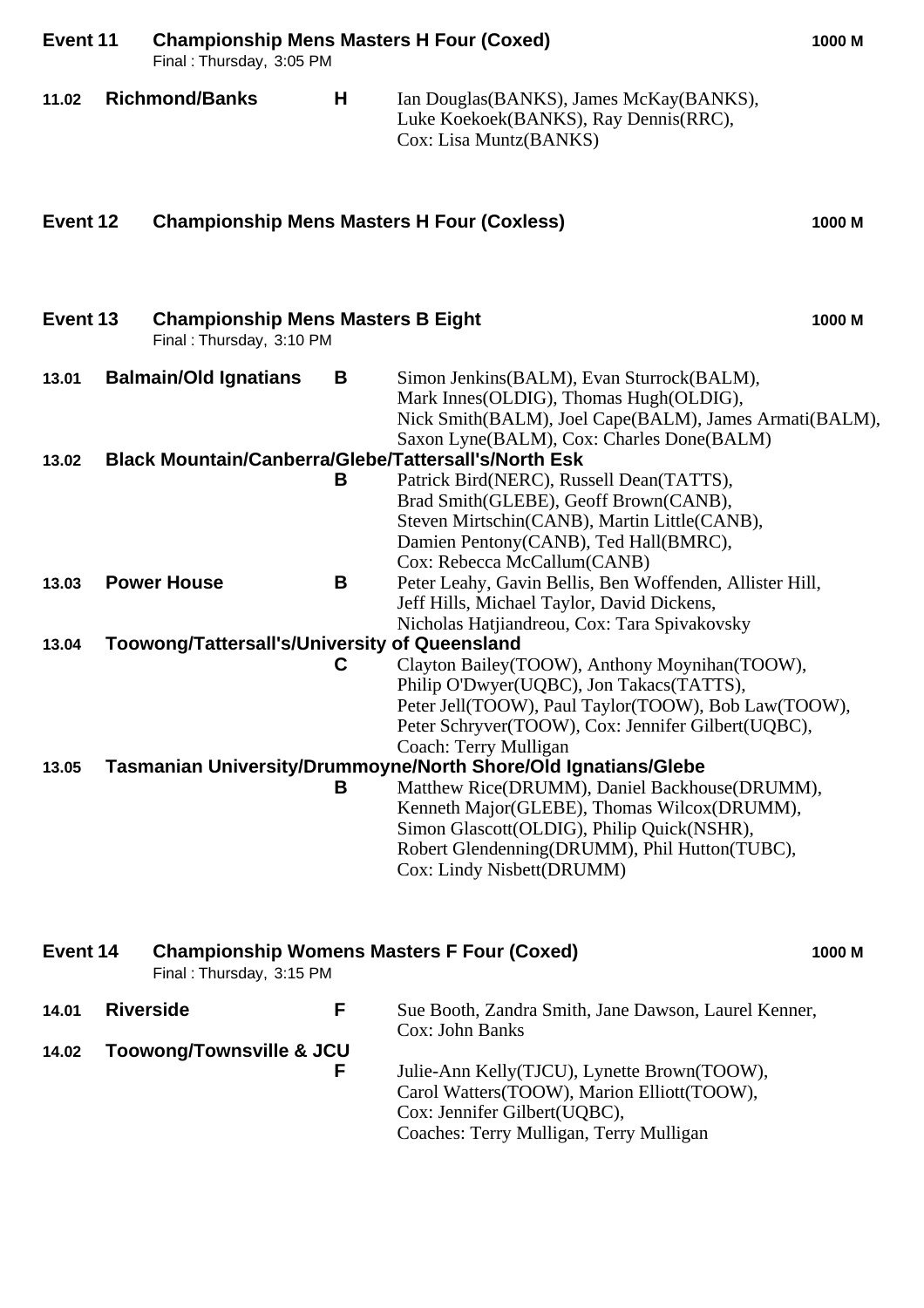| Event 15       |                                                     | Final: Thursday, 3:20 PM                                                                                |        | <b>Championship Womens Masters F Four (Coxless)</b>                                                     | 1000 M |
|----------------|-----------------------------------------------------|---------------------------------------------------------------------------------------------------------|--------|---------------------------------------------------------------------------------------------------------|--------|
| 15.01<br>15.02 | <b>North Esk</b><br><b>Sydney University Womens</b> |                                                                                                         | F      | June Mezger, Sue Burdach, Margaret Earles, Beth Mulligan                                                |        |
|                |                                                     |                                                                                                         | F      | Susan Tattersall, Ann Tout, Wendy Zammit, Mary Boland,<br>Coaches: Phillip Titterton, Phillip Titterton |        |
| Event 16       |                                                     | <b>Championship Mens Masters E Double Scull</b><br>Heats: Thursday, 1:20 PM<br>Final: Thursday, 3:25 PM |        |                                                                                                         | 1000 M |
| 16.01          |                                                     |                                                                                                         |        | <b>Australian National University/University of Queensland</b>                                          |        |
|                |                                                     |                                                                                                         | E      | Ian Luxford(UQBC), Peter Macartney(ANU)                                                                 |        |
| 16.02          |                                                     | <b>Buckingham</b>                                                                                       | E      | Jim Atkinson, Greg Fielding                                                                             |        |
| 16.03          | <b>Canberra</b>                                     |                                                                                                         | Е      | Kim Fisher, Darrell Ninham                                                                              |        |
| 16.04          |                                                     | <b>Caulfield Grammarians</b>                                                                            | E      | Robert Anderson, Michael Dakic                                                                          |        |
| 16.05          |                                                     | <b>Corio Bay</b>                                                                                        | E      | Jeff Sykes, Peter Searle                                                                                |        |
| 16.06          |                                                     | <b>Corio Bay</b>                                                                                        | E      | Rob England, Peter Aberle                                                                               |        |
| 16.07          |                                                     | <b>Dimboola/Wentworth District</b>                                                                      |        |                                                                                                         |        |
|                |                                                     |                                                                                                         | Ε      | Sam Cross(WDRC), John Nichols(DRC)                                                                      |        |
| 16.08          |                                                     | <b>Derwent Mercantile Collegiate/Mercantile</b>                                                         |        |                                                                                                         |        |
|                |                                                     |                                                                                                         | F      | Stephen Mollard(MERC), Sam Mollard(DMCRC)                                                               |        |
| 16.09          |                                                     | Drummoyne/Mosman                                                                                        | E      | Peter Spasojevic(MOSM), Branko Kovacic(DRUMM)                                                           |        |
| 16.10          |                                                     | <b>Footscray City</b>                                                                                   | Е      | Geoff Lowe, Darien Pullen                                                                               |        |
| 16.11          | Glebe                                               | <b>Manning River</b>                                                                                    | E<br>E | Mark McKeown, Mark Tietjen, Coach: Brad Smith                                                           |        |
| 16.12<br>16.13 |                                                     | <b>Melbourne</b>                                                                                        | E      | John Corbett, Graham Nix<br>Murray Ross, Gary Tait, Coach: Neville Smith                                |        |
| 16.14          |                                                     | <b>Melbourne University/Cardinal</b>                                                                    |        |                                                                                                         |        |
|                |                                                     |                                                                                                         | Е      | Philip Wright(CRC), Paul Ferguson(MUBC)                                                                 |        |
| 16.15          |                                                     | <b>Newington Masters Inc/Sydney Womens MLC</b>                                                          |        |                                                                                                         |        |
|                |                                                     |                                                                                                         | Е      | Joseph Zammit(SWMLC), John Johnson(NMRC)                                                                |        |
| 16.16          |                                                     | <b>North Esk</b>                                                                                        | E      | Ian Thompson, John Campbell-Smith                                                                       |        |
| 16.17          |                                                     | <b>Pembroke Masters</b>                                                                                 | Е      | Peter Hodson, Andrew Verney                                                                             |        |
| 16.18          |                                                     | <b>Sandy Bay</b>                                                                                        | Ε      | Clint Johnstone, Daryl Balding                                                                          |        |
| 16.19          |                                                     | <b>Sandy Bay</b>                                                                                        | E      | Chris Rippon, Chris Potter                                                                              |        |
| 16.20          |                                                     | <b>St George</b>                                                                                        | Е      | Peter McLaren, Alan Pollock, Coach: Bruce Williams                                                      |        |
| 16.21          | <b>Tamar</b>                                        |                                                                                                         | E      | Mark Wilson, Andrew Calvert                                                                             |        |
| 16.22          | <b>Torrens</b>                                      |                                                                                                         | E      | Rob Curkpatrick, Llew Spargo                                                                            |        |
| 16.23          | <b>Torrens</b>                                      |                                                                                                         | Е      | Roland Dankbaar, Andrew Holt                                                                            |        |
| 16.24          |                                                     | <b>Townsville &amp; JCU/University of Queensland</b>                                                    |        |                                                                                                         |        |
|                |                                                     |                                                                                                         | Е      | Ralph Krippner(UQBC), Alan Wallace(TJCU)                                                                |        |
| 16.25          |                                                     | <b>Tasmanian University/Derwent Mercantile Collegiate</b>                                               |        |                                                                                                         |        |
|                |                                                     |                                                                                                         | Е      | Phil Roberts-Thomson(DMCRC), Michael Johnston(TUBC)                                                     |        |

### **Event 17 Championship Womens Masters B Pair (Coxless) 1000 M**

Final : Thursday, 3:30 PM

| 17.01 | <b>Buckingham</b>         | В | Jacqui Hope, Kate Thomas, Coach: David Poulson   |
|-------|---------------------------|---|--------------------------------------------------|
| 17.02 | <b>Canberra</b>           | C | Elaine Bissaker, Emy Ayliffe                     |
| 17.03 | <b>Commercial</b>         | C | Mary Fenn, Christine Taylor                      |
| 17.04 | <b>Essendon/Melbourne</b> | В | Tanja Nishibata(MRC), Tamara McPherson(ERC)      |
| 17.05 | <b>Fremantle/ANA</b>      | В | Denise Dagley(ANA), Julia Dick(FRC),             |
|       |                           |   | Coach: Laurie Anderson                           |
| 17.06 | <b>Melbourne</b>          | В | Megan Small, Elaine Miles, Coach: Stuart McShane |
| 17.07 | <b>Power House</b>        | В | Kirsten Chapman, Virginia Tainton                |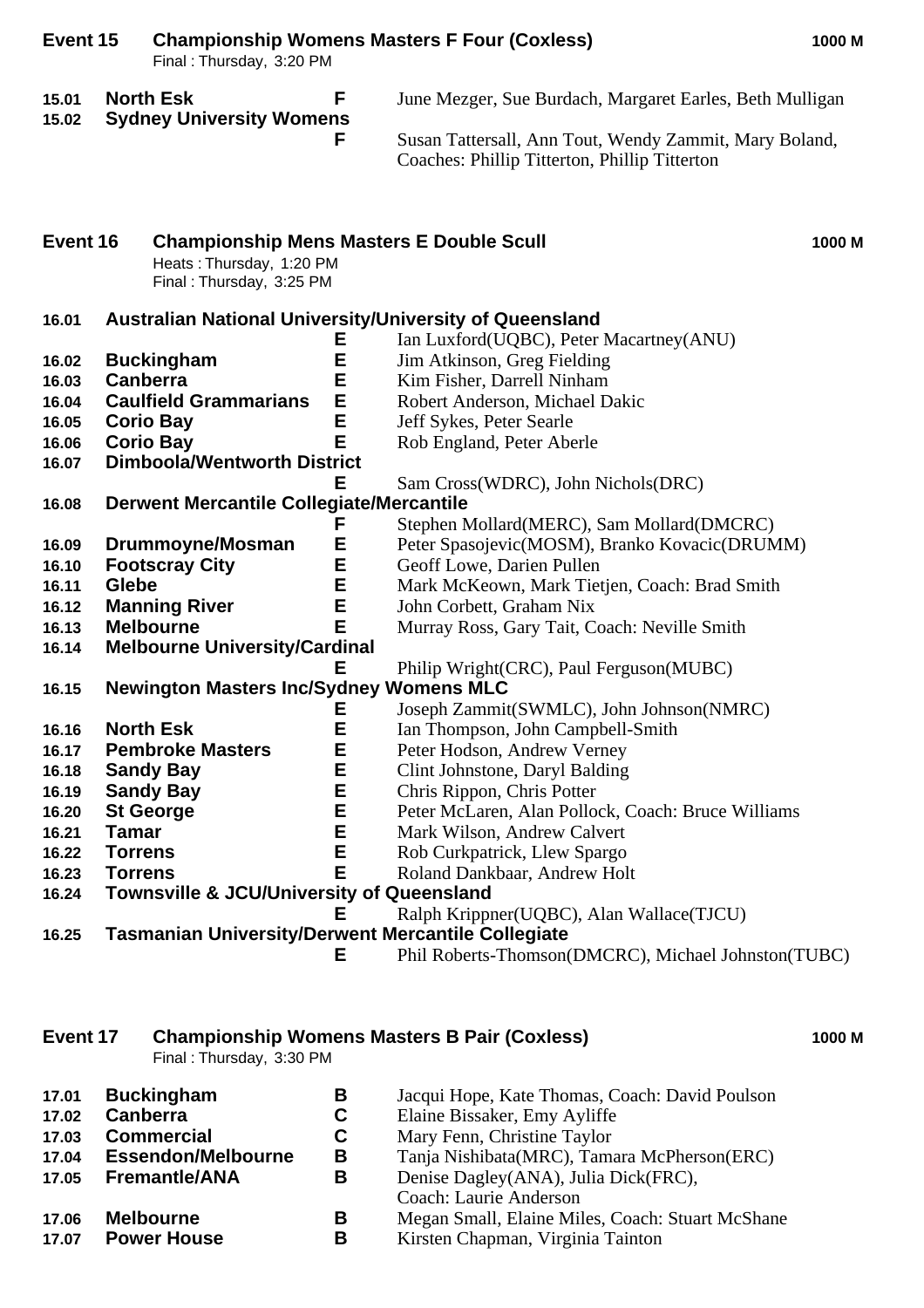| Event 19 |               | <b>Championship Mens Masters F Four (Coxed)</b><br>1000 M<br>Heats: Thursday, 2:00 PM<br>Final: Thursday, 3:35 PM |   |                                                                                                                   |  |  |
|----------|---------------|-------------------------------------------------------------------------------------------------------------------|---|-------------------------------------------------------------------------------------------------------------------|--|--|
| 19.01    |               | Canberra                                                                                                          | F | Peter Laidlaw, John Daley, Tony Wilkes, Graham Humphries,<br>Cox: Rebecca McCallum                                |  |  |
| 19.02    |               | <b>Mannum/Pembroke Masters/Riverside</b>                                                                          |   |                                                                                                                   |  |  |
|          |               |                                                                                                                   | F | Rick Fitzgerald(RRC), Mark Mussared(PEMMA),<br>Philip Gebhardt(MRC), Dean Mobbs(MRC),<br>Cox: Vicky Knight(PARC)  |  |  |
| 19.03    |               | <b>Melbourne University</b>                                                                                       | G | Stanley Spittle, Peter Martin, Robert Maple, Richard Parker,<br>Cox: Sarah Lethlean                               |  |  |
| 19.04    |               | <b>Melbourne University</b>                                                                                       | F | Jim Morrison, Tom Wood, Paul McSweeney, Barry Sweeney,<br>Cox: Amelia Agosta                                      |  |  |
| 19.05    | <b>Mosman</b> |                                                                                                                   | F | John Hardy, James Taylor, John Struik, John May,<br>Cox: Robert Wright                                            |  |  |
| 19.06    |               | <b>North Esk</b>                                                                                                  | F | Gavin Earles, Robert Pennington, Ray Wilson, James Burbury,<br>Cox: Rohan Fenner                                  |  |  |
| 19.07    |               | <b>Pembroke Masters</b>                                                                                           | F | Phillip Game, Tim Rettig, Jon Lister, Peter Hodson,<br>Cox: Annie Jamieson                                        |  |  |
| 19.08    |               | <b>Power House</b>                                                                                                | F | Peter Benson, Brendon Beattie, Stephen Spring, Brian Smith,<br>Cox: Caitlin Ripper                                |  |  |
| 19.09    |               | <b>Toowong/Banks</b>                                                                                              | F | Alan Macsporran(TOOW), Nick Wallrock(TOOW),<br>Chris Shinners(BANKS), Peter Jell(TOOW),<br>Cox: Norman Case(TOOW) |  |  |
| 19.10    |               | Torrens/Riverside/Adelaide                                                                                        | F | Peter Erskine(RRC), David Eichler(ARC), Rob Skipper(RRC),<br>Loch Mitchell(TRC), Cox: Kerry Gretton(URC)          |  |  |

# **Event 20 Championship Mens Masters F Four (Coxless) 1000 M**

Final : Thursday, 3:40 PM

| 20.01<br>20.02 | <b>Drummoyne</b><br>Glebe/Mosman               | F<br>F | Justin Dwyer, Jeff Andrews, George Andrews, Graham Wearne<br>Kerry Braslin(MOSM), John Newcomb(MOSM),<br>Terry Davis(GLEBE), Kim Mackney(GLEBE)        |
|----------------|------------------------------------------------|--------|--------------------------------------------------------------------------------------------------------------------------------------------------------|
| 20.03<br>20.04 | <b>Melbourne University</b><br><b>Mosman</b>   | F<br>F | Field Rickards, John McKeand, John Whiting, Geoffrey Rees<br>Michael North Ash, Mark Connaghan, Peter Mayoh,<br>Phillip Titterton, Coach: Steve Gordon |
| 20.05<br>20.06 | <b>Power House</b><br><b>Sydney/Leichhardt</b> | F<br>F | John O'Dowd, Angelo Rizzardi, Geoff White, Geoff Pullin<br>Brian Davis(LEICH), David Hogan(LEICH), Ken Ambler(SRC),<br>Ray Armstrong(SRC)              |
| 20.07          | <b>Tasmanian University</b>                    | F      | Andrew Edwards, Justin Nichols, Wayne Newitt, John Hepper                                                                                              |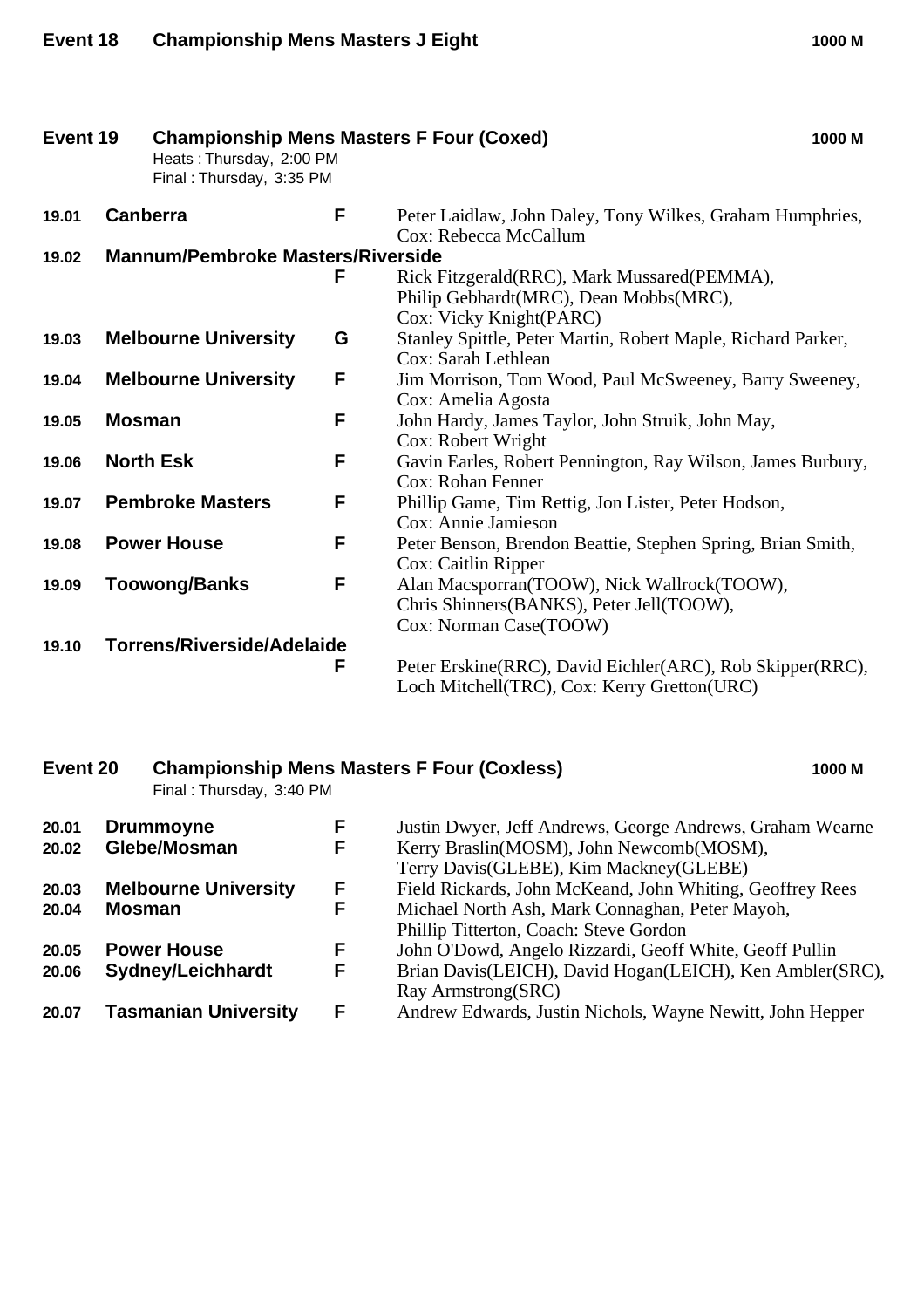# **Event 21 Championship Womens Masters E Single Scull 1000 M**

Heats : Thursday, 1:40 PM Final : Thursday, 3:45 PM

| 21.01 | Е<br><b>Bunbury</b>               | Lynette Sleight, Coach: Glenys Hough                   |
|-------|-----------------------------------|--------------------------------------------------------|
| 21.02 | E<br><b>Canberra</b>              | Debbie Cook                                            |
| 21.03 | Е<br><b>Canberra</b>              | <b>Susan Linacre</b>                                   |
| 21.04 | E<br><b>Caulfield Grammarians</b> | Robyn Varney, Coach: Neville Smith                     |
| 21.05 | Е<br><b>Commercial</b>            | Barbara Hall                                           |
| 21.06 | E<br><b>Drummoyne</b>             | Lindy Nisbett, Coach: John Lee                         |
| 21.07 | E<br><b>Endeavour</b>             | Chris Brennan                                          |
| 21.08 | E<br><b>Hawthorn</b>              | Josephine Bant, Coach: Neil Boness                     |
| 21.09 | Е<br>Leichhardt                   | Sandra Rourke                                          |
| 21.10 | Е<br><b>Mosman</b>                | Elizabeth Burrows, Coach: Steve Gordon                 |
| 21.11 | E<br><b>Mosman</b>                | Kathryn Alexander, Coaches: Steve Gordon, Steve Gordon |
| 21.12 | Е<br><b>Murwillumbah</b>          | Joanne Meehan                                          |
| 21.13 | Е<br><b>Pembroke Masters</b>      | Debra White                                            |
| 21.14 | Е<br><b>Sydney</b>                | Deborah Church                                         |
| 21.15 | <b>Sydney University Womens</b>   |                                                        |
|       | Е                                 | Kerrie Bigsworth, Coach: Phillip Titterton             |
| 21.16 | <b>Sydney University Womens</b>   |                                                        |
|       | Е                                 | Jo Pollett, Coach: Phillip Titterton                   |
| 21.17 | University of Queensland E        | <b>Madeleine Martin</b>                                |
|       |                                   |                                                        |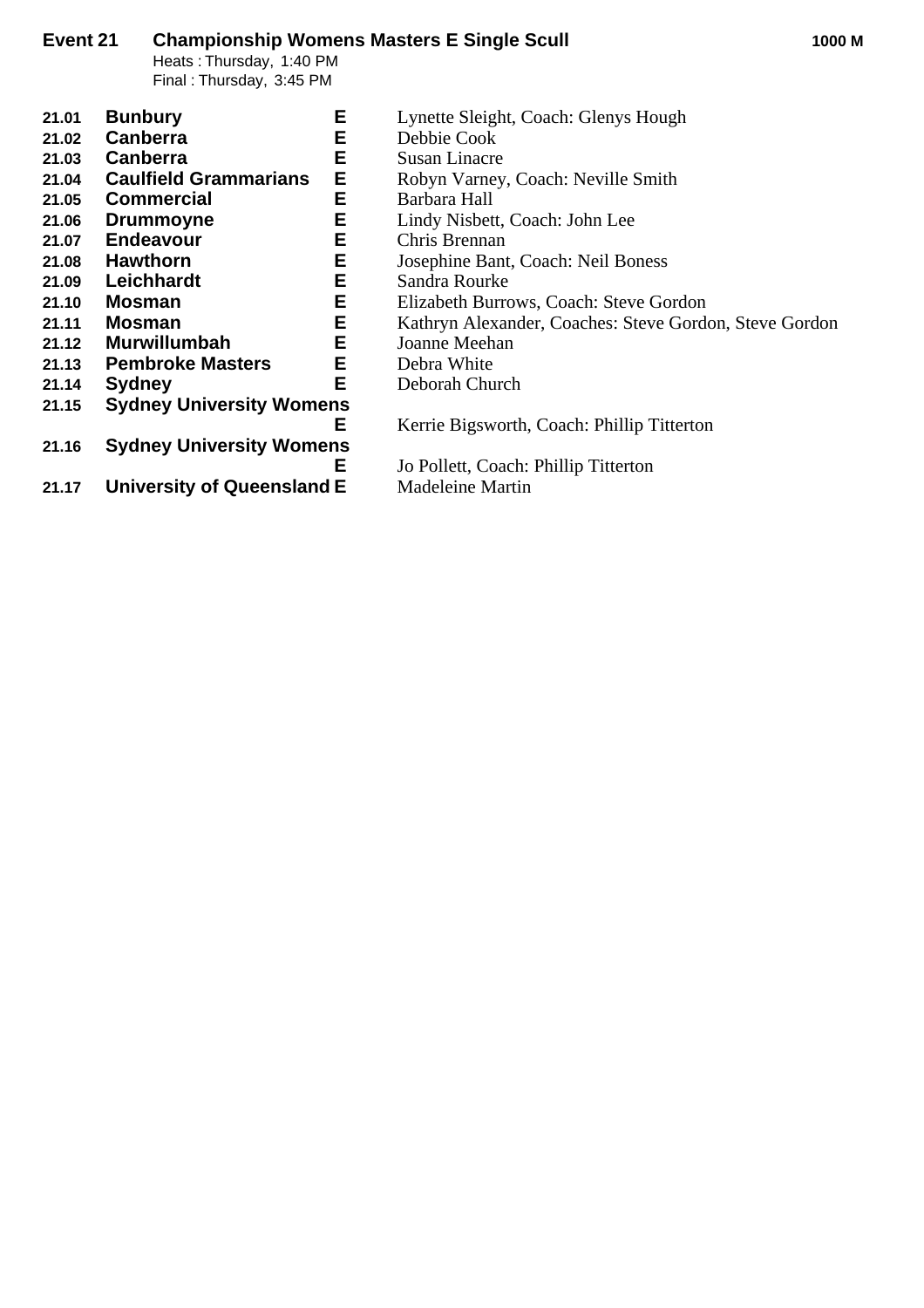**Event 22 Mixed Masters D Quad Scull 1000 M**

Divisions : Thursday, 3:50 PM

| 22.01 | <b>Australian National University/Canberra</b>            |   |                                                                                                              |  |
|-------|-----------------------------------------------------------|---|--------------------------------------------------------------------------------------------------------------|--|
|       |                                                           | D | Sue Donoghoe(CANB), Randal Lawrence(CANB),                                                                   |  |
|       |                                                           |   | Elaine Bissaker(CANB), Peter Macartney(ANU)                                                                  |  |
| 22.02 | <b>Black Mountain</b>                                     | A | Alex Leitch, Pam Nash, Peter Wright, Jeanette Gasson                                                         |  |
| 22.03 | <b>Black Mountain/Canberra D</b>                          |   | Evelyn Sommer(BMRC), Amanda Brian(CANB),                                                                     |  |
|       |                                                           |   | Pat Davoren(CANB), Ted Hall(BMRC)                                                                            |  |
| 22.04 | <b>Bunbury</b>                                            | D | Michael Gianotti, Michael Hogan, Beverley Seroka,<br>Pina Barbera                                            |  |
| 22.05 | <b>Bunbury/West Australian D</b>                          |   | Michael Lane(WARC), Martin Curran(BRC),                                                                      |  |
|       |                                                           |   | Jennifer Coote(BRC), Nola Cigulev(BRC)                                                                       |  |
| 22.06 | <b>Canberra/Defence RA</b>                                | D | Julie Reis(CANB), Alison Creagh(CANB),                                                                       |  |
|       |                                                           |   | Mike Clifford(CANB), Andy Horsburgh(CANB)                                                                    |  |
| 22.07 | Carrum                                                    | D | Helen Kelly, Fred Van De Velde, Geoff Thomson,                                                               |  |
|       |                                                           |   | Dagmar Wemmering, Coach: Neville Smith                                                                       |  |
| 22.08 | <b>Caulfield Grammarians</b>                              | D | Michael Sisson, Kenneth Conrick, Sharron McIver,                                                             |  |
|       |                                                           |   | Carolyn Smith                                                                                                |  |
| 22.09 | <b>Commercial</b>                                         | D | Mary Fenn, Sally Broadley, Jeffery Peereboom,                                                                |  |
|       |                                                           |   | Harry Fitzgerald                                                                                             |  |
| 22.10 | <b>Commercial/Townsville &amp; JCU/Brisbane &amp; GPS</b> |   |                                                                                                              |  |
|       |                                                           | D | Pascale Cox(BGPS), Ian Holzberger(BGPS),                                                                     |  |
| 22.11 |                                                           | D | Alan Wallace(TJCU), Jo Cook(COMM)<br>Peter Aberle, Debbie Clingeleffer-Woodford, Richard Axe,                |  |
|       | <b>Corio Bay</b>                                          |   | Pam Westendorf                                                                                               |  |
| 22.12 | <b>Derwent Mercantile Collegiate/Mercantile</b>           |   |                                                                                                              |  |
|       |                                                           | Е | Michele Duffy(DMCRC), Stephen Mollard(MERC),                                                                 |  |
|       |                                                           |   | Viki Walters(DMCRC), Sam Mollard(DMCRC)                                                                      |  |
| 22.13 | <b>Essendon/Melbourne University/Richmond</b>             |   |                                                                                                              |  |
|       |                                                           | D | Carolyn Manning(RRC), Pamela Whiting(MUBC),                                                                  |  |
|       |                                                           |   | Stewart Allsop(ERC), Richard Saul(ERC)                                                                       |  |
| 22.14 | <b>Leichhardt/St George</b>                               | D | Robert Henderson(STGEO), Alan Pollock(STGEO),                                                                |  |
|       |                                                           |   | Dianne Williams (LEICH), Deanna Fekete (LEICH)                                                               |  |
| 22.15 | <b>Manning River/Balmain</b>                              | D | Janine Lippi(BALM), Amanda Cavill(MANN),                                                                     |  |
|       | <b>Melbourne University/Essendon</b>                      |   | Roy Halliday(MANN), John Corbett(MANN)                                                                       |  |
| 22.16 |                                                           | D | Monica Davis(ERC), Joann Marr(ERC), Geoff Haslam(MUBC),                                                      |  |
|       |                                                           |   | John Michelmore(MUBC)                                                                                        |  |
| 22.17 | <b>Mosman</b>                                             | D | Paul Bartels, Gretchen Kellner, Anne Taylor, James Taylor                                                    |  |
| 22.18 | <b>New Norfolk/Lindisfarne</b>                            | D | Caitlin MacLeod(LRC), Helen Howarth(LRC),                                                                    |  |
|       |                                                           |   | Tim Wilson-Haffenden(NNRC), Kelly Graham(NNRC)                                                               |  |
| 22.19 | New Norfolk/Lindisfarne D                                 |   | Carol Nichols(NNRC), Jillian Johnstone(LRC),                                                                 |  |
|       |                                                           |   | Peter Nichols(NNRC), David Howard(NNRC)                                                                      |  |
| 22.20 | <b>Power House/Melbourne D</b>                            |   | Lynenette Murray(MRC), Debbie Van Der Kraan(PHRC),                                                           |  |
|       |                                                           |   | Gavin Bellis(PHRC), Doug McManamny(PHRC)<br>Richmond/Lake Colac/Melbourne University/Caulfield Grammarians   |  |
| 22.21 |                                                           | D | Jenny Dewar(CGRC), Michael Cornwell(MUBC),                                                                   |  |
|       |                                                           |   | Michael Heaton-Harris(LCRC), Geraldine Goss(RRC),                                                            |  |
|       |                                                           |   | Coach: Neville Smith                                                                                         |  |
| 22.22 | <b>Sandy Bay</b>                                          | D | Amanda Jackson, Elizabeth Butler, Richard Gerathy,                                                           |  |
|       |                                                           |   | <b>Stephen Devereaux</b>                                                                                     |  |
| 22.23 | <b>Sandy Bay/Derwent Mercantile Collegiate</b>            |   |                                                                                                              |  |
|       |                                                           | Е | Eve Beecroft(SBRC), Andrea Rippon(DMCRC),                                                                    |  |
|       |                                                           |   | Chris Potter(SBRC), Chris Rippon(SBRC)                                                                       |  |
| 22.24 | <b>St George/Port MacquarieD</b>                          |   | Stephen Irons(STGEO), Steven Harrison(STGEO),                                                                |  |
|       |                                                           |   | Kim Chilton(PTMAC), Krystine Macready(STGEO)                                                                 |  |
| 22.25 |                                                           | Е | <b>Sydney University Womens/Newington Masters Inc/Mosman</b><br>Wendy Zammit(SUWRC), Peter Spasojevic(MOSM), |  |
|       |                                                           |   | John Johnson(NMRC), Ann Tout(SUWRC)                                                                          |  |
|       |                                                           |   |                                                                                                              |  |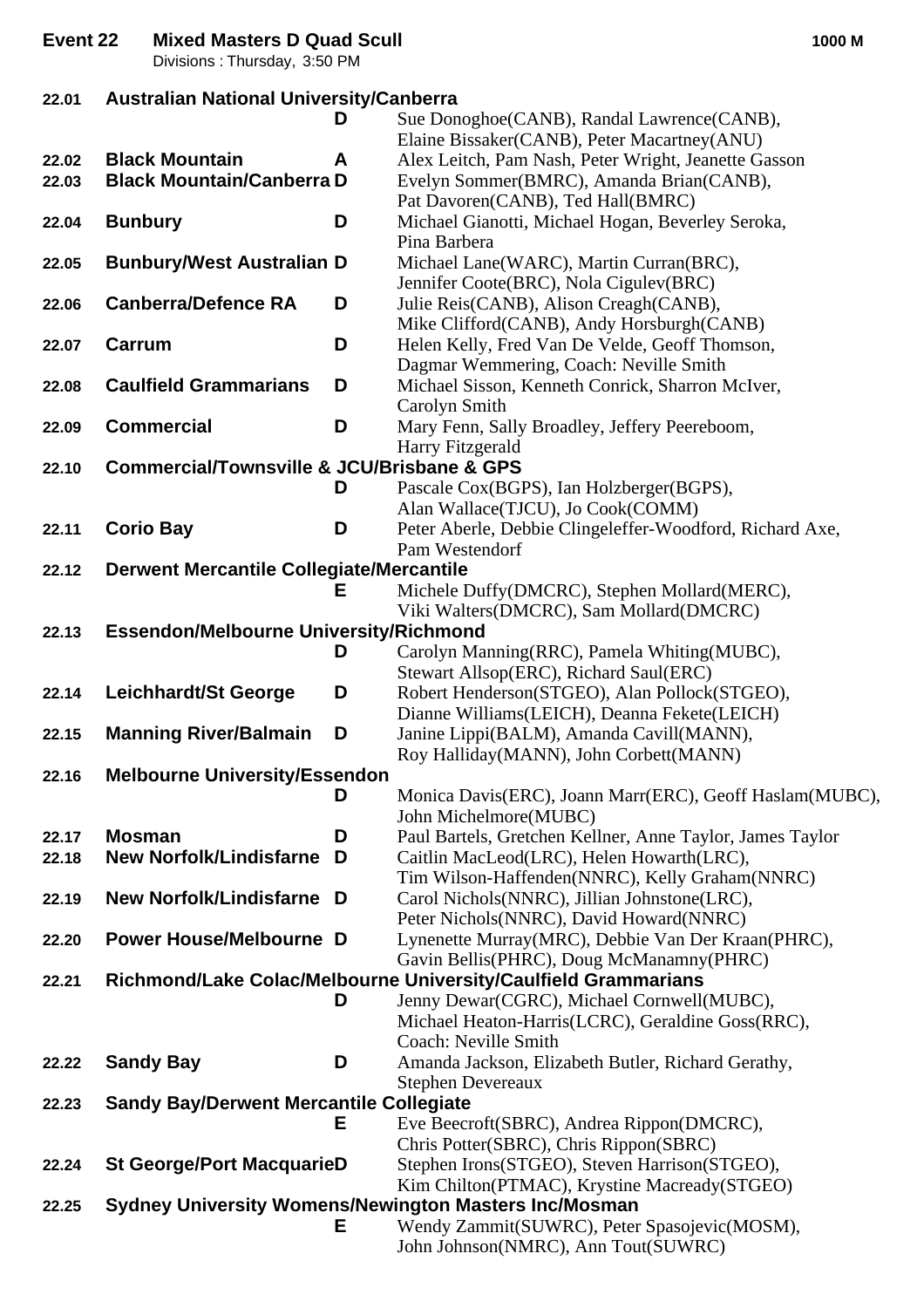| Event 22       | <b>Mixed Masters D Quad Scull</b><br>Divisions: Thursday, 3:50 PM |        | 1000 M                                                                                                                                       |
|----------------|-------------------------------------------------------------------|--------|----------------------------------------------------------------------------------------------------------------------------------------------|
| 22.26<br>22.27 | <b>Tamar</b><br><b>Tamar/Derwent Mercantile Collegiate</b>        | D<br>D | Pauline Winwood, Jill Fraser, William Calvert, Mark Wilson<br>Ann Hamilton(TRC), Joanne Clarke(DMCRC),<br>Alan Kitto(TRC), Stuart Sayer(TRC) |
| 22.28<br>22.29 | <b>Wentworth District</b><br><b>Yarra Yarra</b>                   | D<br>D | Helen Healy, Kate Stockman, Sam Cross, Mario Cesco<br>Jillian Plummer, Sam Lovick, Warren Yann, Jenny Yann                                   |
| Event 23       | Mixed Masters A & B Double Scull<br>Divisions: Thursday, 4:10 PM  |        | 1000 M                                                                                                                                       |
| 23.01          | <b>Buckingham/Lindisfarne B</b>                                   |        | Aaron Midgeley(LRC), Jacqui Hope(BRC),<br>Coach: David Poulson                                                                               |
| 23.02          | Canberra                                                          | B      | Emy Ayliffe, Damien Pentony                                                                                                                  |
| 23.03          | Canberra                                                          | A      | Esther Harvey, Jeff Hart                                                                                                                     |
| 23.04          |                                                                   |        | <b>Coomera Watersports Club/Griffith University Surfers Paradise</b>                                                                         |
|                |                                                                   | C      | Rick Kranen(GUSPR), Karen Smith(CWS)                                                                                                         |
| 23.05          | <b>Essendon</b>                                                   | B      | Tamara McPherson, Scott Riddell                                                                                                              |
| 23.06          | <b>Footscray City</b>                                             | C      | Geoff Lowe, Katie Stoeckel                                                                                                                   |
| 23.07          | Lindisfarne                                                       | B      | Emma McDowell, David Banks                                                                                                                   |
| 23.08          | Lindisfarne/Buckingham C                                          |        | Kate Thomas(BRC), Peter Holloway(LRC),                                                                                                       |
|                |                                                                   |        | <b>Coach: David Poulson</b>                                                                                                                  |
| 23.09          | <b>Mildura/Wentworth District</b>                                 |        |                                                                                                                                              |
|                |                                                                   | B      | Guy Wight (WDRC), Stefanie Schneider (MRC)                                                                                                   |
| 23.10          | <b>North Esk</b>                                                  | B      | Judy Fenner, Patrick Bird                                                                                                                    |
| 23.11          | <b>Richmond</b>                                                   | A      | Karen Doggett, Barry Campbell, Coach: Barry Campbell                                                                                         |
| 23.12          | <b>Ulverstone</b>                                                 | B      | Kate Bishop, Nick Richardson                                                                                                                 |
| 23.13          | <b>West Australian/Fremantle</b>                                  |        |                                                                                                                                              |
|                |                                                                   | В      | Julia Dick(FRC), Peter Klemm(WARC)                                                                                                           |
| 23.14          | <b>Cairns</b>                                                     | C      | Peter Thoren, Kylie Pedder                                                                                                                   |
| 23.15          | <b>Cairns</b>                                                     | C      | Alan Henwood, Elicia De La Paix                                                                                                              |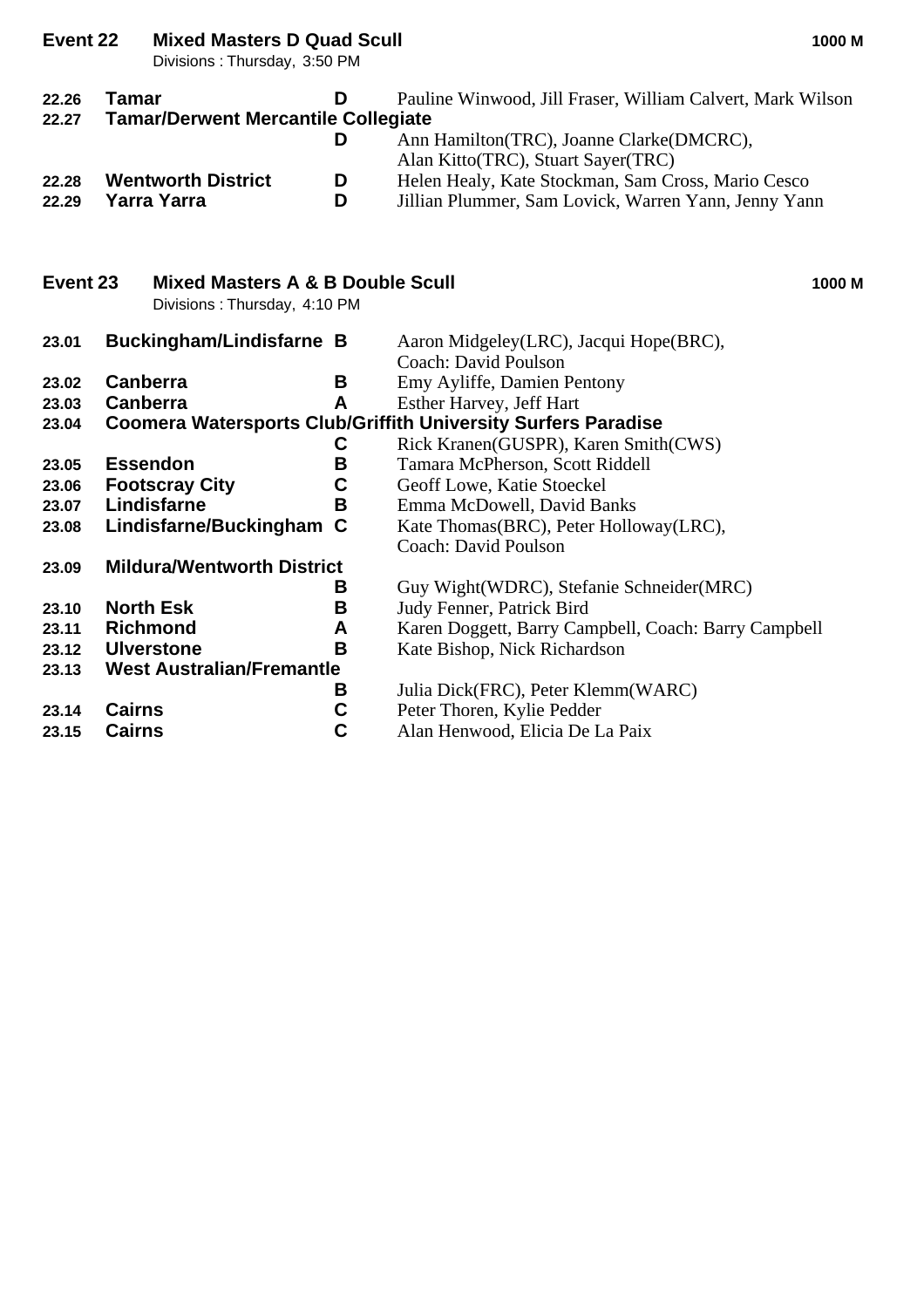| Event 24 | <b>Mixed Masters C Eight</b><br>Divisions: Thursday, 4:20 PM |             | 1000 M                                                                                                                                                                                                                                                                                           |
|----------|--------------------------------------------------------------|-------------|--------------------------------------------------------------------------------------------------------------------------------------------------------------------------------------------------------------------------------------------------------------------------------------------------|
| 24.01    | <b>Barwon/Melbourne University/Power House</b>               |             |                                                                                                                                                                                                                                                                                                  |
|          |                                                              | С           | Claire Grayston(MUBC), Jenni Gratton-Vaughan(MUBC),<br>Fleur Spriggs(PHRC), Fleur Worboys(MUBC),<br>Dave McPherson(BRC), Richard Tomczak(BRC),<br>Ross George(BRC), Andrew Cleary(BRC),<br>Cox: Kara Wilson(BRC), Coach: Pam Westendorf                                                          |
| 24.02    | <b>Latrobe University</b>                                    | Е           | Jeanette Botham, Susan Meagher, Denis Henry, Phil Witham,<br>Chris Wilson, Guy Ayres, Jennifer Hutchinson, Jill Barrett,<br>Cox: Meryll Evans,<br>Coaches: Meryll Evans, Amanda Crofts, Sarah Laussen                                                                                            |
| 24.03    |                                                              |             | Melbourne/Melbourne University/Tamar/Yarra Yarra/Leichhardt                                                                                                                                                                                                                                      |
|          |                                                              | C           | Susie Bartlett(YYRC), Wendy Schumer(YYRC),<br>Daniela Borgert(LEICH), Lis Sutherland(YYRC),<br>Mischa Tunevitsch(TRC), Simon Tonks(TRC),<br>Mark Baxter(MUBC), Matthew Harrison(MRC),<br>Cox: Hannah Sutherland(YYRC)                                                                            |
| 24.04    | <b>Melbourne University/Mercantile/Essendon</b>              |             |                                                                                                                                                                                                                                                                                                  |
|          |                                                              | Е           | Narelle Dwyer(ERC), Meredith Williams(MUBC),<br>Sue Hindson(MUBC), Leanne Ambrose(MUBC),<br>Paul Ferguson(MUBC), Stephen Mollard(MERC),<br>Barry Sweeney(MUBC), Peter Nicholson(MUBC),<br>Cox: Jenny Scott(MUBC)                                                                                 |
| 24.05    | <b>Power House/Melbourne C</b>                               |             | Erin Carrigy(MRC), Kathryn Taylor(MRC),<br>Carolyn Browne(MRC), Kirsty Russell(MRC),<br>Ben Woffenden(PHRC), Nick Freezer(PHRC),<br>Allister Hill(PHRC), Frank Van der Kraan(PHRC),<br>Cox: Emma Plowright(MRC)                                                                                  |
| 24.06    | <b>Power House</b>                                           | $\mathbf c$ | Peter Leahy, Nicholas Hatjiandreou, Roland Baltutis,<br>Angelo Rizzardi, Kate Andrews, Helen Menhennitt,<br>Kirsten Chapman, Virginia Tainton, Cox: Caitlin Ripper                                                                                                                               |
| 24.07    | <b>Tamar/Derwent Mercantile Collegiate</b>                   |             |                                                                                                                                                                                                                                                                                                  |
|          |                                                              | A           | Maree Taylor(DMCRC), Cath Hughes(DMCRC),<br>Fenton Jones(TRC), Alex Mollard(DMCRC),<br>Andrew Calvert(TRC), Richard Norton(TRC),<br>Sanchia Chadwick(DMCRC), Roderick Campbell(TRC),<br>Cox: Jaimee Sluce(DMCRC), Coach: Sam Mollard                                                             |
| 24.08    |                                                              | C           | Toowong/Townsville & JCU/Commercial/University of Queensland<br>Tracey Evans(UQBC), Sally Broadley(COMM),<br>Julie Bourne(TOOW), Lisa Daly(TJCU),<br>Clayton Bailey(TOOW), Anthony Moynihan(TOOW),<br>Bob Law(TOOW), Peter Schryver(TOOW),<br>Cox: Jennifer Gilbert(UQBC), Coach: Terry Mulligan |
| 24.09    | <b>Torrens</b>                                               | D           | Leanne Sandow, Lorna Montgomery, Lisa Jessup, Linda Munns,<br>Rob Curkpatrick, Llew Spargo, Chris Heaton-Harris,<br>Ross Hendry, Cox: Sue Trinne                                                                                                                                                 |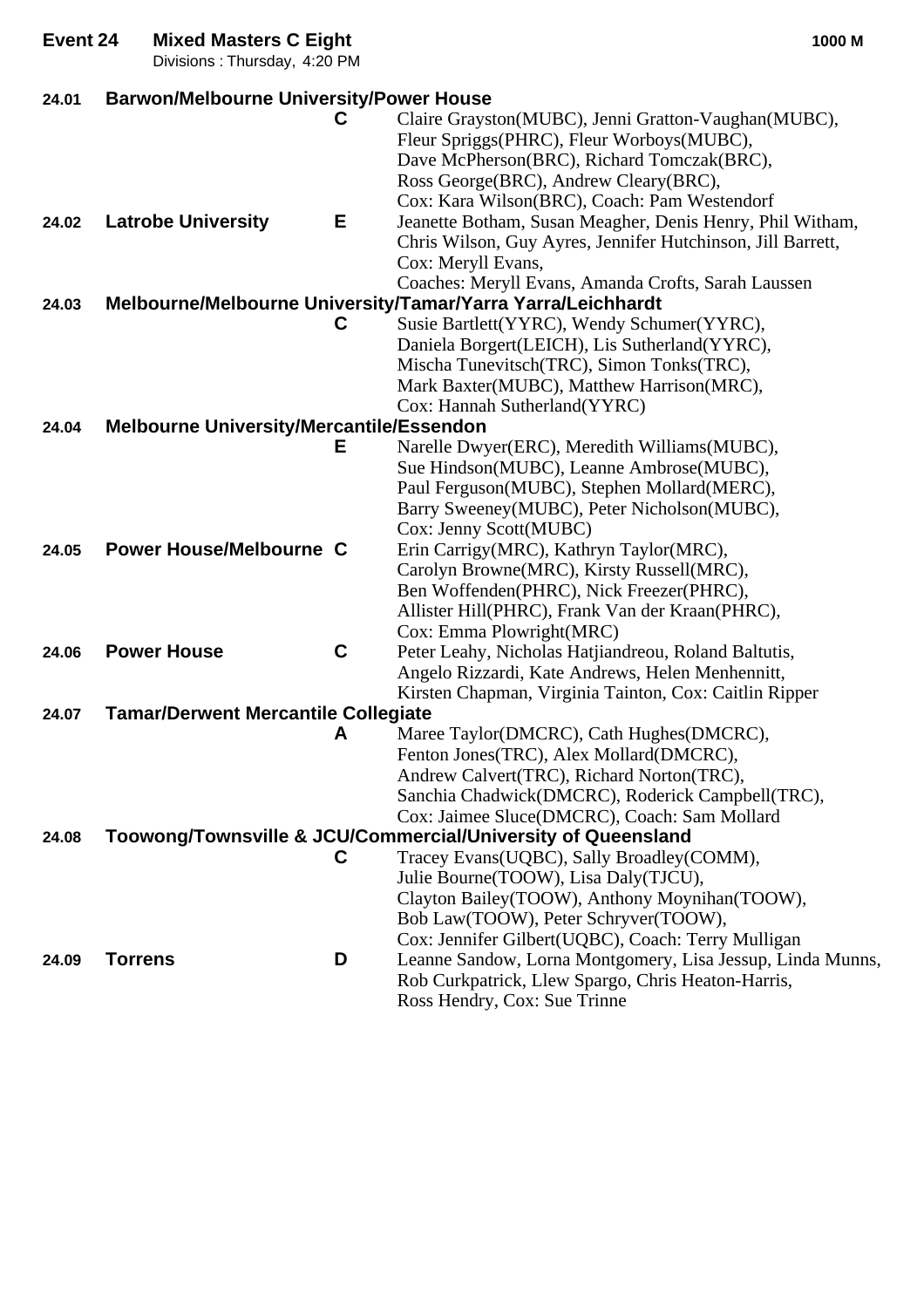| Event 25 | Mixed Masters F - J Four (Coxed) | 1000 M |
|----------|----------------------------------|--------|
|          |                                  |        |

Final : Thursday, 4:30 PM

| 25.01    | <b>Canberra</b>                          | G<br>Janny Corry, Gillian Colledge, Michael Colledge, Brian Hewitt,     |
|----------|------------------------------------------|-------------------------------------------------------------------------|
|          |                                          | Cox: Anne Whelan                                                        |
| 25.02    | <b>Drummoyne</b>                         | F<br>Alex Warner, Lydia Miladinovic, Jeff Andrews, Justin Dwyer,        |
|          |                                          | Cox: Terry O'Hanlon                                                     |
| 25.03    | <b>Mannum/Pembroke Masters/Riverside</b> |                                                                         |
|          |                                          | F<br>Gordana Kalanj(RRC), Caroline Mussared(PEMMA),                     |
|          |                                          | Philip Gebhardt(MRC), Dean Mobbs(MRC),                                  |
|          |                                          | Cox: Vicky Knight(PARC)                                                 |
| 25.04    | Mersey/Ulverstone/TamarG                 | Helen Foley(TRC), Jessie Vonk(MRC), Michael Knowles(URC),               |
|          |                                          | Merv Tippett(MRC), Cox: Jan March(MRC)                                  |
|          |                                          |                                                                         |
| 25.05    | <b>Mosman</b>                            | Margaret Small, Elizabeth Burrows, Peter Mayoh, John May,<br>F          |
|          |                                          | Cox: Robert Wright                                                      |
| 25.06    | <b>North Esk</b>                         | F<br>June Mezger, Margaret Earles, Robert Pennington, Gavin Earles,     |
|          |                                          | <b>Cox: Rohan Fenner</b>                                                |
| 25.07    |                                          | <b>Sydney University Womens/Sydney Womens MLC/North Shore</b>           |
|          |                                          | Martin Tattersall(NSHR), Joseph Zammit(SWMLC),<br>F                     |
|          |                                          | Allison Pugh(SUWRC), Mary Boland(SUWRC),                                |
|          |                                          |                                                                         |
|          |                                          | Cox: Sam Holst(SUBC)                                                    |
| Event 26 | Final: Friday, 10:15 AM                  | <b>Championship Womens Masters G Eight</b><br>1000 M                    |
|          |                                          |                                                                         |
| 26.01    |                                          | Melbourne University/Sydney/Cardinal/Melbourne/Sydney University Womens |
|          |                                          | Mary Boland(SUWRC), Catherine Urie(MRC),<br>G                           |
|          |                                          | Maggie McLaughlan(MRC), Lea Partridge(CRC),                             |
|          |                                          | Kaye Smythe(SRC), Dorothy De George(SRC),                               |
|          |                                          | Anne Nicolay(MUBC), Patsy Montgomery(MUBC),                             |
|          |                                          | Cox: Glenison Alsop(MUBC)                                               |
| 26.02    |                                          | Riverside/Sunshine Coast/Port Adelaide/Essendon/West End                |
|          |                                          | Elaine Guterres(RRC), Gay Costain(West),<br>G                           |
|          |                                          | Marion Camiller(ERC), Judy Packer(PARC),                                |
|          |                                          | Jane Dawson(RRC), Zandra Smith(RRC), Jean Clark(SCRC),                  |
|          |                                          | Laurel Kenner(RRC), Cox: Sam Holst(SUBC)                                |
|          |                                          |                                                                         |

| Event 27 | <b>Championship Mens Masters J Single Scull</b> | 1000 M |
|----------|-------------------------------------------------|--------|
|          | Final: Friday, 10:20 AM                         |        |

| 27.01 Canberra    | <b>Michael Burgess</b> |
|-------------------|------------------------|
| 27.02 North Shore | Rodney Keable          |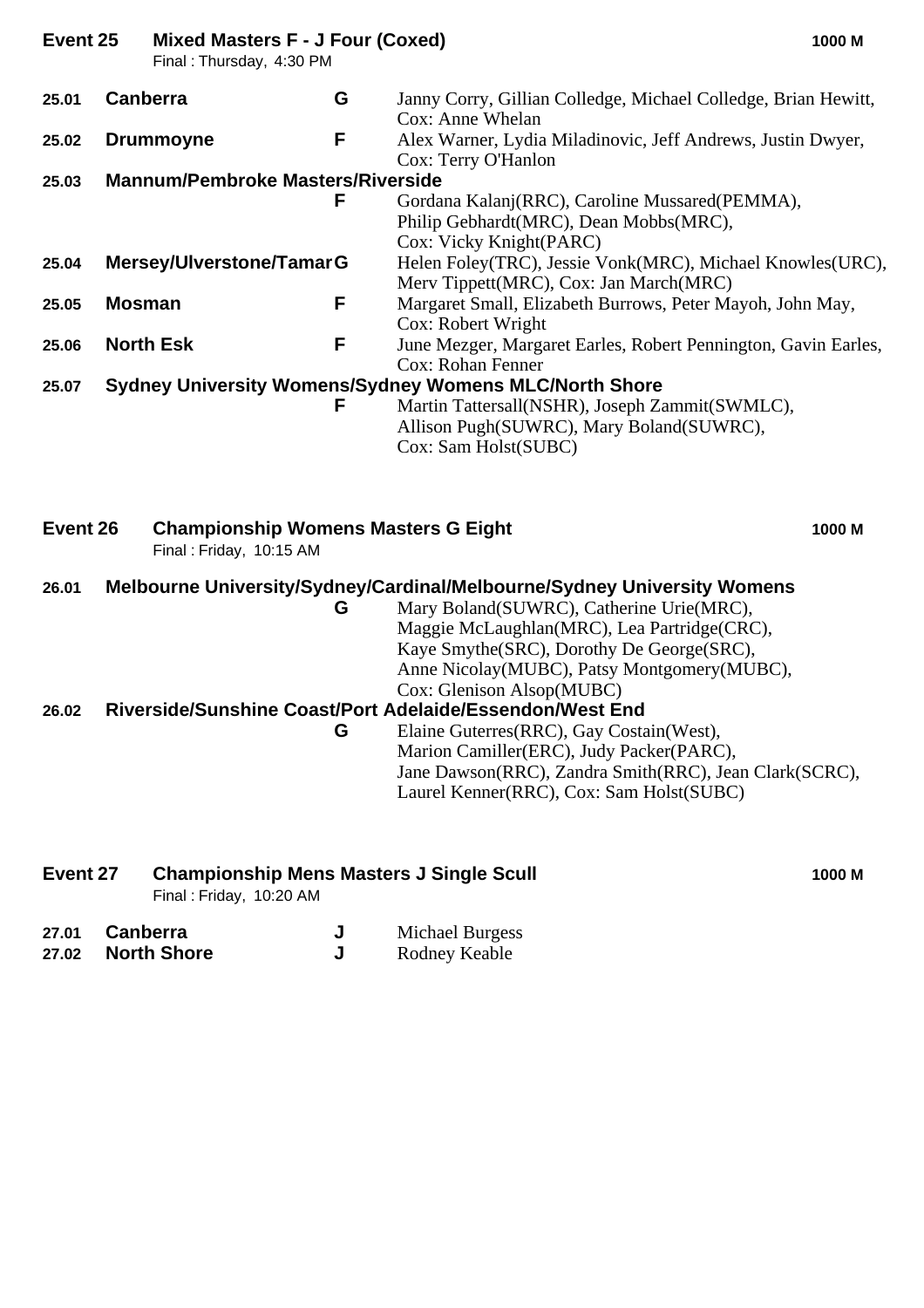| Event 28 |                | Final: Friday, 10:25 AM                          |   | <b>Championship Womens Masters C Four (Coxed)</b>                                                                                         | 1000 M |
|----------|----------------|--------------------------------------------------|---|-------------------------------------------------------------------------------------------------------------------------------------------|--------|
| 28.01    |                | <b>Banks/Melbourne</b>                           | C | Kirsty Russell(MRC), Jenn Kilby(MRC), Erin Carrigy(MRC),<br>Angela Rice(BANKS), Cox: Emma Plowright(MRC),<br><b>Coach: Stuart McShane</b> |        |
| 28.02    |                | <b>Latrobe University/Richmond</b>               |   |                                                                                                                                           |        |
|          |                |                                                  | C | Lindsey Brown(RRC), Jennifer Hutchinson(LURC),                                                                                            |        |
|          |                |                                                  |   | Tamara Lowe(RRC), Susan Meagher(LURC),                                                                                                    |        |
|          |                |                                                  |   | Cox: Karen Doggett(RRC)                                                                                                                   |        |
| 28.03    |                | <b>Power House/Essendon/Melbourne University</b> |   |                                                                                                                                           |        |
|          |                |                                                  | C | Jenni Gratton-Vaughan(MUBC), Fleur Worboys(MUBC),                                                                                         |        |
|          |                |                                                  |   | Narelle Dwyer(ERC), Fleur Spriggs(PHRC),                                                                                                  |        |
|          |                |                                                  |   | Cox: Jenny Scott(MUBC)                                                                                                                    |        |
| 28.04    |                | <b>Power House</b>                               | C | Debbie Van Der Kraan, Helen Menhennitt, Virginia Tainton,                                                                                 |        |
|          |                |                                                  |   | Kirsten Chapman, Cox: Deborah Spring                                                                                                      |        |
| 28.05    |                | <b>Sandy Bay</b>                                 | C | Joanne Chau, Terese Golding, Bridget Walker, Tasha Dodd,                                                                                  |        |
|          |                |                                                  |   | Cox: Jane Goodluck, Coach: Cameron Simpkins                                                                                               |        |
| 28.06    | <b>Torrens</b> |                                                  | C | Leanne Sandow, Linda Munns, Lisa Jessup, Lorna Montgomery,                                                                                |        |
|          |                |                                                  |   | Cox: Sue Trinne                                                                                                                           |        |
| 28.07    |                | <b>Cairns/Townsville &amp; JCU C</b>             |   | Kate Galloway (CANS), Elicia De La Paix (CANS),                                                                                           |        |
|          |                |                                                  |   | Lisa Daly (TJCU), Kylie Pedder (CANS)                                                                                                     |        |

| Event 29 | Heats: Friday, 8:00 AM<br>Final: Friday, 10:30 AM |                                                                                                                                           |                                                                                                    | 1000 M                                                                                                                                                                                                                                                                                                                                                                                                                                                                                                                                                                 |
|----------|---------------------------------------------------|-------------------------------------------------------------------------------------------------------------------------------------------|----------------------------------------------------------------------------------------------------|------------------------------------------------------------------------------------------------------------------------------------------------------------------------------------------------------------------------------------------------------------------------------------------------------------------------------------------------------------------------------------------------------------------------------------------------------------------------------------------------------------------------------------------------------------------------|
|          |                                                   | C                                                                                                                                         |                                                                                                    |                                                                                                                                                                                                                                                                                                                                                                                                                                                                                                                                                                        |
|          |                                                   | D                                                                                                                                         |                                                                                                    |                                                                                                                                                                                                                                                                                                                                                                                                                                                                                                                                                                        |
|          |                                                   | C                                                                                                                                         | Elaine Bissaker(CANB), Amanda Cavill(MANN),<br>Sue Donoghoe (CANB), Emy Ayliffe (CANB)             |                                                                                                                                                                                                                                                                                                                                                                                                                                                                                                                                                                        |
|          |                                                   | C                                                                                                                                         | Mary Fenn, Jo Cook, Jenny Hart, Christine Taylor                                                   |                                                                                                                                                                                                                                                                                                                                                                                                                                                                                                                                                                        |
|          |                                                   | C                                                                                                                                         | Dianne Williams, Deanna Fekete, Daniela Borgert,<br>Sandra Rourke                                  |                                                                                                                                                                                                                                                                                                                                                                                                                                                                                                                                                                        |
|          |                                                   | C                                                                                                                                         |                                                                                                    |                                                                                                                                                                                                                                                                                                                                                                                                                                                                                                                                                                        |
|          |                                                   | D                                                                                                                                         |                                                                                                    |                                                                                                                                                                                                                                                                                                                                                                                                                                                                                                                                                                        |
|          |                                                   | C                                                                                                                                         | <b>Coach: Stuart McShane</b>                                                                       |                                                                                                                                                                                                                                                                                                                                                                                                                                                                                                                                                                        |
|          |                                                   |                                                                                                                                           |                                                                                                    |                                                                                                                                                                                                                                                                                                                                                                                                                                                                                                                                                                        |
|          |                                                   | С<br>D                                                                                                                                    | Sarah Holey, Coach: Phillip Titterton<br>Coach: Jane Robinson                                      |                                                                                                                                                                                                                                                                                                                                                                                                                                                                                                                                                                        |
|          |                                                   | <b>ANA/Fremantle</b><br><b>Bunbury</b><br><b>Commercial</b><br><b>Leichhardt</b><br>Lindisfarne<br><b>Melbourne</b><br><b>Yarra Yarra</b> | <b>Canberra/Manning River</b><br><b>Lindisfarne/New Norfolk</b><br><b>Sydney University Womens</b> | <b>Championship Womens Masters C Four (Coxless)</b><br>Michelle Blake(ANA), Denise Dagley(ANA), Julia Dick(FRC),<br>Carol Sale(ANA), Coach: Laurie Anderson<br>Jennifer Coote, Nola Cigulev, Beverley Seroka, Pina Barbera<br>Caitlin MacLeod, Simone Grimmond, Sam East, Helen Howarth<br>Carol Nichols(NNRC), Patricia Lewis(LRC), Dot Steane(LRC),<br>Jillian Johnstone(LRC)<br>Elaine Miles, Tanja Nishibata, Carol Cooke, Felicity Nutter,<br>Elizabeth Denney Wilson, Julie Sneddon, Allison Pugh,<br>Susie Bartlett, Wendy Schumer, Lis Sutherland, Jenny Yann, |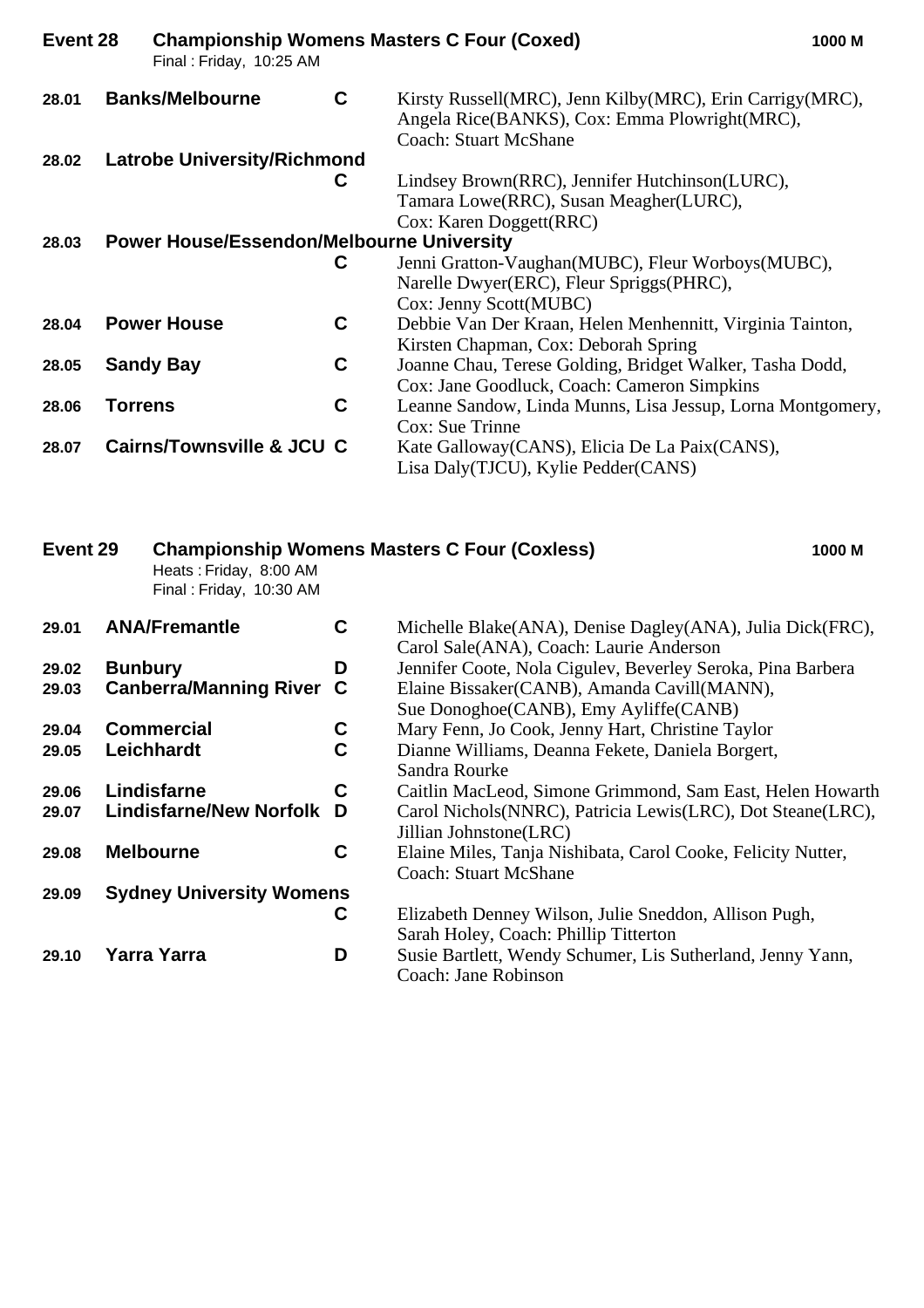| Event 30 | <b>Championship Mens Masters G Eight</b><br>Final: Friday, 10:35 AM |                                                                                                                                                                                                                                                                                                                                                          | 1000 M |
|----------|---------------------------------------------------------------------|----------------------------------------------------------------------------------------------------------------------------------------------------------------------------------------------------------------------------------------------------------------------------------------------------------------------------------------------------------|--------|
| 30.01    | <b>Canberra/Black Mountain G</b>                                    | Peter Laidlaw(CANB), Michael Colledge(CANB),<br>Alex Leitch(BMRC), John Daley(CANB), Brian Hewitt(CANB),<br>Pat Davoren(CANB), John Strapps(CANB),<br>Graham Humphries (CANB), Cox: Anne Whelan (CANB)                                                                                                                                                   |        |
| 30.02    | <b>Melbourne University/Cardinal</b>                                |                                                                                                                                                                                                                                                                                                                                                          |        |
| 30.03    | G<br><b>Mosman/Manning River G</b>                                  | Stanley Spittle(MUBC), James Wetherley(MUBC),<br>Robert Maple(MUBC), Peter Martin(MUBC),<br>Jim Morrison(MUBC), Philip Wright(CRC),<br>Paul Ferguson(MUBC), Richard Parker(MUBC),<br>Cox: Amelia Agosta (MUBC)<br>Michael North Ash(MOSM), Raymond Beeton(MANN),<br>Peter Mayoh(MOSM), Phillip Titterton(MOSM),<br>John Hardy(MOSM), James Taylor(MOSM), |        |
|          |                                                                     | John Struik(MOSM), John May(MOSM),<br>Cox: Robert Wright (MOSM), Coach: Steve Gordon                                                                                                                                                                                                                                                                     |        |
| 30.04    | <b>North Esk/University Tasmania Launceston</b>                     |                                                                                                                                                                                                                                                                                                                                                          |        |
|          | G                                                                   | Brian East(NERC), Peter Anderson(NERC),                                                                                                                                                                                                                                                                                                                  |        |
|          |                                                                     | James Burbury (NERC), Gavin Earles (NERC),                                                                                                                                                                                                                                                                                                               |        |
|          |                                                                     | John Campbell-Smith(NERC), Ray Wilson(NERC),                                                                                                                                                                                                                                                                                                             |        |

John Bugg(UTLBC), Hugh Denny(NERC), Cox: Rohan Fenner(NERC)

### **Event 31 Championship Womens Masters F Single Scull 1000 M**

Heats : Friday, 8:10 AM Final : Friday, 10:40 AM

| 31.01 | <b>Black Mountain</b>       | F  | <b>Evelyn Sommer</b>                   |
|-------|-----------------------------|----|----------------------------------------|
| 31.02 | Canberra                    | F  | Kath Wellman                           |
| 31.03 | <b>Drummoyne</b>            | F  | Alex Warner                            |
| 31.04 | Leichhardt                  | F  | Anne Parbury                           |
| 31.05 | <b>Melbourne</b>            | F. | Jenny Rickards                         |
| 31.06 | <b>Melbourne University</b> | F  | Pamela Whiting, Coach: Brenton Terrell |
| 31.07 | <b>Mosman</b>               | F  | Anne Taylor                            |
| 31.08 | <b>North Esk</b>            | F  | Beth Mulligan                          |
| 31.09 | <b>North Shore</b>          | F. | Susan Walter                           |
| 31.10 | <b>Pembroke Masters</b>     | F  | <b>Caroline Mussared</b>               |
| 31.11 | <b>Sandy Bay</b>            | F  | Eve Beecroft                           |
| 31.12 | <b>Sydney</b>               | F. | Kaye Smythe                            |
| 31.13 | <b>Tamar</b>                | F  | Cathy Lorenz                           |

# **Event 32 Championship Mens Masters A Four (Coxed) 1000 M**

Final : Friday, 10:45 AM

| 32.01 | <b>Power House</b> | Allister Hill, Nicholas Hatjiandreou, David Dickens,    |
|-------|--------------------|---------------------------------------------------------|
|       |                    | Ben Woffenden, Cox: Tara Spivakovsky                    |
| 32.02 | <b>Balmain</b>     | Simon Jenkins, Marcus Hanel, Nick Smith, Evan Sturrock, |
|       |                    | Cox: Charles Done                                       |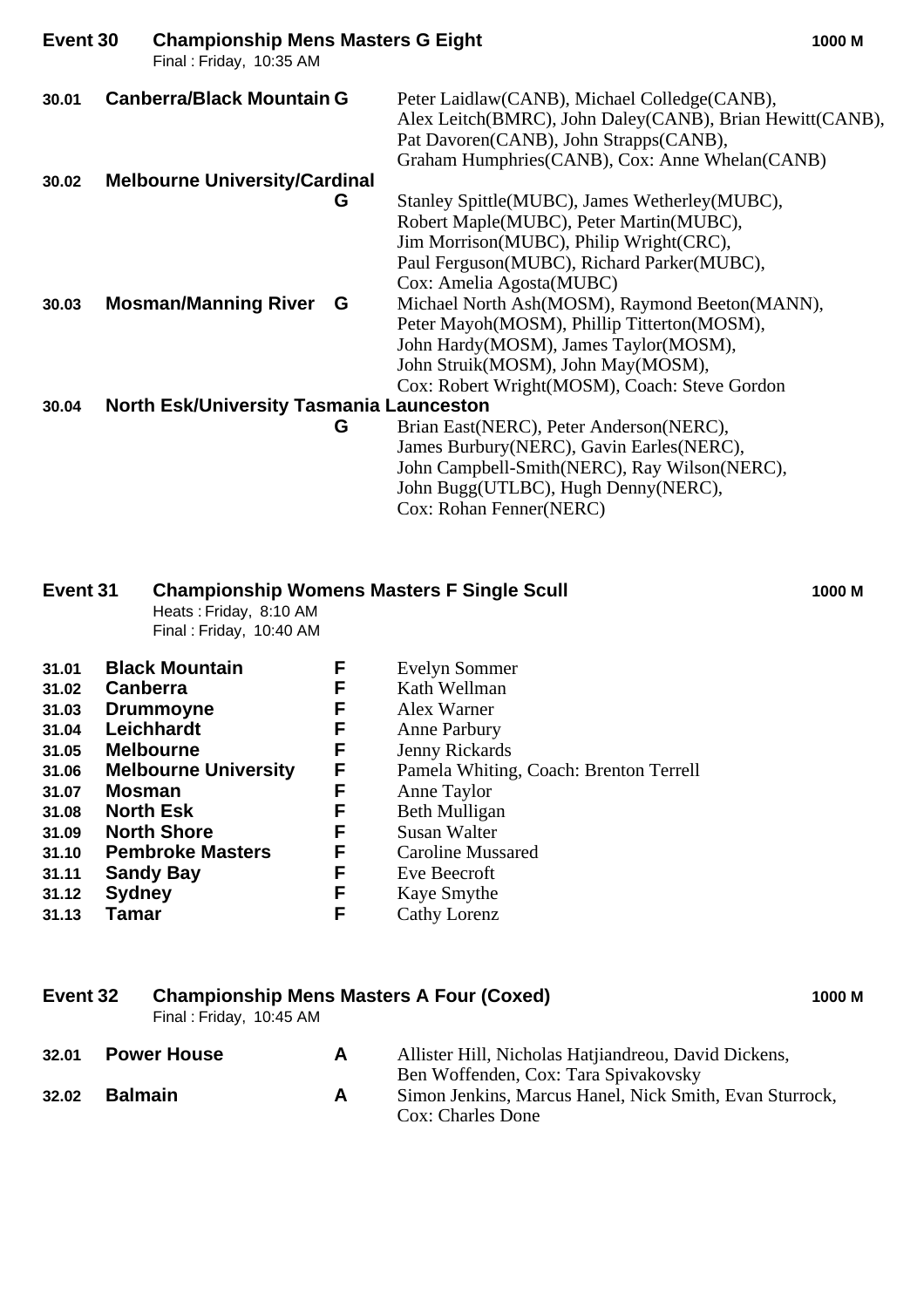**Event 33 Championship Mens Masters A Four (Coxless) 1000 M** Final : Friday, 10:50 AM **33.01 Canberra/Cairns B** Peter Thoren(CANS), Alan Henwood(CANS),

Steven Mirtschin(CANB), Damien Pentony(CANB)

**33.02 Tasmanian University A** Alex Thompson, Mike Pollard, Phil Hutton, Tim McDermott

**33.03 Toowong B** Clayton Bailey, Anthony Moynihan, Bob Law, Peter Schryver, Coach: Terry Mulligan

**33.04 Balmain A** Matthew Davis, Joel Cape, James Armati, Saxon Lyne

# **Event 34 Championship Mens E Pair (Coxless) 1000 M** Heats : Friday, 8:20 AM

Final : Friday, 10:55 AM

# **34.01 Australian National University/Canberra**

|       |                                                | Е | Randal Lawrence (CANB), Peter Macartney (ANU)         |
|-------|------------------------------------------------|---|-------------------------------------------------------|
| 34.02 | <b>Barwon/Banks</b>                            | Е | Chris Shinners (BANKS), Andrew Cleary (BRC)           |
| 34.03 | <b>Brisbane &amp; GPS/Townsville &amp; JCU</b> |   |                                                       |
|       |                                                | Ε | Alan Wallace (TJCU), Ian Holzberger (BGPS)            |
| 34.04 | <b>Buckingham</b>                              | E | Mike Partridge, Russell Hookway, Coach: David Poulson |
| 34.05 | <b>Buckingham</b>                              | E | Ian Jordan, Bruce House, Coach: David Poulson         |
| 34.06 | <b>Canberra</b>                                | E | Kim Fisher, Darrell Ninham                            |
| 34.07 | Canberra                                       | E | Andy Horsburgh, Tony Wilkes                           |
| 34.08 | Glebe                                          | Е | Terry Davis, Kim Mackney                              |
| 34.09 | Leichhardt                                     | F | Brian Davis, David Hogan                              |
| 34.10 | <b>Manning River</b>                           | E | Roy Halliday, Anthony Beeton                          |
| 34.11 | <b>Melbourne University/Mercantile</b>         |   |                                                       |
|       |                                                | Е | Stephen Mollard (MERC), Barry Sweeney (MUBC)          |
| 34.12 | <b>Pembroke Masters</b>                        | Е | Mark Mussared, Jon Lister                             |
| 34.13 | <b>Sandy Bay</b>                               | E | Chris Potter, Stephen Devereaux                       |
| 34.14 | Tamar                                          | E | Andrew Calvert, William Calvert                       |
| 34.15 | Tamar                                          | E | Fenton Jones, Richard Norton                          |
| 34.16 | <b>Tasmanian University</b>                    | E | Wayne Newitt, Michael Johnston                        |
| 34.17 | Toowong                                        | E | Gavin Keily, Peter Jell                               |

**34.18 University of Queensland E** Ralph Krippner, Bill McDonnell

### **Event 35 Championship Mens Masters H Single Scull 1000 M**

Final : Friday, 11:00 AM

| 35.01 | Banks            | н | Donald Gibb            |
|-------|------------------|---|------------------------|
|       | 35.02 Canberra   | н | John Simson            |
|       | 35.03 Corio Bay  | н | <b>Jim Thomas</b>      |
| 35.04 | Mersey           | Н | Mery Tippett           |
|       | 35.05 Ulverstone | н | <b>Michael Knowles</b> |

- 
- 
-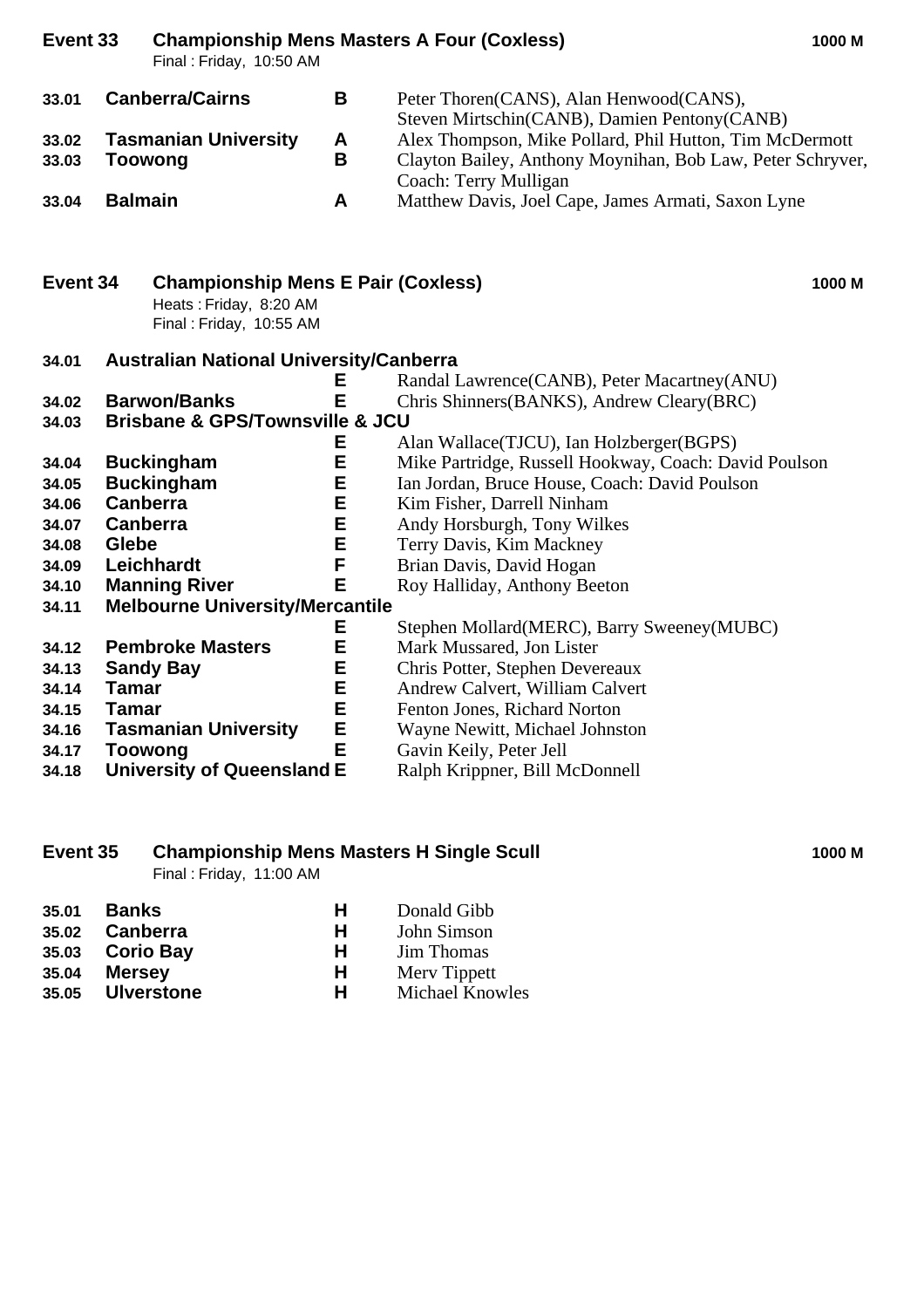# **Event 36 Championship Mens Masters B Quad Scull 1000 M**

Final : Friday, 11:05 AM

| 36.01 | <b>Commercial</b>      | D | John Anderson, Robin Bakker, Harry Fitzgerald,               |
|-------|------------------------|---|--------------------------------------------------------------|
|       |                        |   | Jeffery Peereboom                                            |
| 36.02 | <b>Glebe/St George</b> | В | Brad Smith(GLEBE), Robert Henderson(STGEO),                  |
|       |                        |   | Marc Bindner(STGEO), Kenneth Major(GLEBE)                    |
| 36.03 | Lindisfarne            | D | David Banks, Craig Rickards, Leigh Blake, Peter Holloway     |
| 36.04 | <b>Mosman</b>          | C | Mark Lewarne, Peter Spasojevic, Mark Connaghan, Paul Bartels |
| 36.05 | <b>St George</b>       | D | Stephen Irons, Peter McLaren, Alan Pollock, Steven Harrison, |
|       |                        |   | Coach: Bruce Williams                                        |
| 36.06 | Tamar                  | A | Stuart Sayer, Mischa Tunevitsch, James Russell, Scott Oakey  |

| <b>Championship Mens Masters F Single Scull</b><br>Event 37<br>Heats: Friday, 8:40 AM<br>Final: Friday, 11:10 AM |                                      |        |                                       | 1000 M |
|------------------------------------------------------------------------------------------------------------------|--------------------------------------|--------|---------------------------------------|--------|
| 37.01<br>37.02                                                                                                   | <b>Adelaide</b><br><b>Canberra</b>   | F<br>F | David Eichler<br><b>Warner Hieatt</b> |        |
| 37.03                                                                                                            | <b>Cardinal</b>                      | F      | Philip Wright                         |        |
| 37.04                                                                                                            | <b>Caulfield Grammarians</b>         | F      | Michael Dakic, Coach: Neville Smith   |        |
| 37.05                                                                                                            | <b>Derwent Mercantile Collegiate</b> |        |                                       |        |
|                                                                                                                  |                                      | F      | Sam Mollard                           |        |
| 37.06                                                                                                            | <b>Drummoyne</b>                     | F      | <b>Branko Kovacic</b>                 |        |
| 37.07                                                                                                            | <b>Manning River</b>                 | F      | Graham Nix                            |        |
| 37.08                                                                                                            | <b>Mannum</b>                        | F      | Dean Mobbs                            |        |
| 37.09                                                                                                            | <b>Melbourne</b>                     | F      | Gary Tait, Coach: Neville Smith       |        |
| 37.10                                                                                                            | <b>Melbourne University</b>          | F      | Geoff Haslam                          |        |
| 37.11                                                                                                            | <b>Mosman</b>                        | F      | James Taylor                          |        |
| 37.12                                                                                                            | <b>Pembroke Masters</b>              | F      | Peter Hodson                          |        |
| 37.13                                                                                                            | <b>Riverside</b>                     | F      | Peter Erskine                         |        |
| 37.14                                                                                                            | <b>Riverside</b>                     | F      | Rob Skipper                           |        |
| 37.15                                                                                                            | <b>Sandy Bay</b>                     | F      | Chris Potter                          |        |
| 37.16                                                                                                            | <b>Shoalhaven</b>                    | F      | David Eddington                       |        |
| 37.17                                                                                                            | <b>Sydney</b>                        | F      | Ken Ambler                            |        |
| 37.18                                                                                                            | Tamar                                | F      | <b>Richard Norton</b>                 |        |

# **Event 38 Championship Womens Masters E Four (Coxed) 1000 M**

Final : Friday, 11:15 AM

| 38.01 | E.<br><b>Canberra</b>                 | Heather Snedden, Elaine Bissaker, Narelle Connor,           |
|-------|---------------------------------------|-------------------------------------------------------------|
|       |                                       | Debbie Cook, Cox: Anne Whelan                               |
| 38.02 | <b>Canberra/Black Mountain E</b>      | Janet Farnan(CANB), Karen McVicker(CANB),                   |
|       |                                       | Evelyn Sommer(BMRC), Judith Dahl-Taylor(CANB),              |
|       |                                       | Cox: Margie Thomson(CANB)                                   |
| 38.03 | Е.<br><b>Latrobe University</b>       | Jane Welst, Jennifer Johns, Linda Graham, Meredith Burrell, |
|       |                                       | Cox: Amanda Crofts, Coaches: Meryll Evans, Amanda Crofts    |
| 38.04 | <b>Lindisfarne/New Norfolk E</b>      | Carol Nichols (NNRC), Barbara Edwards (LRC),                |
|       |                                       | Caitlin MacLeod(LRC), Helen Howarth(LRC),                   |
|       |                                       | Cox: Meg Tubb(NNRC)                                         |
| 38.05 | <b>Melbourne University/Corio Bay</b> |                                                             |
|       | Е                                     | Kerry Boland(MUBC), Carolyn Hosking(MUBC),                  |
|       |                                       | Pam Westendorf (CBRC), Sue Hindson (MUBC),                  |
|       |                                       | Cox: Jenny Scott(MUBC)                                      |
| 38.06 | Е<br>Toowong                          | Carol Watters, Lynette Brown, Julie Bourne, Marion Elliott, |
|       |                                       | Cox: Jennifer Gilbert, Coach: Terry Mulligan                |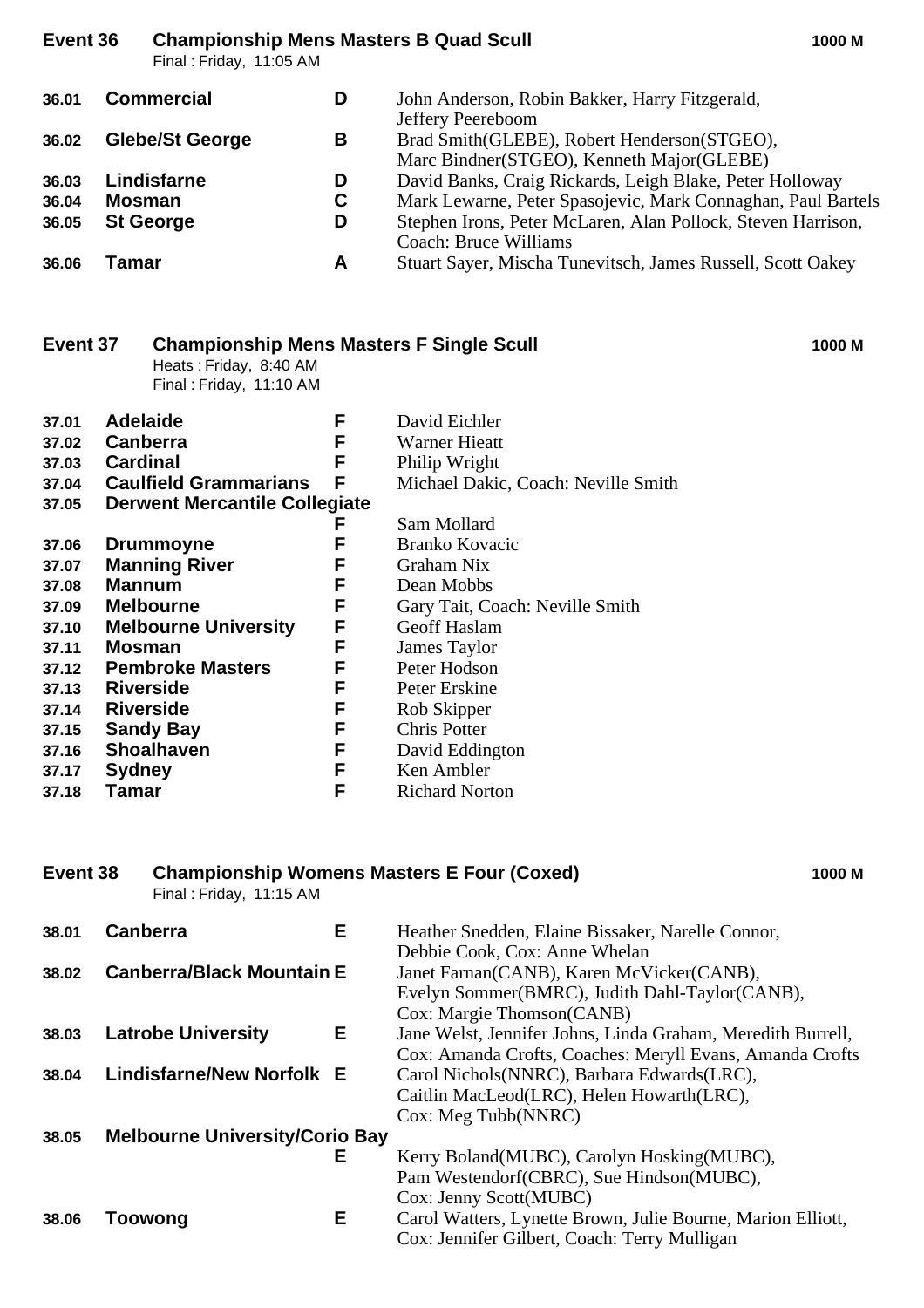| Event 38 |                                  | <b>Championship Womens Masters E Four (Coxed)</b><br>1000 M<br>Final: Friday, 11:15 AM |   |                                                                                                    |  |  |
|----------|----------------------------------|----------------------------------------------------------------------------------------|---|----------------------------------------------------------------------------------------------------|--|--|
| 38.07    |                                  | <b>North Esk</b>                                                                       | Е | June Mezger, Helen Davis, Kathy Macqueen, Jill Thompson                                            |  |  |
| Event 39 |                                  | Final: Friday, 11:20 AM                                                                |   | <b>Championship Womens Masters E Four (Coxless)</b><br>1000 M                                      |  |  |
| 39.01    |                                  | <b>Derwent Mercantile Collegiate</b>                                                   |   |                                                                                                    |  |  |
|          |                                  |                                                                                        | A | Pip Russell, Lynne Read, Pam Humphries, Sally Knott,<br>Coach: Sam Mollard                         |  |  |
| 39.02    |                                  | <b>Drummoyne</b>                                                                       | Е | Lydia Miladinovic, Alex Warner, Amanda Andrews,<br>Jane O'Hanlon, Coach: John Lee                  |  |  |
| 39.03    | E<br><b>Melbourne</b>            |                                                                                        |   | Vicki Frost, Glenda Date, Judy Macartney, Julie Playfair,<br><b>Coach: Stuart McShane</b>          |  |  |
| 39.04    | Е<br><b>Mosman/Drummoyne</b>     |                                                                                        |   | Jannet Pendleton(DRUMM), Kathryn Alexander(MOSM),<br>Lindy Nisbett(DRUMM), Elizabeth Burrows(MOSM) |  |  |
| 39.05    |                                  | <b>North Esk</b>                                                                       | E | Suzanne Wilkes, Sue Burdach, Beth Mulligan, Wendy Muller                                           |  |  |
| 39.06    | E<br><b>Power House/Canberra</b> |                                                                                        |   | Margaret Pentony(CANB), Kath Wellman(CANB),<br>Susan Linacre (CANB), Fleur Spriggs (PHRC)          |  |  |
| 39.07    |                                  | <b>Sydney University Womens</b>                                                        |   |                                                                                                    |  |  |
|          |                                  |                                                                                        | Е | Wendy Zammit, Jill Moore, Jo Pollett, Kerrie Bigsworth,<br>Coach: Phillip Titterton                |  |  |

### **Event 40 Championship Womens Masters B Single Scull 1000 M**

Heats : Friday, 9:00 AM

Final : Friday, 11:25 AM

| 40.01 | <b>Brisbane &amp; GPS</b><br>В       | Janine Reid                                 |
|-------|--------------------------------------|---------------------------------------------|
| 40.02 | <b>Canberra</b><br>В                 | Emy Ayliffe                                 |
| 40.03 | <b>Commercial</b><br>В               | <b>Lynette Parker</b>                       |
| 40.04 | <b>Derwent Mercantile Collegiate</b> |                                             |
|       | В                                    | Joanne Clarke                               |
| 40.05 | <b>Drummoyne</b><br>С                | Kathleen Hextell, Coach: Robert Glendenning |
| 40.06 | <b>Essendon</b><br>В                 | <b>Tamara McPherson</b>                     |
| 40.07 | В<br><b>Huon</b>                     | Vanessa King                                |
| 40.08 | <b>Leichhardt</b><br>В               | Daniela Borgert                             |
| 40.09 | В<br><b>Melbourne</b>                | Tanja Nishibata                             |
| 40.10 | <b>North Shore</b><br>В              | <b>Tamsin Brew</b>                          |
| 40.11 | С<br><b>Richmond</b>                 | Carolyn Manning, Coach: Tom Appleby         |
|       |                                      |                                             |

### **Event 41 Championship Womens Masters H - J Quad Scull 1000 M** Final : Friday, 11:30 AM

- **41.01 Port Macquarie/Sunshine Coast/Hunter/Essendon**
	- Marion Camiller(ERC), Jeanette Beeton(HUNT),
		- Jean Clark(SCRC), Carry Williamson(PTMAC)

### **41.02 Port Adelaide/West End/Mannum/Riverside**

**I** Elaine Guterres(RRC), Claire Banks(MRC), Gay Costain(West), Judy Packer(PARC)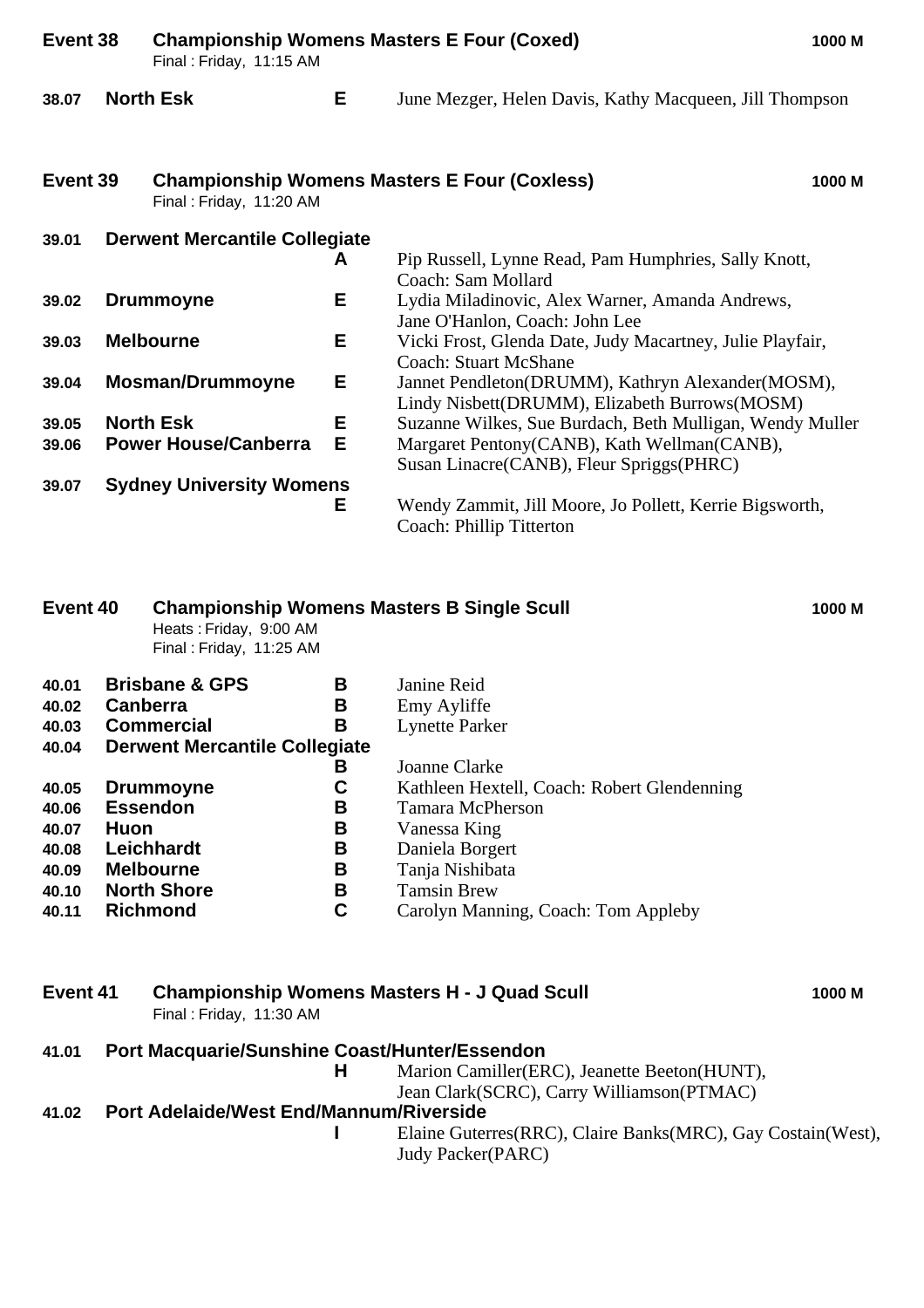| Event 42                                  |                     | Heats: Friday, 9:10 AM<br>Final: Friday, 11:35 AM |   | <b>Championship Mens Masters C Pair (Coxless)</b>       | 1000 M |
|-------------------------------------------|---------------------|---------------------------------------------------|---|---------------------------------------------------------|--------|
| 42.01                                     | <b>Canberra</b>     |                                                   | С | Damien Pentony, Martin Little                           |        |
| 42.02                                     | <b>Corio Bay</b>    |                                                   | С | Richard Axe, Peter Aberle                               |        |
| <b>Corio Bay/West Australian</b><br>42.03 |                     |                                                   |   |                                                         |        |
|                                           |                     |                                                   | С | Peter Klemm(WARC), Leigh Hall Sullivan(CBRC)            |        |
| 42.04                                     |                     | <b>Melbourne/Barwon</b>                           | C | Ross George (BRC), Matthew Harrison (MRC)               |        |
| 42.05                                     |                     | <b>North Shore/Old Ignatians</b>                  |   |                                                         |        |
|                                           |                     |                                                   | C | Simon Glascott (OLDIG), Philip Quick (NSHR)             |        |
| 42.06                                     | <b>Tattersall's</b> |                                                   | С | Jon Takacs, Russell Dean                                |        |
| 42.07                                     | Toowong             |                                                   | C | Bob Law, Paul Taylor, Coach: Terry Mulligan             |        |
| 42.08                                     | Toowong             |                                                   | C | Clayton Bailey, Anthony Moynihan, Coach: Terry Mulligan |        |
| 42.09                                     | <b>Cairns</b>       |                                                   | С | Alan Henwood, Peter Thoren                              |        |

### **Event 43 Championship Womens Masters A Eight 1000 M** Final : Friday, 11:40 AM

|                  | A | Sue Sluce, Andrea Rippon, Maree Taylor, Nicola Webb,                   |
|------------------|---|------------------------------------------------------------------------|
|                  |   | Viki Walters, Alex Mollard, Sanchia Chadwick, Michele Duffy,           |
|                  |   | Cox: Jaimee Sluce, Coach: Sam Mollard                                  |
| <b>Melbourne</b> | A | Helen Black, Gemma Williams, Claire Maloney, Megan Small,              |
|                  |   | Danielle Humphreys, Erin Carrigy, Rachael Alder,                       |
|                  |   | Felicity Nutter, Cox: Emma Plowright, Coach: Stuart McShane            |
|                  |   | Nikki McAllen(MRC), Louise Dunne(PHRC),                                |
|                  |   | Sally McManamny (PHRC), Rosie Burgess (PHRC),                          |
|                  |   | Greer Lamaro(PHRC), Virginia Tainton(PHRC),                            |
|                  |   | Kate Andrews (PHRC), Kirsten Chapman (PHRC),                           |
|                  |   | Cox: Caitlin Ripper(PHRC)                                              |
|                  |   | <b>Derwent Mercantile Collegiate</b><br><b>Power House/Melbourne A</b> |

| Event 44 |              | <b>Championship Mens Masters I Four (Coxed)</b><br>Final: Friday, 11:45 AM |  |                                                                                                         |  |
|----------|--------------|----------------------------------------------------------------------------|--|---------------------------------------------------------------------------------------------------------|--|
| 44.01    |              | <b>Banks/Swan River/Nagambie</b>                                           |  | Neville Howell (NRC), Adrian Monger (SRRC),<br>Ian Macmillan(BANKS), Donald Gibb(BANKS),                |  |
| 44.02    | <b>Banks</b> |                                                                            |  | Cox: Johan Lausberg(BANKS)<br>John Jopling, Don Christie, Luke Koekoek, James McKay,<br>Cox: Lisa Muntz |  |

**Event 45 Championship Mens Masters I Four (Coxless) 1000 M**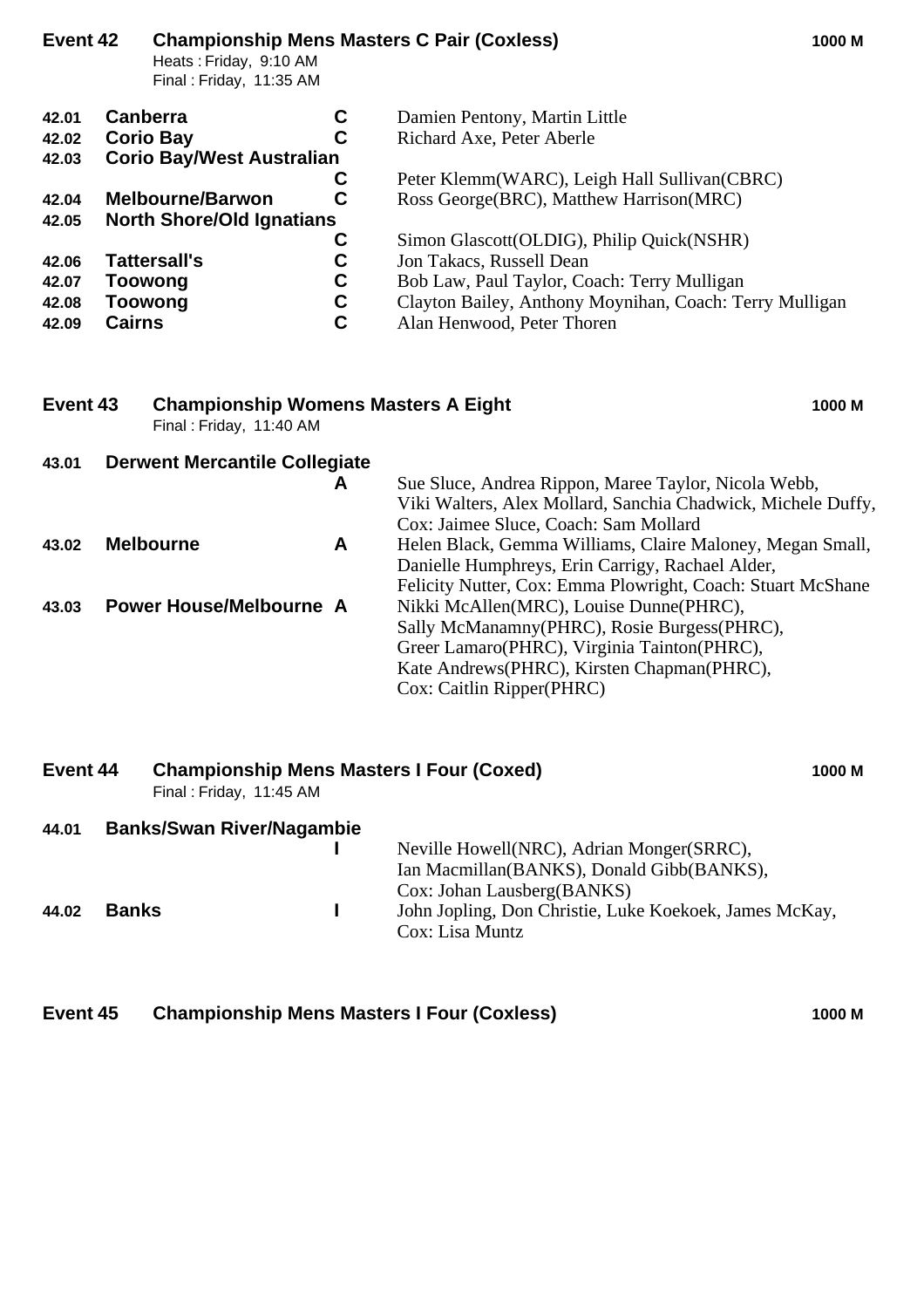Heats : Friday, 9:20 AM Final : Friday, 11:50 AM

| 46.01 | <b>Caulfield Grammarians</b>                | D | <b>Robert Anderson</b>                               |
|-------|---------------------------------------------|---|------------------------------------------------------|
| 46.02 | <b>Caulfield Grammarians</b>                | D | Kenneth Conrick                                      |
| 46.03 | <b>Commercial</b>                           | D | Harry Fitzgerald                                     |
| 46.04 | <b>Commercial</b>                           | D | Jeffery Peereboom                                    |
| 46.05 | <b>Drummoyne</b>                            | Е | Peter French                                         |
| 46.06 | <b>Essendon</b>                             | D | <b>Bill Nugent</b>                                   |
| 46.07 | <b>Essendon</b>                             | D | <b>Stewart Allsop</b>                                |
| 46.08 | <b>Lake Colac</b>                           | D | Michael Heaton-Harris                                |
| 46.09 | Lindisfarne                                 | D | Peter Holloway                                       |
| 46.10 | <b>Manning River</b>                        | D | Colin Broos                                          |
| 46.11 | <b>Manning River</b>                        | D | John McCallum                                        |
| 46.12 | <b>Melbourne</b>                            | D | Warwick Grant, Coach: Brenton Terrell                |
| 46.13 | <b>Melbourne</b>                            | D | Murray Ross, Coach: Neville Smith                    |
| 46.14 | <b>Melbourne University</b>                 | D | <b>Mark Baxter</b>                                   |
| 46.15 | <b>Melbourne University</b>                 | D | <b>Barry Sweeney</b>                                 |
| 46.16 | <b>Murwillumbah</b>                         | D | John Ryan                                            |
| 46.17 | <b>Sandy Bay</b>                            | Е | Bruce Ims, Coach: Lindsay Ims                        |
| 46.18 | <b>Sandy Bay</b>                            | D | Michael Seddon, Coach: Lindsay Ims                   |
| 46.19 | <b>Shoalhaven</b>                           | D | Scott Waller                                         |
| 46.20 | <b>Sydney</b>                               | D | Carl Quitzau                                         |
| 46.21 | Tamar                                       | D | David MacFarlane                                     |
| 46.22 | <b>University of Queensland D</b>           |   | Philip O'Dwyer                                       |
| 46.23 | University of Queensland E                  |   | Ian Luxford                                          |
| 46.24 | <b>West Australian</b>                      | D | Michael Lane                                         |
| 46.25 | Yarra Yarra                                 | D | Warren Yann, Coaches: Jane Robinson, Brenton Terrell |
| 46.26 | <b>Griffith University Surfers Paradise</b> |   |                                                      |
|       |                                             | D | David Hamilton                                       |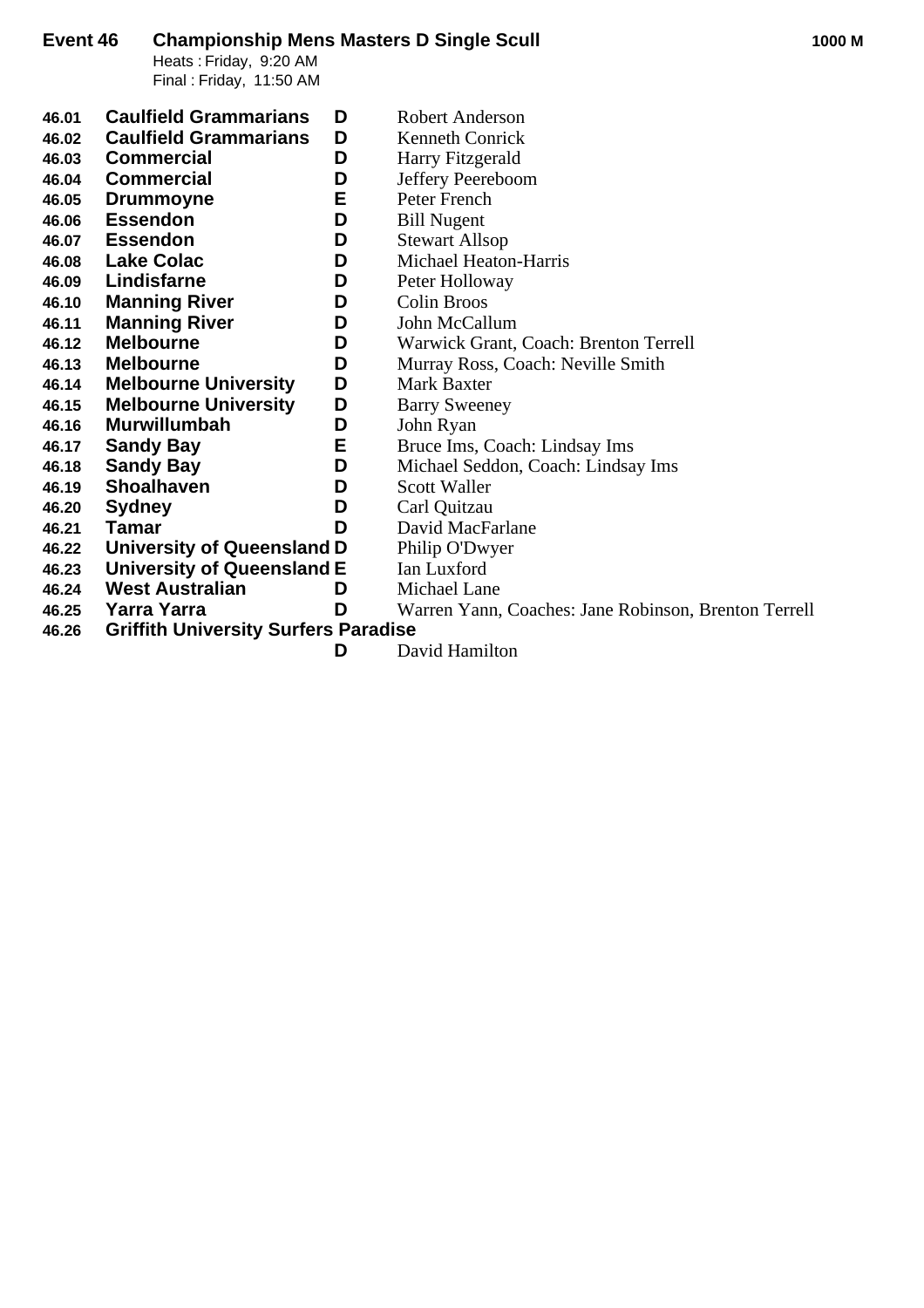| Event 47       |                 |                                                      |   | <b>Championship Womens Masters D Quad Scull</b><br>1000 M                                                    |  |
|----------------|-----------------|------------------------------------------------------|---|--------------------------------------------------------------------------------------------------------------|--|
|                |                 | Heats: Friday, 9:40 AM                               |   |                                                                                                              |  |
|                |                 | Final: Friday, 11:55 AM                              |   |                                                                                                              |  |
| 47.01          |                 | <b>Black Mountain</b>                                | D | Stephanie Gollasch, Larraine Champness, Pam Nash,                                                            |  |
|                |                 |                                                      |   | <b>Jeanette Gasson</b>                                                                                       |  |
| 47.02          | <b>Bunbury</b>  |                                                      | D | Pina Barbera, Beverley Seroka, Jennifer Coote, Nola Cigulev                                                  |  |
| 47.03          | <b>Canberra</b> |                                                      | D | Julie Reis, Alison Creagh, Cathy Crozier, Nerida Carter                                                      |  |
| 47.04          | Carrum          |                                                      | D | Lynne Charge, Helen Kelly, Dagmar Wemmering, Mary Hunter,                                                    |  |
|                |                 |                                                      |   | Coach: Neville Smith                                                                                         |  |
| 47.05<br>47.06 |                 | <b>Caulfield Grammarians</b>                         | Е | Sharron McIver, Carolyn Smith, Jenny Dewar, Robyn Varney<br>Corio Bay/Melbourne University/Essendon/Richmond |  |
|                |                 |                                                      | D | Geraldine Goss(RRC), Tamara McPherson(ERC),                                                                  |  |
|                |                 |                                                      |   | Pamela Whiting(MUBC),                                                                                        |  |
|                |                 |                                                      |   | Debbie Clingeleffer-Woodford(CBRC), Coach: Brenton Terrell                                                   |  |
| 47.07          |                 | <b>Coomera Watersports Club/Commercial</b>           |   |                                                                                                              |  |
|                |                 |                                                      | D | Jenny Hart(COMM), Jo Cook(COMM), Mary Fenn(COMM),                                                            |  |
|                |                 |                                                      |   | Karen Smith(CWS)                                                                                             |  |
| 47.08          |                 | <b>Derwent Mercantile Collegiate</b>                 |   |                                                                                                              |  |
|                |                 |                                                      | D | Cath Hughes, Nicola Webb, Pam Humphries, Sally Knott,                                                        |  |
|                |                 |                                                      |   | Coach: Sam Mollard                                                                                           |  |
| 47.09          |                 | <b>Essendon</b>                                      | Е | Marion Camiller, Monica Davis, Joann Marr, Narelle Dwyer                                                     |  |
| 47.10          |                 | Leichhardt                                           | D | Dianne Williams, Deanna Fekete, Anne Parbury, Angela Conry,                                                  |  |
|                |                 | Leichhardt/Manning River/Port Macquarie/Balmain      |   | <b>Coach: Steve Sherry</b>                                                                                   |  |
| 47.11          |                 |                                                      | D | Janine Lippi(BALM), Kim Chilton(PTMAC),                                                                      |  |
|                |                 |                                                      |   | Amanda Cavill(MANN), Sandra Rourke(LEICH)                                                                    |  |
| 47.12          |                 | <b>Lindisfarne/Friends/New Norfolk</b>               |   |                                                                                                              |  |
|                |                 |                                                      | D | Carol Nichols (NNRC), Patricia Lewis (FRC), Dot Steane (LRC),                                                |  |
|                |                 |                                                      |   | Jillian Johnstone(LRC)                                                                                       |  |
| 47.13          |                 | <b>Melbourne University/Yarra Yarra</b>              |   |                                                                                                              |  |
|                |                 |                                                      | D | Anne Nicolay (MUBC), Meredith Williams (MUBC),                                                               |  |
|                |                 |                                                      |   | Jillian Plummer(YYRC), Claire Grayston(MUBC)                                                                 |  |
| 47.14          | <b>Mosman</b>   |                                                      | D | Gretchen Kellner, Anne Taylor, Margaret Small,                                                               |  |
|                |                 |                                                      |   | Elizabeth Burrows, Coach: Steve Gordon                                                                       |  |
| 47.15          |                 | <b>North Esk</b>                                     | D | Helen Dixon, Helen Davis, Kathy Macqueen, Jill Thompson                                                      |  |
| 47.16          |                 | <b>Sandy Bay</b>                                     | D | Elizabeth Butler, Amanda Jackson, Annette Douglas,                                                           |  |
|                |                 |                                                      |   | Wendy Balding, Coach: Daryl Balding                                                                          |  |
| 47.17          |                 | <b>Shoalhaven</b>                                    | D | Anne O'Neill, Mary Ambrose, Simone Jones, Linda Eddington                                                    |  |
| 47.18          |                 | <b>Sydney University Womens</b>                      |   |                                                                                                              |  |
|                |                 |                                                      | D | Gaby Partington-Jory, Julie Sneddon, Elizabeth Denney Wilson,                                                |  |
|                |                 |                                                      |   | Sarah Holey, Coach: Phillip Titterton                                                                        |  |
| 47.19          | <b>Tamar</b>    | <b>Townsville &amp; JCU/University of Queensland</b> | D | Jane Hawkeswood, Helen Foley, Pauline Winwood, Jill Fraser                                                   |  |
| 47.20          |                 |                                                      |   |                                                                                                              |  |
|                |                 |                                                      | D | Madeleine Martin(UQBC), Tracey Evans(UQBC),                                                                  |  |
|                |                 |                                                      |   | Lisa Daly(TJCU), Julie-Ann Kelly(TJCU)                                                                       |  |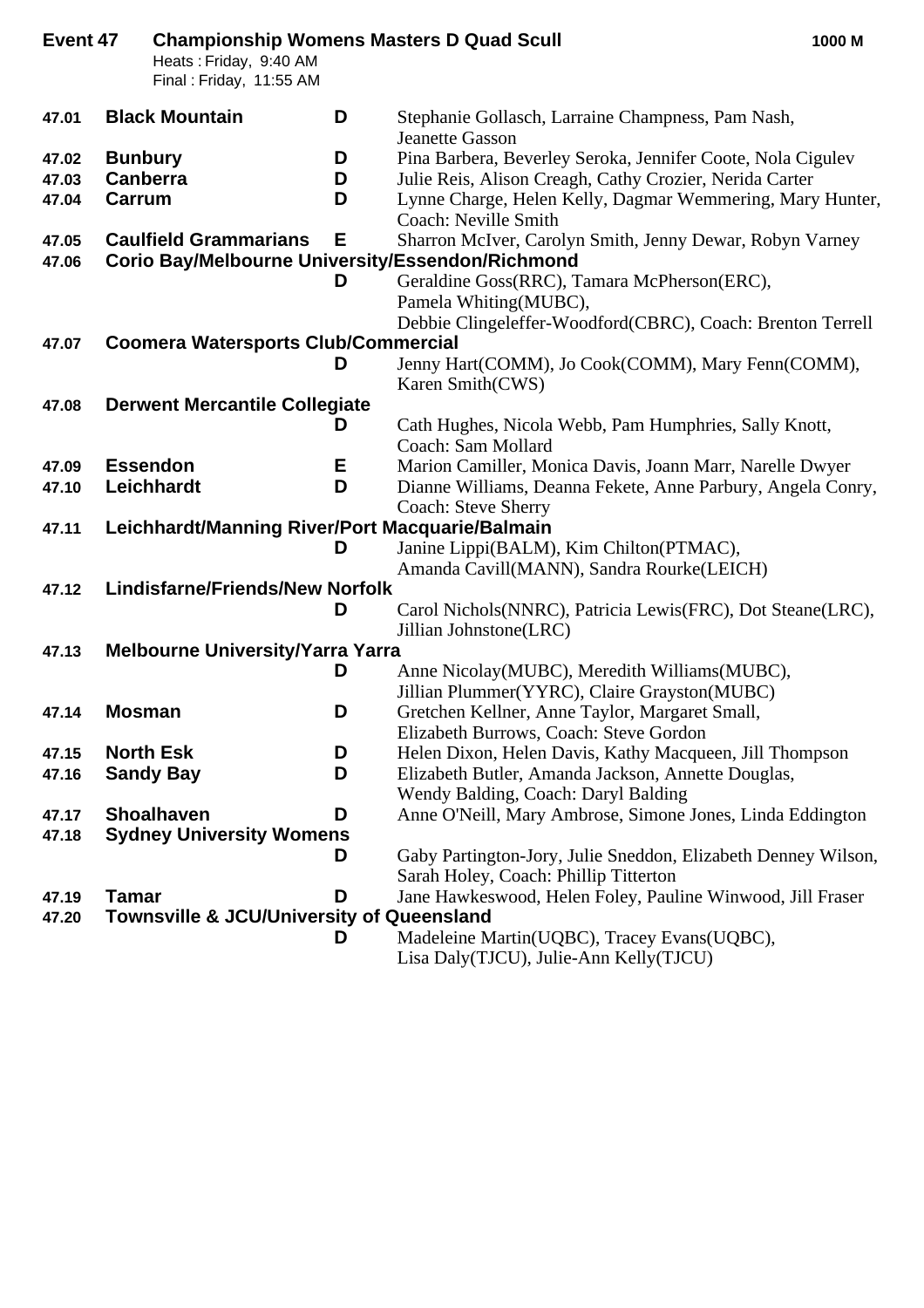### **Event 48 Mixed Masters C Double Scull 1000 M**

Divisions : Friday, 12:00 PM

| 48.01    | <b>Brisbane &amp; GPS</b>                                            | $\mathbf c$    | Pascale Cox, Jonathan Brett                                                       |
|----------|----------------------------------------------------------------------|----------------|-----------------------------------------------------------------------------------|
| 48.02    | <b>Brisbane &amp; GPS</b>                                            | $\mathbf c$    | Ian Holzberger, Janine Reid                                                       |
| 48.03    | <b>Endeavour</b>                                                     |                | Sean Donza, Chris Brennan                                                         |
| 48.04    | <b>Footscray City</b>                                                |                | Geoff Lowe, Katie Stoeckel                                                        |
| 48.05    | <b>Footscray City</b>                                                | C<br>C<br>C    | Louise de Koster, Darien Pullen                                                   |
| 48.06    | Leichhardt                                                           | $\overline{c}$ | David Hogan, Daniela Borgert                                                      |
| 48.07    | Lindisfarne/Buckingham C                                             |                | Kate Thomas(BRC), Craig Rickards(LRC),                                            |
|          |                                                                      |                | Coach: David Poulson                                                              |
|          |                                                                      |                |                                                                                   |
| 48.08    | Lindisfarne/Buckingham C                                             |                | Jacqui Hope(BRC), Peter Holloway(LRC),                                            |
|          |                                                                      |                | <b>Coach: David Poulson</b>                                                       |
| 48.09    | <b>New Norfolk/Sandy Bay</b>                                         | $\mathbf c$    | Amanda Jackson(SBRC), John Bannon(NNRC)                                           |
| 48.10    | <b>Power House</b>                                                   | $\mathbf C$    | Sally McManamny, Doug McManamny                                                   |
| 48.11    | <b>Richmond/Yarra Yarra</b>                                          | $\mathbf C$    | Jenny Hall(YYRC), Barry Campbell(RRC)                                             |
| 48.12    | <b>Sandy Bay</b>                                                     | $\mathbf C$    | Terese Golding, Richard Gerathy                                                   |
| 48.13    | <b>St George</b>                                                     | D              | Steven Harrison, Krystine Macready, Coach: Bruce Williams                         |
| 48.14    | <b>Tamar/Derwent Mercantile Collegiate</b>                           |                |                                                                                   |
|          |                                                                      | C              | Joanne Clarke(DMCRC), Stuart Sayer(TRC)                                           |
| 48.15    | <b>Tamar/Derwent Mercantile Collegiate</b>                           |                |                                                                                   |
|          |                                                                      | C              | Nicola Webb(DMCRC), Roderick Campbell(TRC)                                        |
| 48.16    | <b>Toowong/Canberra</b>                                              | $\mathbf C$    | Elaine Bissaker(CANB), Peter Schryver(TOOW)                                       |
|          | <b>West Australian/ANA</b>                                           |                | Denise Dagley(ANA), Peter Klemm(WARC)                                             |
| 48.17    |                                                                      |                |                                                                                   |
| 48.18    | <b>Cairns</b>                                                        | $\frac{c}{c}$  | Alan Henwood, Elicia De La Paix                                                   |
| Event 49 | <b>Mixed Masters F - J Quad Scull</b><br>Divisions: Friday, 12:15 PM |                | 1000 M                                                                            |
|          |                                                                      |                |                                                                                   |
| 49.01    | Canberra                                                             | F              | John Strapps, Susan Linacre, Warner Hieatt, Kath Wellman                          |
| 49.02    | <b>Canberra</b>                                                      | G              | Janny Corry, Michael Colledge, Brian Hewitt, Gillian Colledge                     |
| 49.03    | Cardinal/Nagambie/Melbourne                                          |                |                                                                                   |
|          |                                                                      | H              | Maggie McLaughlan(MRC), Neville Howell(NRC),                                      |
|          |                                                                      |                | Bill McKenzie-McHarg(CRC), Lea Partridge(CRC)                                     |
| 49.04    | <b>Corio Bay</b>                                                     | F              | Joan Sykes, Sally Galbraith, Jeff Sykes, Peter Searle                             |
| 49.05    | <b>Mannum/Pembroke Masters/Riverside</b>                             |                |                                                                                   |
|          |                                                                      | F              | Gordana Kalanj(RRC), Caroline Mussared(PEMMA),                                    |
|          |                                                                      |                | Philip Gebhardt(MRC), Dean Mobbs(MRC)                                             |
| 49.06    | <b>Mersey/Ulverstone/North Esk/Tamar</b>                             |                |                                                                                   |
|          |                                                                      | G              | Helen Foley(TRC), Margaret Earles(NERC),                                          |
|          |                                                                      |                | Michael Knowles (URC), Merv Tippett (MRC)                                         |
| 49.07    | <b>North Shore/Sydney University Womens</b>                          |                |                                                                                   |
|          |                                                                      | G              |                                                                                   |
|          |                                                                      |                | Susan Tattersall(SUWRC), Martin Tattersall(NSHR),                                 |
|          |                                                                      |                | Mary Boland(SUWRC), Chris Pollett(NSHR)                                           |
| 49.08    | <b>Sydney</b>                                                        | F              | Kaye Smythe, Deborah Church, Ray Armstrong, Ken Ambler                            |
| 49.09    | University Tasmania Launceston/Sandy Bay/Tamar                       |                |                                                                                   |
|          |                                                                      | F              | Cathy Lorenz (TRC), Eve Beecroft (SBRC), Chris Potter (SBRC),<br>John Bugg(UTLBC) |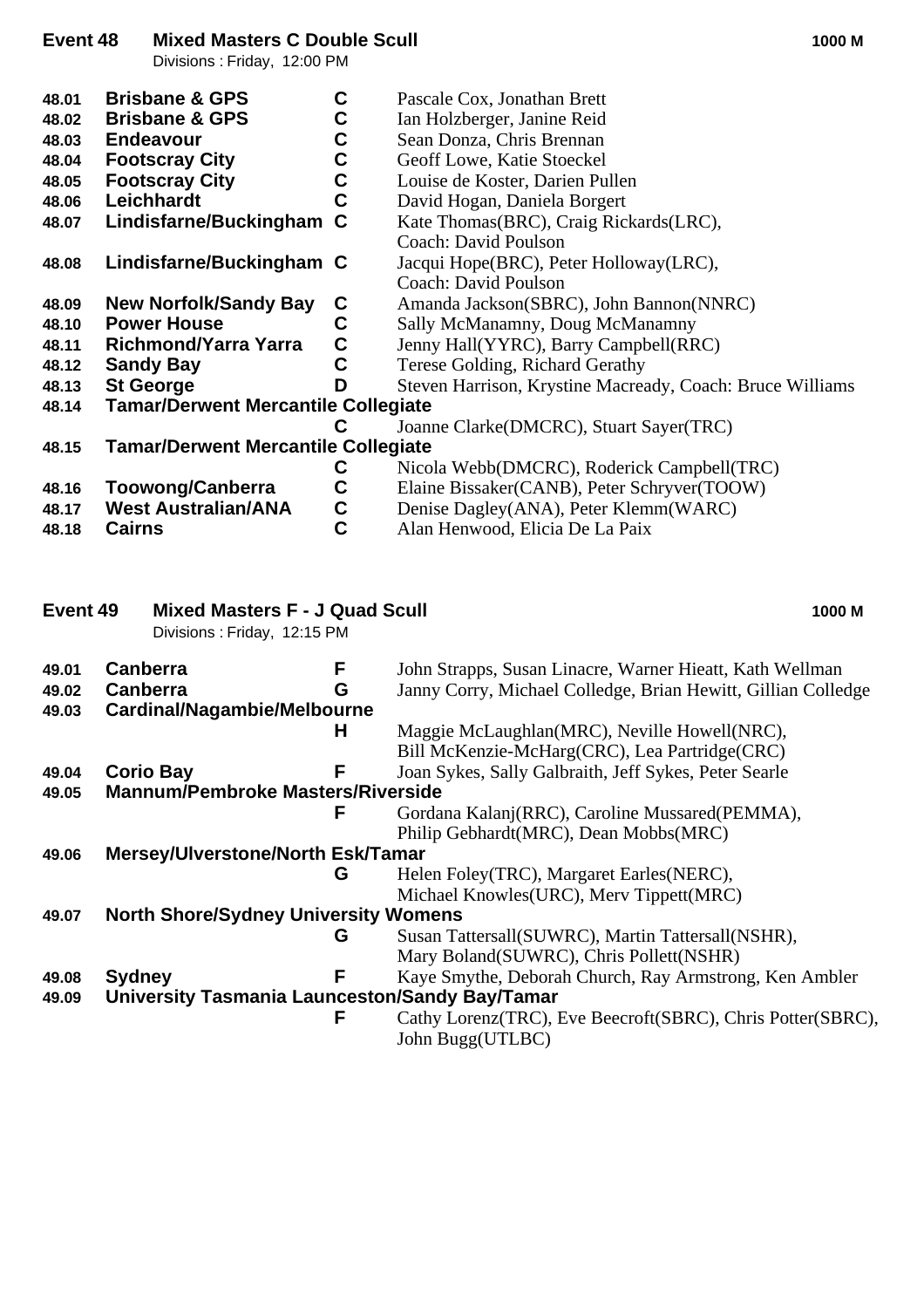| Event 50 | <b>Mixed Masters D Eight</b><br>Divisions: Friday, 12:25 PM |   | 1000 M                                                                                                                                                                                |
|----------|-------------------------------------------------------------|---|---------------------------------------------------------------------------------------------------------------------------------------------------------------------------------------|
| 50.01    | <b>Bunbury/West Australian/ANA</b>                          |   |                                                                                                                                                                                       |
|          |                                                             | D | Denise Dagley(ANA), Michelle Blake(ANA), Carol Sale(ANA),<br>Michael Lane(WARC), Michael Hogan(BRC),<br>Martin Curran(BRC), Michael Gianotti(BRC),                                    |
| 50.02    | <b>Canberra</b>                                             | D | Pina Barbera(BRC), Cox: Nola Cigulev(BRC)<br>Sally Clear, Judith Dahl-Taylor, Karen McVicker, Debbie Cook,<br>Andy Horsburgh, Kim Fisher, Jeff Hart, Geoff Brown,<br>Cox: Anne Whelan |
| 50.03    | <b>Canberra</b>                                             | D | Roberta Liddell, Emy Ayliffe, Jenny Harber, Margaret Pentony,<br>Peter Laidlaw, Martin Little, Steven Mirtschin, Damien Pentony,<br>Cox: Rebecca McCallum                             |
| 50.04    | <b>Cardinal</b>                                             | D | Victoria Wood, Roz Bangs, Sally McKenzie, Darryl Foley,<br>Ross Mursell, Philip Wright, Steven Lynch, Russ White,<br>Cox: Doug Renton                                                 |
| 50.05    |                                                             |   | Dimboola/Wentworth District/City of Warrnambool/Mildura                                                                                                                               |
|          |                                                             | D | Susan Finnigan(CWRC), Helen Healy(WDRC),                                                                                                                                              |
|          |                                                             |   | Stefanie Schneider(MRC), Kate Stockman(WDRC),<br>Sam Cross(WDRC), Brendan Finnigan(CWRC),<br>Guy Wight(WDRC), John Nichols(DRC),                                                      |
|          |                                                             |   | Cox: Mario Cesco(WDRC)                                                                                                                                                                |
| 50.06    | <b>Derwent Mercantile Collegiate/Tamar</b>                  | A | Sue Sluce(DMCRC), Pip Russell(DMCRC),<br>Andrew Calvert(TRC), Richard Norton(TRC),                                                                                                    |
|          |                                                             |   | Fenton Jones(TRC), Roderick Campbell(TRC),<br>Viki Walters(DMCRC), Michele Duffy(DMCRC),<br>Cox: Jaimee Sluce(DMCRC)                                                                  |
| 50.07    | <b>Latrobe University</b>                                   | Е | Jeanette Botham, Susan Meagher, Denis Henry, Phil Witham,<br>Chris Wilson, Guy Ayres, Jennifer Hutchinson, Jill Barrett,<br>Cox: Meryll Evans,                                        |
|          |                                                             |   | Coaches: Meryll Evans, Amanda Crofts, Sarah Laussen                                                                                                                                   |
| 50.08    | <b>Melbourne University/Mercantile</b>                      | Е | Leanne Ambrose(MUBC), Sue Hindson(MUBC),                                                                                                                                              |
|          |                                                             |   | Carolyn Hosking(MUBC), Kerry Boland(MUBC),                                                                                                                                            |
|          |                                                             |   | Paul Ferguson(MUBC), Stephen Mollard(MERC),                                                                                                                                           |
|          |                                                             |   | Mark Baxter(MUBC), John Michelmore(MUBC),                                                                                                                                             |
|          |                                                             |   | Cox: Jenny Scott(MUBC)                                                                                                                                                                |
| 50.09    |                                                             |   | <b>Mosman/Newington Masters Inc/Sydney University Womens</b>                                                                                                                          |
|          |                                                             | D | Elizabeth Denney Wilson(SUWRC), Sarah Holey(SUWRC),                                                                                                                                   |
|          |                                                             |   | Allison Pugh(SUWRC), Julie Sneddon(SUWRC),                                                                                                                                            |
|          |                                                             |   | John Johnson(NMRC), Mark Lewarne(MOSM),                                                                                                                                               |
|          |                                                             |   | Mark Connaghan(MOSM), Peter Spasojevic(MOSM),<br>Cox: Susie Edwards (SUWRC)                                                                                                           |
| 50.10    | New Norfolk/Lindisfarne D                                   |   | Carol Nichols(NNRC), Patricia Lewis(LRC), Dot Steane(LRC),                                                                                                                            |
|          |                                                             |   | Jillian Johnstone(LRC), Peter Nichols(NNRC),                                                                                                                                          |
|          |                                                             |   | Phil Hansen(NNRC), John Bannon(NNRC),                                                                                                                                                 |
|          |                                                             |   | David Howard(NNRC), Cox: Jake Clark(NNRC),                                                                                                                                            |
|          |                                                             |   | <b>Coach: Michael Banks</b>                                                                                                                                                           |
| 50.11    | <b>Power House/Melbourne D</b>                              |   | Nikki McAllen(MRC), Lynenette Murray(MRC),                                                                                                                                            |
|          |                                                             |   | Jan Earl(MRC), Carolyn Browne(MRC),                                                                                                                                                   |
|          |                                                             |   | Stephen Spring(PHRC), Frank Van der Kraan(PHRC),<br>Craig Cooper(PHRC), Roland Baltutis(PHRC),                                                                                        |
|          |                                                             |   | Cox: Caitlin Ripper(PHRC)                                                                                                                                                             |
| 50.12    | <b>Power House/Melbourne D</b>                              |   | Vicki Frost(MRC), Kathryn Taylor(MRC), Megan Small(MRC),                                                                                                                              |
|          |                                                             |   | Felicity Finlayson(MRC), Michael Taylor(PHRC),                                                                                                                                        |
|          |                                                             |   | Angelo Rizzardi(PHRC), Peter Leahy(PHRC),                                                                                                                                             |
|          |                                                             |   | Bruce Winnen(PHRC), Cox: Helen McManamny(MRC)                                                                                                                                         |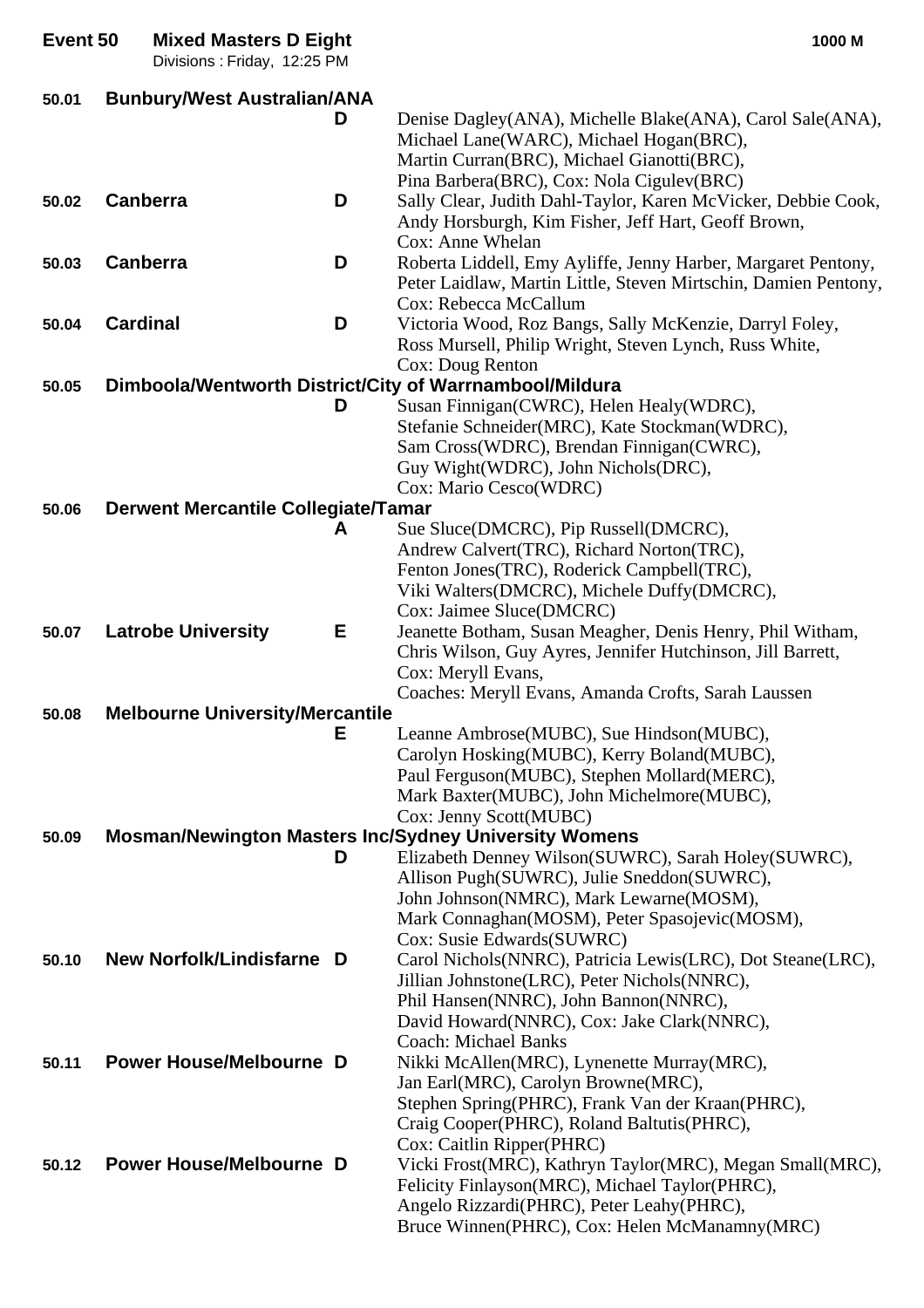| Event 50 | <b>Mixed Masters D Eight</b><br>Divisions: Friday, 12:25 PM             |   | 1000 M                                                                                                                                                                                                                                                                     |
|----------|-------------------------------------------------------------------------|---|----------------------------------------------------------------------------------------------------------------------------------------------------------------------------------------------------------------------------------------------------------------------------|
| 50.13    |                                                                         | D | Tattersall's/Cairns/University of Queensland/Townsville & JCU<br>Madeleine Martin(UQBC), Tracey Evans(UQBC),<br>Julie-Ann Kelly(TJCU), Lisa Daly(TJCU), Alan Wallace(TJCU),<br>Philip O'Dwyer(UQBC), Peter Thoren(CANS),<br>Russell Dean(TATTS), Cox: Chris Clements(UQBC) |
| 50.14    | <b>Torrens/Port Adelaide</b>                                            | D | Leanne Sandow(TRC), Sue Trinne(PARC), Lisa Jessup(TRC),<br>Linda Munns(TRC), Andrew Holt(TRC), Loch Mitchell(TRC),<br>Chris Heaton-Harris(TRC), Ross Hendry(TRC),<br>Cox: Kerry Gretton(URC)                                                                               |
| 50.15    | <b>Tasmanian University/Lindisfarne</b>                                 |   |                                                                                                                                                                                                                                                                            |
|          |                                                                         | D | Simone Grimmond(LRC), Caitlin MacLeod(LRC),<br>Barbara Edwards (LRC), Helen Howarth (LRC),<br>Justin Nichols(TUBC), Wayne Newitt(TUBC),<br>Phil Roberts-Thompson(TUBC), John Hepper(TUBC),<br>Cox: Sam East(LRC)                                                           |
| Event 51 | <b>Championship Mens Masters A Quad Scull</b><br>Final: Friday, 2:30 PM |   | 1000 M                                                                                                                                                                                                                                                                     |
| 51.01    | <b>Commercial</b>                                                       | D | John Anderson, Robin Bakker, Harry Fitzgerald,<br>Jeffery Peereboom                                                                                                                                                                                                        |
| 51.02    | Glebe                                                                   | D | Mark McKeown, Timothy Drinkwater, Mark Tietjen,<br>Matthew Bourke, Coach: Brad Smith                                                                                                                                                                                       |
| 51.03    | <b>Glebe/St George</b>                                                  | B | Brad Smith(GLEBE), Robert Henderson(STGEO),<br>Marc Bindner(STGEO), Kenneth Major(GLEBE)                                                                                                                                                                                   |
| 51.04    | <b>Tasmanian University</b>                                             | A | Dan Kaimatsoglu, Jamie Rowe, Mike Pollard, Phil Hutton                                                                                                                                                                                                                     |

**Event 52 Championship Mens Masters J Pair (Coxless) 1000 M**

**53.07 Otago University C<br>
<b>53.08 Port Macquarie D**<br> **53.09 Richmond C**<br> **53.10 Richmond C**<br> **53.11 Shoalhaven C**<br> **53.12 Shoalhaven C** 

**53.11 Shoalhaven**<br>**53.12 Shoalhaven** 

**53.08 Port Macquarie D** Kim Chilton

**53.10 Richmond C** Geraldine Goss<br> **53.11 Shoalhaven C** Simone Jones

**53.12 Shoalhaven C** Mary Ambrose

| <b>Championship Womens Masters C Single Scull</b><br>Event 53<br>Heats: Friday, 12:45 PM<br>Final: Friday, 2:35 PM |                                 |   |                                             | 1000 M |
|--------------------------------------------------------------------------------------------------------------------|---------------------------------|---|---------------------------------------------|--------|
| 53.01                                                                                                              | <b>Balmain</b>                  | C | Janine Lippi, Coach: John Lee               |        |
| 53.02                                                                                                              | <b>Cairns</b>                   | С | Elicia De La Paix                           |        |
| 53.03                                                                                                              | <b>Canberra</b>                 | С | Sue Donoghoe                                |        |
| 53.04                                                                                                              | <b>Coomera Watersports Club</b> |   |                                             |        |
|                                                                                                                    |                                 | С | Karen Smith                                 |        |
| 53.05                                                                                                              | <b>Drummoyne</b>                | С | Kathleen Hextell, Coach: Robert Glendenning |        |
| 53.06                                                                                                              | <b>North Esk</b>                | С | <b>Judy Fenner</b>                          |        |
| 53.07                                                                                                              | <b>Otago University</b>         | С | Rebecca Caroe                               |        |

**53.09 Richmond C** Carolyn Manning, Coach: Tom Appleby<br> **53.10 Richmond C** Geraldine Goss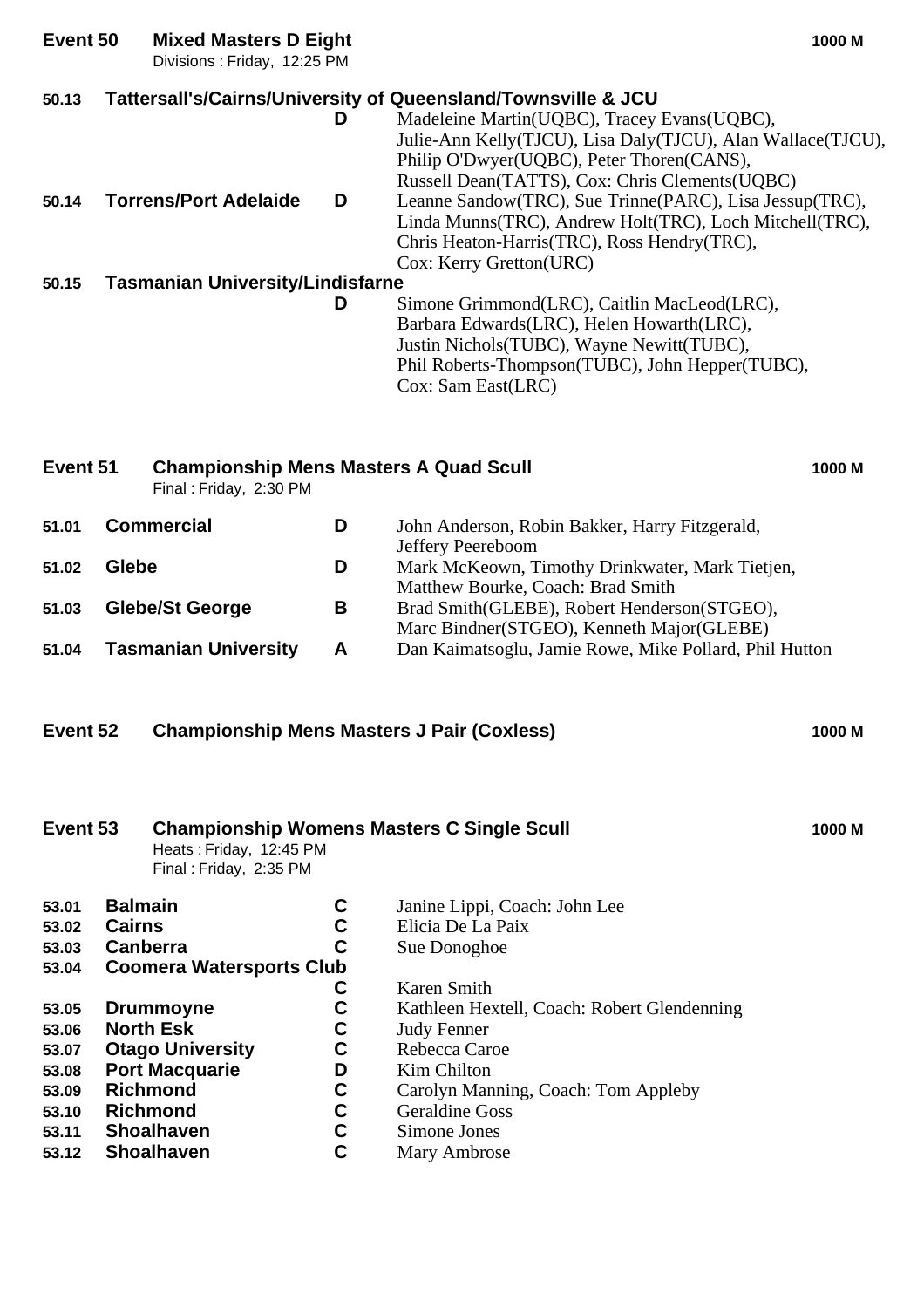| Event 54                                                                      |                                  | <b>Championship Mens Masters G Double Scull</b><br>Heats: Friday, 12:55 PM<br>Final: Friday, 2:40 PM                                                                                                    |                                      |                                                                                                                                                                                                                                                                                                                                            | 1000 M |
|-------------------------------------------------------------------------------|----------------------------------|---------------------------------------------------------------------------------------------------------------------------------------------------------------------------------------------------------|--------------------------------------|--------------------------------------------------------------------------------------------------------------------------------------------------------------------------------------------------------------------------------------------------------------------------------------------------------------------------------------------|--------|
| 54.01<br>54.02<br>54.03<br>54.04<br>54.05<br>54.06<br>54.07<br>54.08<br>54.09 | <b>Canberra</b><br><b>Mannum</b> | <b>Corio Bay</b><br><b>Drummoyne</b><br><b>Endeavour/Manning RiverG</b><br>Nagambie/Melbourne<br><b>Riverside/Adelaide</b><br><b>Tamar/Sandy Bay</b><br><b>University Tasmania Launceston/North Esk</b> | G<br>G<br>G<br>G<br>G<br>G<br>G<br>G | Warner Hieatt, John Simson<br>Jim Thomas, Jeff Sykes<br>Graham Wearne, Branko Kovacic<br>Raymond Beeton(MANN), Digby Rayward(ENDVR)<br>John Banks, Dean Mobbs<br>Paul Bridgeford(MRC), Mike Walter(NRC)<br>David Eichler(ARC), Rick Fitzgerald(RRC)<br>Daryl Balding(SBRC), Alan Kitto(TRC)<br>John Campbell-Smith(NERC), John Bugg(UTLBC) |        |
| Event 55                                                                      |                                  | <b>Championship Womens Masters F Eight</b><br>Final: Friday, 2:45 PM                                                                                                                                    |                                      |                                                                                                                                                                                                                                                                                                                                            | 1000 M |
| 55.01                                                                         | <b>Canberra</b>                  |                                                                                                                                                                                                         | F                                    | Janny Corry, Jenny Harber, Amanda Brian, Debbie Cook,<br>Margaret Pentony, Gillian Colledge, Susan Linacre,<br>Kath Wellman, Cox: Anne Whelan                                                                                                                                                                                              |        |
| 55.02                                                                         |                                  |                                                                                                                                                                                                         |                                      | Hunter/Yarra Yarra/Melbourne/Mercantile/Cardinal/Hawthorn                                                                                                                                                                                                                                                                                  |        |
|                                                                               |                                  |                                                                                                                                                                                                         | F                                    | Josephine Bant(HAWT), Lea Partridge(CRC),<br>Judy-Ann Jones(MERC), Jeanette Beeton(HUNT),<br>Catherine Urie(MRC), Jan Earl(MRC), Jenny Hall(YYRC),<br>Francesca Kelleher (HUNT), Cox: Doug Renton (CRC)                                                                                                                                    |        |
| 55.03                                                                         |                                  | North Esk/Tamar/Sandy Bay/Lindisfarne                                                                                                                                                                   |                                      |                                                                                                                                                                                                                                                                                                                                            |        |
|                                                                               |                                  |                                                                                                                                                                                                         | F                                    | Barbara Edwards(LRC), Eve Beecroft(SBRC),<br>Helen Foley(TRC), June Mezger(NERC),<br>Suzanne Wilkes(NERC), Margaret Earles(NERC),<br>Sue Burdach (NERC), Beth Mulligan (NERC),<br>Cox: Rohan Fenner(NERC)                                                                                                                                  |        |
| 55.04                                                                         |                                  | <b>Sydney University Womens/North Shore</b>                                                                                                                                                             |                                      |                                                                                                                                                                                                                                                                                                                                            |        |
|                                                                               |                                  |                                                                                                                                                                                                         | F                                    | Susan Walter(NSHR), Ann Tout(SUWRC),<br>Susan Tattersall(SUWRC), Mary Boland(SUWRC),<br>Wendy Zammit(SUWRC), Jill Moore(SUWRC),<br>Jo Pollett(SUWRC), Kerrie Bigsworth(SUWRC),<br>Cox: Sam Holst(SUBC), Coach: Phillip Titterton                                                                                                           |        |
| 55.05                                                                         |                                  | <b>Sydney/Corio Bay/Melbourne University/Melbourne</b>                                                                                                                                                  |                                      |                                                                                                                                                                                                                                                                                                                                            |        |
|                                                                               |                                  |                                                                                                                                                                                                         | F                                    | Kerry Boland(MUBC), Kaye Smythe(SRC),<br>Maggie McLaughlan(MRC), Carolyn Hosking(MUBC),<br>Debbie Clingeleffer-Woodford(CBRC),<br>Patsy Montgomery(MUBC), Pam Westendorf(CBRC),<br>Dorothy De George (SRC), Cox: Jenny Scott (MUBC)                                                                                                        |        |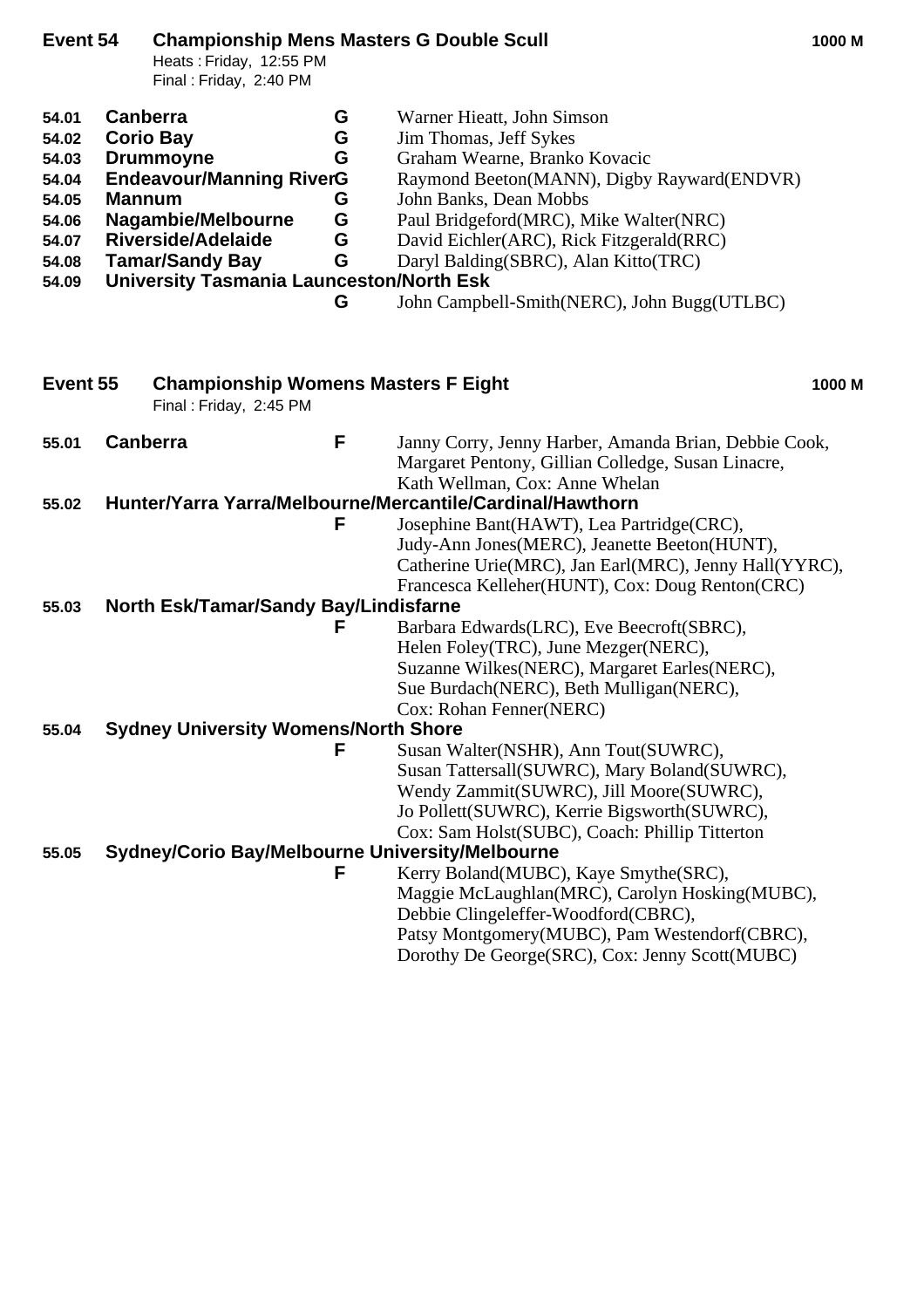# **Event 56 Championship Mens Masters D Pair (Coxless) 1000 M**

Heats : Friday, 1:05 PM Final : Friday, 2:50 PM

| 56.01 | D<br><b>Barwon</b>                | Ross George, Andrew Cleary                       |
|-------|-----------------------------------|--------------------------------------------------|
| 56.02 | <b>Black Mountain</b><br>A        | Paul Champness, Peter Wright                     |
| 56.03 | D<br><b>Bunbury</b>               | Michael Hogan, Martin Curran                     |
| 56.04 | Canberra<br>D                     | Martin Little, Geoff Brown                       |
| 56.05 | D<br><b>Canberra</b>              | Kim Fisher, Tony Wilkes                          |
| 56.06 | Е<br>Glebe                        | Terry Davis, Kim Mackney                         |
| 56.07 | Lindisfarne<br>D                  | Craig Rickards, Peter Holloway                   |
| 56.08 | <b>Manning River</b><br>D         | Colin Broos, John McCallum                       |
| 56.09 | <b>Melbourne/Banks</b><br>D       | Chris Shinners (BANKS), Matthew Harrison (MRC)   |
| 56.10 | D<br><b>Mercantile</b>            | Gregory Hansen, Duncan Mackinnon                 |
| 56.11 | Old Ignatians/Drummoyne           |                                                  |
|       | D                                 | Robert Glendenning(DRUMM), Simon Glascott(OLDIG) |
| 56.12 | <b>Power House</b><br>D           | Peter Leahy, Angelo Rizzardi                     |
| 56.13 | Е<br><b>Sandy Bay</b>             | Chris Potter, Stephen Devereaux                  |
| 56.14 | University of Queensland/Toowong  |                                                  |
|       | D                                 | Gavin Keily (TOOW), Philip O'Dwyer (UQBC)        |
| 56.15 | <b>University of Queensland E</b> | Ralph Krippner, Bill McDonnell                   |
|       |                                   |                                                  |

| Event 57 |               | Heats: Friday, 1:15 PM<br>Final: Friday, 2:55 PM |   | <b>Championship Womens Masters A Double Scull</b>    | 1000 M |  |  |
|----------|---------------|--------------------------------------------------|---|------------------------------------------------------|--------|--|--|
| 57.01    |               | <b>Buckingham</b>                                | В | Jacqui Hope, Kate Thomas, Coach: David Poulson       |        |  |  |
| 57.02    | <b>Cairns</b> |                                                  | в | Kylie Pedder, Kate Galloway                          |        |  |  |
| 57.03    |               | <b>Footscray City</b>                            | В | Louise de Koster, Katie Stoeckel                     |        |  |  |
| 57.04    |               | <b>Huon/Derwent Mercantile Collegiate</b>        |   |                                                      |        |  |  |
|          |               |                                                  | A | Alex Mollard (DMCRC), Jenna Driessen (HRC)           |        |  |  |
| 57.05    |               | Lindisfarne                                      | A | Emma McDowell, Simone Grimmond                       |        |  |  |
| 57.06    |               | <b>Melbourne/Richmond</b>                        | A | Karen Doggett(RRC), Helen Black(MRC)                 |        |  |  |
| 57.07    |               | <b>Melbourne</b>                                 | A | Nikki McAllen, Claire Maloney, Coach: Stuart McShane |        |  |  |
| 57.08    |               | <b>North Shore/Drummoyne B</b>                   |   | Kathleen Hextell(DRUMM), Tamsin Brew(NSHR),          |        |  |  |
|          |               |                                                  |   | Coach: Robert Glendenning                            |        |  |  |
|          |               |                                                  |   |                                                      |        |  |  |

**57.09 Power House A** Greer Lamaro, Sally McManamny<br>**57.10 Tamar/Glenorchy B** Joanne Hickman(GRC), Ann Hami **57.10 Tamar/Glenorchy B** Joanne Hickman(GRC), Ann Hamilton(TRC)

### **Event 58 Championship Mens Masters I Quad Scull 1000 M** Final : Friday, 3:00 PM

| 58.01 | <b>Canberra/Black Mountain/North Shore</b> |                                             |
|-------|--------------------------------------------|---------------------------------------------|
|       |                                            | Rodney Keable(NSHR), Michael Burgess(CANB), |
|       |                                            | Alex Leitch(BMRC), John Simson(CANB)        |
| 58.02 | Nagambie/Banks/Melbourne University        |                                             |
|       |                                            | Donald Gibb(BANKS), James Wetherley(MUBC),  |

Luke Koekoek(BANKS), Neville Howell(NRC)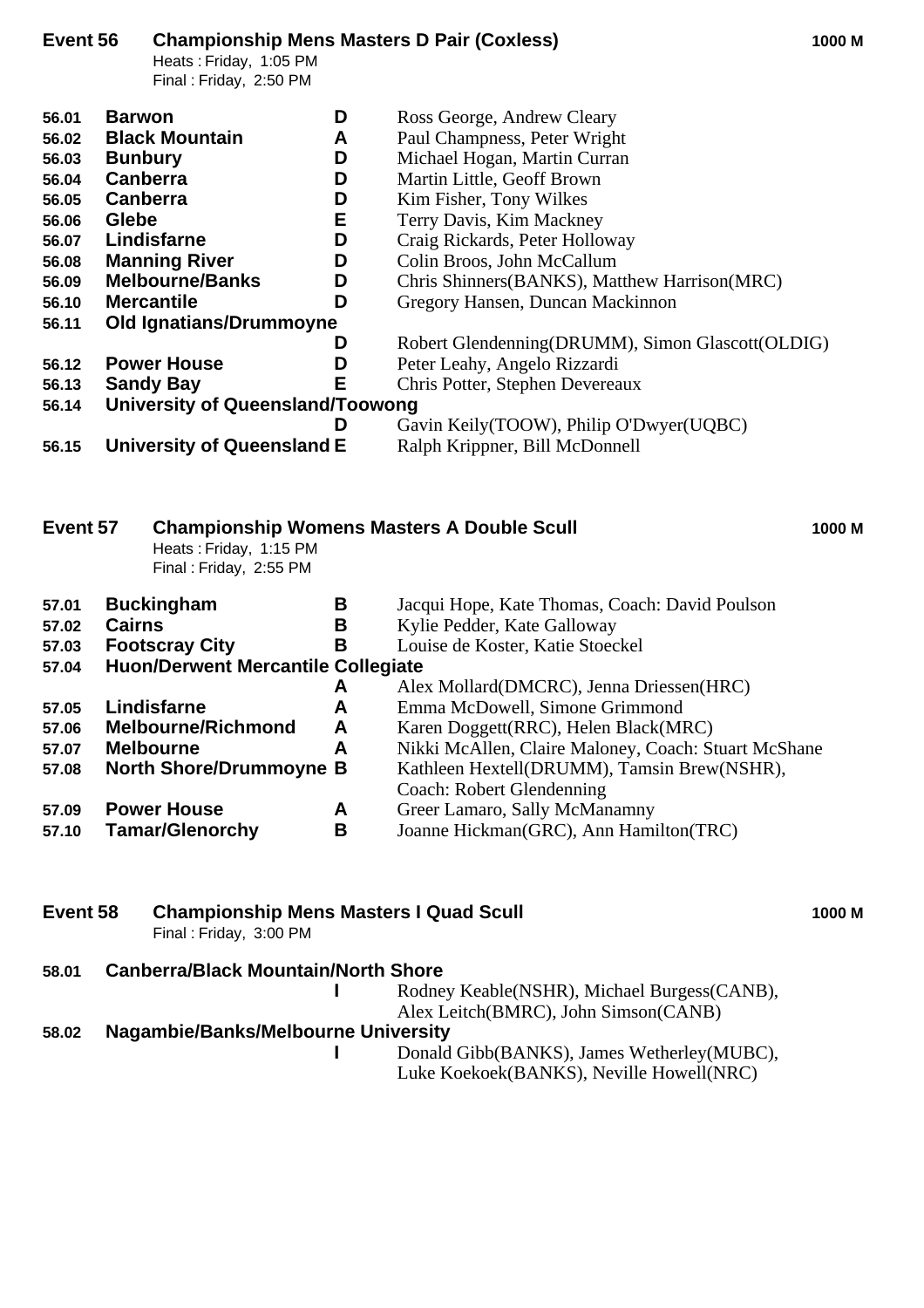| Event 59 | Final: Friday, 3:05 PM                         |   | <b>Championship Womens Masters D Four (Coxed)</b>                                                                    | 1000 M |
|----------|------------------------------------------------|---|----------------------------------------------------------------------------------------------------------------------|--------|
| 59.01    | <b>Canberra</b>                                | D | Janet Farnan, Karen McVicker, Sally Clear, Judith Dahl-Taylor,<br>Cox: Margie Thomson                                |        |
| 59.02    | <b>Cardinal</b>                                | D | Victoria Wood, Darryl Foley, Sally McKenzie, Roz Bangs,<br>Cox: Doug Renton                                          |        |
| 59.03    | <b>Derwent Mercantile Collegiate</b>           |   |                                                                                                                      |        |
|          |                                                | A | Sue Sluce, Pip Russell, Lynne Read, Cath Hughes,                                                                     |        |
|          |                                                |   | Cox: Jaimee Sluce                                                                                                    |        |
| 59.04    | <b>Melbourne</b>                               | D | Julie Playfair, Kirsty Russell, Jenn Kilby, Kathryn Taylor,                                                          |        |
|          |                                                |   | Cox: Emma Plowright, Coach: Stuart McShane                                                                           |        |
| 59.05    | <b>Melbourne University</b>                    | D | Sue Hindson, Meredith Williams, Claire Grayston,                                                                     |        |
|          |                                                | D | Leanne Ambrose, Cox: Jenny Scott                                                                                     |        |
| 59.06    | <b>Sandy Bay</b>                               |   | Claire Douglas, Elizabeth Butler, Wendy Balding,<br>Annette Douglas, Cox: Jane Goodluck,                             |        |
|          |                                                |   | <b>Coach: Cameron Simpkins</b>                                                                                       |        |
| 59.07    | <b>Toowong/University of Queensland</b>        |   |                                                                                                                      |        |
|          |                                                | D | Tracey Evans(UQBC), Madeleine Martin(UQBC),                                                                          |        |
|          |                                                |   | Julie Bourne(TOOW), Marion Elliott(TOOW),                                                                            |        |
|          |                                                |   | Cox: Jennifer Gilbert (UQBC), Coach: Terry Mulligan                                                                  |        |
|          | Final: Friday, 3:10 PM                         |   |                                                                                                                      |        |
| 60.01    |                                                | D | <b>Brisbane &amp; GPS/University of Queensland/Commercial/Murwillumbah</b><br>Joanne Meehan(MURW), Jenny Hart(COMM), |        |
|          |                                                |   | Chris Clements (UQBC), Pascale Cox (BGPS)                                                                            |        |
| 60.02    | <b>Bunbury</b>                                 | D | Jennifer Coote, Nola Cigulev, Beverley Seroka, Pina Barbera                                                          |        |
| 60.03    | <b>Corio Bay/Essendon/Melbourne University</b> |   |                                                                                                                      |        |
|          |                                                | D | Debbie Clingeleffer-Woodford(CBRC),                                                                                  |        |
|          |                                                |   | Jenni Gratton-Vaughan(MUBC), Narelle Dwyer(ERC),                                                                     |        |
| 60.04    | <b>Drummoyne</b>                               | Е | Pam Westendorf(CBRC)<br>Lydia Miladinovic, Alex Warner, Amanda Andrews,                                              |        |
|          |                                                |   | Jane O'Hanlon, Coach: John Lee                                                                                       |        |
| 60.05    | Leichhardt                                     | D | Deanna Fekete, Dianne Williams, Anne Parbury, Angela Conry,                                                          |        |
|          |                                                |   | <b>Coach: Steve Sherry</b>                                                                                           |        |
| 60.06    | <b>Melbourne</b>                               | D | Vicki Frost, Judy Macartney, Felicity Finlayson, Carol Cooke,                                                        |        |
|          |                                                |   | <b>Coach: Stuart McShane</b>                                                                                         |        |
| 60.07    | <b>Sydney University Womens</b>                |   |                                                                                                                      |        |
|          |                                                | D | Gaby Partington-Jory, Julie Sneddon, Allison Pugh, Sarah Holey,                                                      |        |
|          |                                                |   | Coach: Phillip Titterton                                                                                             |        |
| 60.08    | <b>Townsville &amp; JCU/Commercial</b>         |   |                                                                                                                      |        |
|          |                                                | D | Barbara Hall(COMM), Sally Broadley(COMM),                                                                            |        |
|          |                                                |   | Lisa Daly(TJCU), Julie-Ann Kelly(TJCU)                                                                               |        |
| 60.09    | <b>Yarra Yarra</b>                             | D | Susie Bartlett, Wendy Schumer, Lis Sutherland, Jenny Yann,                                                           |        |
|          |                                                |   | Coach: Jane Robinson                                                                                                 |        |

# **Event 61 Championship Womens Masters G Single Scull 1000 M**

Final : Friday, 3:15 PM

- **61.02 Melbourne University G** Anne Nicolay, Coach: Brenton Terrell
- **61.01 Hunter G** Jeanette Beeton<br> **61.02 Melbourne University G** Anne Nicolay, C<br> **61.03 Melbourne University G** Patsy Montgome **61.03 Melbourne University G** Patsy Montgomery, Coach: Brenton Terrell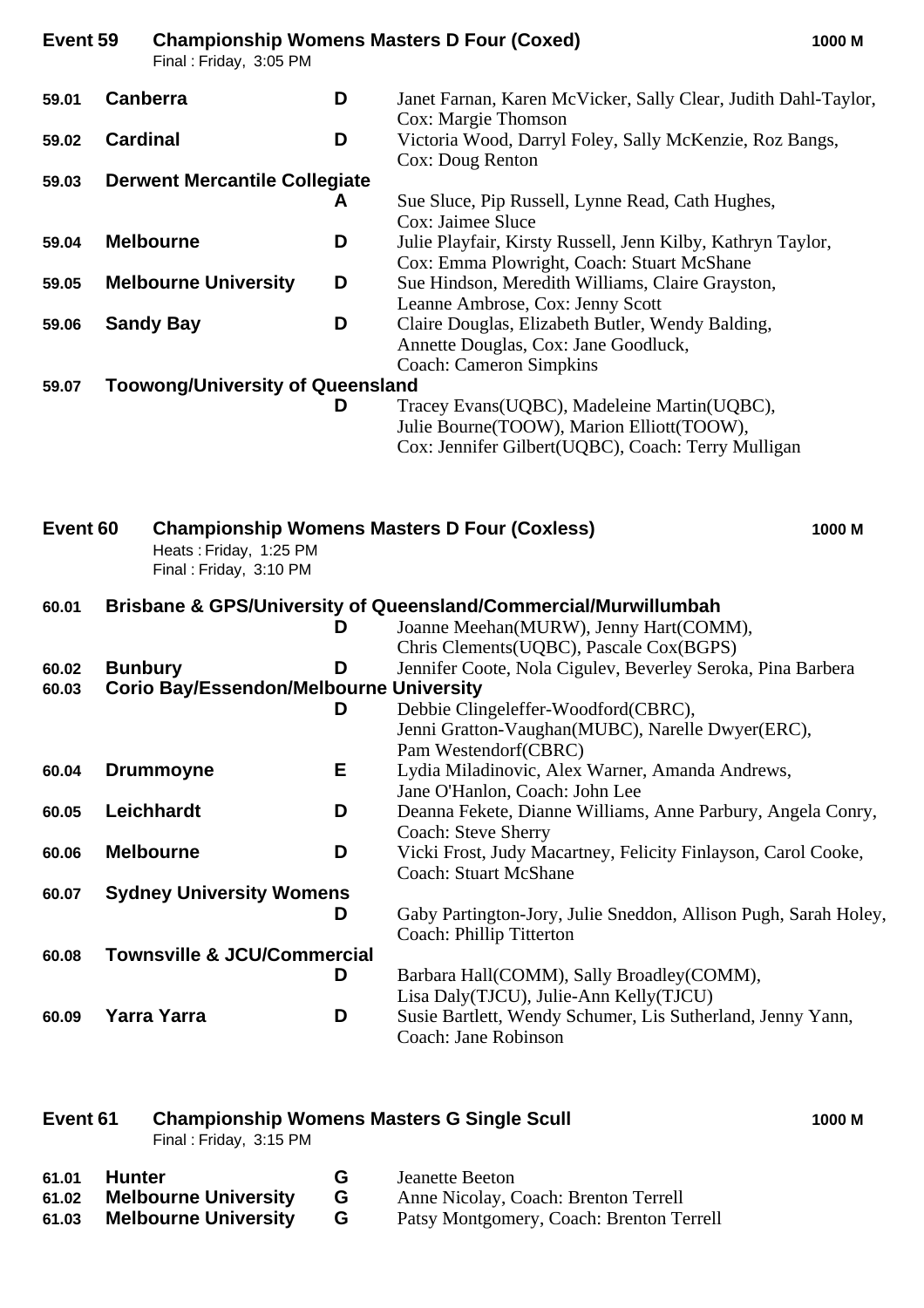| Event 62 |               | <b>Championship Mens Masters F Eight</b><br>Final: Friday, 3:20 PM |   |                                                                                                                                                                                                                 | 1000 M |
|----------|---------------|--------------------------------------------------------------------|---|-----------------------------------------------------------------------------------------------------------------------------------------------------------------------------------------------------------------|--------|
| 62.01    |               | <b>Black Mountain/Canberra A</b>                                   |   | John Strapps(CANB), Paul Philippa(CANB),<br>John Daley(CANB), Graham Humphries(CANB),<br>Brian Hewitt(CANB), Pat Davoren(CANB),<br>Peter Wright(BMRC), Ted Hall(BMRC),<br>Cox: Anne Whelan(CANB)                |        |
| 62.02    |               | <b>Corio Bay</b>                                                   | F | Leigh Hall Sullivan, Paul Van Prooyen, Peter Searle, Jeff Sykes,<br>Ian Farran, Graeme David, Graeme Smith, Jim Thomas,<br>Cox: Rob England                                                                     |        |
| 62.03    |               | <b>Melbourne University</b>                                        | F | Field Rickards, Peter Nicholson, Paul McSweeney, Tom Wood,<br>John Whiting, John McKeand, Mark Baxter, Geoffrey Rees,<br>Cox: Amelia Agosta                                                                     |        |
| 62.04    | <b>Mosman</b> |                                                                    | F | Michael North Ash, Peter Spasojevic, Peter Mayoh,<br>Mark Connaghan, John Hardy, James Taylor, John Struik,<br>John May, Cox: Robert Wright, Coach: Steve Gordon                                                |        |
| 62.05    |               |                                                                    |   | Mosman/Sydney/Newington Masters Inc/Sydney Womens MLC/North Shore                                                                                                                                               |        |
|          |               |                                                                    | F | Martin Tattersall(NSHR), Chris Pollett(NSHR),<br>Joseph Zammit(SWMLC), Mark Lewarne(MOSM),<br>John Johnson(NMRC), Ray Armstrong(SRC),<br>Ken Ambler(SRC), Phillip Titterton(MOSM),<br>Cox: Susie Edwards(SUWRC) |        |
| 62.06    |               | <b>North Esk</b>                                                   | F | Brian East, Hugh Denny, Robert Pennington, Gavin Earles,<br>Ian Thompson, Ray Wilson, John Campbell-Smith,<br>James Burbury, Cox: Rohan Fenner                                                                  |        |
| 62.07    |               | <b>Pembroke Masters/Mannum</b>                                     |   |                                                                                                                                                                                                                 |        |
|          |               |                                                                    | F | John Banks(MRC), Tim Rettig(PEMMA),<br>Phillip Game(PEMMA), Mark Mussared(PEMMA),<br>Philip Gebhardt(MRC), Dean Mobbs(MRC),<br>Jon Lister(PEMMA), Peter Hodson(PEMMA),<br>Cox: Annie Jamieson(PEMMA)            |        |
| 62.08    |               | <b>Power House</b>                                                 | F | Doug McManamny, John O'Dowd, Peter Benson,<br>Brendon Beattie, Geoff Pullin, Geoff White, Angelo Rizzardi,<br>Peter Leahy, Cox: Tara Spivakovsky                                                                |        |

### **Event 63 Championship Mens Masters C Double Scull 1000 M**

Heats : Friday, 1:35 PM Final : Friday, 3:25 PM

| 63.01 | <b>Bunbury</b>                      | D | Michael Hogan, Michael Gia    |
|-------|-------------------------------------|---|-------------------------------|
| 63.02 | Carrum                              | С | Mike Treloar, David O'Brien   |
| 63.03 | <b>Commercial</b>                   | D | Harry Fitzgerald, Jeffery Pee |
| 63.04 | <b>Corio Bay</b>                    | C | Peter Aberle, Richard Axe     |
| 63.05 | Glebe                               | C | Timothy Drinkwater, Brad St   |
| 63.06 | Glebe                               | С | Mark Tietjen, Matthew Bour    |
| 63.07 | <b>Manning River</b>                | D | Philip Walters, Colin Broos   |
| 63.08 | <b>Melbourne/Richmond</b>           | C | Barry Campbell(RRC), Murr     |
| 63.09 | <b>Melbourne</b>                    | D | Warwick Grant, Roderick Iar   |
| 63.10 | <b>Sandy Bay</b>                    | D | Phil Causon, Tim Morris       |
| 63.11 | <b>Sandy Bay</b>                    | D | Michael Seddon, Stephen De    |
| 63.12 | <b>Shoalhaven</b>                   | C | Chris Turner, Dean Watts      |
| 63.13 | <b>St George</b>                    | C | Robert Henderson, Marc Bin    |
| 63.14 | Tamar                               | A | James Russell, Scott Oakey    |
| 63.15 | <b>Toowong/Townsville &amp; JCU</b> |   |                               |
|       |                                     | С | Alan Wallace (TJCU), Peter S  |
| 63.16 | <b>Torrens/Lake Colac</b>           | D | Michael Heaton-Harris(LCR     |
| 63.17 | <b>West Australian</b>              | С | Brad Scott, Sten Campbell     |
|       |                                     |   |                               |

|       | 63.02 Carrum     |   | Mike Treloar, David O'Brien         |
|-------|------------------|---|-------------------------------------|
|       | 63.03 Commercial | D | Harry Fitzgerald, Jeffery Peereboom |
|       | 63.04 Corio Bay  |   | Peter Aberle, Richard Axe           |
| on ar | <b>Claha</b>     |   | Timothy Duinleveston, Dued Conith   |

**Michael Hogan, Michael Gianotti** 

- **63.05 Glebe C** Timothy Drinkwater, Brad Smith
- **Mark Tietjen, Matthew Bourke, Coach: Brad Smith**
- **Philip Walters, Colin Broos** 
	- **63.08 Exampbell**(RRC), Murray Ross(MRC)
	- Warwick Grant, Roderick Ian Jones, Coach: Brenton Terrell
	- **63.10 Sandy Bay D** Phil Causon, Tim Morris
	- **Michael Seddon, Stephen Devereaux**
- **Chris Turner, Dean Watts** 
	- **Robert Henderson, Marc Bindner, Coach: Bruce Williams**
	- **63.14 Tamar A** James Russell, Scott Oakey

**C** Alan Wallace(TJCU), Peter Schryver(TOOW) **Michael Heaton-Harris(LCRC), Chris Heaton-Harris(TRC) Brad Scott, Sten Campbell**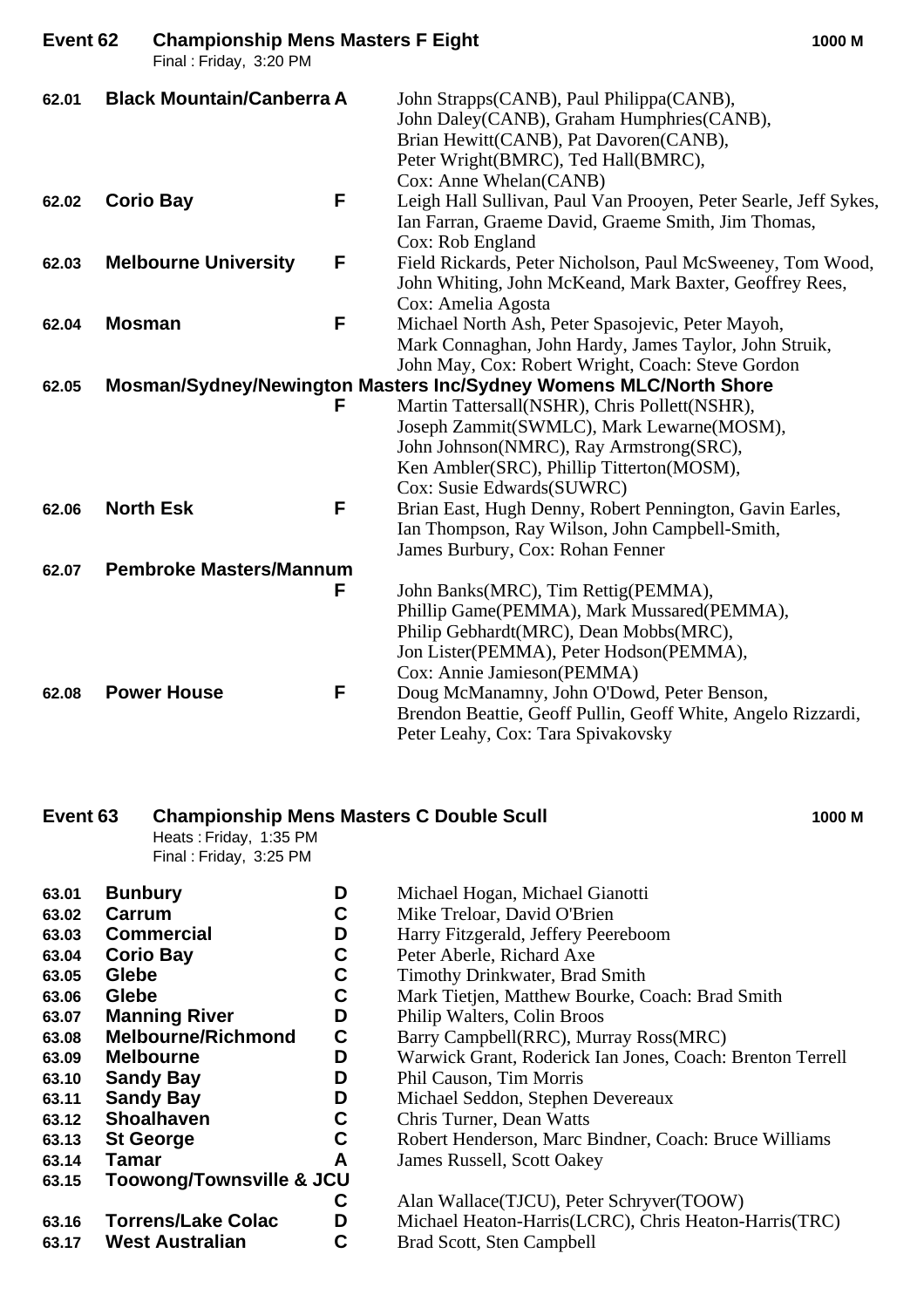| Event 63       | <b>Championship Mens Masters C Double Scull</b><br>Heats: Friday, 1:35 PM<br>Final: Friday, 3:25 PM |        |                                                                                                                                        | 1000 M |
|----------------|-----------------------------------------------------------------------------------------------------|--------|----------------------------------------------------------------------------------------------------------------------------------------|--------|
| 63.18<br>63.19 | <b>Yarra Yarra</b><br><b>Commercial/Griffith University Surfers Paradise</b>                        | D<br>D | Sam Lovick, Warren Yann, Coach: Brenton Terrell<br>David Hamilton (GUSPR), Jeffery Peereboom (COMM)                                    |        |
| Event 64       | Final: Friday, 3:30 PM                                                                              |        | <b>Championship Womens Masters B Four (Coxed)</b>                                                                                      | 1000 M |
| 64.01          | <b>Banks/Melbourne</b>                                                                              | B      | Megan Small(MRC), Danielle Humphreys(MRC),<br>Erin Carrigy(MRC), Angela Rice(BANKS),<br>Cox: Nikki McAllen(MRC), Coach: Stuart McShane |        |
| 64.02          | <b>Derwent Mercantile Collegiate</b>                                                                |        |                                                                                                                                        |        |
|                |                                                                                                     | A      | Joanne Clarke, Nicola Webb, Sanchia Chadwick, Maree Taylor,<br>Cox: Jenna Mead, Coach: Sam Mollard                                     |        |
| 64.03          | Mildura/Wentworth District/City of Warrnambool                                                      |        |                                                                                                                                        |        |
|                |                                                                                                     | C      | Susan Finnigan (CWRC), Helen Healy (WDRC),<br>Kate Stockman(WDRC), Stefanie Schneider(MRC),<br>Cox: Mario Cesco(WDRC)                  |        |
| 64.04          | <b>Power House</b>                                                                                  | B      | Debbie Van Der Kraan, Sally McManamny, Louise Dunne,<br>Kate Andrews, Cox: Deborah Spring                                              |        |

| Event 65 | Final: Friday, 3:35 PM |   | <b>Championship Womens Masters B Four (Coxless)</b>                                     | 1000 M |
|----------|------------------------|---|-----------------------------------------------------------------------------------------|--------|
| 65.01    | <b>Melbourne</b>       | В | Felicity Nutter, Elaine Miles, Tanja Nishibata, Rachael Alder,<br>Coach: Stuart McShane |        |
| 65.02    | <b>Power House</b>     | В | Rosie Burgess, Fleur Spriggs, Virginia Tainton,<br>Kirsten Chapman                      |        |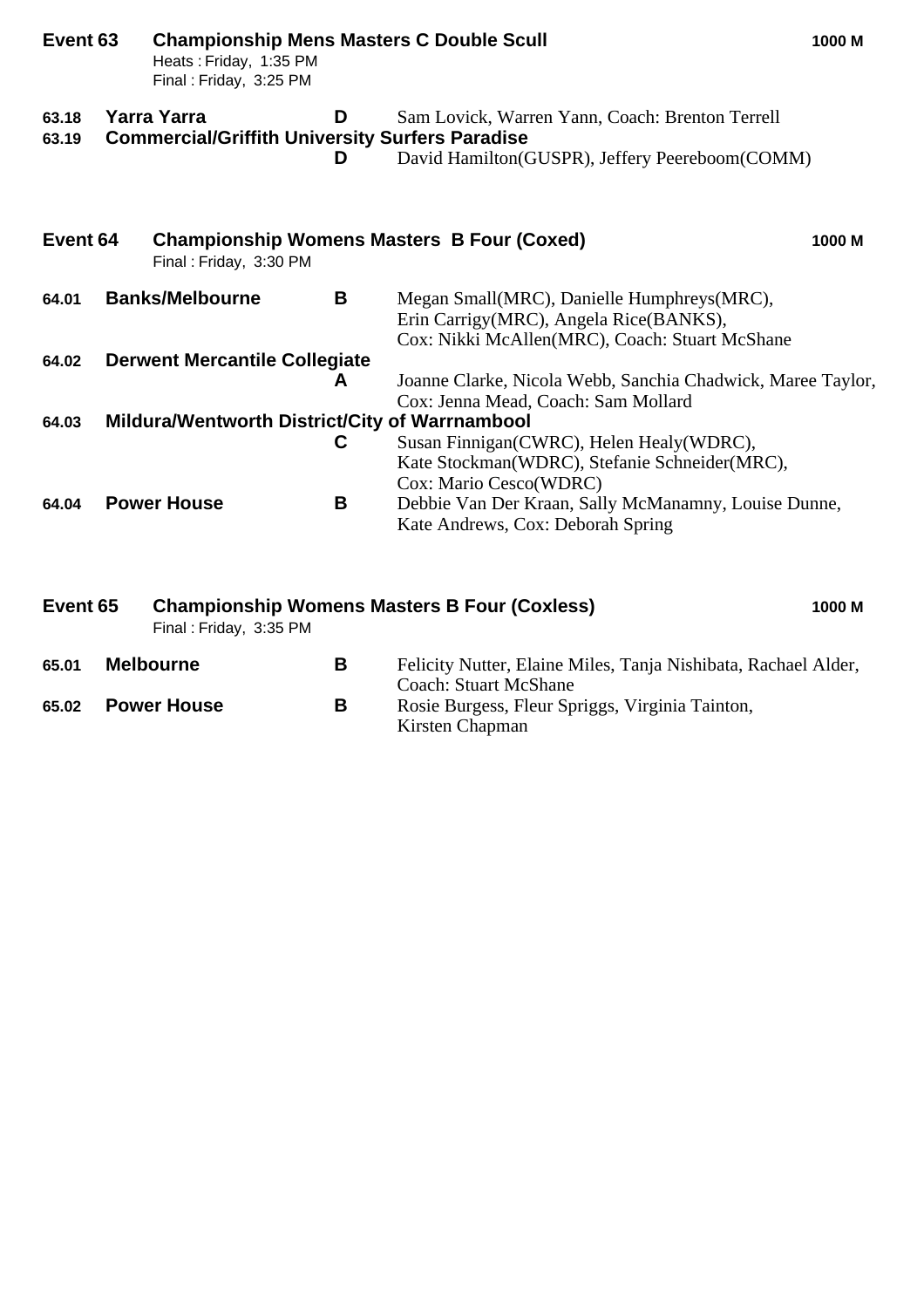| Event 66 |               | <b>Championship Womens Masters E Quad Scull</b><br>Heats: Friday, 1:55 PM<br>Final: Friday, 3:40 PM |   |                                                                                                               | 1000 M |
|----------|---------------|-----------------------------------------------------------------------------------------------------|---|---------------------------------------------------------------------------------------------------------------|--------|
| 66.01    |               | <b>Canberra</b>                                                                                     | E | Margaret Pentony, Susan Linacre, Kerry Knowler,<br>Kath Wellman                                               |        |
| 66.02    |               | <b>Corio Bay</b>                                                                                    | E | Joan Sykes, Sally Galbraith, Debbie Clingeleffer-Woodford,<br>Pam Westendorf                                  |        |
| 66.03    |               | <b>Derwent Mercantile Collegiate</b>                                                                |   |                                                                                                               |        |
|          |               |                                                                                                     | Е | Sally Knott, Pam Humphries, Viki Walters, Michele Duffy,<br>Coach: Sam Mollard                                |        |
| 66.04    |               | <b>Essendon</b>                                                                                     | Е | Marion Camiller, Monica Davis, Joann Marr, Narelle Dwyer                                                      |        |
| 66.05    |               | <b>Latrobe University</b>                                                                           | E | Jennifer Hutchinson, Susan Meagher, Linda Graham,<br>Meredith Burrell, Coaches: Meryll Evans, Amanda Crofts   |        |
| 66.06    |               | Leichhardt/Sydney                                                                                   | E | Deborah Church(SRC), Kaye Smythe(SRC),                                                                        |        |
|          |               |                                                                                                     |   | Dorothy De George(SRC), Daniela Borgert(LEICH)                                                                |        |
| 66.07    |               | <b>Manning River/Port Macquarie/Endeavour</b>                                                       |   |                                                                                                               |        |
|          |               |                                                                                                     | Е | Jill Carlstrom(ENDVR), Chris Brennan(ENDVR),                                                                  |        |
|          |               |                                                                                                     |   | Kim Chilton(PTMAC), Amanda Cavill(MANN)                                                                       |        |
| 66.08    |               | <b>Melbourne/Hawthorn/Carrum</b>                                                                    | Е |                                                                                                               |        |
|          |               |                                                                                                     |   | Mary Hunter(CRC), Sharon McDonald(MRC),<br>Josephine Bant(HAWT), Jenny Rickards(MRC),<br>Coach: Neville Smith |        |
| 66.09    | <b>Mosman</b> |                                                                                                     | Е | Kathryn Alexander, Anne Taylor, Margaret Small,                                                               |        |
|          |               |                                                                                                     |   | Elizabeth Burrows, Coach: Steve Gordon                                                                        |        |
| 66.10    |               | <b>North Esk</b>                                                                                    | Е | June Mezger, Helen Dixon, Helen Davis, Jill Thompson                                                          |        |
| 66.11    |               | <b>North Esk</b>                                                                                    | E | Suzanne Wilkes, Sue Burdach, Beth Mulligan, Wendy Muller                                                      |        |
| 66.12    |               | Richmond/Caulfield Grammarians/Melbourne                                                            |   |                                                                                                               |        |
|          |               |                                                                                                     | Е | Robyn Varney(CGRC), Helen McManamny(MRC),                                                                     |        |
|          |               |                                                                                                     |   | Jenny Dewar(CGRC), Geraldine Goss(RRC),                                                                       |        |
|          |               |                                                                                                     |   | Coach: Neville Smith                                                                                          |        |
| 66.13    |               | <b>Sydney University Womens</b>                                                                     |   |                                                                                                               |        |
|          |               |                                                                                                     | Е | Wendy Zammit, Jill Moore, Jo Pollett, Kerrie Bigsworth,                                                       |        |
| 66.14    | <b>Tamar</b>  |                                                                                                     | E | Coach: Phillip Titterton<br>Marie Spencer, Helen Foley, Pauline Winwood, Jill Fraser                          |        |
| 66.15    |               |                                                                                                     |   | University of Queensland/Commercial/Townsville & JCU/Murwillumbah                                             |        |
|          |               |                                                                                                     | Е | Joanne Meehan(MURW), Julie-Ann Kelly(TJCU),                                                                   |        |
|          |               |                                                                                                     |   | Barbara Hall(COMM), Madeleine Martin(UQBC)                                                                    |        |
|          |               |                                                                                                     |   |                                                                                                               |        |

| Event 67 |       | <b>Championship Mens Masters H Pair (Coxless)</b><br>Final: Friday, 3:45 PM |  |  |                               |  | 1000 M |
|----------|-------|-----------------------------------------------------------------------------|--|--|-------------------------------|--|--------|
| 67.01    | Banks |                                                                             |  |  | Dennis Millikan, Luke Koekoek |  |        |

| 07.UT | <b>DAIINS</b>           | Dennis Minikali, Luke Noekoek             |
|-------|-------------------------|-------------------------------------------|
|       | 67.02 Mersey/Ulverstone | Michael Knowles (URC), Merv Tippett (MRC) |
|       | 67.03 Riverside         | Anthony Ryan, John Argue                  |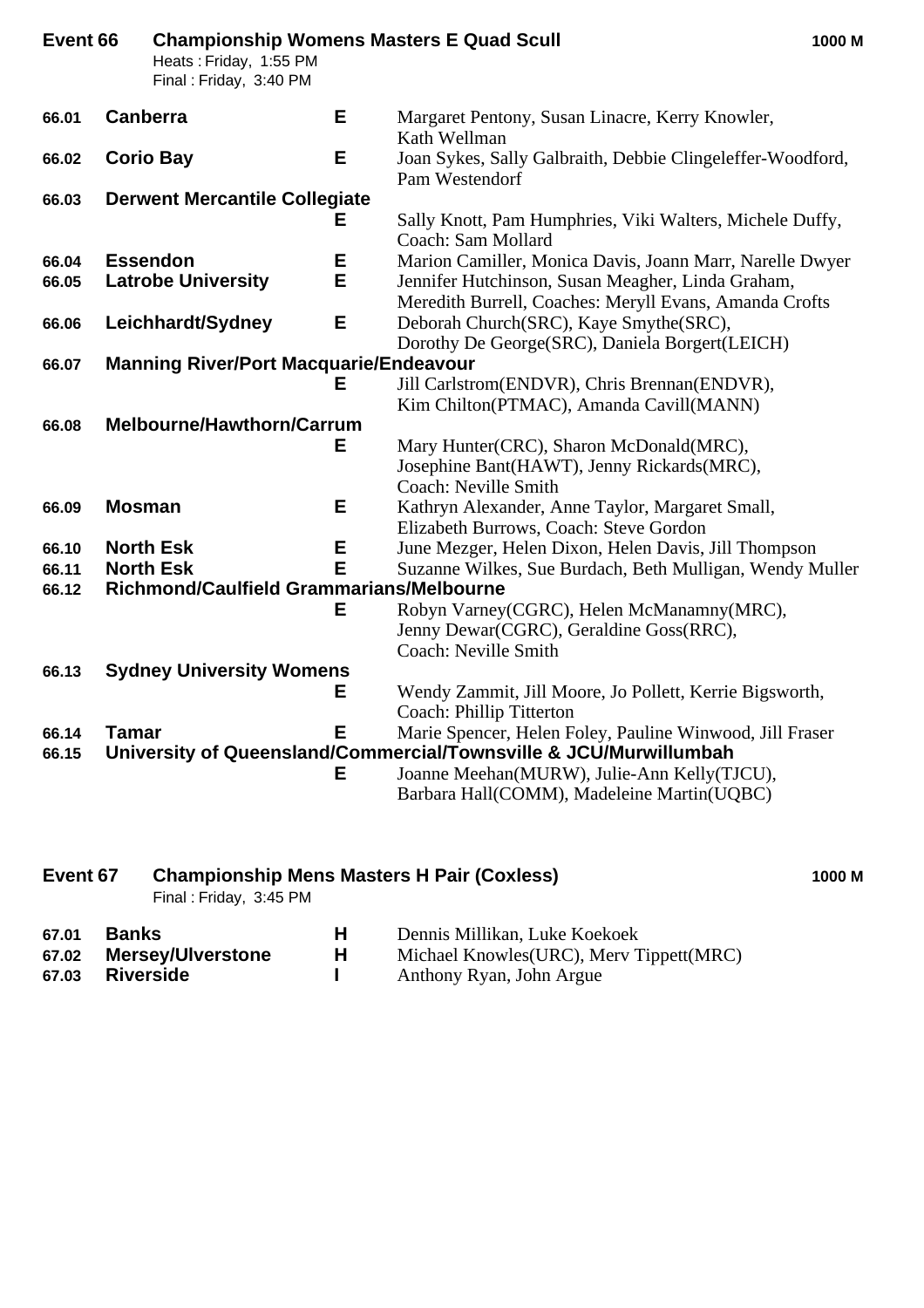| Event 68 | Heats: Friday, 2:05 PM<br>Final: Friday, 3:50 PM |    | <b>Championship Mens Masters E Single Scull</b> | 1000 M |
|----------|--------------------------------------------------|----|-------------------------------------------------|--------|
| 68.01    | <b>Australian National University</b>            |    |                                                 |        |
|          |                                                  | E, | Peter Macartney                                 |        |
| 68.02    | <b>City of Warrnambool</b>                       | E  | Brendan Finnigan                                |        |
| 68.03    | <b>Derwent Mercantile Collegiate</b>             |    |                                                 |        |
|          |                                                  | F  | Sam Mollard                                     |        |
| 68.04    | <b>Drummoyne</b>                                 | F  | Branko Kovacic                                  |        |
| 68.05    | <b>Essendon</b>                                  | Е  | <b>Richard Saul</b>                             |        |
| 68.06    | <b>Glebe</b>                                     | Е  | Mark McKeown                                    |        |
| 68.07    | Leichhardt                                       | Е  | David Hogan                                     |        |
| 68.08    | <b>Manning River</b>                             | E  | Roy Halliday                                    |        |
| 68.09    | <b>Manning River</b>                             | E  | John Corbett                                    |        |
| 68.10    | <b>Melbourne University</b>                      | F  | <b>Geoff Haslam</b>                             |        |
| 68.11    | <b>Mercantile</b>                                | Е  | Stephen Mollard                                 |        |
| 68.12    | <b>Newington Masters Inc.</b>                    | E  | John Johnson                                    |        |
| 68.13    | <b>Pembroke Masters</b>                          | E  | <b>Andrew Verney</b>                            |        |
| 68.14    | <b>Sandy Bay</b>                                 | E  | Chris Rippon                                    |        |
| 68.15    | <b>Sandy Bay</b>                                 | Е  | Bruce Ims, Coach: Lindsay Ims                   |        |
| 68.16    | <b>St George</b>                                 | Е  | Peter McLaren, Coach: Bruce Williams            |        |
| 68.17    | Tamar                                            | E  | William Calvert                                 |        |
| 68.18    | Tamar                                            | E  | <b>Andrew Calvert</b>                           |        |
| 68.19    | <b>Torrens</b>                                   | E  | <b>Roland Dankbaar</b>                          |        |
| 68.20    | <b>University of Queensland E</b>                |    | Ian Luxford                                     |        |

### **Event 69 Mixed Masters A & B Quad Scull 1000 M**

Divisions : Friday, 3:55 PM

| 69.01 | <b>Cairns</b>                           | С | Kylie Pedder, Elicia De La Paix, Peter Thoren, Alan Henwood                             |
|-------|-----------------------------------------|---|-----------------------------------------------------------------------------------------|
| 69.02 | <b>Canberra/Power House</b>             | B | Fleur Spriggs(PHRC), Steven Mirtschin(CANB),<br>Damien Pentony(CANB), Emy Ayliffe(CANB) |
| 69.03 | <b>Footscray City</b>                   | C | Darien Pullen, Geoff Lowe, Louise de Koster, Katie Stoeckel                             |
| 69.04 | Fremantle/West Australian/Corio Bay/ANA |   |                                                                                         |
|       |                                         | В | Denise Dagley(ANA), Leigh Hall Sullivan(CBRC),                                          |
|       |                                         |   | Peter Klemm(WARC), Julia Dick(FRC)                                                      |
| 69.05 | Lindisfarne/Buckingham B                |   | Jacqui Hope(BRC), Kate Thomas(BRC), Aaron Midgeley(LRC),                                |
|       |                                         |   | Peter Holloway (LRC), Coach: David Poulson                                              |
| 69.06 | <b>North Esk/Richmond/Melbourne</b>     |   |                                                                                         |
|       |                                         | A | Elizabeth Allwood(MRC), Troy Durham(RRC),                                               |
|       |                                         |   | Karen Doggett(RRC), Patrick Bird(NERC)                                                  |
| 69.07 | <b>Power House</b>                      | В | Gavin Bellis, Jeff Hills, Greer Lamaro, Helen Menhennitt                                |
| 69.08 | <b>Torrens</b>                          | C | Lisa Jessup, Chris Heaton-Harris, Ross Hendry,                                          |
|       |                                         |   | Lorna Montgomery                                                                        |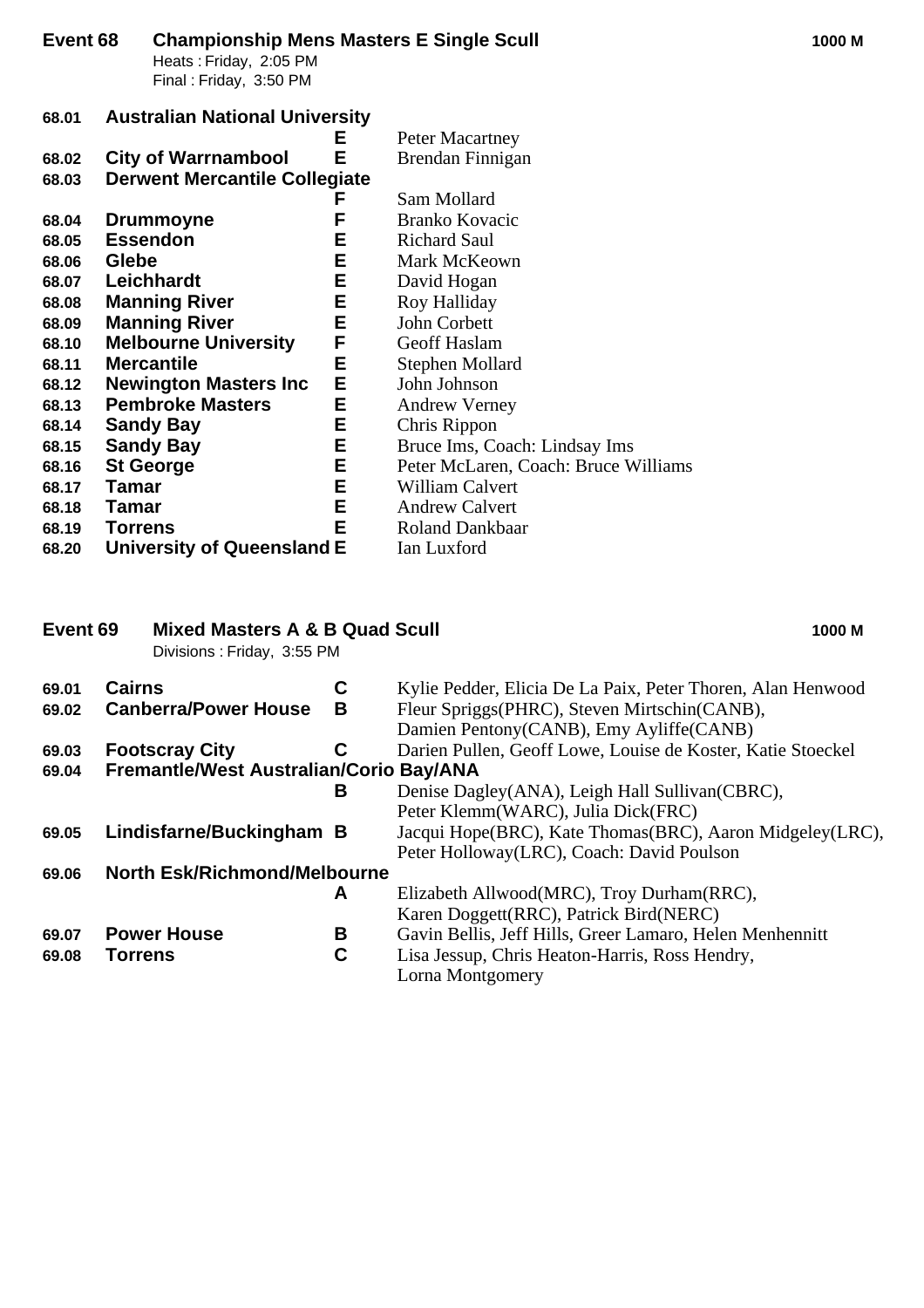Divisions : Friday, 4:05 PM

| 70.01 | <b>Black Mountain</b>                       | F | Alex Leitch, Pam Nash                             |
|-------|---------------------------------------------|---|---------------------------------------------------|
| 70.02 | <b>Canberra</b>                             | G | Janny Corry, John Daley                           |
| 70.03 | <b>Canberra</b>                             | G | Michael Colledge, Gillian Colledge                |
| 70.04 | <b>Canberra</b>                             | F | Sue Donoghoe, John Simson                         |
| 70.05 | <b>Endeavour</b>                            | F | Jill Carlstrom, Digby Rayward                     |
| 70.06 | Leichhardt                                  | F | Brian Davis, Sandra Rourke                        |
| 70.07 | <b>Manning River/Hunter</b>                 | G | Jeanette Beeton(HUNT), Raymond Beeton(MANN)       |
| 70.08 | <b>Mannum</b>                               |   | Claire Banks, John Banks                          |
| 70.09 | <b>Mannum/Pembroke Masters</b>              |   |                                                   |
|       |                                             |   | Caroline Mussared (PEMMA), Dean Mobbs (MRC)       |
| 70.10 | <b>Melbourne/Melbourne University</b>       |   |                                                   |
|       |                                             | G | James Wetherley(MUBC), Helen McManamny(MRC),      |
|       |                                             |   | Coach: Neville Smith                              |
| 70.11 | <b>Melbourne University/Melbourne</b>       |   |                                                   |
|       |                                             | G | Paul Bridgeford(MRC), Patsy Montgomery(MUBC)      |
| 70.12 | <b>Mosman</b>                               | F | Anne Taylor, James Taylor                         |
| 70.13 | <b>Nagambie/Melbourne University</b>        |   |                                                   |
|       |                                             | Н | Anne Nicolay(MUBC), Neville Howell(NRC)           |
| 70.14 | <b>North Shore</b>                          | н | Susan Walter, Rodney Keable                       |
| 70.15 | <b>Pembroke Masters/Riverside</b>           |   |                                                   |
|       |                                             | F | Gordana Kalanj(RRC), Peter Hodson(PEMMA)          |
| 70.16 | <b>Pembroke Masters/Riverside</b>           |   |                                                   |
|       |                                             | F | Rick Fitzgerald(RRC), Debra White(PEMMA)          |
| 70.17 | <b>Sandy Bay</b>                            | F | Eve Beecroft, Chris Potter                        |
| 70.18 | <b>Shoalhaven/Bunbury</b>                   | F | Lynette Sleight(BRC), Anthony Ellman-Brown(SHOAL) |
| 70.19 | <b>Sydney/Black Mountain</b>                | F | Evelyn Sommer(BMRC), Ken Ambler(SRC)              |
| 70.20 | Tamar                                       | G | Cathy Lorenz, Alan Kitto                          |
| 70.21 | <b>Tasmanian University/Lindisfarne</b>     |   |                                                   |
|       |                                             | F | Barbara Edwards (LRC), Andrew Edwards (TUBC)      |
| 70.22 | <b>University Tasmania Launceston/Tamar</b> |   |                                                   |
|       |                                             | F | Helen Foley(TRC), John Bugg(UTLBC)                |
|       |                                             |   |                                                   |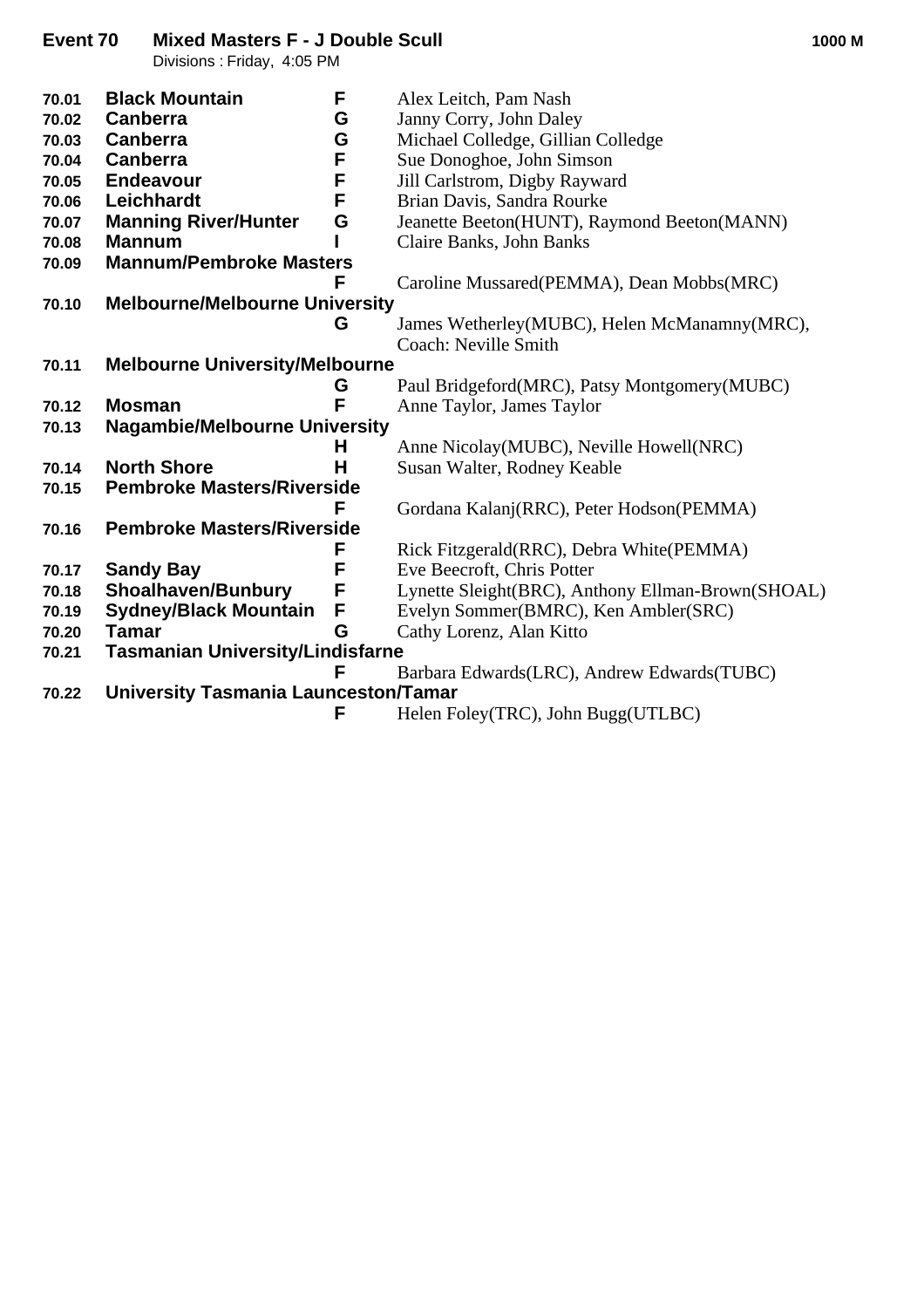| Event 71 | <b>Mixed Masters E Four (Coxed)</b><br>Divisions : Friday, 4:20 PM |   |                                                                                                   | 1000 M |
|----------|--------------------------------------------------------------------|---|---------------------------------------------------------------------------------------------------|--------|
| 71.01    | <b>Black Mountain</b>                                              | A | Peter Wright, Paul Champness, Stephanie Gollasch,                                                 |        |
| 71.02    | <b>Canberra</b>                                                    | Е | Larraine Champness, Cox: Judith Abercromby<br>Janet Farnan, Kim Fisher, Debbie Cook, Tony Wilkes, |        |
|          |                                                                    |   | Cox: Rebecca McCallum                                                                             |        |
| 71.03    | <b>Cardinal</b>                                                    | Е | Sally McKenzie, Roz Bangs, Steven Lynch, Ross Mursell,                                            |        |
| 71.04    | <b>Caulfield Grammarians</b>                                       | E | Cox: Doug Renton<br>Michael Sisson, Sharron McIver, Michael Dakic, Carolyn Smith,                 |        |
|          |                                                                    |   | Cox: Kara Graham                                                                                  |        |
| 71.05    | <b>Commercial/Brisbane &amp; GPS/Townsville &amp; JCU</b>          |   |                                                                                                   |        |
|          |                                                                    | Е | Julie-Ann Kelly(TJCU), Alan Wallace(TJCU),                                                        |        |
|          |                                                                    |   | Ian Holzberger(BGPS), Jo Cook(COMM),                                                              |        |
|          |                                                                    |   | Cox: Pascale Cox(BGPS)                                                                            |        |
| 71.06    | Dimboola/Wentworth District/City of Warrnambool                    |   |                                                                                                   |        |
|          |                                                                    | Е | Susan Finnigan(CWRC), Helen Healy(WDRC),<br>Sam Cross(WDRC), John Nichols(DRC),                   |        |
|          |                                                                    |   | Cox: Mario Cesco(WDRC)                                                                            |        |
| 71.07    | <b>Drummoyne</b>                                                   | Е | Jane O'Hanlon, Amanda Andrews, George Andrews,                                                    |        |
|          |                                                                    |   | Graham Wearne, Cox: Terry O'Hanlon                                                                |        |
| 71.08    | <b>Latrobe University</b>                                          | Е | Jeanette Botham, Chris Wilson, Guy Ayres, Jill Barrett,                                           |        |
|          |                                                                    |   | Cox: Amanda Crofts,                                                                               |        |
|          |                                                                    |   | Coaches: Meryll Evans, Amanda Crofts, Lucca Meagher                                               |        |
| 71.09    | <b>Latrobe University</b>                                          | Е | Jane Welst, Phil Witham, Denis Henry, Jennifer Johns,                                             |        |
|          |                                                                    |   | Cox: Lucca Meagher,                                                                               |        |
| 71.10    | Leichhardt/Melbourne University                                    |   | Coaches: Meryll Evans, Amanda Crofts, Lucy Meagher                                                |        |
|          |                                                                    | Е | Mark Baxter(MUBC), Barry Sweeney(MUBC),                                                           |        |
|          |                                                                    |   | Angela Conry(LEICH), Anne Parbury(LEICH),                                                         |        |
|          |                                                                    |   | Cox: Jenny Scott(MUBC)                                                                            |        |
| 71.11    | <b>Mosman/Leichhardt</b>                                           | Е | Dianne Williams(LEICH), Deanna Fekete(LEICH),                                                     |        |
|          |                                                                    |   | John Struik(MOSM), John May(MOSM),                                                                |        |
|          |                                                                    |   | Cox: Robert Wright(MOSM)                                                                          |        |
| 71.12    | Pembroke Masters/Otago University/Riverside                        | Е | Phillip Game(PEMMA), Jane Dawson(RRC),                                                            |        |
|          |                                                                    |   | Rebecca Caroe (Otago), Tim Rettig (PEMMA),                                                        |        |
|          |                                                                    |   | Cox: Annie Jamieson(PEMMA)                                                                        |        |
| 71.13    | <b>Power House/Melbourne E</b>                                     |   | Emma Plowright (MRC), Glenda Date (MRC),                                                          |        |
|          |                                                                    |   | Geoff Pullin(PHRC), Doug McManamny(PHRC),                                                         |        |
|          |                                                                    |   | Cox: Caitlin Ripper(PHRC)                                                                         |        |
| 71.14    | <b>Power House/Yarra Yarra E</b>                                   |   | Jenny Hall(YYRC), Debbie Van Der Kraan(PHRC),                                                     |        |
|          |                                                                    |   | Frank Van der Kraan(PHRC), Peter Benson(PHRC),                                                    |        |
|          |                                                                    | Е | Cox: Deborah Spring(PHRC)                                                                         |        |
| 71.15    | <b>Sandy Bay</b>                                                   |   | Wendy Balding, Daryl Balding, Clint Johnstone,<br>Annette Douglas, Cox: Ruth Causon               |        |
| 71.16    | <b>Tamar/North Esk</b>                                             | Е | Suzanne Wilkes(NERC), Wendy Muller(NERC),                                                         |        |
|          |                                                                    |   | Fenton Jones (TRC), Richard Norton (TRC),                                                         |        |
|          |                                                                    |   | Cox: Stuart Sayer(TRC)                                                                            |        |
| 71.17    | <b>Toowong</b>                                                     | Е | Julie Bourne, Marion Elliott, Alan Macsporran, Nick Wallrock,                                     |        |
|          |                                                                    |   | Cox: Norman Case                                                                                  |        |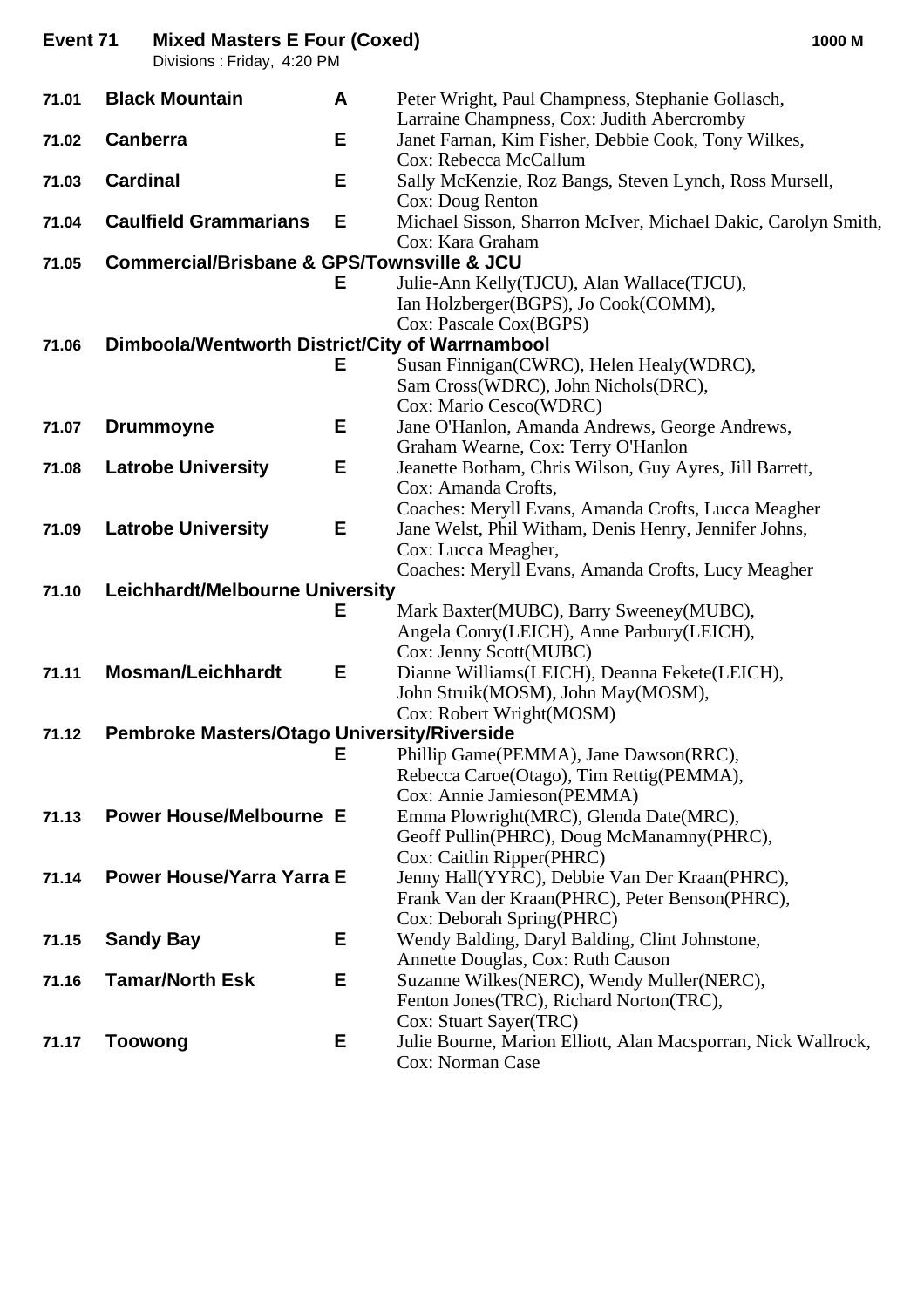| Event 72                                           |                                            | Final: Saturday, 8:15 AM                                                                      |                            | <b>Championship Womens Masters G Double Scull</b>                                                                                                                                                                                                                             | 1000 M |
|----------------------------------------------------|--------------------------------------------|-----------------------------------------------------------------------------------------------|----------------------------|-------------------------------------------------------------------------------------------------------------------------------------------------------------------------------------------------------------------------------------------------------------------------------|--------|
| 72.01<br>72.02<br>72.03<br>72.04<br>72.05<br>72.06 | Canberra<br><b>Hunter</b><br><b>Sydney</b> | <b>Melbourne University</b><br><b>Port Macquarie/Glebe</b><br><b>Sydney University Womens</b> | G<br>G<br>G<br>G<br>G<br>G | Gillian Colledge, Margaret Pentony<br>Jeanette Beeton, Francesca Kelleher<br>Patsy Montgomery, Anne Nicolay, Coach: Brenton Terrell<br>Sue Field(GLEBE), Carry Williamson(PTMAC)<br>Dorothy De George, Kaye Smythe<br>Susan Tattersall, Mary Boland, Coach: Phillip Titterton |        |
|                                                    |                                            |                                                                                               |                            |                                                                                                                                                                                                                                                                               |        |
| Event 73                                           |                                            | <b>Championship Mens Masters G Quad Scull</b><br>Final: Saturday, 8:20 AM                     |                            |                                                                                                                                                                                                                                                                               | 1000 M |
| 73.01<br>73.02<br>73.03                            |                                            | <b>Corio Bay</b><br><b>Drummoyne</b><br><b>Manning River/Mosman/Endeavour</b>                 | G<br>G<br>G                | Paul Van Prooyen, Graeme Smith, Jeff Sykes, Jim Thomas<br>John Mitchell, Jeff Andrews, Graham Wearne, Branko Kovacic<br>Raymond Beeton(MANN), Digby Rayward(ENDVR),                                                                                                           |        |
| 73.04                                              |                                            | <b>Mannum/Pembroke Masters</b>                                                                | G                          | Phillip Titterton(MOSM), Graham Nix(MANN)<br>John Banks(MRC), Peter Hodson(PEMMA),<br>Philip Gebhardt(MRC), Dean Mobbs(MRC)                                                                                                                                                   |        |
| 73.05                                              | <b>Mosman</b>                              |                                                                                               | G                          | Michael North Ash, John Hardy, John Struik, John May,                                                                                                                                                                                                                         |        |
| 73.06<br>73.07                                     |                                            | <b>North Esk</b>                                                                              | G<br>G                     | Coach: Steve Gordon<br>Brian East, Peter Anderson, Hugh Denny, James Burbury<br><b>Tamar/University Tasmania Launceston/Ulverstone/Mersey</b><br>Merv Tippett(MRC), Michael Knowles(URC),<br>John Bugg(UTLBC), Alan Kitto(TRC)                                                |        |
| Event 74                                           |                                            | Final: Saturday, 8:25 AM                                                                      |                            | <b>Championship Womens Masters F Pair (Coxless)</b>                                                                                                                                                                                                                           | 1000 M |
| 74.01<br>74.02                                     |                                            | <b>Black Mountain/Canberra F</b><br><b>Pembroke Masters/Riverside</b>                         |                            | Kath Wellman(CANB), Evelyn Sommer(BMRC)                                                                                                                                                                                                                                       |        |
| 74.03                                              | <b>Toowong</b>                             |                                                                                               | F<br>F                     | Gordana Kalanj(RRC), Debra White(PEMMA)<br>Lynette Brown, Carol Watters, Coach: Terry Mulligan                                                                                                                                                                                |        |
| Event 75                                           |                                            | <b>Championship Mens Masters I Double Scull</b><br>Final: Saturday, 8:30 AM                   |                            |                                                                                                                                                                                                                                                                               | 1000 M |
| 75.01<br>75.02<br>75.03                            | <b>Canberra</b>                            | <b>Canberra/North Shore</b><br><b>Melbourne University/Nagambie</b>                           |                            | Michael Burgess, John Simson<br>Rodney Keable(NSHR), Michael Colledge(CANB)                                                                                                                                                                                                   |        |
| 75.04                                              | <b>Riverside</b>                           |                                                                                               |                            | Neville Howell(NRC), James Wetherley(MUBC)<br>Anthony Ryan, John Argue                                                                                                                                                                                                        |        |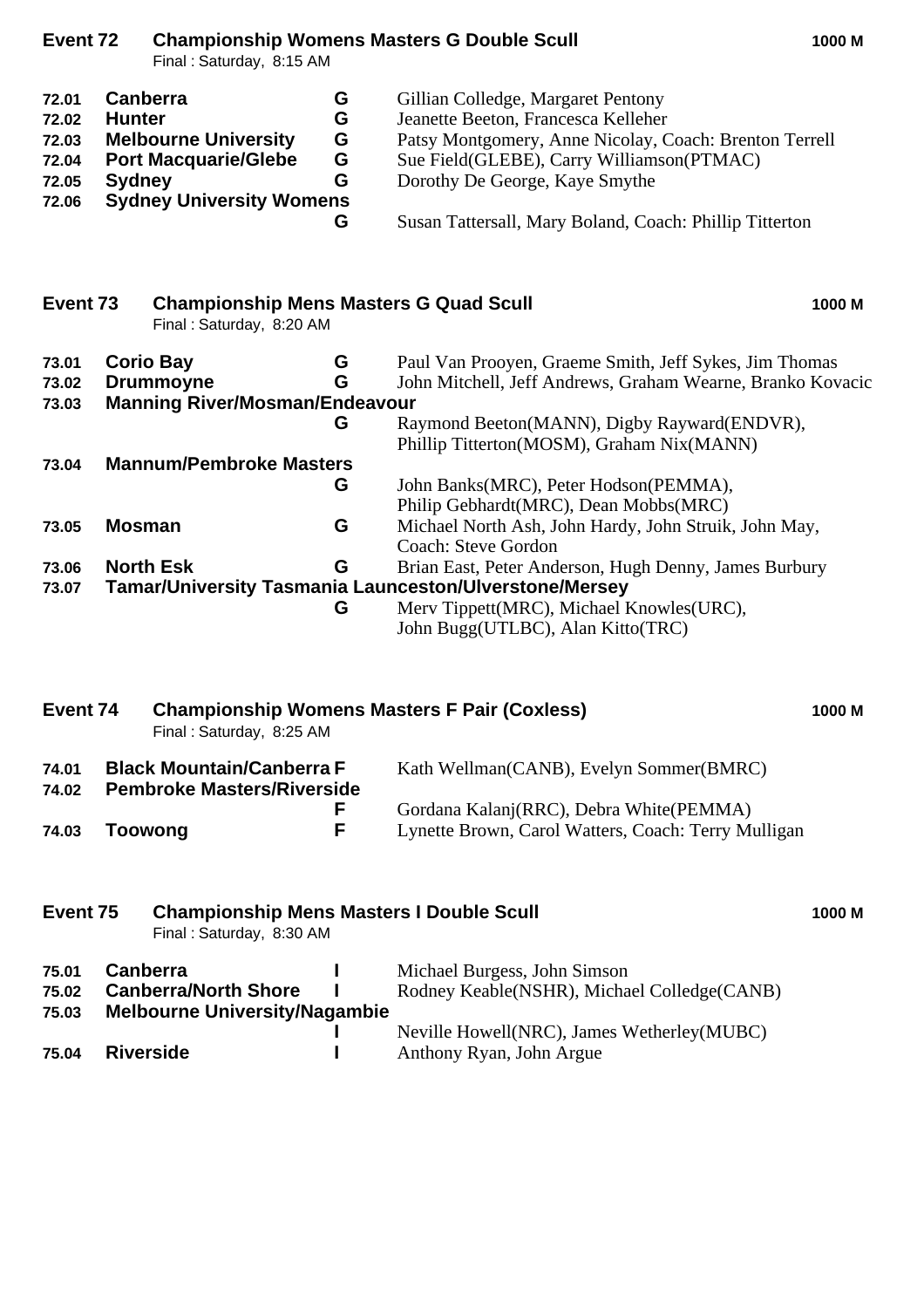### **Event 76 Championship Mens Masters A Single Scull 1000 M**

Final : Saturday, 8:35 AM

| 76.01 | <b>Balmain</b>   | A  | Owen Nix, Coach: Lynette Skelton |
|-------|------------------|----|----------------------------------|
| 76.02 | <b>Glebe</b>     | В  | <b>Brad Smith</b>                |
| 76.03 | <b>Mosman</b>    | В  | Sean Abbott                      |
| 76.04 | Mosman           | C. | Paul Bartels                     |
| 76.05 | <b>North Esk</b> | В  | Patrick Bird                     |
| 76.06 | Tamar            | A  | Mischa Tunevitsch                |

|       | <b>Championship Womens Masters B Eight</b><br>Event 77<br>Final: Saturday, 8:40 AM |                                      |   |                                                          | 1000 M |
|-------|------------------------------------------------------------------------------------|--------------------------------------|---|----------------------------------------------------------|--------|
| 77.01 |                                                                                    | <b>Derwent Mercantile Collegiate</b> |   |                                                          |        |
|       |                                                                                    |                                      | A | Sue Sluce, Pip Russell, Maree Taylor, Nicola Webb,       |        |
|       |                                                                                    |                                      |   | Pam Humphries, Sally Knott, Viki Walters, Michele Duffy, |        |
|       |                                                                                    |                                      |   | Cox: Jaimee Sluce, Coach: Sam Mollard                    |        |
| 77.02 |                                                                                    | <b>Melbourne/Banks</b>               | В | Helen Black(MRC), Gemma Williams(MRC),                   |        |
|       |                                                                                    |                                      |   | Claire Maloney(MRC), Elizabeth Allwood(MRC),             |        |
|       |                                                                                    |                                      |   | Erin Carrigy (MRC), Angela Rice (BANKS),                 |        |
|       |                                                                                    |                                      |   | Kathryn Taylor(MRC), Felicity Finlayson(MRC),            |        |
|       |                                                                                    |                                      |   | Cox: Helen McManamny(MRC), Coach: Stuart McShane         |        |
| 77.03 |                                                                                    | <b>Power House</b>                   | в | Louise Dunne, Sally McManamny, Rosie Burgess,            |        |

Fleur Spriggs, Virginia Tainton, Kate Andrews,

Kirsten Chapman, Debbie Van Der Kraan, Cox: Caitlin Ripper

| Event 78 |  | <b>Championship Mens Masters B Four (Coxed)</b><br>Final: Saturday, 9:00 AM |   |                                                                                                                     | 1000 M |
|----------|--|-----------------------------------------------------------------------------|---|---------------------------------------------------------------------------------------------------------------------|--------|
| 78.01    |  | <b>Power House</b>                                                          | в | Gavin Bellis, Roland Baltutis, Nicholas Hatjiandreou,                                                               |        |
| 78.02    |  | <b>Power House</b>                                                          | B | Ben Woffenden, Cox: Tara Spivakovsky<br>Jon Bailey, Jeff Hills, David Dickens, Bruce Winnen,<br>Cox: Deborah Spring |        |

| Event 79 |         | <b>Championship Mens Masters B Four (Coxless)</b><br>Final: Saturday, 9:05 AM |   |                                                                                                                                     | 1000 M |
|----------|---------|-------------------------------------------------------------------------------|---|-------------------------------------------------------------------------------------------------------------------------------------|--------|
| 79.01    |         | <b>Balmain/Drummoyne</b>                                                      | В | Matthew Davis (BALM), Marcus Hanel (BALM),                                                                                          |        |
| 79.02    |         | <b>Balmain/Old Ignatians</b>                                                  | В | Robert Glendenning(DRUMM), Evan Sturrock(BALM)<br>Simon Glascott (OLDIG), Joel Cape (BALM),<br>James Armati(BALM), Saxon Lyne(BALM) |        |
| 79.03    |         | Lindisfarne                                                                   | C | David Banks, Andrew Polonowski, David Emmett,<br><b>Aaron Midgeley</b>                                                              |        |
| 79.04    |         | <b>Tattersall's/University of Queensland</b>                                  |   |                                                                                                                                     |        |
|          |         |                                                                               | С | Ralph Krippner(UQBC), Bill McDonnell(UQBC),<br>Jon Takacs (TATTS), Russell Dean (TATTS)                                             |        |
| 79.05    | Toowong |                                                                               | В | Clayton Bailey, Anthony Moynihan, Bob Law, Peter Schryver,<br>Coach: Terry Mulligan                                                 |        |
| 79.06    |         | <b>Tasmanian University/Drummoyne</b>                                         |   |                                                                                                                                     |        |
|          |         |                                                                               | В | Matthew Rice(DRUMM), Daniel Backhouse(DRUMM),<br>Thomas Wilcox(DRUMM), Phil Hutton(TUBC)                                            |        |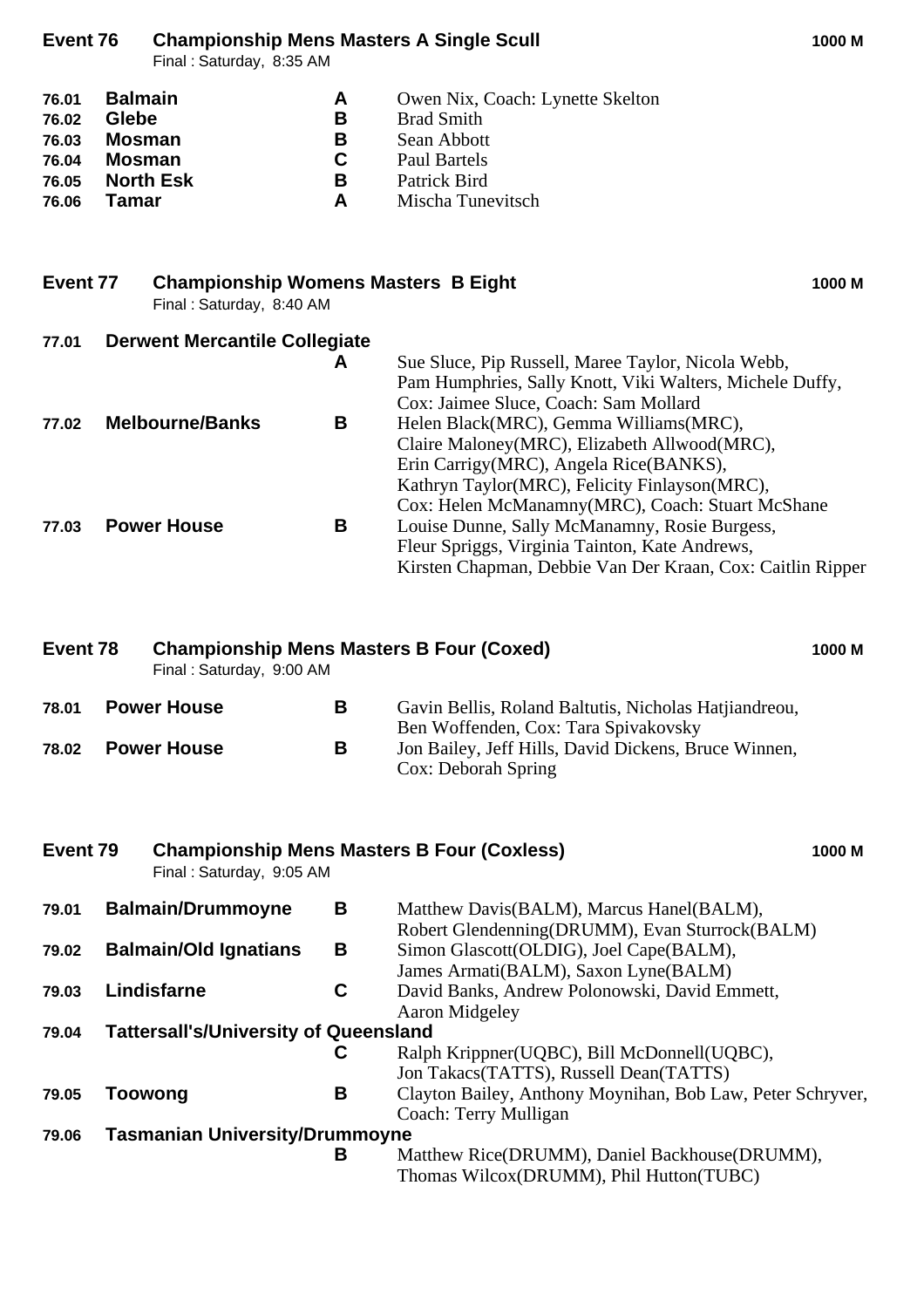| Event 80                                                                               | <b>Championship Womens Masters A Quad Scull</b><br>Final: Saturday, 9:10 AM |                                                                                                                         |                                                |                                                                                                                                                                                                                                                                                                                                                      | 1000 M |
|----------------------------------------------------------------------------------------|-----------------------------------------------------------------------------|-------------------------------------------------------------------------------------------------------------------------|------------------------------------------------|------------------------------------------------------------------------------------------------------------------------------------------------------------------------------------------------------------------------------------------------------------------------------------------------------------------------------------------------------|--------|
| 80.01                                                                                  |                                                                             | <b>Huon/Derwent Mercantile Collegiate/Glenorchy</b>                                                                     | A                                              | Joanne Hickman(GRC), Alex Mollard(DMCRC),<br>Sanchia Chadwick(DMCRC), Jenna Driessen(HRC)                                                                                                                                                                                                                                                            |        |
| 80.02                                                                                  |                                                                             | <b>Melbourne</b>                                                                                                        | A                                              | Felicity Nutter, Danielle Humphreys, Tanja Nishibata,<br>Rachael Alder                                                                                                                                                                                                                                                                               |        |
| 80.03                                                                                  | <b>Mosman</b>                                                               |                                                                                                                         | Е                                              | Gretchen Kellner, Kathryn Alexander, Anne Taylor,<br>Margaret Small, Coach: Steve Gordon                                                                                                                                                                                                                                                             |        |
| 80.04                                                                                  |                                                                             | <b>Sandy Bay</b>                                                                                                        | $\mathbf c$                                    | Joanne Chau, Claire Douglas, Jane Goodluck, Bridget Walker                                                                                                                                                                                                                                                                                           |        |
| Event 81                                                                               |                                                                             | <b>Championship Mens Masters J Four (Coxed)</b><br>Final: Saturday, 9:15 AM                                             |                                                |                                                                                                                                                                                                                                                                                                                                                      | 1000 M |
| 81.01                                                                                  | <b>Banks</b>                                                                |                                                                                                                         | J                                              | John Jopling, Luke Koekoek, Ian Macmillan, Ralph Howard,<br>Cox: Lisa Muntz                                                                                                                                                                                                                                                                          |        |
| 81.02                                                                                  |                                                                             | Riverside/Banks/Swan River/Nagambie                                                                                     | J                                              | Neville Howell(NRC), Adrian Monger(SRRC),<br>Don Christie(BANKS), John Argue(RRC),<br>Cox: Johan Lausberg(BANKS)                                                                                                                                                                                                                                     |        |
| Event 82                                                                               |                                                                             | <b>Championship Mens Masters J Four (Coxless)</b>                                                                       |                                                |                                                                                                                                                                                                                                                                                                                                                      | 1000 M |
| Event 83                                                                               |                                                                             | <b>Championship Womens Masters H - J Eight</b><br>Final: Saturday, 9:20 AM                                              |                                                |                                                                                                                                                                                                                                                                                                                                                      | 1000 M |
| 83.01                                                                                  |                                                                             |                                                                                                                         | н                                              | Sunshine Coast/Hunter/Port Adelaide/Essendon/Riverside/West End/Mannum<br>Elaine Guterres(RRC), Claire Banks(MRC), Gay Costain(West),<br>Sue Booth(RRC), Marion Camiller(ERC), Judy Packer(PARC),<br>Jeanette Beeton(HUNT), Jean Clark(SCRC),<br>Cox: John Banks(MRC)                                                                                |        |
| Event 84                                                                               |                                                                             | <b>Championship Mens Masters F Pair (Coxless)</b><br>Heats: Saturday, 8:00 AM<br>Final: Saturday, 9:25 AM               |                                                |                                                                                                                                                                                                                                                                                                                                                      | 1000 M |
| 84.01<br>84.02<br>84.03<br>84.04<br>84.05<br>84.06<br>84.07<br>84.08<br>84.09<br>84.10 | <b>Mannum</b><br><b>Mosman</b><br><b>Mosman</b><br><b>Sydney</b><br>Toowong | <b>Black Mountain</b><br>Leichhardt<br><b>Melbourne University</b><br><b>Melbourne University</b><br><b>Power House</b> | A<br>F<br>F<br>F<br>F<br>F<br>F<br>F<br>F<br>F | Alex Leitch, Peter Wright<br>Brian Davis, David Hogan<br>Philip Gebhardt, Dean Mobbs<br>John Whiting, Geoffrey Rees<br>Field Rickards, John McKeand<br>Peter Mayoh, Phillip Titterton, Coach: Steve Gordon<br>John Struik, John May, Coach: Steve Gordon<br>Geoff Pullin, Geoff White<br>Ray Armstrong, Ken Ambler<br>Alan Macsporran, Nick Wallrock |        |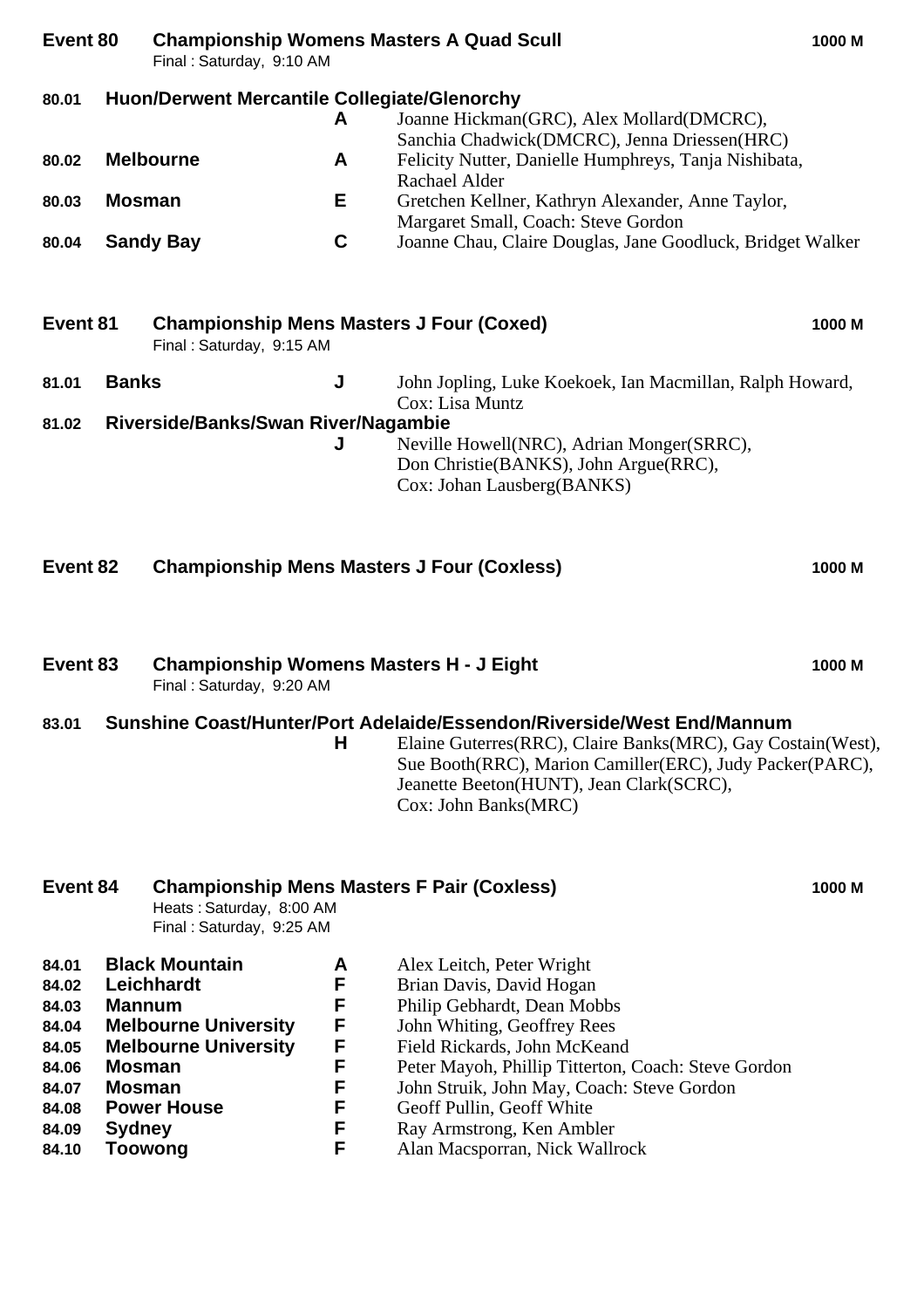**Event 85 Mixed Masters E Double Scull 1000 M**

Divisions : Saturday, 9:30 AM

# **85.01 Australian National University/Canberra**

|       | Е                                          | Susan Linacre(CANB), Peter Macartney(ANU)         |
|-------|--------------------------------------------|---------------------------------------------------|
| 85.02 | E<br><b>Canberra</b>                       | Peter Laidlaw, Roberta Liddell                    |
| 85.03 | E<br><b>Caulfield Grammarians</b>          | Michael Dakic, Robyn Varney                       |
| 85.04 | Е<br><b>Corio Bay/Melbourne</b>            | Maggie McLaughlan(MRC), Richard Axe(CBRC)         |
| 85.05 | E<br><b>Drummoyne</b>                      | Lindy Nisbett, Branko Kovacic                     |
| 85.06 | E<br>Glebe                                 | Mark Tietjen, Jenny McKeown, Coach: Brad Smith    |
| 85.07 | E<br><b>Manning River</b>                  | Amanda Cavill, Graham Nix                         |
| 85.08 | E<br><b>Melbourne</b>                      | Jenny Rickards, Murray Ross, Coach: Neville Smith |
| 85.09 | <b>Melbourne University/Richmond</b>       |                                                   |
|       | Е                                          | Carolyn Manning (RRC), Geoff Haslam (MUBC),       |
|       |                                            | Coach: Tom Appleby                                |
| 85.10 | <b>Pembroke Masters/Riverside</b>          |                                                   |
|       | F                                          | Gordana Kalanj(RRC), Peter Hodson(PEMMA)          |
| 85.11 | E<br><b>Pembroke Masters</b>               | Debra White, Andrew Verney                        |
| 85.12 | F<br><b>Pembroke Masters</b>               | Mark Mussared, Caroline Mussared                  |
| 85.13 | E<br>Tamar                                 | Ann Hamilton, Alan Kitto                          |
| 85.14 | E<br><b>Tamar</b>                          | Jill Fraser, Richard Norton                       |
| 85.15 | E<br><b>Tamar</b>                          | Marie Spencer, William Calvert                    |
| 85.16 | <b>Tamar/Derwent Mercantile Collegiate</b> |                                                   |
|       | Е                                          | Pam Humphries(DMCRC), Andrew Calvert(TRC)         |
| 85.17 | E<br><b>Torrens</b>                        | Roland Dankbaar, Linda Munns                      |
| 85.18 | <b>Tasmanian University/Lindisfarne</b>    |                                                   |
|       | Е                                          | Helen Howarth(LRC), Michael Johnston(TUBC)        |
| 85.19 | <b>University of Queensland E</b>          | Chris Clements, Bill McDonnell                    |
| 85.20 | <b>Wentworth District</b><br>Е             | Sam Cross, Helen Healy                            |
| 85.21 | E<br>Yarra Yarra                           | Warren Yann, Jenny Yann, Coach: Jane Robinson     |
|       |                                            |                                                   |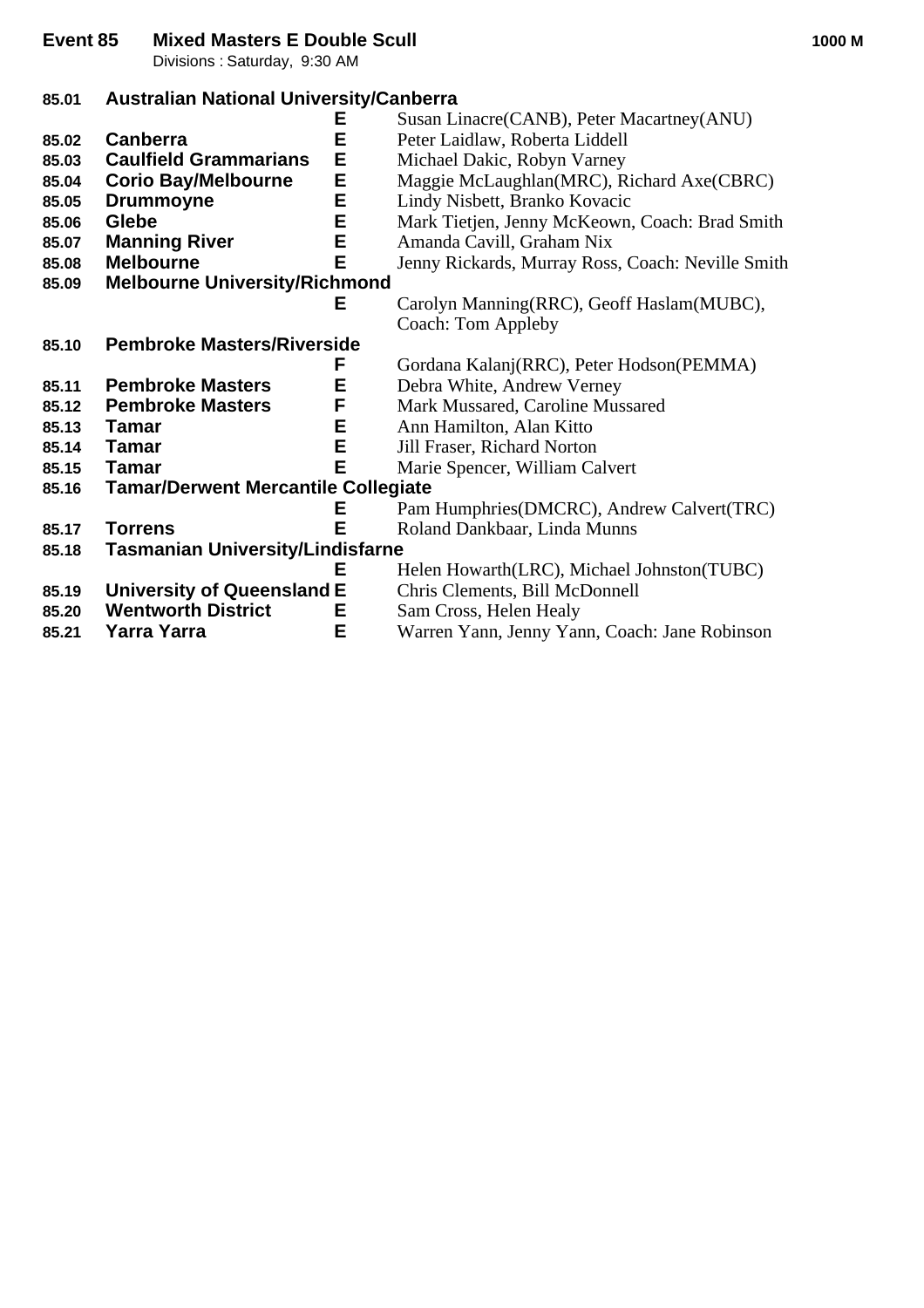## **Event 86 Mixed Masters C Quad Scull 1000 M**

Divisions : Saturday, 9:45 AM

| 86.01<br>86.02<br>86.03 | <b>Brisbane &amp; GPS</b><br><b>Canberra</b><br><b>Canberra/Defence RA</b> | $\frac{c}{c}$<br>$\mathbf C$ | Janine Reid, Pascale Cox, Ian Holzberger, Jonathan Brett<br>Cathy Crozier, Janice Jago, Jeff Hart, Kim Fisher<br>Selina Rowland(CANB), Alison Creagh(CANB),<br>Mike Clifford(CANB), Andy Horsburgh(CANB) |
|-------------------------|----------------------------------------------------------------------------|------------------------------|----------------------------------------------------------------------------------------------------------------------------------------------------------------------------------------------------------|
| 86.04<br>86.05          | Carrum<br><b>Commercial</b>                                                | $\mathbf c$<br>D             | Helen Kelly, Mary Hunter, Mike Treloar, David O'Brien<br>Barbara Hall, Sally Broadley, Jeffery Peereboom,<br>Harry Fitzgerald                                                                            |
| 86.06                   | <b>Derwent Mercantile Collegiate/Mercantile</b>                            |                              |                                                                                                                                                                                                          |
|                         |                                                                            | Е                            | Michele Duffy(DMCRC), Viki Walters(DMCRC),<br>Stephen Mollard(MERC), Sam Mollard(DMCRC)                                                                                                                  |
| 86.07                   | <b>Footscray City</b>                                                      | C                            | Darien Pullen, Geoff Lowe, Louise de Koster, Katie Stoeckel                                                                                                                                              |
| 86.08                   | Fremantle/West Australian/Corio Bay/ANA                                    |                              |                                                                                                                                                                                                          |
|                         |                                                                            | С                            | Denise Dagley(ANA), Peter Aberle(CBRC),                                                                                                                                                                  |
|                         |                                                                            |                              | Peter Klemm(WARC), Julia Dick(FRC)                                                                                                                                                                       |
| 86.09                   | Lindisfarne/Buckingham C                                                   |                              | Jacqui Hope(BRC), Kate Thomas(BRC), Craig Rickards(LRC),                                                                                                                                                 |
| 86.10                   | Lindisfarne/New Norfolk C                                                  |                              | Peter Holloway(LRC), Coach: David Poulson<br>Emma McDowell(LRC), Simone Grimmond(LRC),                                                                                                                   |
|                         |                                                                            |                              | Tim Wilson-Haffenden(NNRC), Leigh Blake(LRC)                                                                                                                                                             |
| 86.11                   | <b>Melbourne University</b>                                                | D                            | Tom Wood, John Michelmore, Meredith Williams,                                                                                                                                                            |
|                         |                                                                            |                              | <b>Claire Grayston</b>                                                                                                                                                                                   |
| 86.12                   | <b>Mosman/Sydney University Womens</b>                                     |                              |                                                                                                                                                                                                          |
|                         |                                                                            |                              | Elizabeth Denney Wilson(SUWRC),                                                                                                                                                                          |
|                         |                                                                            |                              | Gaby Partington-Jory(SUWRC), Mark Lewarne(MOSM),                                                                                                                                                         |
|                         |                                                                            |                              | Peter Spasojevic(MOSM)                                                                                                                                                                                   |
| 86.13                   | <b>Power House/Melbourne C</b>                                             |                              | Nikki McAllen(MRC), Emma Plowright(MRC),                                                                                                                                                                 |
|                         |                                                                            |                              | Roland Baltutis(PHRC), Frank Van der Kraan(PHRC)                                                                                                                                                         |
| 86.14                   | <b>Power House/Melbourne C</b>                                             |                              | Carolyn Browne(MRC), Vicki Frost(MRC), Jeff Hills(PHRC),                                                                                                                                                 |
|                         |                                                                            |                              | Gavin Bellis(PHRC)                                                                                                                                                                                       |
| 86.15                   | <b>Sandy Bay</b>                                                           | D                            | Michael Seddon, Amanda Jackson, Elizabeth Butler,<br><b>Stephen Devereaux</b>                                                                                                                            |
| 86.16                   | <b>Tamar/Derwent Mercantile Collegiate/Endeavour</b>                       |                              |                                                                                                                                                                                                          |
|                         |                                                                            | D                            | Chris Brennan(ENDVR), Joanne Clarke(DMCRC),                                                                                                                                                              |
|                         |                                                                            |                              | Fenton Jones(TRC), Stuart Sayer(TRC)                                                                                                                                                                     |
| 86.17                   | Wentworth District/Dimboola/Mildura                                        |                              |                                                                                                                                                                                                          |
|                         |                                                                            | C                            | Stefanie Schneider(MRC), Kate Stockman(WDRC),                                                                                                                                                            |
|                         |                                                                            |                              | John Nichols(DRC), Guy Wight(WDRC)                                                                                                                                                                       |
| $E$ <sub>Vont</sub> 27  | Mived Masters A & B Four (Caved)                                           |                              | <b>A QQQ BA</b>                                                                                                                                                                                          |

#### **Event 87 Mixed Masters A & B Four (Coxed) 1000 M** Final : Saturday, 10:00 AM

| 87.01 | <b>Power House</b> | A | Kate Andrews, Louise Dunne, David Dickens, Ben Woffenden,<br>Cox: Tara Spivakovsky |
|-------|--------------------|---|------------------------------------------------------------------------------------|
| 87.02 | <b>Power House</b> | A | Jon Bailey, Allister Hill, Greer Lamaro, Rosie Burgess,<br>Cox: Deborah Spring     |
| 87.03 | <b>Richmond</b>    | A | Lindsey Brown, Tamara Lowe, Barry Campbell, Troy Durham,<br>Cox: Geraldine Goss    |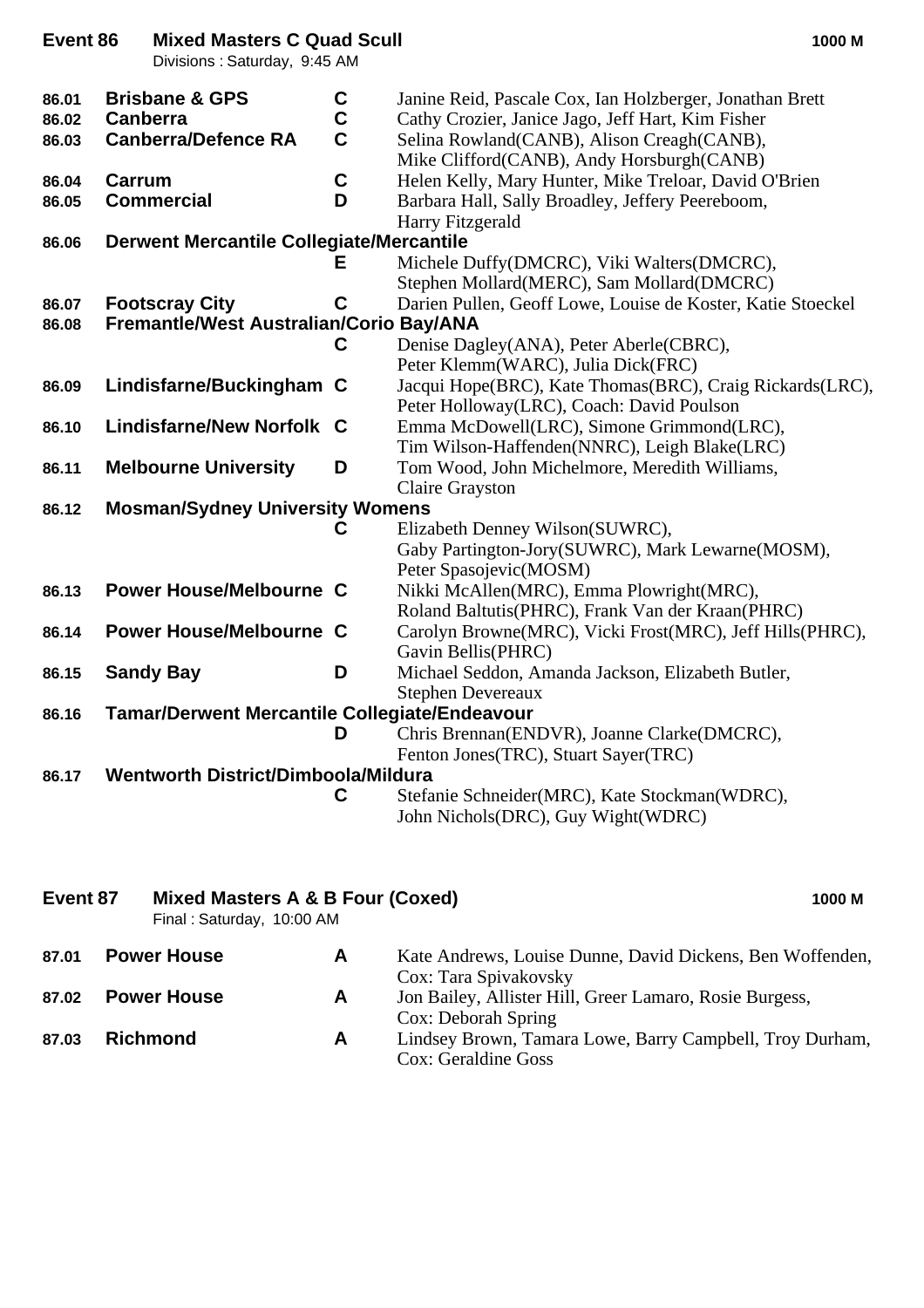| Event 88       |                 | <b>Mixed Masters F-J Eight</b><br>Final: Saturday, 10:05 AM                                                                    |        | 1000 M                                                                                                                                                                                                                                                                                                                                         |
|----------------|-----------------|--------------------------------------------------------------------------------------------------------------------------------|--------|------------------------------------------------------------------------------------------------------------------------------------------------------------------------------------------------------------------------------------------------------------------------------------------------------------------------------------------------|
| 88.01          |                 | <b>Adelaide/Riverside/Torrens</b>                                                                                              | F      | Jane Dawson(RRC), Sue Booth(RRC), Zandra Smith(RRC),<br>Laurel Kenner(RRC), Peter Erskine(RRC), Loch Mitchell(TRC),<br>Rob Skipper(RRC), David Eichler(ARC),<br>Cox: John Banks(MRC)                                                                                                                                                           |
| 88.02          | <b>Canberra</b> |                                                                                                                                | G      | Janny Corry, Gillian Colledge, Jenny Harber, Margaret Pentony,<br>John Strapps, Michael Colledge, Brian Hewitt, Darrell Ninham,<br>Cox: Anne Whelan                                                                                                                                                                                            |
| 88.03          |                 | <b>Cardinal/Yarra Yarra/Melbourne</b>                                                                                          | F      | Victoria Wood(CRC), Lea Partridge(CRC),<br>Catherine Urie(MRC), Jenny Hall(YYRC),<br>Bill McKenzie-McHarg(CRC), Ross Mursell(CRC),<br>Steven Lynch(CRC), Philip Wright(CRC),<br>Cox: Doug Renton(CRC)                                                                                                                                          |
| 88.04          | <b>Mosman</b>   |                                                                                                                                | F      | Kathryn Alexander, Anne Taylor, Margaret Small,<br>Elizabeth Burrows, Peter Mayoh, John May, John Hardy,<br>James Taylor, Cox: Robert Wright                                                                                                                                                                                                   |
| 88.05          |                 | <b>Mosman/Sydney University Womens/North Shore</b>                                                                             |        |                                                                                                                                                                                                                                                                                                                                                |
| 88.06          |                 | <b>North Esk</b>                                                                                                               | F<br>F | Susan Walter(NSHR), Mary Boland(SUWRC),<br>Jo Pollett(SUWRC), Jill Moore(SUWRC),<br>Mark Connaghan(MOSM), Michael North Ash(MOSM),<br>John Struik(MOSM), Phillip Titterton(MOSM),<br>Cox: Susie Edwards(SUWRC)<br>Suzanne Wilkes, Sue Burdach, Beth Mulligan, Margaret Earles,<br>Ian Thompson, Ray Wilson, John Campbell-Smith, Gavin Earles, |
| 88.07          |                 |                                                                                                                                |        | Cox: Rohan Fenner<br>Sandy Bay/Ulverstone/Mersey/University Tasmania Launceston/Tamar/North Esk                                                                                                                                                                                                                                                |
|                |                 |                                                                                                                                | F      | Eve Beecroft(SBRC), Pauline Winwood(TRC),<br>Wendy Muller(NERC), Helen Foley(TRC), John Bugg(UTLBC),<br>Merv Tippett(MRC), Michael Knowles(URC),<br>Chris Potter(SBRC), Cox: Jill Fraser(TRC)                                                                                                                                                  |
| Event 89       |                 | Interstate Womens Masters D Quad Scull<br>For the Veterans' Cup<br>Trophy Holder: New South Wales<br>Final: Saturday, 10:30 AM |        | 1000 M                                                                                                                                                                                                                                                                                                                                         |
| 89.01<br>89.02 | <b>ACT RA</b>   | <b>Rowing NSW</b>                                                                                                              | D<br>D | Debbie Cook, Evelyn Sommer, Sue Donoghoe, Emy Ayliffe<br>Sandra Rourke, Wendy Zammit, Kim Chilton, Tamsin Brew,                                                                                                                                                                                                                                |
| 89.03          |                 | <b>Rowing Queensland Inc.</b>                                                                                                  | D      | <b>Coach: Steve Gordon</b><br>Jo Cook, Joanne Meehan, Karen Smith, Mary Fenn,<br>Coach: Katherine Phillips                                                                                                                                                                                                                                     |
| 89.04          |                 | <b>Rowing Victoria Incorporated</b>                                                                                            | D      | Geraldine Goss, Pamela Whiting, Tamara McPherson,                                                                                                                                                                                                                                                                                              |

**89.05 Western Australia D** Jennifer Coote, Beverley Seroka, Denise Dagley, Nola Cigulev,

**89.06 Rowing Tasmania D** Judy Fenner, Jillian Johnstone, Michele Duffy, Viki Walters

Coach: Glenys Hough

Debbie Clingeleffer-Woodford, Coach: Brenton Terrell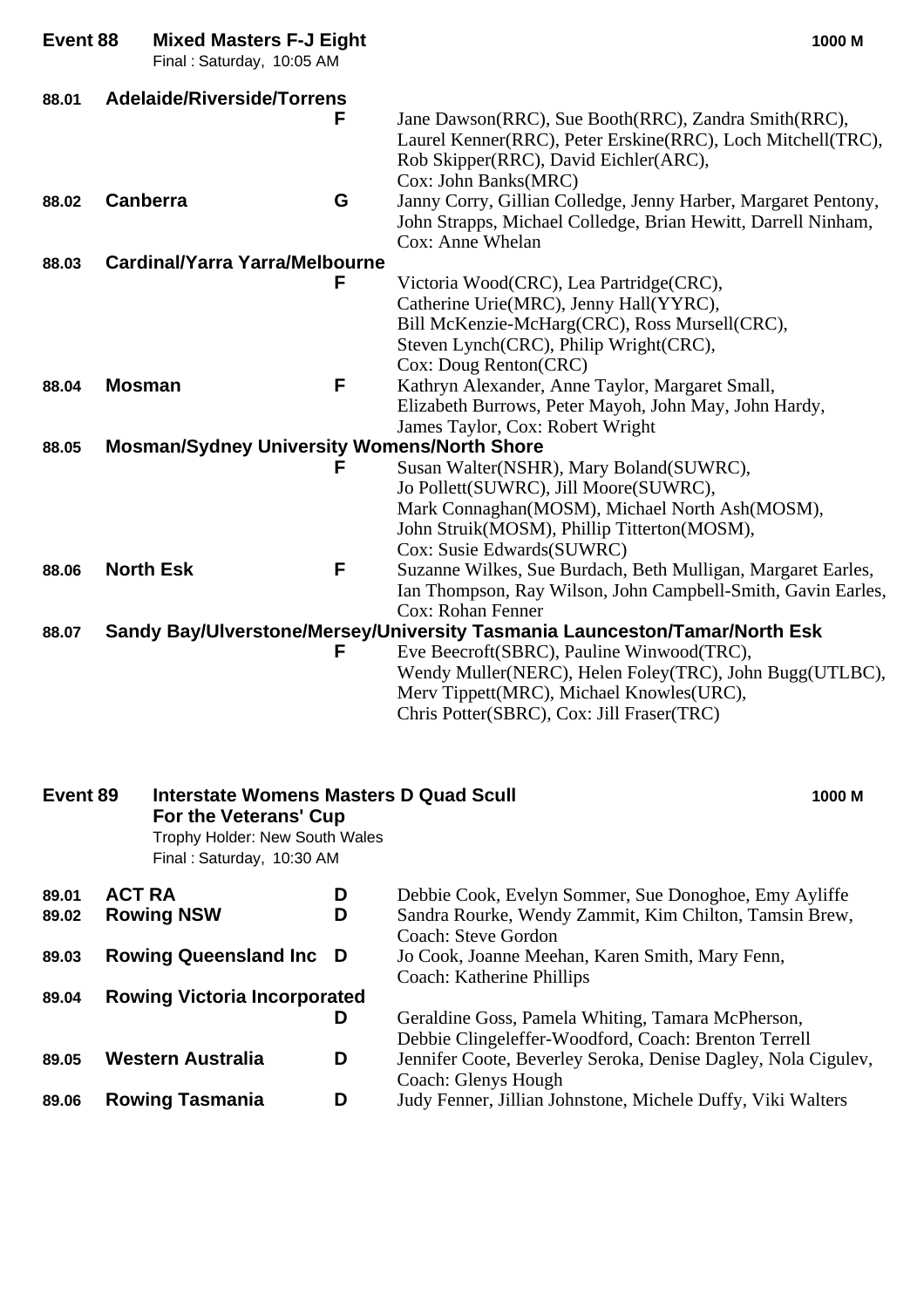| Event 90 |               | <b>Interstate Mens Masters D Eight</b><br>For the Brian Vear Memorial Trophy<br>Trophy Holder: Victoria<br>Final: Saturday, 10:35 AM |   | 1000 M                                                                                                                                                                      |
|----------|---------------|--------------------------------------------------------------------------------------------------------------------------------------|---|-----------------------------------------------------------------------------------------------------------------------------------------------------------------------------|
| 90.01    | <b>ACT RA</b> |                                                                                                                                      | D | Peter Laidlaw, John Daley, Randal Lawrence, Geoff Brown,<br>Steven Mirtschin, Martin Little, Damien Pentony, Ted Hall,<br>Cox: Rebecca McCallum                             |
| 90.02    |               | <b>Rowing NSW</b>                                                                                                                    | D | Philip Quick, Simon Glascott, Robert Glendenning,<br>Daniel Backhouse, Kim Mackney, David Clark, Terry Davis,<br>Kenneth Major, Cox: Sam Holst                              |
| 90.03    |               | <b>Rowing Queensland Inc D</b>                                                                                                       |   | Bob Law, Paul Taylor, Alan Macsporran, Philip O'Dwyer,<br>Gavin Keily, Nick Wallrock, Peter Thoren, Alan Henwood,<br>Cox: Liam Klemenc, Coach: Terry Mulligan               |
| 90.04    |               | <b>Rowing South Australia Inc.</b>                                                                                                   | D | Bruce Mason, Ian Robertson, Kevin Allery, Andrew Tidemann,<br>Michael Nielsen, Wayne Severin, Paul Knight, David Trinne,<br>Cox: Vicky Knight                               |
| 90.05    |               | <b>Rowing Victoria Incorporated</b>                                                                                                  | D | Ross George, Peter Searle, Chris Shinners, Matthew Harrison,<br>Dave McPherson, Leigh Hall Sullivan, Richard Tomczak,<br>Andrew Cleary, Cox: Rob England, Coach: Paul Guest |
| 90.06    |               | <b>Rowing Tasmania</b>                                                                                                               | D | Craig Rickards, Andrew Polonowski, Richard Norton,<br>Peter Nichols, Andrew Calvert, Roderick Campbell,<br>Phil Roberts-Thomson, James Osborne                              |

# **Event 91 Interstate Womens Masters D Eight 1000 M** Final : Saturday, 11:30 AM **91.01 Rowing NSW D** Daniela Borgert, Kerrie Bigsworth, Deanna Fekete,

|       |                                     |   | Dianne Williams, Angela Conry, Anne Parbury,                   |
|-------|-------------------------------------|---|----------------------------------------------------------------|
|       |                                     |   | Amanda Andrews, Jane O'Hanlon, Cox: Robert Wright,             |
|       |                                     |   | <b>Coach: Steve Sherry</b>                                     |
| 91.02 | <b>Rowing Queensland Inc D</b>      |   | Barbara Hall, Sally Broadley, Tracey Evans, Madeleine Martin,  |
|       |                                     |   | Julie-Ann Kelly, Lisa Daly, Julie Bourne, Marion Elliott,      |
|       |                                     |   | Cox: Jennifer Gilbert, Coach: Terry Mulligan                   |
| 91.03 | <b>Rowing Victoria Incorporated</b> |   |                                                                |
|       |                                     | D | Helen McManamny, Jenny Yann, Judy Macartney, Jenn Kilby,       |
|       |                                     |   | Carol Cooke, Tanja Nishibata, Kirsty Russell, Felicity Nutter, |
|       |                                     |   | Cox: Susannah Schoeffel, Coach: Stuart McShane                 |
| 91.04 | <b>Rowing WA</b>                    | D | Lynette Sleight, Michelle Blake, Carol Sale, Denise Dagley,    |
|       |                                     |   | Beverley Seroka, Nola Cigulev, Jennifer Coote, Pina Barbera,   |
|       |                                     |   | Cox: Glenys Hough, Coach: Glenys Hough                         |
| 91.05 | <b>Rowing Tasmania</b>              | D | Diane Ottaway, Wendy Muller, Kathy Macqueen, Eve Beecroft,     |
|       |                                     |   | Carol Nichols, Patricia Lewis, Dot Steane, Andrea Rippon       |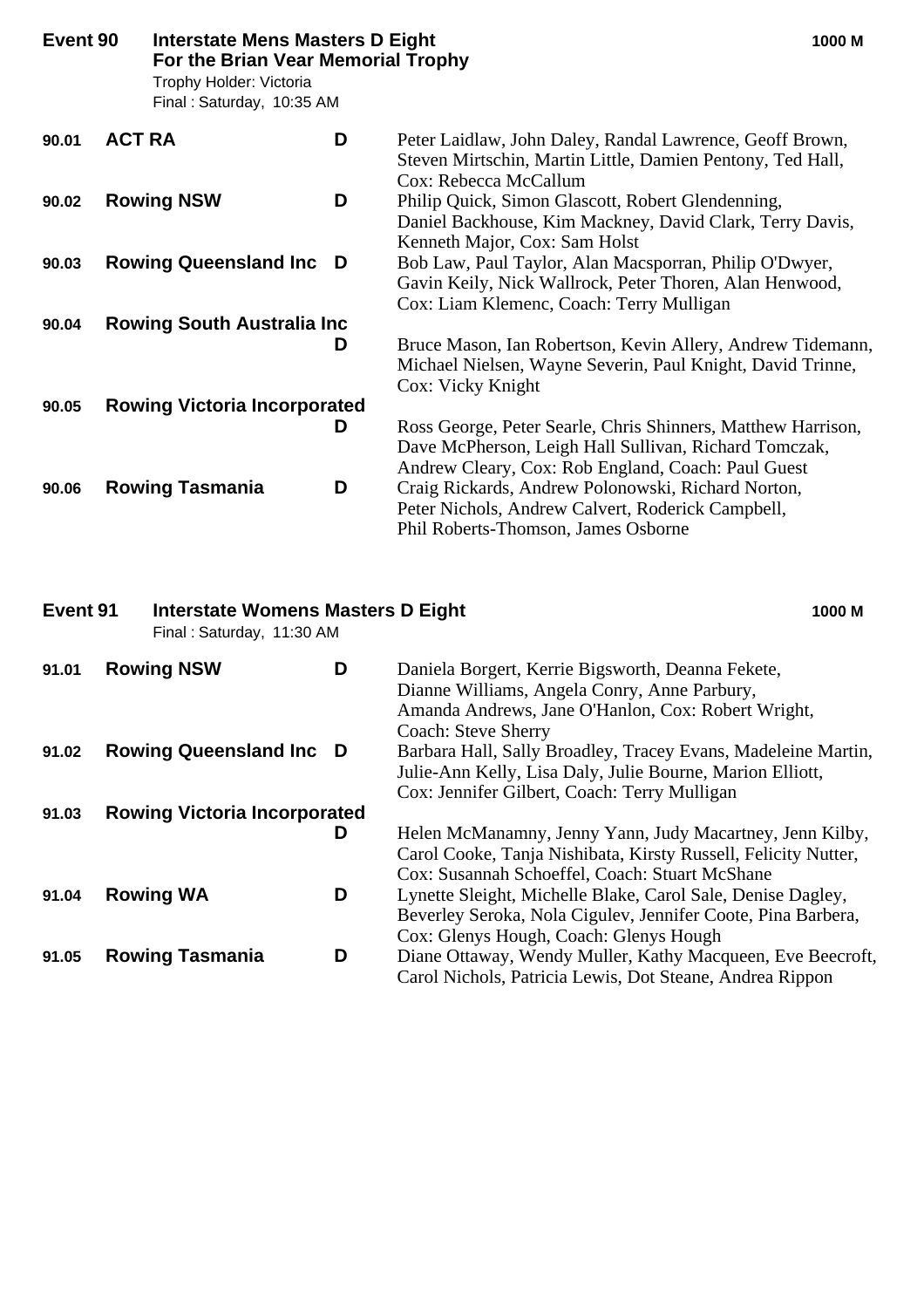# **Event 92 Interstate Mens Masters D Quad Scull 1000 M**

Final : Saturday, 11:35 AM

| 92.01 | <b>ACT RA</b>                       | D | Andy Horsburgh, Kim Fisher, Mike Clifford, Tony Wilkes       |
|-------|-------------------------------------|---|--------------------------------------------------------------|
| 92.02 | <b>Rowing NSW</b>                   | D | Steven Harrison, Peter McLaren, Alan Pollock, Stephen Irons, |
|       |                                     |   | Coach: Bruce Williams                                        |
| 92.03 | <b>Rowing Queensland Inc D</b>      |   | David Hamilton, Jonathan Brett, Ian Luxford, Rick Kranen,    |
|       |                                     |   | Coach: Gordon Cameron                                        |
| 92.04 | <b>Rowing Victoria Incorporated</b> |   |                                                              |
|       |                                     |   | Richard Saul, Scott Riddell, Stewart Allsop, Bill Nugent,    |
|       |                                     |   | Coach: Tim Juzefowicz                                        |
| 92.05 | <b>Rowing Tasmania</b>              | D | Stuart Sayer, Peter Holloway, David Banks, Chris Potter      |

| Event 93 |                  | <b>Championship Mens Masters G Four (Coxed)</b><br>Final: Saturday, 2:00 PM |   |                                                                                                            | 1000 M |
|----------|------------------|-----------------------------------------------------------------------------|---|------------------------------------------------------------------------------------------------------------|--------|
| 93.01    |                  | <b>Mannum/Pembroke Masters</b>                                              | G | John Banks(MRC), Peter Hodson(PEMMA),<br>Philip Gebhardt(MRC), Dean Mobbs(MRC),<br>Cox: Vicky Knight(PARC) |        |
| 93.02    | <b>North Esk</b> |                                                                             | G | Brian East, Peter Anderson, Hugh Denny, James Burbury,<br>Cox: Rohan Fenner                                |        |

| Event 94<br>Final: Saturday, 2:05 PM |                 | <b>Championship Mens Masters G Four (Coxless)</b>                                                   |        | 1000 M                                                                                                           |        |
|--------------------------------------|-----------------|-----------------------------------------------------------------------------------------------------|--------|------------------------------------------------------------------------------------------------------------------|--------|
| 94.01<br>94.02                       | <b>Mosman</b>   | <b>Melbourne University</b>                                                                         | G<br>G | Robert Maple, Peter Martin, Jim Morrison, Richard Parker<br>John Hardy, Phillip Titterton, John Struik, John May |        |
| Event 95                             |                 | <b>Championship Womens E Pair(Coxless)</b><br>Heats: Saturday, 12:00 PM<br>Final: Saturday, 2:10 PM |        |                                                                                                                  | 1000 M |
| 95.01<br>95.02                       | <b>Canberra</b> | <b>Commercial/University of Queensland</b>                                                          | Е      | Susan Linacre, Kath Wellman                                                                                      |        |

| 95.02 | <b>Commercial/University of Queensland</b> |    |                                                        |
|-------|--------------------------------------------|----|--------------------------------------------------------|
|       |                                            | Е  | Madeleine Martin(UQBC), Barbara Hall(COMM)             |
| 95.03 | <b>Leichhardt</b>                          | Ε  | Anne Parbury, Angela Conry                             |
| 95.04 | <b>Melbourne</b>                           | Е  | Julie Playfair, Judy Macartney, Coach: Stuart McShane  |
| 95.05 | <b>Mersey</b>                              | Е  | Mary Hansen, Jan March                                 |
| 95.06 | <b>Mosman/Drummoyne</b>                    | E. | Lindy Nisbett(DRUMM), Elizabeth Burrows(MOSM)          |
| 95.07 | <b>Pembroke Masters</b>                    | F  | Caroline Mussared, Debra White                         |
| 95.08 | <b>Sydney University Womens</b>            |    |                                                        |
|       |                                            | Е  | Jo Pollett, Kerrie Bigsworth, Coach: Phillip Titterton |
| 95.09 | Toowong                                    | Е  | Julie Bourne, Marion Elliott, Coach: Terry Mulligan    |

| Event 96 | <b>Championship Womens Masters H - J Single Scull</b> | 1000 M |
|----------|-------------------------------------------------------|--------|
|          | Final: Saturday, 2:15 PM                              |        |

| 96.01 | Mannum               |    | Claire Banks     |
|-------|----------------------|----|------------------|
|       | 96.02 Port Macquarie | H. | Carry Williamson |
|       | 96.03 Sunshine Coast | н. | Jean Clark       |
| 96.04 | <b>West End</b>      | н. | Gay Costain      |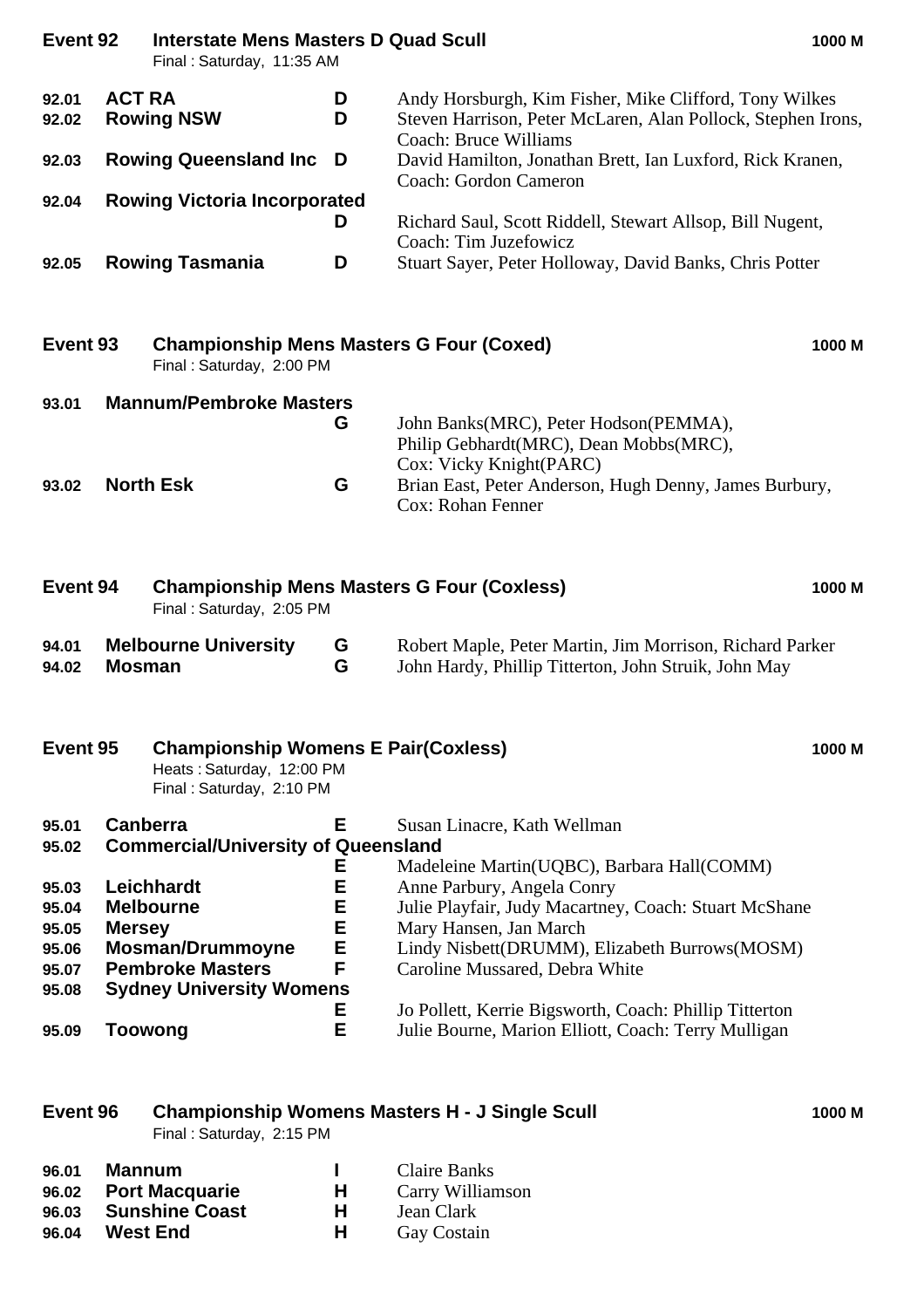| Event 97 |              | <b>Championship Mens Masters E Eight</b><br>Heats: Saturday, 12:10 PM<br>Final: Saturday, 2:20 PM |   |                                                                                                                                                                 | 1000 M |
|----------|--------------|---------------------------------------------------------------------------------------------------|---|-----------------------------------------------------------------------------------------------------------------------------------------------------------------|--------|
| 97.01    |              | <b>Buckingham</b>                                                                                 | D | Jim Atkinson, Phil Hickey, Graeme Pears, Clive Ockenden,<br>Ian Jordan, Bruce House, Mike Partridge, Russell Hookway,<br>Cox: David Poulson                     |        |
| 97.02    |              | <b>Corio Bay</b>                                                                                  | E | Richard Axe, Leigh Hall Sullivan, Rob England,<br>Paul Van Prooyen, Peter Searle, Ian Farran, Graeme David,<br>Graeme Smith, Cox: Joan Sykes, Coach: Don Lester |        |
| 97.03    |              | <b>Melbourne University</b>                                                                       | Е | Paul Ferguson, Field Rickards, Sandy Marshall, Barry Sweeney,<br>John Whiting, John Michelmore, Mark Baxter, Geoffrey Rees,<br>Cox: Amelia Agosta               |        |
| 97.04    |              |                                                                                                   |   | New Norfolk/Lindisfarne/City of Warrnambool/Dimboola/Wentworth District                                                                                         |        |
|          |              |                                                                                                   | Е | Sam Cross(WDRC), Mario Cesco(WDRC), John Nichols(DRC),                                                                                                          |        |
|          |              |                                                                                                   |   | Brendan Finnigan(CWRC), Leigh Blake(LRC),                                                                                                                       |        |
|          |              |                                                                                                   |   | Peter Nichols(NNRC), David Howard(NNRC),                                                                                                                        |        |
|          |              |                                                                                                   |   | Phil Hansen(NNRC), Cox: Meg Tubb(LRC)                                                                                                                           |        |
| 97.05    |              | <b>Pembroke Masters/Port Adelaide/Mannum</b>                                                      |   |                                                                                                                                                                 |        |
|          |              |                                                                                                   | Е | Jon Lister(PEMMA), Tim Rettig(PEMMA),                                                                                                                           |        |
|          |              |                                                                                                   |   | Phillip Game(PEMMA), Mark Mussared(PEMMA),                                                                                                                      |        |
|          |              |                                                                                                   |   | Dean Mobbs(MRC), Peter Hodson(PEMMA),                                                                                                                           |        |
|          |              |                                                                                                   |   | Ian Robertson(PARC), Andrew Verney(PEMMA),                                                                                                                      |        |
|          |              |                                                                                                   |   | Cox: Annie Jamieson(PEMMA)                                                                                                                                      |        |
| 97.06    |              | <b>Power House</b>                                                                                | Е | Peter Carew, Roland Baltutis, Stephen Spring, Nick Freezer,                                                                                                     |        |
|          |              |                                                                                                   |   | Craig Cooper, Brian Smith, Brendon Beattie,                                                                                                                     |        |
|          |              |                                                                                                   |   | Frank Van der Kraan, Cox: Caitlin Ripper                                                                                                                        |        |
| 97.07    |              | <b>Sandy Bay</b>                                                                                  | E | Clint Johnstone, Richard Kerr, Phil Causon, Daryl Balding,                                                                                                      |        |
|          |              |                                                                                                   |   | Chris Potter, Stephen Devereaux, Bruce Ims, Tim Morris,                                                                                                         |        |
|          | <b>Tamar</b> |                                                                                                   | Е | Cox: Jane Goodluck<br>Fenton Jones, Andrew Calvert, Richard Norton,                                                                                             |        |
| 97.08    |              |                                                                                                   |   | Roderick Campbell, William Calvert, Alan Kitto, Mark Wilson,                                                                                                    |        |
|          |              |                                                                                                   |   | David MacFarlane, Cox: Stuart Sayer                                                                                                                             |        |
| 97.09    |              | <b>Torrens/Riverside</b>                                                                          | Е | Rob Skipper(RRC), Llew Spargo(TRC),                                                                                                                             |        |
|          |              |                                                                                                   |   | Roland Dankbaar (TRC), Rob Curkpatrick (TRC),                                                                                                                   |        |
|          |              |                                                                                                   |   | Loch Mitchell(TRC), Andrew Holt(TRC), Ross Hendry(TRC),                                                                                                         |        |
|          |              |                                                                                                   |   | Chris Heaton-Harris(TRC), Cox: Kerry Gretton(URC)                                                                                                               |        |
| 97.10    |              |                                                                                                   |   | <b>Tasmanian University/Derwent Mercantile Collegiate/Buckingham</b>                                                                                            |        |
|          |              |                                                                                                   | Е | Andrew Edwards (TUBC), Justin Nichols (TUBC),                                                                                                                   |        |
|          |              |                                                                                                   |   | James Warner(BRC), Tim McDermott(TUBC),                                                                                                                         |        |
|          |              |                                                                                                   |   | Wayne Newitt(TUBC), Michael Johnston(TUBC),                                                                                                                     |        |
|          |              |                                                                                                   |   | Phil Roberts-Thomson(DMCRC), John Hepper(TUBC),                                                                                                                 |        |
|          |              |                                                                                                   |   | Cox: Barbara Edwards(LRC)                                                                                                                                       |        |
| 97.11    |              |                                                                                                   |   | University of Queensland/Banks/Toowong/Australian National University                                                                                           |        |
|          |              |                                                                                                   | Е | Bob Law(TOOW), Peter Macartney(ANU),                                                                                                                            |        |
|          |              |                                                                                                   |   | Alan Macsporran(TOOW), Nick Wallrock(TOOW),                                                                                                                     |        |
|          |              |                                                                                                   |   | Gavin Keily(TOOW), Peter Jell(TOOW),                                                                                                                            |        |
|          |              |                                                                                                   |   | Chris Shinners (BANKS), Ian Luxford (UQBC),                                                                                                                     |        |
|          |              |                                                                                                   |   | Cox: Norman Case(TOOW)                                                                                                                                          |        |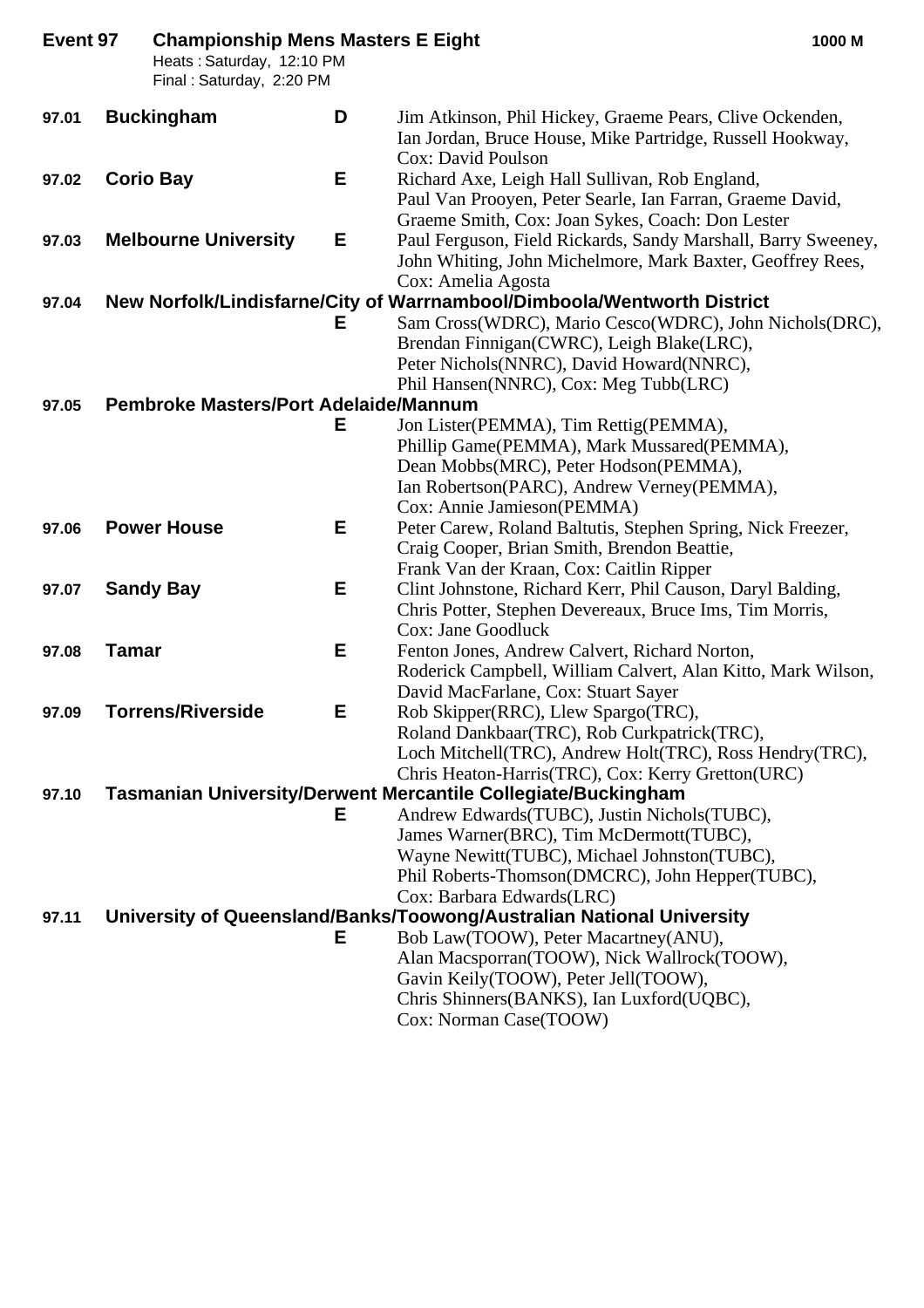|                         | Final: Saturday, 2:25 PM                                                             |                                                                                                                                          |
|-------------------------|--------------------------------------------------------------------------------------|------------------------------------------------------------------------------------------------------------------------------------------|
| 98.01<br>98.02<br>98.03 | <b>Buckingham</b><br>В<br><b>Cairns</b><br>в<br><b>Derwent Mercantile Collegiate</b> | Jacqui Hope, Kate Thomas, Coach: David Poulson<br>Kylie Pedder, Kate Galloway                                                            |
| 98.04                   | С<br><b>Essendon/Richmond</b><br>C                                                   | Andrea Rippon, Joanne Clarke, Coach: Sam Mollard<br>Geraldine Goss(RRC), Tamara McPherson(ERC),<br>Coaches: Scott Riddell, Neville Smith |
| 98.05<br>98.06          | <b>Footscray City</b><br>В<br><b>Fremantle/ANA</b><br>в                              | Louise de Koster, Katie Stoeckel<br>Denise Dagley(ANA), Julia Dick(FRC),<br>Coach: Laurie Anderson                                       |
| 98.07                   | <b>North Shore/Drummoyne B</b>                                                       | Kathleen Hextell(DRUMM), Tamsin Brew(NSHR),<br>Coach: Robert Glendenning                                                                 |
| 98.08                   | <b>Wentworth District/Mildura</b><br>В                                               | Stefanie Schneider(MRC), Helen Healy(WDRC)                                                                                               |

**Event 98 Championship Womens B Double Scull 1000 M**

| Event 99 | <b>Championship Mens B Single</b><br>Heats: Saturday, 12:20 PM<br>Final: Saturday, 2:30 PM |   |                       |  |  |
|----------|--------------------------------------------------------------------------------------------|---|-----------------------|--|--|
| 99.01    | <b>Barwon</b>                                                                              | В | Adam Morgan           |  |  |
| 99.02    | Canberra                                                                                   | В | <b>Damien Pentony</b> |  |  |
| 99.03    | <b>Drummoyne</b>                                                                           | В | <b>Matthew Rice</b>   |  |  |
| 99.04    | <b>Essendon</b>                                                                            | В | Scott Riddell         |  |  |

| 99.05 | <b>Glebe</b> | в | <b>Brad Smith</b>    |
|-------|--------------|---|----------------------|
| 99.06 | Lindisfarne  | в | <b>Ben Leicester</b> |
| 99.07 | Mosman       | C | Paul Bartels         |
| 99.08 | Mosman       | в | Sean Abbott          |

| 99.09 North Esk | Patrick Bird |
|-----------------|--------------|

| Event 100                                                 |                                                                                   | <b>Championship Mens Masters I Pair (Coxless)</b><br>Final: Saturday, 2:35 PM |   |                                                                                                                   | 1000 M |
|-----------------------------------------------------------|-----------------------------------------------------------------------------------|-------------------------------------------------------------------------------|---|-------------------------------------------------------------------------------------------------------------------|--------|
| 100.01<br>100.02                                          | <b>Banks</b>                                                                      | <b>Riverside</b>                                                              |   | Ian Douglas, Luke Koekoek<br>Anthony Ryan, John Argue                                                             |        |
| Event 101                                                 |                                                                                   | Final: Saturday, 2:40 PM                                                      |   | <b>Championship Womens Masters F Quad Scull</b>                                                                   | 1000 M |
| <b>Caulfield Grammarians/Melbourne/Hawthorn</b><br>101.01 |                                                                                   |                                                                               |   |                                                                                                                   |        |
|                                                           |                                                                                   |                                                                               | F | Jenny Rickards (MRC), Josephine Bant (HAWT),<br>Helen McManamny(MRC), Robyn Varney(CGRC),<br>Coach: Neville Smith |        |
| 101.02                                                    | F<br><b>Latrobe University</b>                                                    |                                                                               |   | Jennifer Johns, Jeanette Botham, Jane Welst, Jill Barrett,<br>Coaches: Meryll Evans, Amanda Crofts                |        |
| 101.03                                                    | F<br><b>North Esk</b><br>June Mezger, Margaret Earles, Sue Burdach, Beth Mulligan |                                                                               |   |                                                                                                                   |        |
| 101.04                                                    | F<br><b>Riverside</b>                                                             |                                                                               |   | Sue Booth, Zandra Smith, Jane Dawson, Laurel Kenner                                                               |        |
| 101.05                                                    |                                                                                   | <b>Sydney University Womens/North Shore</b>                                   |   |                                                                                                                   |        |
|                                                           |                                                                                   |                                                                               | F | Susan Walter(NSHR), Ann Tout(SUWRC),<br>Susan Tattersall(SUWRC), Mary Boland(SUWRC),<br>Coach: Phillip Titterton  |        |
| 101.06                                                    |                                                                                   | <b>Sydney/Leichhardt</b>                                                      | F | Angela Conry(LEICH), Anne Parbury(LEICH),<br>Dorothy De George (SRC), Kaye Smythe (SRC)                           |        |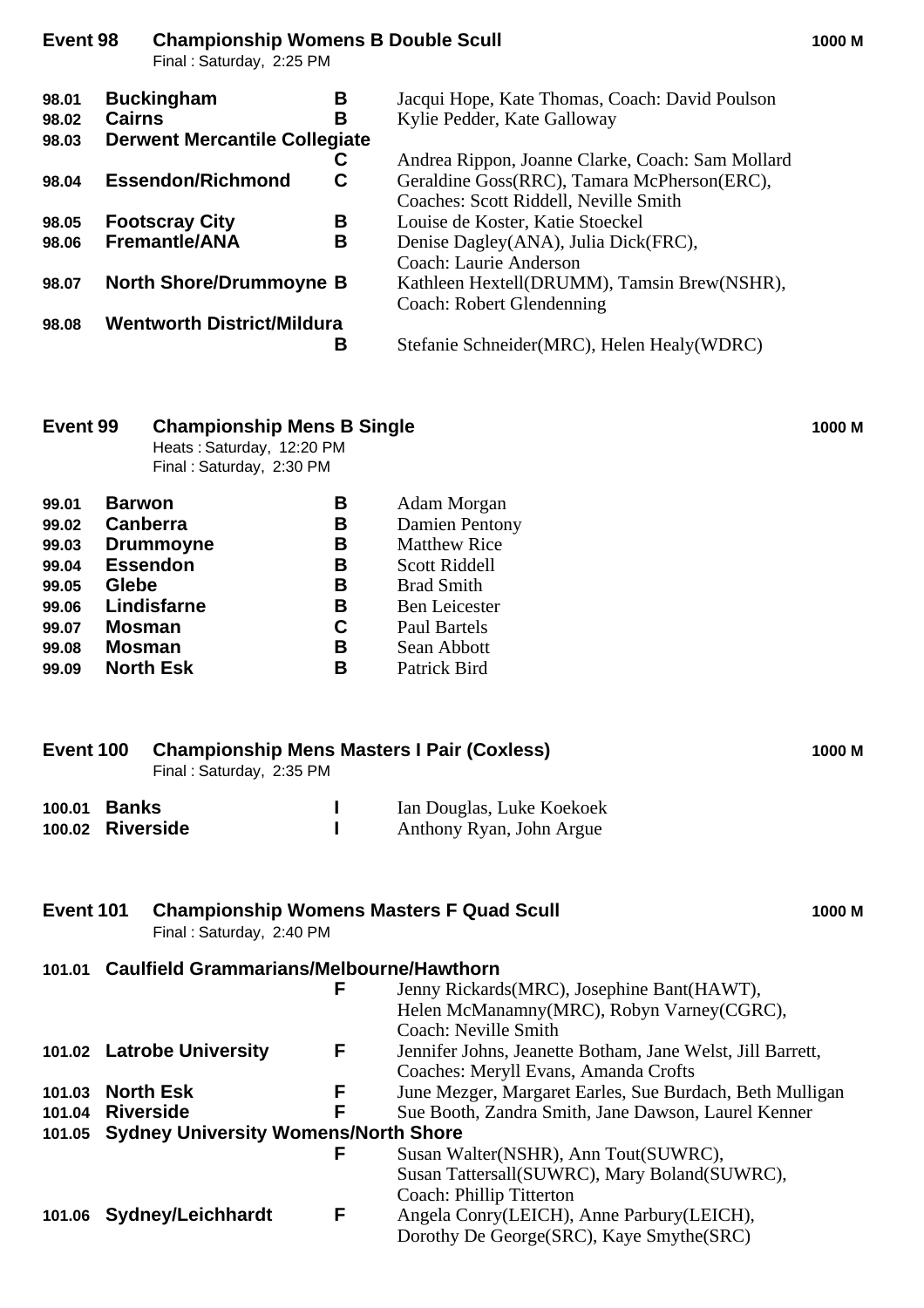| Event 101<br>Final: Saturday, 2:40 PM |                        |                                                                                                    | <b>Championship Womens Masters F Quad Scull</b> |                                                                                                          |        |
|---------------------------------------|------------------------|----------------------------------------------------------------------------------------------------|-------------------------------------------------|----------------------------------------------------------------------------------------------------------|--------|
| 101.07<br>101.08                      | Tamar<br><b>Mersey</b> |                                                                                                    | F<br>F                                          | Robyn Conn, Carol Gale, Marie Spencer, Cathy Lorenz<br>Jan March, Jessie Vonk, Mary Hansen, Anne Collins |        |
| Event 102                             |                        | <b>Championship Womens D Single Scull</b><br>Heats: Saturday, 12:30 PM<br>Final: Saturday, 2:45 PM |                                                 |                                                                                                          | 1000 M |
| 102.01                                |                        | <b>Black Mountain</b>                                                                              | D                                               | Pam Nash                                                                                                 |        |
|                                       |                        | 102.02 Black Mountain                                                                              | D                                               | <b>Larraine Champness</b>                                                                                |        |
|                                       |                        | 102.03 Black Mountain                                                                              | D                                               | Stephanie Gollasch                                                                                       |        |
|                                       |                        | 102.04 Brisbane & GPS                                                                              | D                                               | Pascale Cox                                                                                              |        |
|                                       | 102.05 Canberra        |                                                                                                    | D                                               | <b>Elaine Bissaker</b>                                                                                   |        |
|                                       |                        | 102.06 City of Warrnambool                                                                         | D                                               | Susan Finnigan                                                                                           |        |
|                                       |                        | 102.07 Commercial                                                                                  | D                                               | Jo Cook                                                                                                  |        |
|                                       |                        | 102.08 Commercial                                                                                  | D                                               | Mary Fenn                                                                                                |        |
|                                       | 102.09 Corio Bay       |                                                                                                    | D                                               | Debbie Clingeleffer-Woodford                                                                             |        |
|                                       |                        | 102.10 Derwent Mercantile Collegiate                                                               |                                                 |                                                                                                          |        |
|                                       |                        |                                                                                                    | D                                               | Viki Walters, Coach: Sam Mollard                                                                         |        |
| 102.11                                |                        | Leichhardt                                                                                         | E                                               | Sandra Rourke                                                                                            |        |
|                                       |                        | 102.12 Lindisfarne                                                                                 | D                                               | Jillian Johnstone                                                                                        |        |
|                                       |                        | 102.13 Manning River                                                                               | D                                               | Amanda Cavill                                                                                            |        |
| 102.14                                |                        | <b>Port Macquarie</b>                                                                              | D                                               | <b>Kim Chilton</b>                                                                                       |        |
| 102.15                                | <b>St George</b>       |                                                                                                    | D                                               | Krystine Macready, Coach: Bruce Williams                                                                 |        |
| 102.16                                |                        | <b>Sydney University Womens</b>                                                                    |                                                 |                                                                                                          |        |
|                                       |                        |                                                                                                    | D                                               | Wendy Zammit, Coach: Phillip Titterton                                                                   |        |
| 102.17                                | <b>Tamar</b>           |                                                                                                    | D                                               | <b>Jill Fraser</b>                                                                                       |        |
| 102.18                                | <b>Tamar</b>           |                                                                                                    | D                                               | Ann Hamilton                                                                                             |        |
| 102.19                                |                        | <b>University of Queensland D</b>                                                                  |                                                 | <b>Chris Clements</b>                                                                                    |        |
| 102.20                                |                        | <b>Yarra Yarra</b>                                                                                 | D                                               | Jillian Plummer, Coach: Brenton Terrell                                                                  |        |

| Event 103 |                | <b>Championship Mens Masters A Eight</b><br>Final: Saturday, 2:50 PM |        | 1000 M                                                                                                                                                                                                                                                                                                                    |
|-----------|----------------|----------------------------------------------------------------------|--------|---------------------------------------------------------------------------------------------------------------------------------------------------------------------------------------------------------------------------------------------------------------------------------------------------------------------------|
| 103.01    |                | <b>Power House</b>                                                   | B      | Bruce Winnen, Ben Woffenden, Gavin Bellis, Jeff Hills,<br>Allister Hill, Jon Bailey, David Dickens, Nicholas Hatjiandreou,<br>Cox: Tara Spivakovsky                                                                                                                                                                       |
|           |                | 103.02 Tasmanian University/Lindisfarne                              |        |                                                                                                                                                                                                                                                                                                                           |
| 103.03    | <b>Balmain</b> |                                                                      | A<br>A | Andrew Polonowski(LRC), Aaron Midgeley(LRC),<br>Dan Kaimatsoglu(TUBC), Jamie Rowe(TUBC),<br>Alex Thompson(TUBC), Tom Wilcox(TUBC),<br>Mike Pollard (TUBC), Phil Hutton (TUBC),<br>Cox: Neil Stump(TUBC)<br>Simon Jenkins, Evan Sturrock, Matthew Davis, Marcus Hanel,<br>Nick Smith, Joel Cape, James Armati, Saxon Lyne, |
|           |                |                                                                      |        | <b>Cox: Charles Done</b>                                                                                                                                                                                                                                                                                                  |

### **Event 104 Championship Womens Masters G Four (Coxed) 1000 M**

Final : Saturday, 2:55 PM

### **104.01 Cardinal/Melbourne/Mercantile**

**G** Judy-Ann Jones(MERC), Maggie McLaughlan(MRC), Catherine Urie(MRC), Lea Partridge(CRC), Cox: Doug Renton(CRC)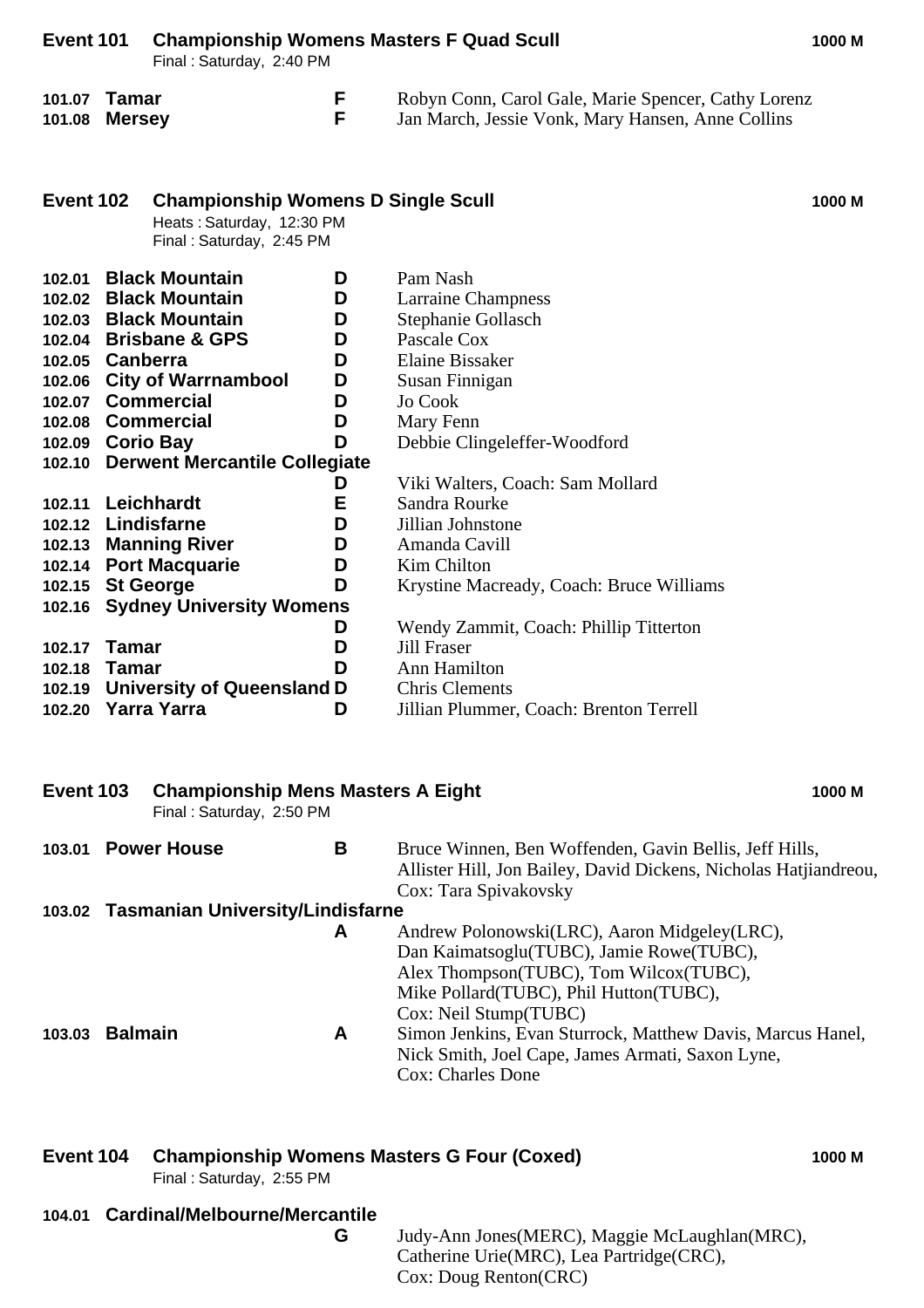|                                                                                                                                                                                                  |                                 | Final: Saturday, 2:55 PM                                                                                                                                                                                                                                             |                                                                                   |                                                                                                                                                                                                                                                                                                                                                                                                                                                                                                                                                                                                                                                                                  |        |
|--------------------------------------------------------------------------------------------------------------------------------------------------------------------------------------------------|---------------------------------|----------------------------------------------------------------------------------------------------------------------------------------------------------------------------------------------------------------------------------------------------------------------|-----------------------------------------------------------------------------------|----------------------------------------------------------------------------------------------------------------------------------------------------------------------------------------------------------------------------------------------------------------------------------------------------------------------------------------------------------------------------------------------------------------------------------------------------------------------------------------------------------------------------------------------------------------------------------------------------------------------------------------------------------------------------------|--------|
|                                                                                                                                                                                                  |                                 | 104.02 Sunshine Coast/Torrens/Glebe/Essendon                                                                                                                                                                                                                         | G                                                                                 | Marion Camiller(ERC), Sue Field(GLEBE),<br>Leanne Sandow(TRC), Jean Clark(SCRC),<br>Cox: Sam Holst(SUBC)                                                                                                                                                                                                                                                                                                                                                                                                                                                                                                                                                                         |        |
| <b>Event 105</b>                                                                                                                                                                                 |                                 | Final: Saturday, 3:00 PM                                                                                                                                                                                                                                             |                                                                                   | <b>Championship Womens Masters G Four (Coxless)</b>                                                                                                                                                                                                                                                                                                                                                                                                                                                                                                                                                                                                                              | 1000 M |
| 105.01<br>105.02                                                                                                                                                                                 | Canberra                        | Hunter/Sydney/Endeavour                                                                                                                                                                                                                                              | G<br>G                                                                            | Janny Corry, Margaret Pentony, Jenny Harber, Gillian Colledge<br>Jill Carlstrom(ENDVR), Jeanette Beeton(HUNT),<br>Lynette Skelton(SRC), Francesca Kelleher(HUNT)                                                                                                                                                                                                                                                                                                                                                                                                                                                                                                                 |        |
| Event 106                                                                                                                                                                                        |                                 | <b>Championship Mens Masters H Quad Scull</b><br>Final: Saturday, 3:05 PM                                                                                                                                                                                            |                                                                                   |                                                                                                                                                                                                                                                                                                                                                                                                                                                                                                                                                                                                                                                                                  | 1000 M |
| 106.01<br>106.02                                                                                                                                                                                 | <b>Canberra</b>                 | Nagambie/Banks/Richmond                                                                                                                                                                                                                                              | н<br>H.                                                                           | Michael Burgess, Warner Hieatt, John Strapps, John Simson<br>Ray Dennis(RRC), Donald Gibb(BANKS),<br>Neville Howell(NRC), Mike Walter(NRC)                                                                                                                                                                                                                                                                                                                                                                                                                                                                                                                                       |        |
| Event 107                                                                                                                                                                                        |                                 | <b>Championship Mens Masters D Double Scull</b><br>Heats: Saturday, 12:50 PM<br>Final: Saturday, 3:10 PM                                                                                                                                                             |                                                                                   |                                                                                                                                                                                                                                                                                                                                                                                                                                                                                                                                                                                                                                                                                  | 1000 M |
| 107.01<br>107.02<br>107.03 Canberra<br>107.04<br>107.05<br>107.07 Endeavour<br>107.08 Essendon<br>107.09<br>107.10<br>107.11<br>107.13 Melbourne<br>107.14<br>107.15 Mercantile<br>107.16 Mosman | <b>Bunbury</b><br><b>Carrum</b> | <b>Black Mountain</b><br><b>Caulfield Grammarians</b><br>107.06 Commercial<br><b>Footscray City</b><br>Lindisfarne<br><b>Manning River</b><br>107.12 Melbourne/Lake Colac<br><b>Melbourne University</b><br>107.17 Murwillumbah/Griffith University Surfers Paradise | A<br>D<br>D<br>Е<br>D<br>D<br>D<br>D<br>Е<br>D<br>D<br>D<br>D<br>D<br>D<br>D<br>D | Peter Wright, Paul Champness<br>Michael Hogan, Martin Curran<br>Kim Fisher, Martin Little<br>Fred Van De Velde, Geoff Thomson<br>Kenneth Conrick, Robert Anderson<br>Harry Fitzgerald, Jeffery Peereboom<br>Digby Rayward, Sean Donza<br>Stewart Allsop, Bill Nugent<br>Geoff Lowe, Darien Pullen<br>Craig Rickards, Peter Holloway<br>Philip Walters, John McCallum<br>Michael Heaton-Harris(LCRC), Murray Ross(MRC),<br>Coach: Neville Smith<br>Roderick Ian Jones, Warwick Grant, Coach: Brenton Terrell<br>Barry Sweeney, Michael Cornwell<br>Gregory Hansen, Duncan Mackinnon<br>Sean Abbott, James Taylor<br>Rick Kranen(GUSPR), John Ryan(MURW),<br>Coach: Gordon Cameron |        |
| 107.19 Sandy Bay<br>107.20<br>107.21<br>107.22<br>107.23                                                                                                                                         | Tamar<br>Tamar                  | 107.18 Newington Masters Inc/University of NSW<br><b>Sandy Bay</b><br><b>St George</b>                                                                                                                                                                               | D<br>D<br>D<br>D<br>D<br>D                                                        | Robert Newlinds (UNSW), John Johnson (NMRC)<br>Michael Seddon, Stephen Devereaux<br>Bruce Ims, Richard Gerathy<br>Alan Pollock, Steven Harrison, Coach: Bruce Williams<br>Richard Norton, Roderick Campbell<br>David MacFarlane, Stuart Sayer                                                                                                                                                                                                                                                                                                                                                                                                                                    |        |

**Event 104 Championship Womens Masters G Four (Coxed) 1000 M**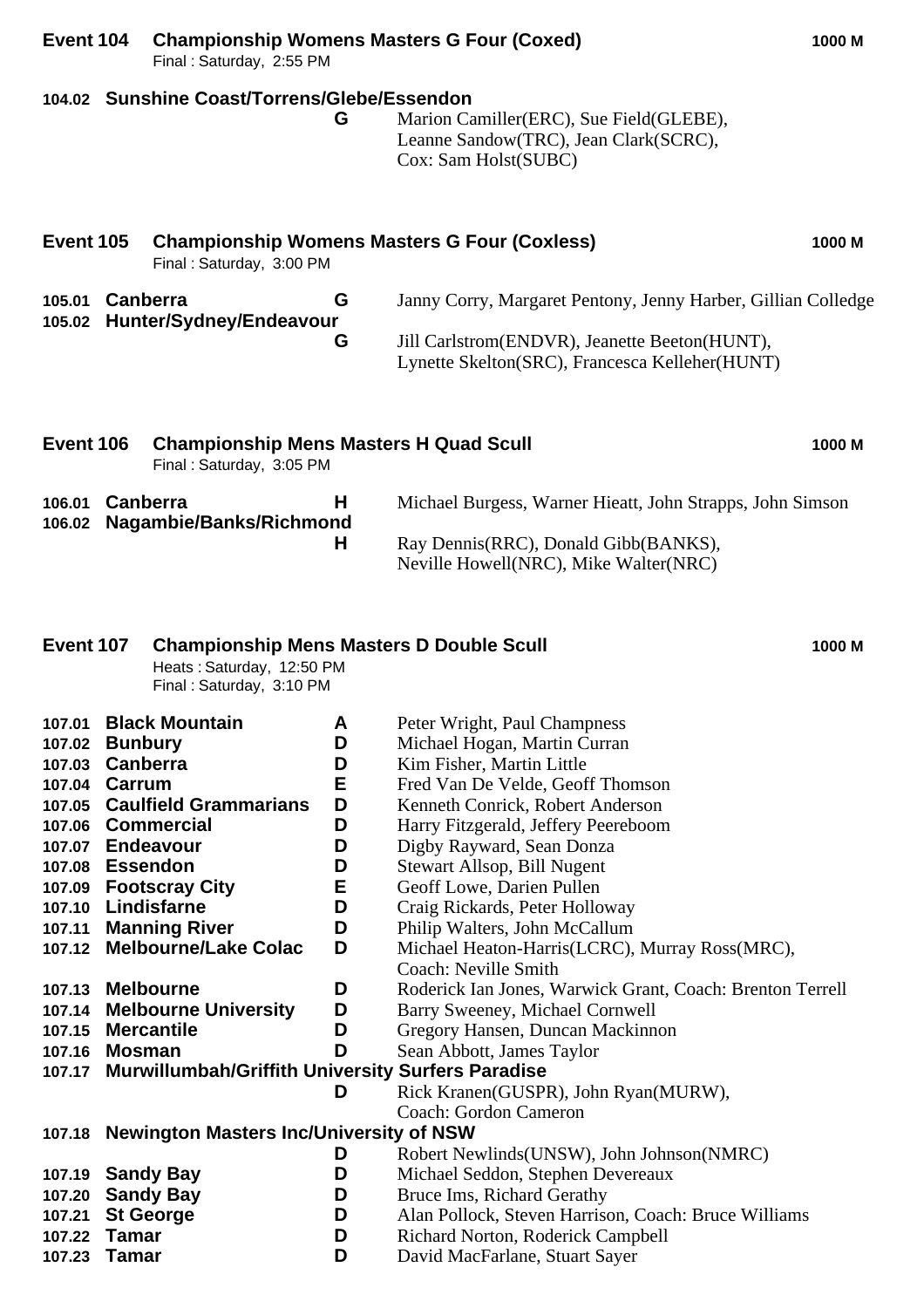| Event 107        |                                                                                                                           | <b>Championship Mens Masters D Double Scull</b><br>Heats: Saturday, 12:50 PM<br>Final: Saturday, 3:10 PM |             |                                                                                                                                                                                                                                       | 1000 M |  |
|------------------|---------------------------------------------------------------------------------------------------------------------------|----------------------------------------------------------------------------------------------------------|-------------|---------------------------------------------------------------------------------------------------------------------------------------------------------------------------------------------------------------------------------------|--------|--|
|                  |                                                                                                                           |                                                                                                          |             | 107.24 Tasmanian University/Derwent Mercantile Collegiate                                                                                                                                                                             |        |  |
| 107.26<br>107.27 |                                                                                                                           | 107.25 University of Queensland E<br><b>West Australian</b><br>Yarra Yarra                               | D<br>D<br>D | Phil Roberts-Thomson(DMCRC), John Hepper(TUBC)<br>Ralph Krippner, Bill McDonnell<br>Sten Campbell, Michael Lane<br>Sam Lovick, Warren Yann, Coach: Brenton Terrell                                                                    |        |  |
|                  |                                                                                                                           |                                                                                                          |             |                                                                                                                                                                                                                                       |        |  |
|                  | Event 108<br><b>Championship Womens Masters C Eight</b><br>1000 M<br>Heats: Saturday, 1:10 PM<br>Final: Saturday, 3:15 PM |                                                                                                          |             |                                                                                                                                                                                                                                       |        |  |
| 108.01           |                                                                                                                           | <b>Banks/Melbourne/Power House</b>                                                                       |             |                                                                                                                                                                                                                                       |        |  |
|                  |                                                                                                                           |                                                                                                          | C           | Rosie Burgess(PHRC), Glenda Date(MRC), Elaine Miles(MRC),<br>Felicity Finlayson(MRC), Danielle Humphreys(MRC),<br>Megan Small(MRC), Carol Cooke(MRC),<br>Angela Rice(BANKS), Cox: Nikki McAllen(MRC),<br><b>Coach: Stuart McShane</b> |        |  |
|                  |                                                                                                                           | 108.02 Bunbury/ANA                                                                                       | D           | Lynette Sleight (BRC), Denise Dagley (ANA),<br>Michelle Blake(ANA), Carol Sale(ANA),<br>Beverley Seroka(BRC), Nola Cigulev(BRC),<br>Jennifer Coote(BRC), Pina Barbera(BRC),<br>Cox: Michael Gianotti(BRC)                             |        |  |
| 108.03 Canberra  |                                                                                                                           |                                                                                                          | C           | Cathy Crozier, Julie Reis, Janice Jago, Emily Kennedy,<br>Sara Wightman, Alison Creagh, Cathy Ellerton, Esther Harvey,<br>Cox: Anne Whelan                                                                                            |        |  |
|                  |                                                                                                                           | 108.04 Commercial/Coomera Watersports Club                                                               |             |                                                                                                                                                                                                                                       |        |  |
|                  |                                                                                                                           |                                                                                                          | C           | Mary Fenn(COMM), Jo Cook(COMM), Barbara Hall(COMM),<br>Sally Broadley(COMM), Jenny Hart(COMM),<br>Karen Smith(CWS), Lynette Parker(COMM),                                                                                             |        |  |
|                  |                                                                                                                           |                                                                                                          |             | Christine Taylor(COMM), Cox: Penelope Dixon(COMM)                                                                                                                                                                                     |        |  |
| 108.05           |                                                                                                                           | <b>Derwent Mercantile Collegiate</b>                                                                     | A           | Maree Taylor, Cath Hughes, Lynne Read, Nicola Webb,                                                                                                                                                                                   |        |  |
|                  |                                                                                                                           |                                                                                                          |             | Pam Humphries, Alex Mollard, Sanchia Chadwick,<br>Michele Duffy, Cox: Jaimee Sluce, Coach: Sam Mollard                                                                                                                                |        |  |
|                  |                                                                                                                           | 108.06 Drummoyne/Leichhardt D                                                                            |             | Daniela Borgert(LEICH), Sandra Rourke(LEICH),<br>Dianne Williams(LEICH), Deanna Fekete(LEICH),                                                                                                                                        |        |  |
|                  |                                                                                                                           |                                                                                                          |             | Angela Conry(LEICH), Anne Parbury(LEICH),<br>Amanda Andrews(DRUMM), Jane O'Hanlon(DRUMM),                                                                                                                                             |        |  |
|                  |                                                                                                                           |                                                                                                          |             | Cox: Robert Wright(MOSM), Coach: Steve Sherry                                                                                                                                                                                         |        |  |
| 108.07           |                                                                                                                           | <b>Lindisfarne/New Norfolk C</b>                                                                         |             | Carol Nichols(NNRC), Sam East(LRC), Caitlin MacLeod(LRC),                                                                                                                                                                             |        |  |
|                  |                                                                                                                           |                                                                                                          |             | Patricia Lewis(LRC), Simone Grimmond(LRC),<br>Helen Howarth(LRC), Dot Steane(LRC),                                                                                                                                                    |        |  |
|                  |                                                                                                                           |                                                                                                          |             | Jillian Johnstone(LRC), Cox: Meg Tubb(NNRC)                                                                                                                                                                                           |        |  |
|                  |                                                                                                                           | 108.08 Melbourne/Power House C                                                                           |             | Jan Earl(MRC), Kathryn Taylor(MRC), Rachael Alder(MRC),<br>Kirsten Chapman(PHRC), Erin Carrigy(MRC),                                                                                                                                  |        |  |
|                  |                                                                                                                           |                                                                                                          |             | Jenn Kilby(MRC), Kirsty Russell(MRC), Felicity Nutter(MRC),                                                                                                                                                                           |        |  |
|                  |                                                                                                                           |                                                                                                          |             | Cox: Emma Plowright (MRC), Coach: Stuart McShane                                                                                                                                                                                      |        |  |
| 108.09           |                                                                                                                           | <b>Melbourne University/Power House/Essendon</b>                                                         | C           | Meredith Williams(MUBC), Claire Grayston(MUBC),                                                                                                                                                                                       |        |  |
|                  |                                                                                                                           |                                                                                                          |             | Narelle Dwyer(ERC), Leanne Ambrose(MUBC),                                                                                                                                                                                             |        |  |
|                  |                                                                                                                           |                                                                                                          |             | Jenni Gratton-Vaughan(MUBC), Fleur Spriggs(PHRC),                                                                                                                                                                                     |        |  |
|                  |                                                                                                                           |                                                                                                          |             | Sue Hindson(MUBC), Fleur Worboys(MUBC),<br>Cox: Jenny Scott(MUBC)                                                                                                                                                                     |        |  |
| 108.10 Sandy Bay |                                                                                                                           |                                                                                                          | C           | Claire Douglas, Joanne Chau, Elizabeth Butler, Bridget Walker,                                                                                                                                                                        |        |  |
|                  |                                                                                                                           |                                                                                                          |             | Tasha Dodd, Terese Golding, Wendy Balding, Annette Douglas,<br>Cox: Jane Goodluck, Coach: Cameron Simpkins                                                                                                                            |        |  |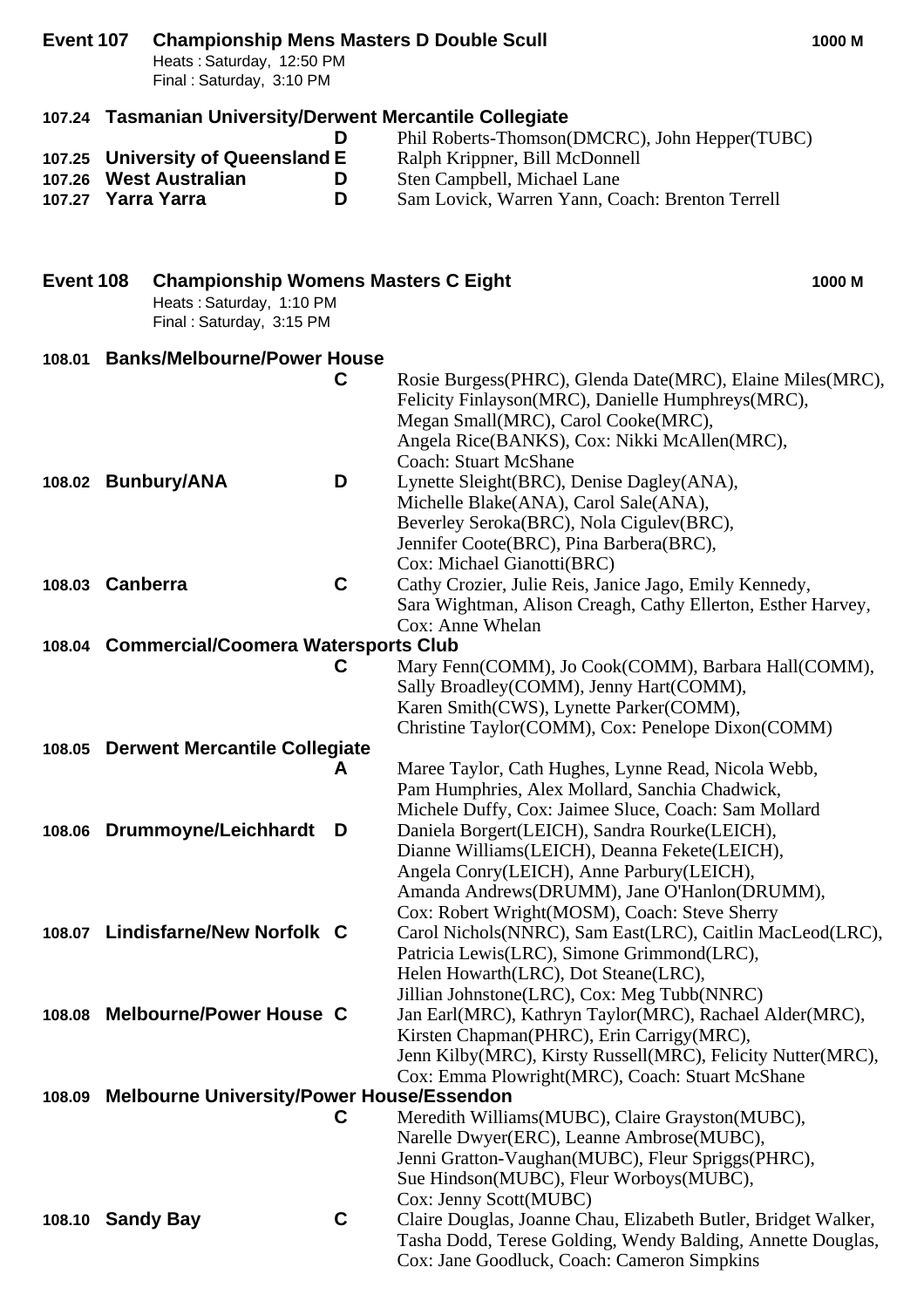# **Event 108 Championship Womens Masters C Eight 1000 M** Heats : Saturday, 1:10 PM

Final : Saturday, 3:15 PM

# **108.11 Sydney University Womens/Drummoyne**

**D** Gaby Partington-Jory(SUWRC), Kathleen Hextell(DRUMM), Elizabeth Denney Wilson(SUWRC), Julie Sneddon(SUWRC), Allison Pugh(SUWRC), Sarah Holey(SUWRC), Jo Pollett(SUWRC), Jill Moore(SUWRC), Cox: Sam Holst(SUBC), Coach: Phillip Titterton

# **108.12 Townsville & JCU/University of Queensland/Brisbane & GPS/Cairns**

**C** Kylie Burrows(CANS), Kate Galloway(CANS), Elicia De La Paix(CANS), Pascale Cox(BGPS), Tracey Evans(UQBC), Madeleine Martin(UQBC), Julie-Ann Kelly(TJCU), Lisa Daly(TJCU), Cox: Ralph Krippner(UQBC)

# **108.13 Cairns/Brisbane & GPS/Townsville & JCU/Toowong/University of Queensland**

**C** Tracey Evans(UQBC), Julie Bourne(TOOW), Lisa Daly(TJCU), Julie-Ann Kelly(TJCU), Pascale Cox(BGPS), Elicia De La Paix(CANS), Kate Galloway(CANS), Kylie Pedder(CANS)

| Event 109                                      |                                                                  | Final: Saturday, 3:20 PM                                                                              |             | <b>Championship Womens Masters A Pair (Coxless)</b>                                                                             | 1000 M |
|------------------------------------------------|------------------------------------------------------------------|-------------------------------------------------------------------------------------------------------|-------------|---------------------------------------------------------------------------------------------------------------------------------|--------|
| 109.01<br>109.02                               |                                                                  | <b>Buckingham</b><br><b>Essendon/Melbourne</b><br>109.03 Power House                                  | B<br>B<br>A | Jacqui Hope, Kate Thomas, Coach: David Poulson<br>Tanja Nishibata(MRC), Tamara McPherson(ERC)<br>Virginia Tainton, Kate Andrews |        |
| Event 110                                      |                                                                  | <b>Championship Mens Masters F Quad Scull</b><br>Heats: Saturday, 1:20 PM<br>Final: Saturday, 3:25 PM |             |                                                                                                                                 | 1000 M |
|                                                |                                                                  | 110.01 Adelaide/Riverside/Torrens                                                                     | F           | Peter Erskine(RRC), Rob Curkpatrick(TRC), Rob Skipper(RRC),<br>David Eichler(ARC)                                               |        |
| 110.02 Australian National University/Canberra |                                                                  |                                                                                                       |             |                                                                                                                                 |        |
|                                                |                                                                  |                                                                                                       | F           | Paul Philippa(CANB), Graham Humphries(CANB),                                                                                    |        |
|                                                |                                                                  |                                                                                                       |             | Randal Lawrence(CANB), Peter Macartney(ANU)                                                                                     |        |
| 110.03 Cardinal                                |                                                                  |                                                                                                       | F           | Steven Lynch, Bill McKenzie-McHarg, Philip Wright,<br><b>Russ White</b>                                                         |        |
| 110.04 Corio Bay                               |                                                                  |                                                                                                       | F           | Rob England, Paul Van Prooyen, Ian Farran, Graeme David                                                                         |        |
| 110.05                                         |                                                                  |                                                                                                       | F           | Raymond Beeton, Anthony Beeton, Roy Halliday, Graham Nix                                                                        |        |
| 110.06                                         | <b>Manning River</b><br><b>Mannum/Pembroke Masters/Riverside</b> |                                                                                                       |             |                                                                                                                                 |        |
|                                                |                                                                  |                                                                                                       | F           | Rick Fitzgerald(RRC), Peter Hodson(PEMMA),                                                                                      |        |
|                                                |                                                                  |                                                                                                       |             | Philip Gebhardt(MRC), Dean Mobbs(MRC)                                                                                           |        |
|                                                |                                                                  | 110.07 Melbourne University                                                                           | F           | Peter Nicholson, Paul McSweeney, Tom Wood, Geoff Haslam,                                                                        |        |
|                                                |                                                                  |                                                                                                       |             | <b>Coach: Brenton Terrell</b>                                                                                                   |        |
| 110.08 Mosman                                  |                                                                  |                                                                                                       | F           | Michael North Ash, Peter Mayoh, Mark Connaghan,                                                                                 |        |
|                                                |                                                                  |                                                                                                       |             | <b>James Taylor</b>                                                                                                             |        |
| 110.09                                         |                                                                  | <b>North Esk</b>                                                                                      | F           | Ian Thompson, Ray Wilson, John Campbell-Smith, Gavin Earles                                                                     |        |
| 110.10                                         |                                                                  | <b>Power House</b>                                                                                    | F           | Geoff Pullin, Doug McManamny, Brian Smith, Peter Benson                                                                         |        |
| 110.11                                         |                                                                  | <b>Sydney/Leichhardt</b>                                                                              | F           | Brian Davis(LEICH), David Hogan(LEICH), Ken Ambler(SRC),                                                                        |        |
|                                                |                                                                  |                                                                                                       |             | Ray Armstrong(SRC)                                                                                                              |        |
|                                                |                                                                  | 110.12 Tasmanian University                                                                           | F           | Andrew Edwards, Justin Nichols, Wayne Newitt,                                                                                   |        |
|                                                |                                                                  |                                                                                                       |             | Michael Johnston                                                                                                                |        |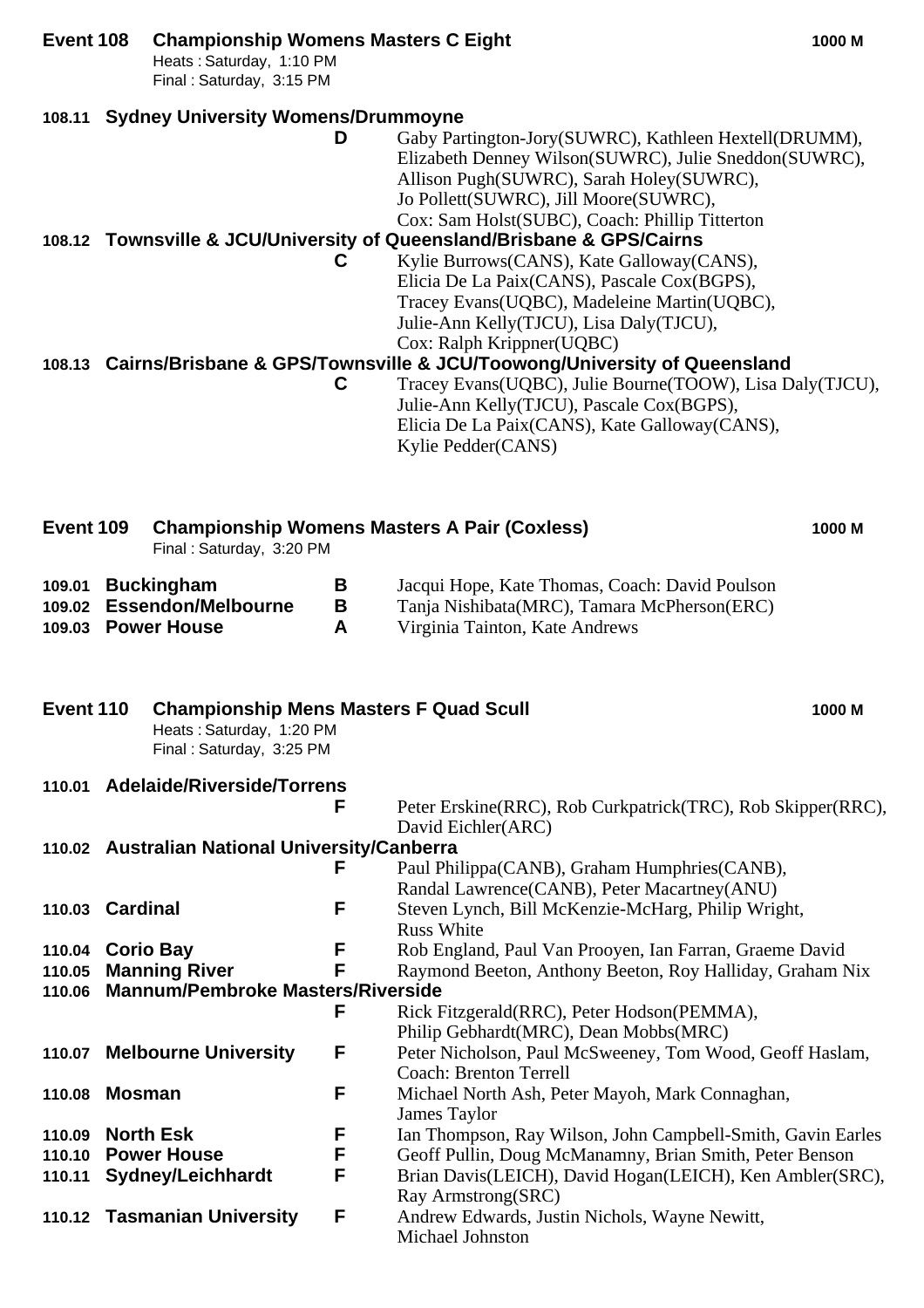|           | Final: Saturday, 3:35 PM                                         |                            |                                                                                                                       |
|-----------|------------------------------------------------------------------|----------------------------|-----------------------------------------------------------------------------------------------------------------------|
|           | 112.01 Barwon                                                    | D                          | Richard Tomczak, Dave McPherson, Ross George,<br>Andrew Cleary, Cox: Rebekah De Grandi                                |
|           | 112.02 Barwon                                                    | D                          | Adam Morgan, Peter Jeffery, Peter White, Stephen Duniam,<br>Cox: Jacob Morgan                                         |
|           | 112.03 Canberra                                                  | C                          | Kim Fisher, Jeff Hart, Andy Horsburgh, Tony Wilkes,<br>Cox: Rebecca McCallum                                          |
|           | 112.04 Port Adelaide                                             | C                          | Paul Knight, Wayne Severin, Michael Nielsen, David Trinne,<br>Cox: Vicky Knight                                       |
|           | 112.05 Power House                                               | C                          | Craig Cooper, Nick Freezer, Frank Van der Kraan, Jon Bailey,<br>Cox: Deborah Spring                                   |
|           | 112.06 Toowong                                                   | C                          | Clayton Bailey, Anthony Moynihan, Bob Law, Paul Taylor,<br>Cox: Liam Klemenc, Coach: Terry Mulligan                   |
| Event 113 | Heats: Saturday, 1:30 PM<br>Final: Saturday, 3:40 PM             |                            | <b>Championship Mens Masters C Four (Coxless)</b><br>1000 M                                                           |
| 113.01    | <b>Bunbury</b>                                                   | $\mathbf C$                | Michael Gianotti, Michael Hogan, Martin Curran,<br>Murray Grobler                                                     |
|           | 113.02 Cairns/University of Queensland/Toowong                   |                            |                                                                                                                       |
|           |                                                                  | C                          | Gavin Keily(TOOW), Philip O'Dwyer(UQBC),<br>Peter Thoren(CANS), Alan Henwood(CANS)                                    |
|           | 113.03 Canberra                                                  | C                          | Martin Little, Damien Pentony, Steven Mirtschin, Geoff Brown                                                          |
|           | 113.04 Corio Bay                                                 | $\mathbf C$                | Peter Aberle, Richard Axe, Peter Searle, Leigh Hall Sullivan                                                          |
| 113.05    | Lindisfarne                                                      | $\overline{c}$             | Craig Rickards, Andrew Polonowski, David Emmett,                                                                      |
|           |                                                                  |                            | <b>Aaron Midgeley</b>                                                                                                 |
|           | 113.06 Melbourne/Banks/Power House/Melbourne University          | C                          | Mark Baxter(MUBC), Nicholas Hatjiandreou(PHRC),                                                                       |
|           |                                                                  |                            | Chris Shinners (BANKS), Matthew Harrison (MRC)                                                                        |
|           | 113.07 Old Ignatians/Drummoyne                                   |                            |                                                                                                                       |
|           |                                                                  | C                          | Daniel Backhouse(DRUMM), Simon Glascott(OLDIG),                                                                       |
|           |                                                                  |                            | Robert Glendenning(DRUMM), Thomas Hugh(OLDIG)                                                                         |
| 113.08    | <b>Power House</b><br><b>West Australian</b>                     | $\mathbf c$<br>$\mathbf C$ | Peter Leahy, Angelo Rizzardi, Bruce Winnen, Ben Woffenden                                                             |
| 113.09    |                                                                  |                            | Brad Scott, Michael Lane, Sten Campbell, Peter Klemm                                                                  |
| Event 114 | <b>Mixed Masters A &amp; B Eight</b><br>Final: Saturday, 3:45 PM |                            | 1000 M                                                                                                                |
|           | 114.01 Power House                                               | A                          | Louise Dunne, Virginia Tainton, Rosie Burgess, Kate Andrews,<br>Allister Hill, Jon Bailey, David Dickens, Jeff Hills, |
|           | 114.02 Richmond/Power House/Melbourne                            |                            | Cox: Tara Spivakovsky                                                                                                 |
|           |                                                                  | B                          | Gemma Williams(MRC), Lindsey Brown(RRC),                                                                              |
|           |                                                                  |                            | Barry Campbell(RRC), Troy Durham(RRC),                                                                                |
|           |                                                                  |                            | Paul Bridgeford(MRC), Gavin Bellis(PHRC),                                                                             |
|           |                                                                  |                            | Karen Doggett(RRC), Tamara Lowe(RRC),                                                                                 |
|           |                                                                  |                            | Cox: Nikki McAllen(MRC)                                                                                               |

**Event 112 Championship Mens Masters C Four (Coxed) 1000 M**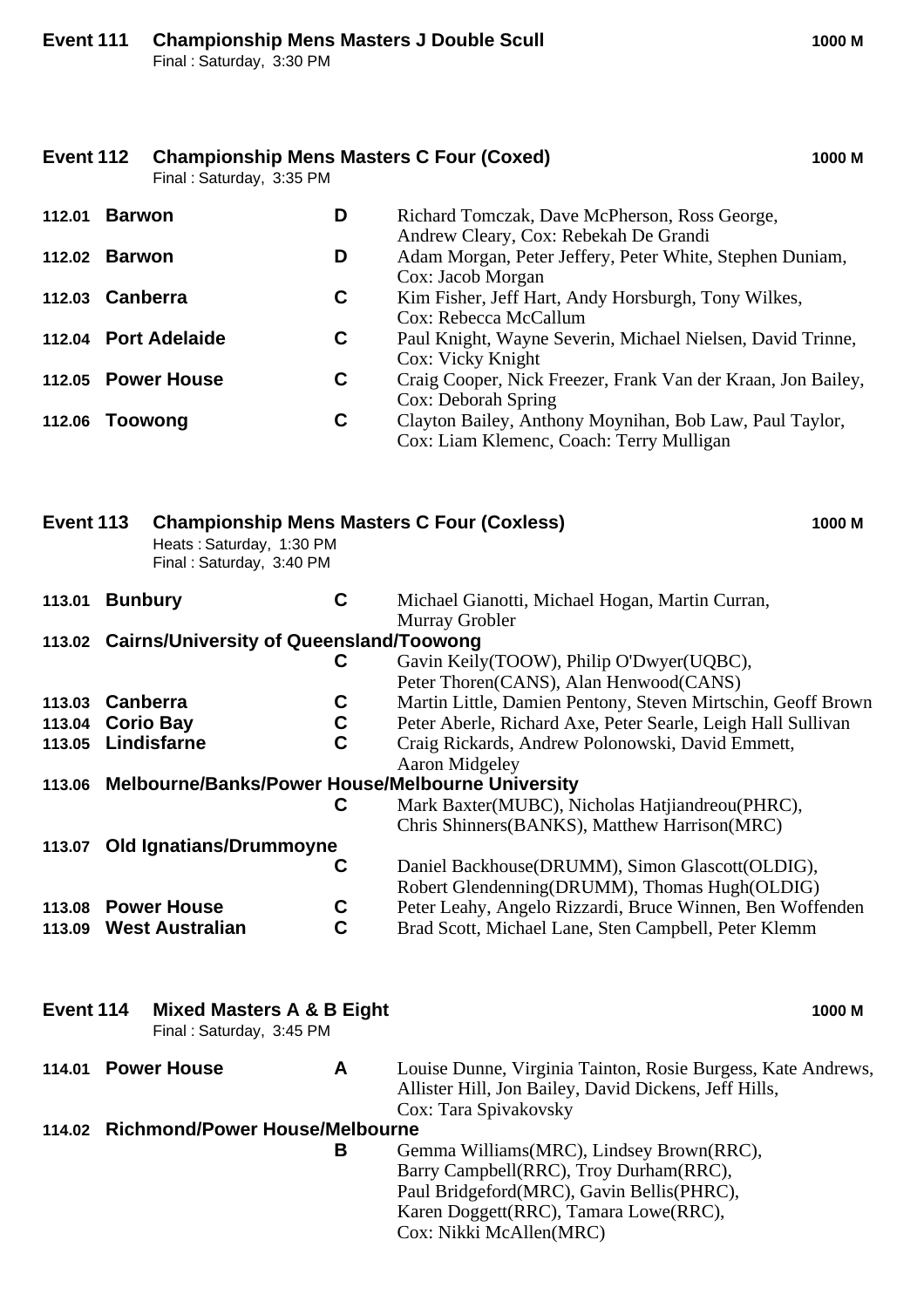|        | Divisions: Saturday, 3:50 PM                     |   |                                                                                                        |
|--------|--------------------------------------------------|---|--------------------------------------------------------------------------------------------------------|
|        | 115.01 Australian National University/Canberra   |   |                                                                                                        |
|        |                                                  | Е | Sue Donoghoe(CANB), Randal Lawrence(CANB),                                                             |
|        |                                                  |   | Susan Linacre(CANB), Peter Macartney(ANU)                                                              |
|        | 115.02 Black Mountain                            | A | Alex Leitch, Pam Nash, Peter Wright, Jeanette Gasson                                                   |
| 115.03 | <b>Cardinal</b>                                  | E | Bill McKenzie-McHarg, Darryl Foley, Steven Lynch,                                                      |
|        |                                                  |   | Victoria Wood                                                                                          |
| 115.04 | <b>Caulfield Grammarians</b>                     | E | Sharron McIver, Carolyn Smith, Michael Sisson, Michael Dakic                                           |
| 115.05 | <b>Endeavour</b>                                 | E | Jill Carlstrom, Digby Rayward, Chris Brennan, Sean Donza                                               |
|        | 115.06 Leichhardt/Port Macquarie                 | Е | Kim Chilton(PTMAC), Brian Davis(LEICH),                                                                |
|        |                                                  |   | David Hogan(LEICH), Sandra Rourke(LEICH)                                                               |
|        | 115.07 Manning River/Canberra E                  |   | Elaine Bissaker(CANB), Amanda Cavill(MANN),                                                            |
|        |                                                  |   | Roy Halliday(MANN), Graham Nix(MANN)                                                                   |
|        | 115.08 Melbourne University/Essendon/Richmond    |   |                                                                                                        |
|        |                                                  | Е | Carolyn Manning(RRC), Pamela Whiting(MUBC),                                                            |
|        |                                                  |   | Richard Saul(ERC), Geoffrey Rees(MUBC)                                                                 |
|        | 115.09 Mercantile/Derwent Mercantile Collegiate  |   |                                                                                                        |
|        |                                                  | Е | Michele Duffy(DMCRC), Viki Walters(DMCRC),                                                             |
| 115.10 | <b>Mosman</b>                                    | Е | Sam Mollard(DMCRC), Stephen Mollard(MERC)<br>Anne Taylor, Margaret Small, Mark Connaghan, Paul Bartels |
| 115.11 | <b>Mosman/Leichhardt</b>                         | E | Dianne Williams(LEICH), Deanna Fekete(LEICH),                                                          |
|        |                                                  |   | John Struik(MOSM), John May(MOSM)                                                                      |
|        | 115.12 Mosman/Sydney University Womens           |   |                                                                                                        |
|        |                                                  | Е | Susan Tattersall(SUWRC), Ann Tout(SUWRC),                                                              |
|        |                                                  |   | Mark Lewarne(MOSM), Peter Spasojevic(MOSM)                                                             |
|        | 115.13 Pembroke Masters/Riverside                |   |                                                                                                        |
|        |                                                  | F | Gordana Kalanj(RRC), Mark Mussared(PEMMA),                                                             |
|        |                                                  |   | Jon Lister(PEMMA), Caroline Mussared(PEMMA)                                                            |
|        | 115.14 Pembroke Masters/Otago University         | Е | Rebecca Caroe(Otago), Debra White(PEMMA),                                                              |
|        |                                                  |   | Peter Hodson(PEMMA), Andrew Verney(PEMMA)                                                              |
|        | 115.15 Power House/Carrum                        | Е | Lynne Charge(CRC), Mary Hunter(CRC), Brian Smith(PHRC),                                                |
|        |                                                  |   | <b>Roland Baltutis(PHRC)</b>                                                                           |
|        | 115.16 Sandy Bay                                 | Е | Michael Seddon, Daryl Balding, Annette Douglas,                                                        |
|        |                                                  |   | <b>Wendy Balding</b>                                                                                   |
|        | 115.17 Sandy Bay/Tamar                           | Е | Eve Beecroft(SBRC), Jill Fraser(TRC), William Calvert(TRC),                                            |
|        |                                                  |   | Chris Potter(SBRC)                                                                                     |
| 115.18 | <b>Tamar/North Esk</b>                           | Е | Suzanne Wilkes(NERC), Wendy Muller(NERC),                                                              |
|        | 115.19 Tasmanian University/Lindisfarne          |   | David MacFarlane (TRC), Richard Norton (TRC)                                                           |
|        |                                                  | Е | Helen Howarth(LRC), Barbara Edwards(LRC),                                                              |
|        |                                                  |   | Phil Roberts-Thompson(TUBC), John Hepper(TUBC)                                                         |
|        | 115.20 University of Queensland/Townsville & JCU |   |                                                                                                        |
|        |                                                  | Е | Julie-Ann Kelly(TJCU), Madeleine Martin(UQBC),                                                         |
|        |                                                  |   | Ralph Krippner(UQBC), Bill McDonnell(UQBC)                                                             |
|        | 115.21 Wentworth District/City of Warrnambool    |   |                                                                                                        |
|        |                                                  | Е | Susan Finnigan(CWRC), Helen Healy(WDRC),                                                               |
|        |                                                  |   | Sam Cross(WDRC), Guy Wight(WDRC)                                                                       |

**Event 115 Mixed Masters E Quad Scull 1000 M**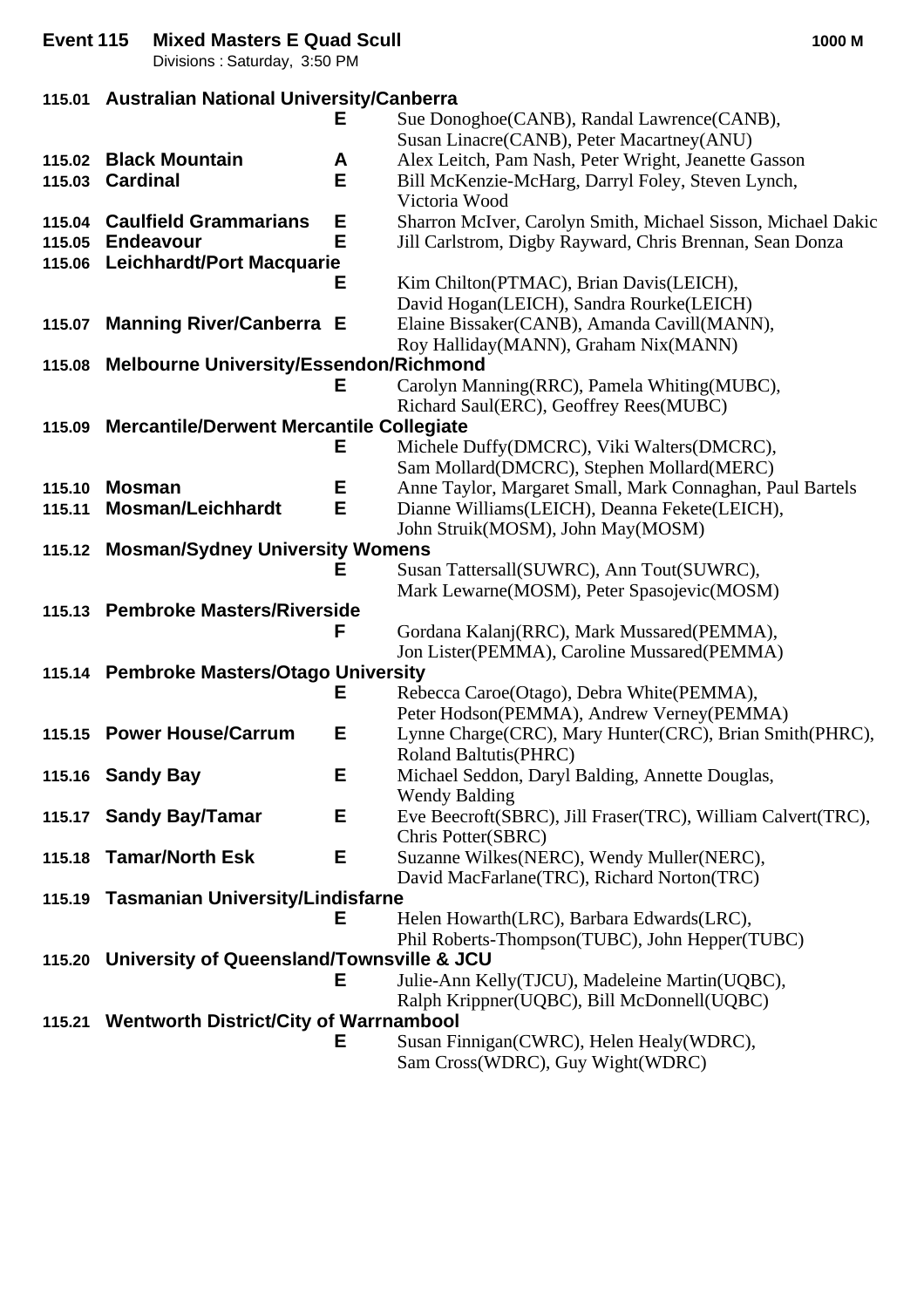| Event 116 | <b>Mixed Masters D Four (Coxed)</b><br>Divisions: Saturday, 4:05 PM |   | 1000 M                                                                                      |
|-----------|---------------------------------------------------------------------|---|---------------------------------------------------------------------------------------------|
| 116.01    | <b>Black Mountain</b>                                               | D | Larraine Champness, Paul Champness, Ted Hall,<br>Stephanie Gollasch, Cox: Judith Abercromby |
|           | 116.02 Cardinal                                                     | D | Sally McKenzie, Roz Bangs, Ross Mursell, Russ White,                                        |
|           |                                                                     |   | Cox: Doug Renton                                                                            |
|           | 116.03 Commercial/Townsville & JCU/Brisbane & GPS                   |   |                                                                                             |
|           |                                                                     | D | Pascale Cox(BGPS), Ian Holzberger(BGPS),                                                    |
|           |                                                                     |   | Alan Wallace (TJCU), Jo Cook (COMM),                                                        |
|           |                                                                     |   | Cox: Janine Reid(BGPS)                                                                      |
|           | 116.04 Power House                                                  | D | Peter Carew, Frank Van der Kraan, Debbie Van Der Kraan,                                     |
|           |                                                                     |   | Helen Menhennitt, Cox: Deborah Spring                                                       |
|           |                                                                     |   | 116.05 Sydney University Womens/Newington Masters Inc/University of NSW                     |
|           |                                                                     | D | Elizabeth Denney Wilson(SUWRC), Robert Newlinds(UNSW),                                      |
|           |                                                                     |   | John Johnson(NMRC), Sarah Holey(SUWRC),                                                     |
|           |                                                                     |   | Cox: Susie Edwards (SUWRC)                                                                  |
|           | 116.06 Tamar/Derwent Mercantile Collegiate                          |   |                                                                                             |
|           |                                                                     | D | Pam Humphries (DMCRC), Nicola Webb (DMCRC),                                                 |
|           |                                                                     |   | Andrew Calvert(TRC), Roderick Campbell(TRC),                                                |
|           |                                                                     |   | Cox: Jill Fraser(TRC)                                                                       |
|           | 116.07 Torrens                                                      | D | Leanne Sandow, Lisa Jessup, Loch Mitchell, Andrew Holt,                                     |
|           |                                                                     |   | Cox: Sue Trinne                                                                             |
| 116.08    | Torrens                                                             | D | Lorna Montgomery, Llew Spargo, Rob Curkpatrick,                                             |
|           |                                                                     |   | Linda Munns, Cox: Kerry Gretton                                                             |
|           | 116.09 Yarra Yarra                                                  | D | Susie Bartlett, Sam Lovick, Warren Yann, Jenny Yann,                                        |
|           |                                                                     |   | Cox: Susannah Schoeffel                                                                     |

### **Event 117 Championship Womens Masters F Double Scull 1000 M**

Heats : Sunday, 8:00 AM Final : Sunday, 9:45 AM

### **117.01 Caulfield Grammarians/Melbourne University**

|        |                                             | F | Patsy Montgomery(MUBC), Robyn Varney(CGRC)                  |
|--------|---------------------------------------------|---|-------------------------------------------------------------|
|        | 117.02 Corio Bay                            | F | Joan Sykes, Sally Galbraith                                 |
| 117.03 | <b>Drummoyne</b>                            | F | Lydia Miladinovic, Alex Warner, Coach: John Lee             |
| 117.04 | <b>Essendon</b>                             | F | Marion Camiller, Monica Davis                               |
|        | 117.05 North Shore/Glebe                    | F | Sue Field (GLEBE), Lyne Riley (North), Coach: Kenneth Major |
|        | 117.06 Hunter/Endeavour                     | F | Jill Carlstrom(ENDVR), Francesca Kelleher(HUNT)             |
|        | 117.07 Lindisfarne                          | F | Barbara Edwards, Helen Howarth                              |
| 117.08 | <b>Melbourne</b>                            | F | Jenny Rickards, Helen McManamny, Coach: Neville Smith       |
| 117.09 | <b>Melbourne University/Hawthorn</b>        |   |                                                             |
|        |                                             | F | Josephine Bant(HAWT), Pamela Whiting(MUBC),                 |
|        |                                             |   | <b>Coach: Brenton Terrell</b>                               |
| 117.10 | <b>Mosman</b>                               | F | Anne Taylor, Margaret Small                                 |
|        | 117.11 North Esk/Sandy Bay                  | F | Eve Beecroft(SBRC), Beth Mulligan(NERC)                     |
|        | 117.12 Pembroke Masters/Riverside           |   |                                                             |
|        |                                             | F | Gordana Kalanj(RRC), Caroline Mussared(PEMMA)               |
|        |                                             | F |                                                             |
|        | 117.13 Port Macquarie                       |   | Carry Williamson, Kim Chilton                               |
| 117.14 | <b>Riverside</b>                            | F | Sue Booth, Laurel Kenner                                    |
| 117.15 | <b>Riverside</b>                            | F | Jane Dawson, Zandra Smith                                   |
|        | 117.16 Sydney University Womens/North Shore |   |                                                             |
|        |                                             | F | Susan Walter(NSHR), Mary Boland(SUWRC),                     |
|        |                                             |   | Coach: Phillip Titterton                                    |
| 117.17 | Tamar                                       | F | Marie Spencer, Cathy Lorenz                                 |
| 117.18 | Tamar                                       | F | Robyn Conn, Carol Gale                                      |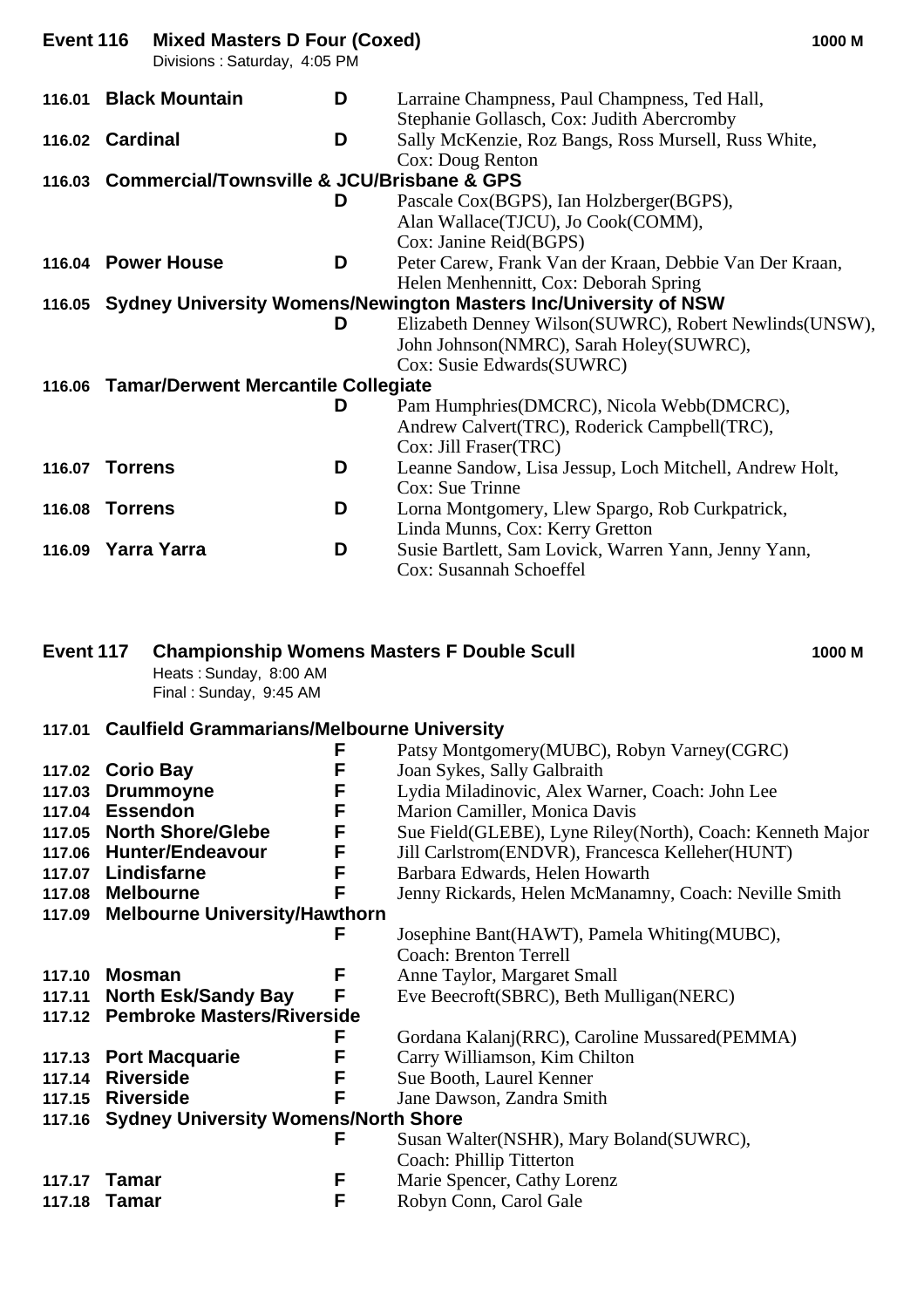| Event 118        |                 | Heats: Sunday, 8:20 AM<br>Final: Sunday, 9:50 AM     |             | <b>Championship Womens Masters C Pair (Coxless)</b>  | 1000 M |
|------------------|-----------------|------------------------------------------------------|-------------|------------------------------------------------------|--------|
| 118.01           |                 | <b>Banks/Melbourne</b>                               | C           | Emma Plowright (MRC), Angela Rice (BANKS)            |        |
| 118.02           | <b>Canberra</b> |                                                      | C           | Elaine Bissaker, Sue Donoghoe                        |        |
| 118.03           |                 | Commercial                                           | D           | Jo Cook, Jenny Hart                                  |        |
|                  |                 | 118.04 Commercial                                    | C           | Mary Fenn, Christine Taylor                          |        |
| 118.05           |                 | Lindisfarne                                          | $\mathbf c$ | Dot Steane, Jillian Johnstone                        |        |
| 118.06 Melbourne |                 |                                                      | C           | Kirsty Russell, Jenn Kilby, Coach: Stuart McShane    |        |
| 118.07           |                 | <b>Melbourne University/Corio Bay</b>                |             |                                                      |        |
|                  |                 |                                                      | C           | Pam Westendorf (CBRC), Fleur Worboys (MUBC)          |        |
| 118.08           |                 | <b>North Esk</b>                                     | C           | Diane Ottaway, Judy Fenner                           |        |
| 118.09           |                 | <b>Sandy Bay</b>                                     | C           | Tasha Dodd, Bridget Walker, Coach: Cameron Simpkins  |        |
| 118.10           |                 | <b>Sandy Bay</b>                                     | C           | Claire Douglas, Joanne Chau, Coach: Cameron Simpkins |        |
| 118.11           |                 | <b>Townsville &amp; JCU/University of Queensland</b> |             |                                                      |        |
|                  |                 |                                                      | С           | Tracey Evans (UQBC), Lisa Daly (TJCU)                |        |
|                  |                 |                                                      |             |                                                      |        |
|                  |                 |                                                      |             |                                                      |        |

|        | Final: Sunday, 9:55 AM    |   |                                                                                                                       |
|--------|---------------------------|---|-----------------------------------------------------------------------------------------------------------------------|
| 119.01 | <b>Melbourne</b>          | A | Gemma Williams, Nikki McAllen, Helen Black, Claire Maloney,<br>Cox: Felicity Finlayson, Coach: Stuart McShane         |
|        | 119.02 Power House        | A | Kate Andrews, Sally McManamny, Greer Lamaro,<br>Rosie Burgess, Cox: Caitlin Ripper                                    |
|        | 119.03 Richmond/Melbourne | A | Lindsey Brown(RRC), Elizabeth Allwood(MRC),<br>Tamara Lowe(RRC), Karen Doggett(RRC),<br>Cox: Susannah Schoeffel(MERC) |
| 119.04 | <b>Melbourne</b>          | A | Felicity Nutter, Danielle Humphreys, Tanja Nishibata,<br>Rachael Alder, Cox: Carolyn Browne                           |

**Event 119 Championship Womens Masters A Four (Coxed) 1000 M**

| Event 120 Championship Womens Masters A Four (Coxless) | 1000 M |
|--------------------------------------------------------|--------|
|                                                        |        |

| Event 121 | <b>Championship Mens Masters H Eight</b><br>Final: Sunday, 10:00 AM |                                                          | 1000 M |
|-----------|---------------------------------------------------------------------|----------------------------------------------------------|--------|
| 121.01    | <b>Banks/Mercantile/Richmond</b>                                    |                                                          |        |
|           | Н                                                                   | John Jopling(BANKS), Dennis Millikan(BANKS),             |        |
|           |                                                                     | Donald Gibb(BANKS), Luke Koekoek(BANKS),                 |        |
|           |                                                                     | Ian Macmillan (BANKS), Ray Dennis (RRC),                 |        |
|           |                                                                     | Ray Dawson(MERC), Ian Douglas(BANKS),                    |        |
|           |                                                                     | Cox: Johan Lausberg(BANKS)                               |        |
| 121.02    | <b>Canberra/Black Mountain/North Shore</b>                          |                                                          |        |
|           | Н                                                                   | Rodney Keable(NSHR), Michael Burgess(CANB),              |        |
|           |                                                                     | Michael Colledge(CANB), Alex Leitch(BMRC),               |        |
|           |                                                                     | John Daley(CANB), Pat Davoren(CANB), John Strapps(CANB), |        |
|           |                                                                     | John Simson(CANB), Cox: Narelle Connor(CANB)             |        |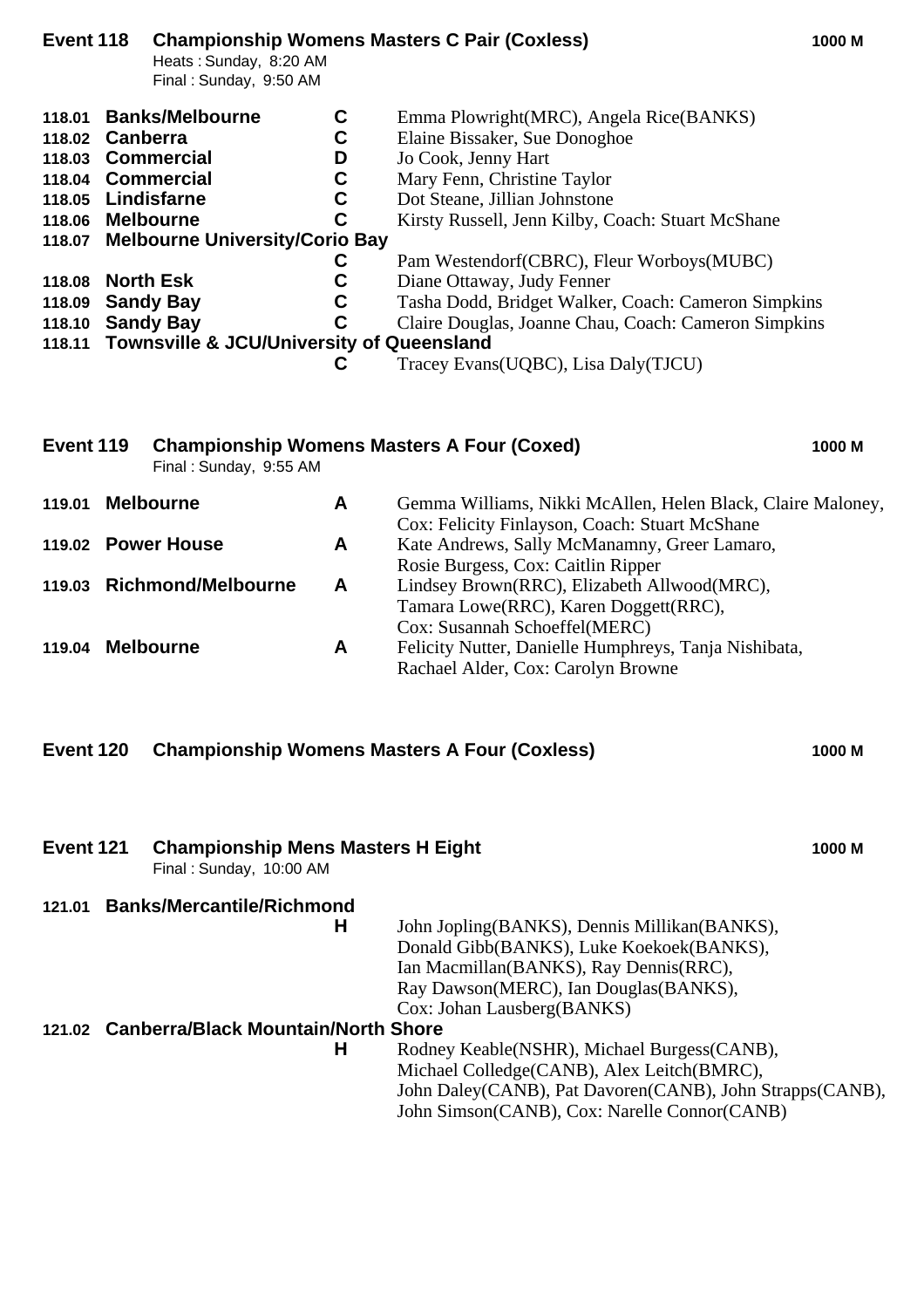| Event 122        |                 | <b>Championship Mens Masters E Quad Scull</b><br>Heats: Sunday, 8:30 AM<br>Final: Sunday, 10:05 AM |   |                                                                                                             | 1000 M |
|------------------|-----------------|----------------------------------------------------------------------------------------------------|---|-------------------------------------------------------------------------------------------------------------|--------|
|                  |                 |                                                                                                    |   | 122.01 Brisbane & GPS/University of Queensland/Townsville & JCU                                             |        |
|                  |                 |                                                                                                    | Е | Alan Wallace (TJCU), Ralph Krippner (UQBC),                                                                 |        |
|                  |                 |                                                                                                    |   | Bill McDonnell(UQBC), Ian Holzberger(BGPS)                                                                  |        |
|                  |                 | 122.02 Buckingham                                                                                  | Е | James Warner, Valetino Minnucci, Jim Atkinson, Greg Fielding                                                |        |
| 122.03           | <b>Canberra</b> |                                                                                                    | Е | Andy Horsburgh, Tony Wilkes, Kim Fisher, Darrell Ninham                                                     |        |
| 122.04 Cardinal  |                 |                                                                                                    | Е | Bill McKenzie-McHarg, Ross Mursell, Philip Wright,<br><b>Russ White</b>                                     |        |
| 122.05 Corio Bay |                 |                                                                                                    | E | Peter Aberle, Richard Axe, Rob England, Paul Van Prooyen                                                    |        |
|                  |                 |                                                                                                    |   | 122.06 Derwent Mercantile Collegiate/Mercantile/Melbourne University                                        |        |
|                  |                 |                                                                                                    | Е | Mark Baxter(MUBC), Stephen Mollard(MERC),                                                                   |        |
|                  |                 |                                                                                                    |   | Tony Roberts(DMCRC), Sam Mollard(DMCRC)                                                                     |        |
|                  |                 | 122.07 Lake Colac/Caulfield Grammarians/Melbourne                                                  |   |                                                                                                             |        |
|                  |                 |                                                                                                    | Е | Murray Ross(MRC), Gary Tait(MRC), Michael Dakic(CGRC),                                                      |        |
|                  |                 | <b>Manning River</b>                                                                               | Е | Michael Heaton-Harris(LCRC), Coach: Neville Smith<br>Graham Nix, Anthony Beeton, Roy Halliday, John Corbett |        |
| 122.08<br>122.09 | <b>Mosman</b>   |                                                                                                    | E | Peter Mayoh, Peter Spasojevic, Mark Connaghan, John May,                                                    |        |
|                  |                 |                                                                                                    |   | <b>Coach: Steve Gordon</b>                                                                                  |        |
|                  |                 |                                                                                                    |   | 122.10 North Shore/Newington Masters Inc/University of NSW/Sydney Womens MLC                                |        |
|                  |                 |                                                                                                    | Е | Joseph Zammit(SWMLC), Robert Newlinds(UNSW),                                                                |        |
|                  |                 |                                                                                                    |   | John Johnson(NMRC), Chris Pollett(NSHR)                                                                     |        |
|                  |                 | 122.11 Pembroke Masters/Mannum/Port Adelaide                                                       |   |                                                                                                             |        |
|                  |                 |                                                                                                    | Е | Ian Robertson(PARC), Dean Mobbs(MRC),                                                                       |        |
|                  |                 |                                                                                                    |   | Peter Hodson(PEMMA), Andrew Verney(PEMMA)                                                                   |        |
|                  |                 | 122.12 Power House                                                                                 | Е | Doug McManamny, Peter Benson, Frank Van der Kraan,                                                          |        |
|                  |                 |                                                                                                    |   | <b>Roland Baltutis</b>                                                                                      |        |
| 122.13 Sandy Bay |                 |                                                                                                    | Е | Bruce Ims, Chris Rippon, Chris Potter, Stephen Devereaux                                                    |        |
|                  |                 | 122.14 Shoalhaven                                                                                  | E | David Eddington, Anthony Ellman-Brown, Scott Waller,                                                        |        |
|                  |                 |                                                                                                    |   | Chris Turner                                                                                                |        |
|                  |                 |                                                                                                    |   | 122.15 Sydney/Uni Queensland/Griffith University Surfers Paradise/Australian National                       |        |
|                  |                 |                                                                                                    | Е | Peter Macartney(ANU), Rick Kranen(GUSPR),                                                                   |        |
|                  |                 |                                                                                                    | Е | Ian Luxford(UQBC), Ken Ambler(SRC)                                                                          |        |
| 122.16 Tamar     |                 |                                                                                                    |   | Fenton Jones, Richard Norton, Andrew Calvert,<br>Roderick Campbell                                          |        |
|                  |                 | 122.17 Wentworth District/Dimboola                                                                 |   |                                                                                                             |        |
|                  |                 |                                                                                                    | Е | Mario Cesco(WDRC), Sam Cross(WDRC), John Nichols(DRC),                                                      |        |
|                  |                 |                                                                                                    |   | Guy Wight(WDRC)                                                                                             |        |
|                  |                 |                                                                                                    |   |                                                                                                             |        |

| Event 123 Championship Womens Masters H - J Double Scull | 1000 M |
|----------------------------------------------------------|--------|
| Final : Sunday, 10:10 AM                                 |        |

**123.01 Port Macquarie/Sunshine Coast**

|                             | Jean Clark(SCRC), Carry Williamson(PTMAC) |
|-----------------------------|-------------------------------------------|
| 123.02 Port Adelaide/Mannum | Claire Banks(MRC), Judy Packer(PARC)      |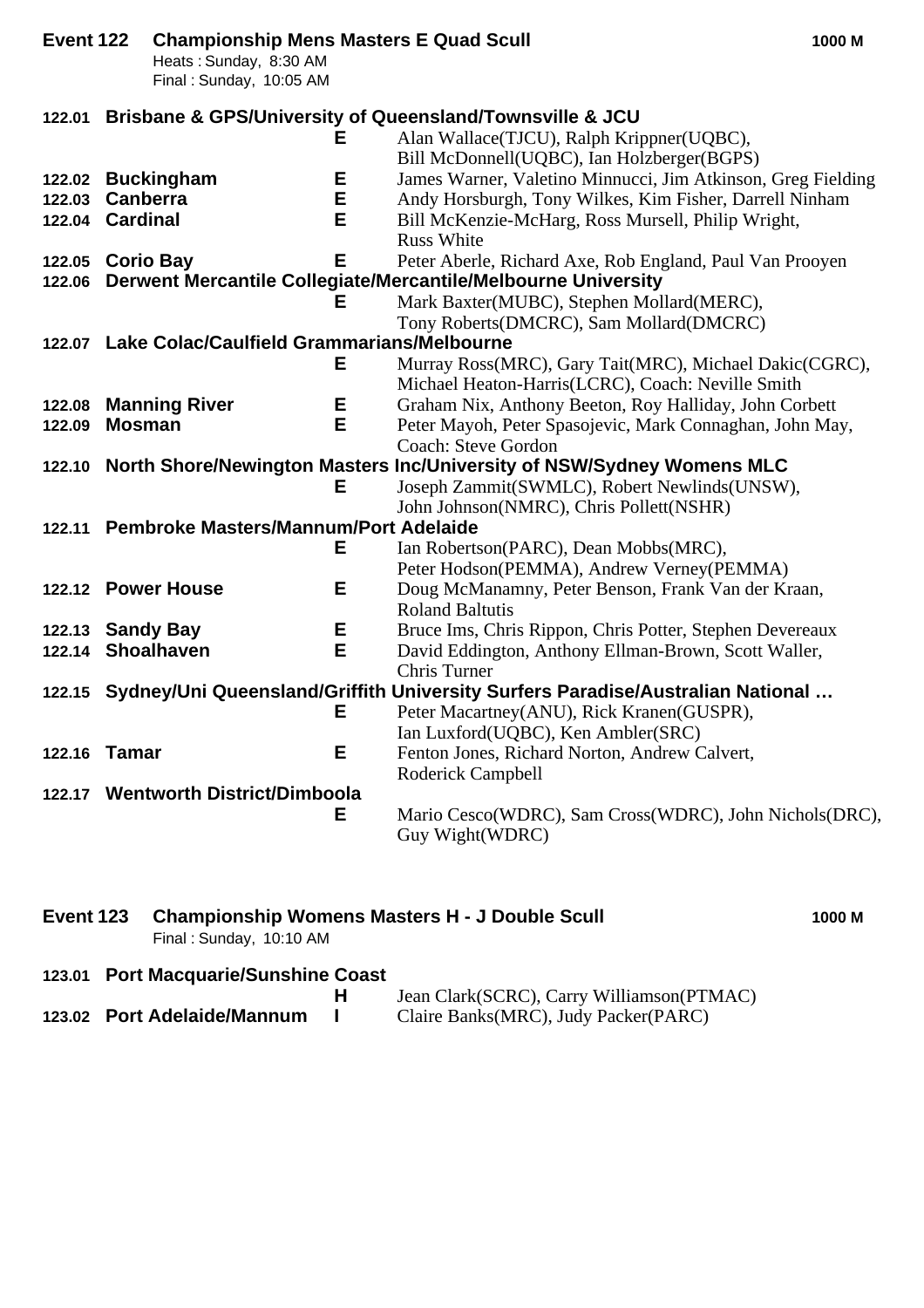# **Event 124 Championship Mens Masters B Pair (Coxless) 1000 M**

Heats : Sunday, 8:50 AM Final : Sunday, 10:15 AM

| 124.01 Bunbury      | D  | Michael Hogan, Michael Gianotti                         |
|---------------------|----|---------------------------------------------------------|
| 124.02 Canberra     | B  | Steven Mirtschin, Martin Little                         |
| 124.03 Drummoyne    | B  | Matthew Rice, Daniel Backhouse                          |
| 124.04 Glebe        | в  | Brad Smith, Kenneth Major                               |
| 124.05 Lindisfarne  | C. | David Emmett, Aaron Midgeley                            |
| 124.06 Tattersall's | C. | Jon Takacs, Russell Dean                                |
| 124.07 Toowong      | C  | Clayton Bailey, Anthony Moynihan, Coach: Terry Mulligan |
| 124.08 Toowong      | В  | Bob Law, Peter Schryver, Coach: Terry Mulligan          |
| 124.09 Cairns       | C. | Alan Henwood, Peter Thoren                              |

| Event 125<br><b>Championship Womens Masters E Eight</b><br>Heats: Sunday, 9:00 AM<br>Final: Sunday, 10:20 AM |     |                                                                                                                                                                                                                                                            | 1000 M |
|--------------------------------------------------------------------------------------------------------------|-----|------------------------------------------------------------------------------------------------------------------------------------------------------------------------------------------------------------------------------------------------------------|--------|
| <b>Canberra/Black Mountain E</b><br>125.01                                                                   |     | Narelle Connor(CANB), Evelyn Sommer(BMRC),<br>Heather Snedden(CANB), Karen McVicker(CANB),<br>Sally Clear(CANB), Judith Dahl-Taylor(CANB),<br>Janet Farnan(CANB), Debbie Cook(CANB),<br>Cox: Margie Thomson(CANB)                                          |        |
| 125.02 Canberra/Power House                                                                                  | Е   | Janny Corry(CANB), Gillian Colledge(CANB),<br>Sue Donoghoe(CANB), Margaret Pentony(CANB),<br>Susan Linacre(CANB), Kath Wellman(CANB),<br>Fleur Spriggs (PHRC), Emy Ayliffe (CANB),<br>Cox: Anne Whelan(CANB)                                               |        |
| 125.03 Drummoyne/Leichhardt                                                                                  | - E | Jannet Pendleton(DRUMM), Alex Warner(DRUMM),<br>Lydia Miladinovic(DRUMM), Lindy Nisbett(DRUMM),<br>Angela Conry(LEICH), Anne Parbury(LEICH),<br>Amanda Andrews(DRUMM), Jane O'Hanlon(DRUMM),<br>Cox: Terry O'Hanlon(MOSM), Coaches: Steve Sherry, John Lee |        |
| 125.04 Latrobe University                                                                                    | Е   | Jennifer Hutchinson, Susan Meagher, Jeanette Botham,<br>Jennifer Johns, Jane Welst, Jill Barrett, Linda Graham,<br>Meredith Burrell, Cox: Amanda Crofts,<br>Coaches: Meryll Evans, Amanda Crofts                                                           |        |
| <b>Melbourne</b><br>125.05                                                                                   | Е   | Helen McManamny, Jan Earl, Vicki Frost, Glenda Date,<br>Julie Playfair, Judy Macartney, Jenn Kilby, Carol Cooke,<br>Cox: Emma Plowright, Coach: Stuart McShane                                                                                             |        |
| <b>Melbourne University/Essendon</b><br>125.06                                                               |     |                                                                                                                                                                                                                                                            |        |
|                                                                                                              | Е   | Kerry Boland(MUBC), Meredith Williams(MUBC),<br>Sue Hindson(MUBC), Carolyn Hosking(MUBC),<br>Pamela Whiting(MUBC), Anne Nicolay(MUBC),<br>Narelle Dwyer(ERC), Leanne Ambrose(MUBC),<br>Cox: Jenny Scott(MUBC)                                              |        |
| 125.07 Riverside/Torrens                                                                                     | Е   | Leanne Sandow(TRC), Lorna Montgomery(TRC),<br>Linda Munns(TRC), Sue Booth(RRC), Laurel Kenner(RRC),<br>Jane Dawson(RRC), Zandra Smith(RRC),<br>Gordana Kalanj(RRC), Cox: Sue Trinne(PARC)                                                                  |        |
| 125.08 Sydney University Womens                                                                              |     |                                                                                                                                                                                                                                                            |        |
|                                                                                                              | Е.  | Susan Tattersall, Sarah Holey, Allison Pugh, Julie Sneddon,<br>Wendy Zammit, Jill Moore, Jo Pollett, Kerrie Bigsworth,                                                                                                                                     |        |
| 125.09 Toowong/Townsville & JCU/University of Queensland                                                     |     | Cox: Susie Edwards, Coach: Phillip Titterton                                                                                                                                                                                                               |        |
|                                                                                                              | Е   | Carol Watters(TOOW), Lynette Brown(TOOW),                                                                                                                                                                                                                  |        |
|                                                                                                              |     | Tracey Evans(UQBC), Madeleine Martin(UQBC),<br>Julie-Ann Kelly(TJCU), Lisa Daly(TJCU),<br>Julie Bourne(TOOW), Marion Elliott(TOOW),<br>Cox: Jennifer Gilbert(UQBC), Coach: Terry Mulligan                                                                  |        |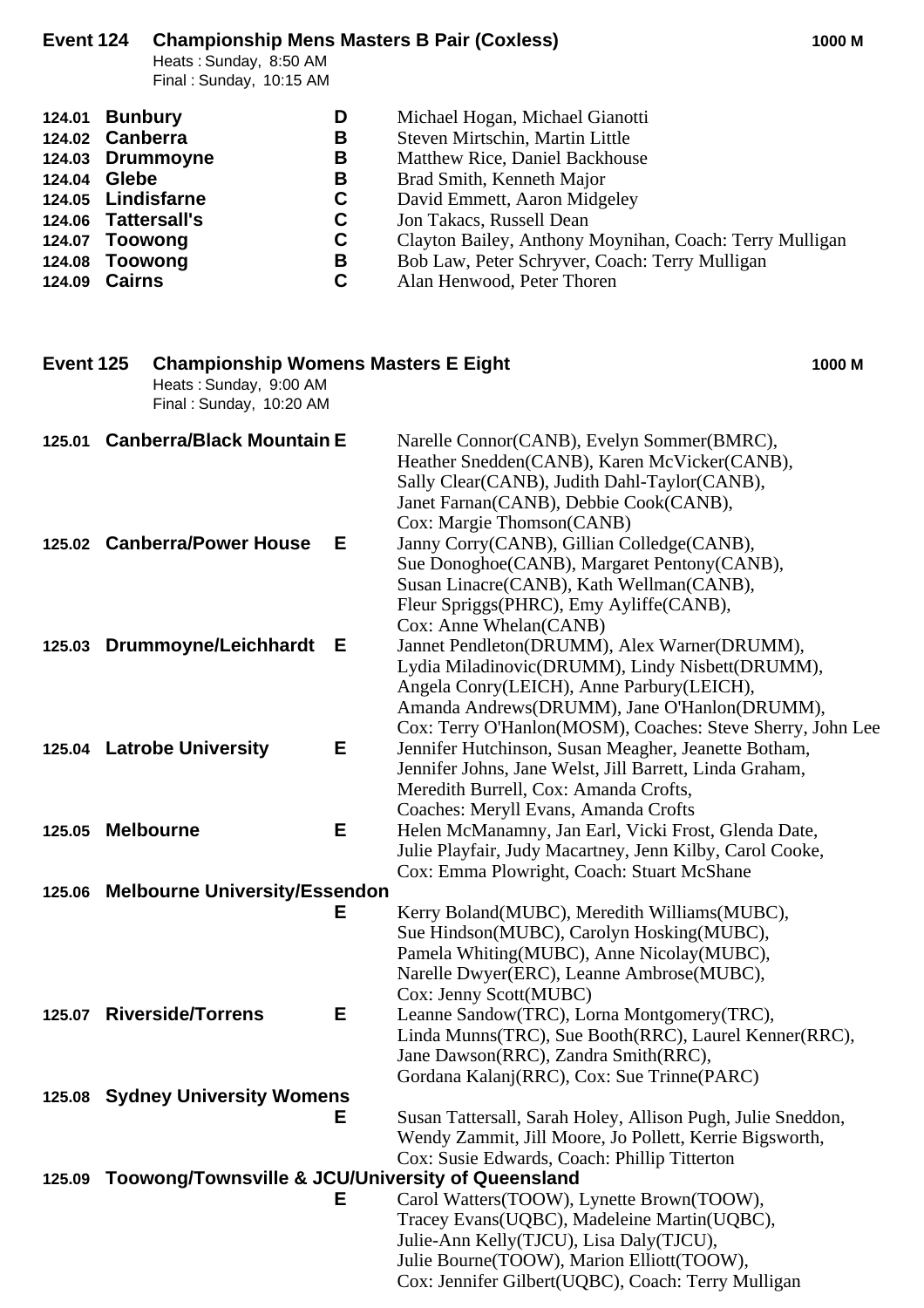| Event 126 | <b>Championship Womens Masters B Quad Scull</b><br>Final: Sunday, 10:25 AM |   |                                                                                                                                        | 1000 M |
|-----------|----------------------------------------------------------------------------|---|----------------------------------------------------------------------------------------------------------------------------------------|--------|
|           | 126.01 Derwent Mercantile Collegiate                                       |   |                                                                                                                                        |        |
|           |                                                                            | В | Andrea Rippon, Alex Mollard, Sanchia Chadwick,<br>Joanne Clarke                                                                        |        |
|           | 126.02 Essendon/Richmond/Footscray City                                    |   |                                                                                                                                        |        |
|           |                                                                            | В | Louise de Koster(FCRC), Katie Stoeckel(FCRC),<br>Geraldine Goss(RRC), Tamara McPherson(ERC)                                            |        |
|           | 126.03 Huon/Glenorchy/Derwent Mercantile Collegiate                        |   |                                                                                                                                        |        |
|           |                                                                            | В | Cath Hughes(DMCRC), Nicola Webb(DMCRC),<br>Joanne Hickman(GRC), Jenna Driessen(HRC)                                                    |        |
|           | 126.04 Melbourne                                                           | В | Felicity Nutter, Nikki McAllen, Tanja Nishibata, Rachael Alder                                                                         |        |
| 126.05    | Mildura/Wentworth District/City of Warrnambool                             |   |                                                                                                                                        |        |
|           |                                                                            | C | Susan Finnigan (CWRC), Helen Healy (WDRC),                                                                                             |        |
|           |                                                                            |   | Kate Stockman(WDRC), Stefanie Schneider(MRC)                                                                                           |        |
|           | 126.06 North Shore/Drummoyne/Leichhardt                                    |   |                                                                                                                                        |        |
|           |                                                                            | в | Irene Armstrong(LEICH), Daniela Borgert(LEICH),                                                                                        |        |
|           | 126.07 Cairns                                                              | C | Kathleen Hextell(DRUMM), Tamsin Brew(NSHR)                                                                                             |        |
|           |                                                                            |   | Kylie Pedder, Kylie O'Rielly, Elicia De La Paix, Kate Galloway                                                                         |        |
| Event 127 | <b>Championship Mens Masters D Four (Coxed)</b><br>Final: Sunday, 10:30 AM |   |                                                                                                                                        | 1000 M |
| 127.01    | <b>Barwon</b>                                                              | D | Adam Morgan, Peter Jeffery, Peter White, Stephen Duniam,<br>Cox: Jacob Morgan                                                          |        |
|           | 127.02 Barwon                                                              | D | Richard Tomczak, Dave McPherson, Ross George,<br>Andrew Cleary, Cox: Kara Wilson                                                       |        |
|           |                                                                            |   | 127.03 Brisbane & GPS/University of Queensland/Townsville & JCU                                                                        |        |
|           |                                                                            | Е | Alan Wallace(TJCU), Bill McDonnell(UQBC),<br>Ralph Krippner(UQBC), Ian Holzberger(BGPS),<br>Cox: Pascale Cox(BGPS)                     |        |
|           | 127.04 New Norfolk/Lindisfarne D                                           |   | Leigh Blake(LRC), Kelly Graham(NNRC),<br>Tim Wilson-Haffenden(NNRC), David Howard(NNRC),                                               |        |
|           |                                                                            |   | Cox: Meg Tubb(LRC), Coach: Michael Banks                                                                                               |        |
|           | 127.05 Power House                                                         | D | Peter Carew, Stephen Spring, Gavin Bellis,                                                                                             |        |
|           |                                                                            |   | Frank Van der Kraan, Cox: Tara Spivakovsky                                                                                             |        |
|           | 127.06 Power House                                                         | D | Brendon Beattie, Nick Freezer, Craig Cooper, Michael Taylor,<br>Cox: Caitlin Ripper                                                    |        |
| 127.07    | <b>Toowong</b>                                                             | Е | Peter Jell, Paul Taylor, Gavin Keily, Nick Wallrock,<br>Cox: Norman Case                                                               |        |
| 127.08    | <b>Torrens/Lake Colac/Port Adelaide</b>                                    |   |                                                                                                                                        |        |
|           |                                                                            | D | Ian Robertson(PARC), Michael Heaton-Harris(LCRC),<br>Ross Hendry(TRC), Chris Heaton-Harris(TRC),<br>Cox: Alexander Heaton-Harris(LCRC) |        |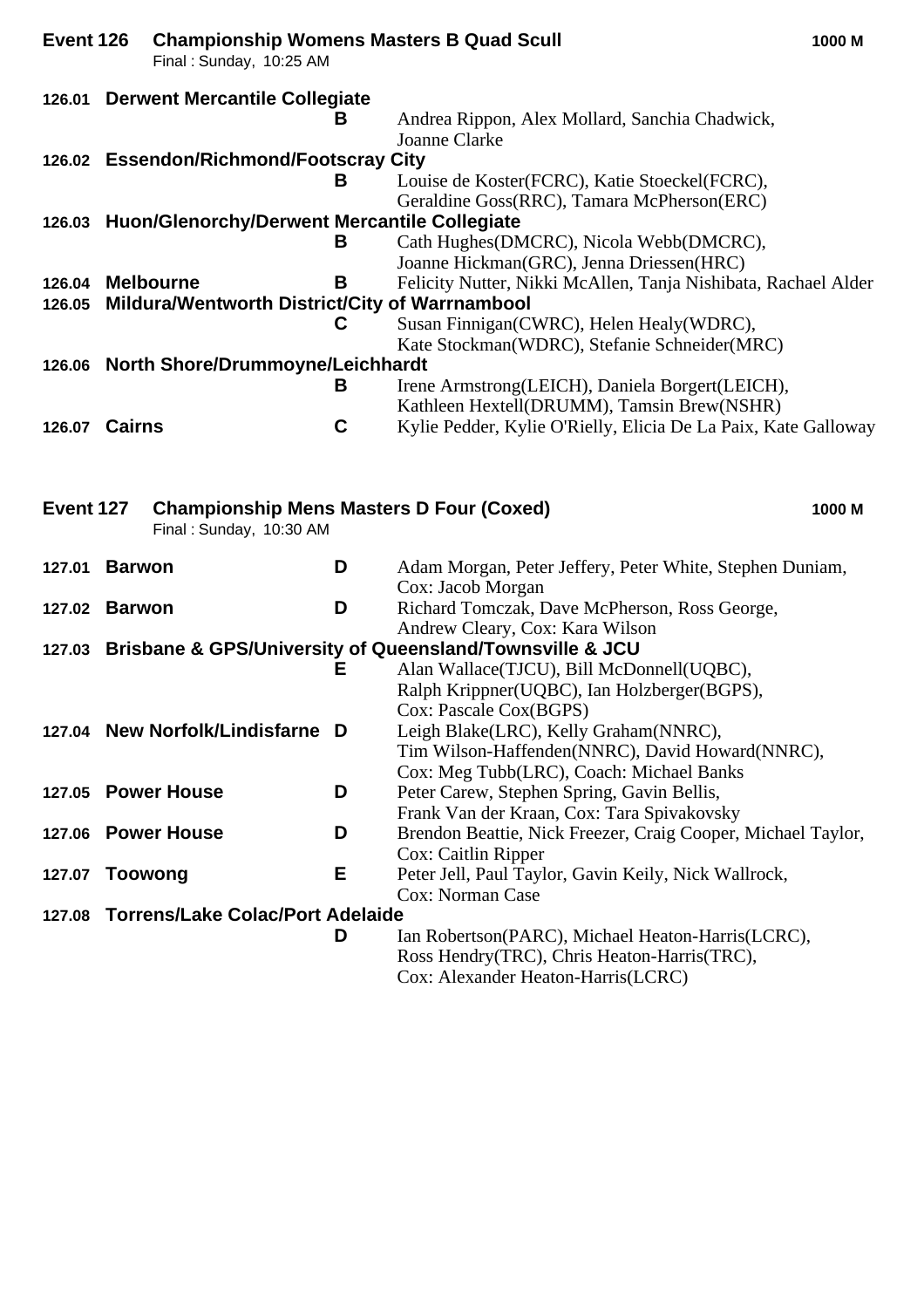| Event 128       |                | <b>Championship Mens Masters D Four (Coxless)</b><br>Final: Sunday, 10:35 AM |   |                                                                                      | 1000 M |
|-----------------|----------------|------------------------------------------------------------------------------|---|--------------------------------------------------------------------------------------|--------|
|                 |                | 128.01 Bunbury/West Australian D                                             |   | Michael Gianotti(BRC), Michael Hogan(BRC),<br>Michael Lane(WARC), Martin Curran(BRC) |        |
|                 |                | 128.02 Drummoyne                                                             | D | Timothy Bland, Anthony Mallis, David Auld, Louis Petrin                              |        |
|                 |                | 128.03 Drummoyne/Old Ignatians/North Shore                                   |   |                                                                                      |        |
|                 |                |                                                                              | D | Philip Quick(NSHR), Simon Glascott(OLDIG),                                           |        |
|                 |                |                                                                              |   | George Andrews(DRUMM), Robert Glendenning(DRUMM)                                     |        |
| 128.04 Glebe    |                |                                                                              | E | Timothy Drinkwater, David Clark, Terry Davis, Kim Mackney                            |        |
|                 |                |                                                                              |   | 128.05 Melbourne/Banks/University of Queensland/Melbourne University                 |        |
|                 |                |                                                                              | D | Mark Baxter(MUBC), Ian Luxford(UQBC),                                                |        |
|                 |                |                                                                              |   | Chris Shinners(BANKS), Matthew Harrison(MRC)                                         |        |
|                 |                | 128.06 New Norfolk                                                           | D | James Osborne, Peter Nichols, John Bannon, Phil Hansen,                              |        |
|                 |                |                                                                              |   | <b>Coach: Michael Banks</b>                                                          |        |
|                 |                | 128.07 Power House                                                           | D | Bruce Winnen, Peter Leahy, Roland Baltutis, Angelo Rizzardi                          |        |
| Event 129       |                |                                                                              |   | <b>Championship Womens Masters D Double Scull</b>                                    | 1000 M |
|                 |                | Heats: Sunday, 9:10 AM                                                       |   |                                                                                      |        |
|                 |                | Final: Sunday, 10:40 AM                                                      |   |                                                                                      |        |
|                 |                |                                                                              |   |                                                                                      |        |
| 129.01          |                | <b>Black Mountain</b>                                                        | D | Pam Nash, Jeanette Gasson                                                            |        |
| 129.02          |                | <b>Black Mountain</b>                                                        | D | Larraine Champness, Stephanie Gollasch                                               |        |
| 129.03 Bunbury  |                |                                                                              | D | Nola Cigulev, Jennifer Coote                                                         |        |
| 129.04          | <b>Bunbury</b> |                                                                              | D | Beverley Seroka, Pina Barbera                                                        |        |
| 129.05          | Carrum         |                                                                              | D | Lynne Charge, Helen Kelly, Coach: Neville Smith                                      |        |
| 129.06 Carrum   |                |                                                                              | D | Dagmar Wemmering, Mary Hunter, Coach: Neville Smith                                  |        |
|                 |                | 129.07 Caulfield Grammarians/Power House                                     |   |                                                                                      |        |
|                 |                |                                                                              | D | Debbie Van Der Kraan(PHRC), Carolyn Smith(CGRC)                                      |        |
|                 |                | 129.08 Commercial                                                            | D | Jo Cook, Jenny Hart                                                                  |        |
| 129.09          |                | <b>Corio Bay</b>                                                             | D | Pam Westendorf, Debbie Clingeleffer-Woodford                                         |        |
| 129.10          |                | <b>Coomera Watersports Club/Commercial</b>                                   |   |                                                                                      |        |
|                 |                |                                                                              | D | Mary Fenn(COMM), Karen Smith(CWS)                                                    |        |
| 129.11          |                | <b>Derwent Mercantile Collegiate</b>                                         |   |                                                                                      |        |
|                 |                |                                                                              | D | Viki Walters, Michele Duffy, Coach: Sam Mollard                                      |        |
| 129.12 Essendon |                |                                                                              | D | Monica Davis, Joann Marr                                                             |        |
| 129.13          |                | Leichhardt/Balmain                                                           | D | Janine Lippi(BALM), Sandra Rourke(LEICH)                                             |        |
| 129.14          |                | <b>Manning River/Canberra</b>                                                | D | Elaine Bissaker(CANB), Amanda Cavill(MANN)                                           |        |
| 129.15          |                | <b>Melbourne</b>                                                             | D | Carolyn Browne, Lynenette Murray, Coach: Stuart McShane                              |        |
| 129.16          | <b>Mosman</b>  |                                                                              | D | Gretchen Kellner, Anne Taylor, Coach: Steve Gordon                                   |        |
| 129.17          |                | <b>Murwillumbah/St George</b>                                                | D | Krystine Macready(STGEO), Joanne Meehan(MURW),<br><b>Coach: Bruce Williams</b>       |        |
| 129.18          |                | <b>New Norfolk/Friends</b>                                                   | D | Patricia Lewis(FRC), Carol Nichols(NNRC)                                             |        |
|                 |                | 129.19 Port Macquarie/Endeavour                                              |   |                                                                                      |        |
|                 |                |                                                                              | D | Chris Brennan(ENDVR), Kim Chilton(PTMAC)                                             |        |
| 129.20          |                | <b>Richmond/Caulfield Grammarians</b>                                        |   |                                                                                      |        |
|                 |                |                                                                              | D | Jenny Dewar(CGRC), Geraldine Goss(RRC),                                              |        |
|                 |                |                                                                              |   | Coach: Neville Smith                                                                 |        |
| 129.21          |                | <b>Sandy Bay</b>                                                             | D | Annette Douglas, Wendy Balding, Coach: Daryl Balding                                 |        |
| 129.22          |                | <b>Sandy Bay</b>                                                             | Е | Eve Beecroft, Elizabeth Butler                                                       |        |
| 129.23          |                | <b>Shoalhaven</b>                                                            | D | Mary Ambrose, Anne O'Neill                                                           |        |
|                 |                | 129.24 University of Queensland/Brisbane & GPS                               |   |                                                                                      |        |
|                 |                |                                                                              | D | Pascale Cox(BGPS), Chris Clements(UQBC)                                              |        |
|                 |                |                                                                              |   |                                                                                      |        |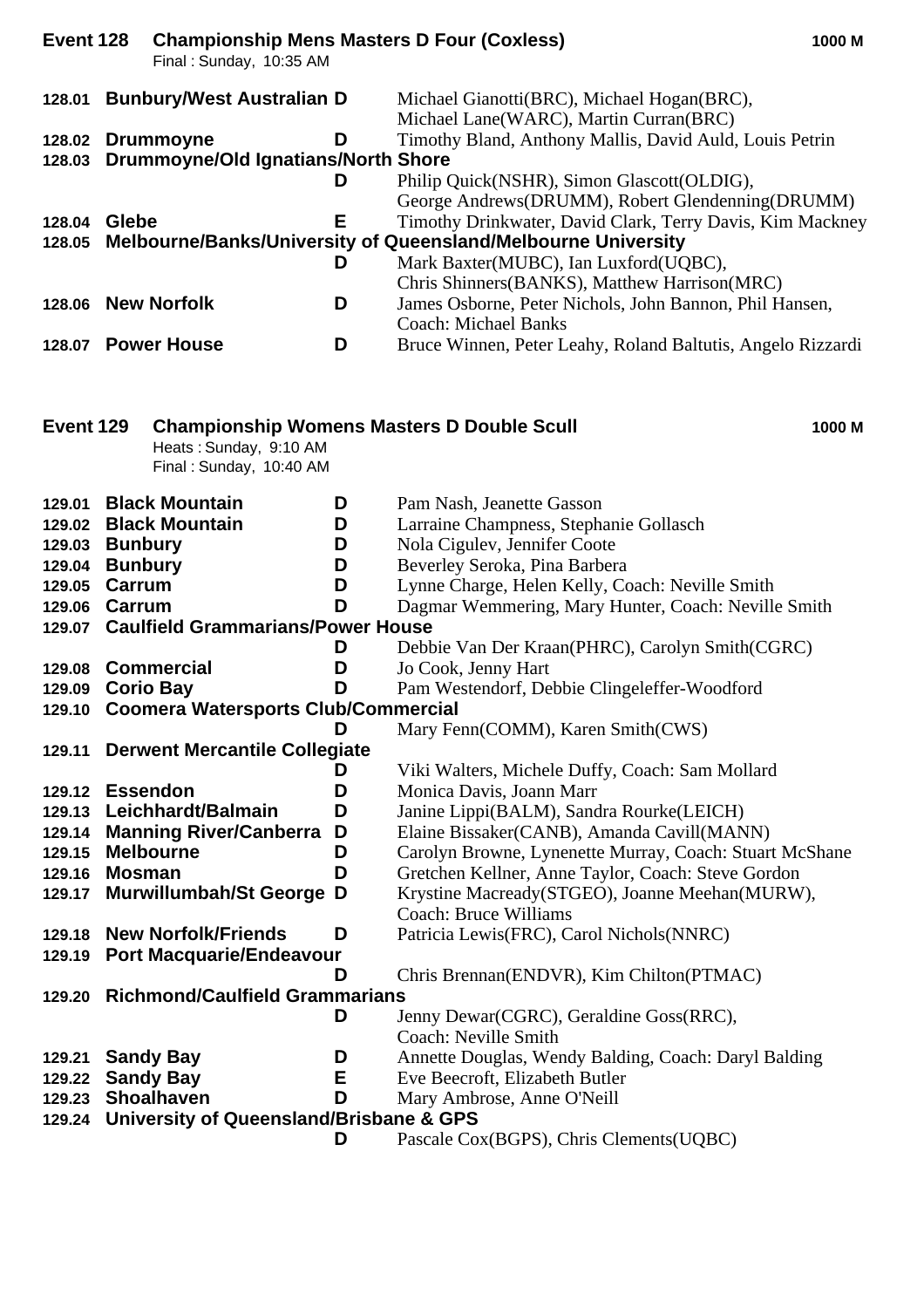| Event 130<br>Final: Sunday, 10:45 AM |        |                                                                                                    | <b>Championship Womens Masters G Pair (Coxless)</b> | 1000 M                                                                             |        |
|--------------------------------------|--------|----------------------------------------------------------------------------------------------------|-----------------------------------------------------|------------------------------------------------------------------------------------|--------|
| 130.01 Hunter                        |        |                                                                                                    | G                                                   | Jeanette Beeton, Francesca Kelleher                                                |        |
| Event 131                            |        | <b>Championship Mens Masters C Quad Scull</b><br>Heats: Sunday, 9:30 AM<br>Final: Sunday, 10:50 AM |                                                     |                                                                                    | 1000 M |
| 131.01 Bunbury                       |        |                                                                                                    | C                                                   | Murray Grobler, Michael Hogan, Martin Curran,<br><b>Michael Gianotti</b>           |        |
|                                      |        | 131.02 Commercial                                                                                  | D                                                   | John Anderson, Robin Bakker, Jeffery Peereboom,<br>Harry Fitzgerald                |        |
| 131.03 Corio Bay                     |        |                                                                                                    | C                                                   | Peter Aberle, Richard Axe, Peter Searle, Leigh Hall Sullivan                       |        |
| 131.04                               |        | <b>Drummoyne</b>                                                                                   | C                                                   | Charles Hamilton, Michael Wong, Cameron Townshend,<br>Warwick Kerr                 |        |
| 131.05 Essendon                      |        |                                                                                                    | D                                                   | Richard Saul, Scott Riddell, Stewart Allsop, Bill Nugent,<br>Coach: Tim Juzefowicz |        |
|                                      |        | 131.06 Lindisfarne                                                                                 | C                                                   | David Banks, Andrew Polonowski, Craig Rickards,<br>Peter Holloway                  |        |
| 131.07                               | Mosman |                                                                                                    | C                                                   | Paul Bartels, Sean Abbott, Paul Webster, James Taylor                              |        |
| 131.08                               |        | <b>Port Adelaide</b>                                                                               | $\mathbf C$                                         | Paul Knight, Ian Robertson, Wayne Severin, David Trinne                            |        |
| 131.09                               |        | <b>Sandy Bay</b>                                                                                   | D                                                   | Michael Seddon, Richard Gerathy, Stephen Devereaux,<br><b>Bruce Ims</b>            |        |
|                                      |        | 131.10 West Australian                                                                             | C                                                   | Brad Scott, Sten Campbell, Michael Lane, Peter Klemm                               |        |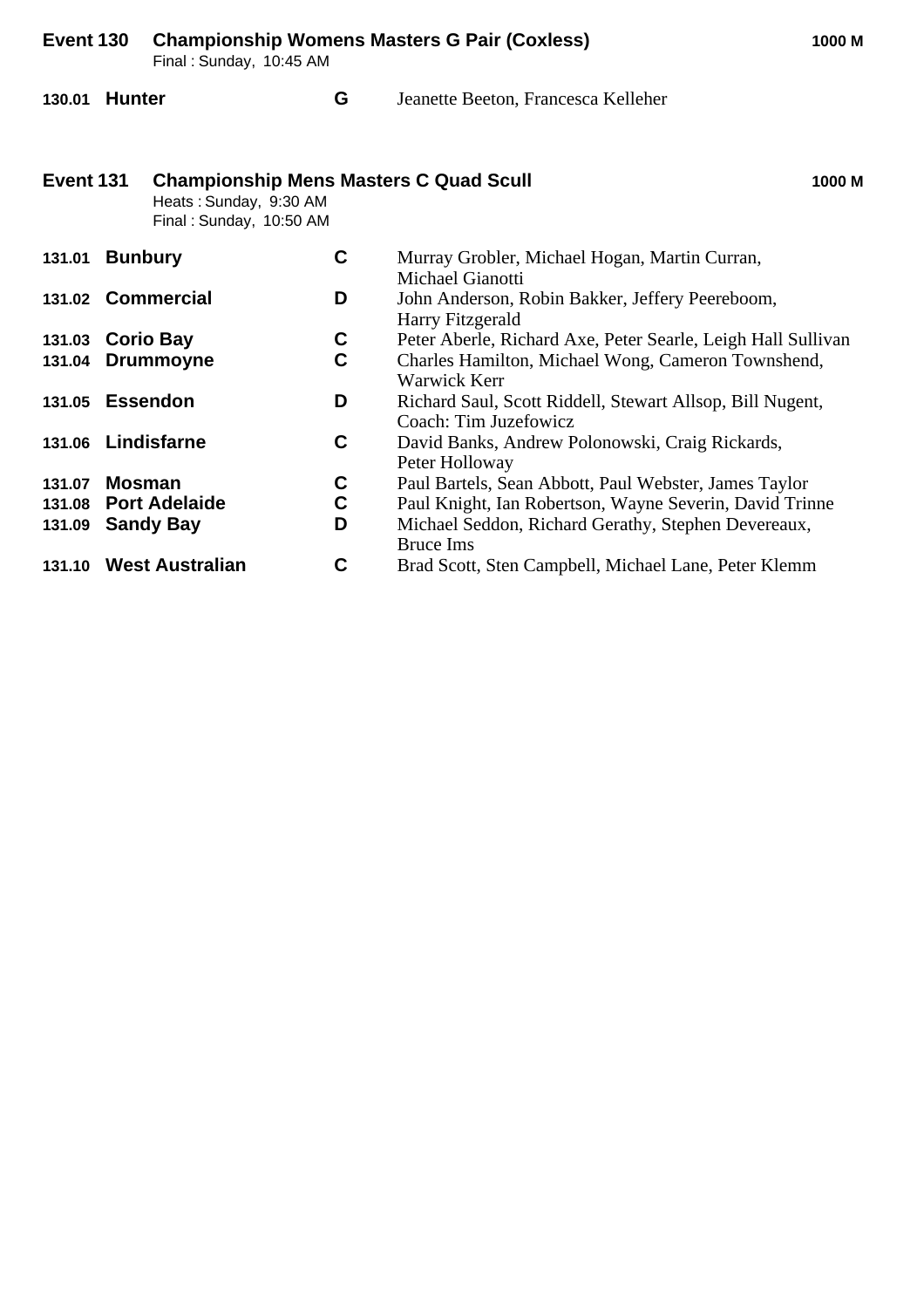| Event 132 | <b>Mixed Masters E Eight</b><br>Divisions: Sunday, 11:00 AM |   | 1000 M                                                                                                                                                              |
|-----------|-------------------------------------------------------------|---|---------------------------------------------------------------------------------------------------------------------------------------------------------------------|
| 132.01    | <b>Canberra</b>                                             | Е | Sally Clear, Debbie Cook, Karen McVicker, Janet Farnan,<br>Mike Clifford, Andy Horsburgh, Tony Wilkes, Darrell Ninham,<br>Cox: Rebecca McCallum                     |
|           | 132.02 Cardinal                                             | Е | Victoria Wood, Roz Bangs, Sally McKenzie, Darryl Foley,<br>Bill McKenzie-McHarg, Ross Mursell, Steven Lynch,<br>Russ White, Cox: Doug Renton                        |
|           | 132.03 Drummoyne                                            | Е | Graham Wearne, Alex Warner, Lydia Miladinovic,<br>Jeff Andrews, Justin Dwyer, George Andrews,<br>Amanda Andrews, Jane O'Hanlon, Cox: Terry O'Hanlon,                |
|           | 132.04 Latrobe University                                   | Е | Coach: John Lee<br>Jennifer Hutchinson, Meredith Burrell, Denis Henry,<br>Phil Witham, Guy Ayres, Chris Wilson, Susan Meagher,<br>Jill Barrett, Cox: Sarah Laussen, |
|           |                                                             |   | Coaches: Meryll Evans, Lucca Meagher, Sarah Laussen                                                                                                                 |
|           | 132.05 Melbourne University/Essendon                        | F | Joann Marr(ERC), Monica Davis(ERC),                                                                                                                                 |
|           |                                                             |   | Carolyn Hosking(MUBC), Kerry Boland(MUBC),<br>Jim Morrison(MUBC), Richard Parker(MUBC),<br>Tom Wood(MUBC), Paul Ferguson(MUBC),                                     |
|           |                                                             |   | Cox: Jenny Scott(MUBC)<br>132.06 Melbourne University/Leichhardt/Sydney University Womens                                                                           |
|           |                                                             | Е | Jo Pollett(SUWRC), Kerrie Bigsworth(SUWRC),                                                                                                                         |
|           |                                                             |   | Dianne Williams(LEICH), Deanna Fekete(LEICH),                                                                                                                       |
|           |                                                             |   | Paul McSweeney(MUBC), Robert Maple(MUBC),                                                                                                                           |
|           |                                                             |   | Field Rickards(MUBC), Peter Nicholson(MUBC),                                                                                                                        |
|           |                                                             |   | Cox: Daniela Borgert(LEICH)                                                                                                                                         |
| 132.07    | <b>Mosman</b>                                               | F | Margaret Small, Anne Taylor, Kathryn Alexander,<br>Elizabeth Burrows, Michael North Ash, Phillip Titterton,                                                         |
|           |                                                             |   | John Hardy, John May, Cox: Robert Wright<br>132.08 Mosman/Newington Masters Inc/Sydney Womens MLC/Nth Shore/Sydney Uni Womens                                       |
|           |                                                             | Е | Elizabeth Denney Wilson(SUWRC), Ann Tout(SUWRC),                                                                                                                    |
|           |                                                             |   | Allison Pugh(SUWRC), Susan Walter(NSHR),                                                                                                                            |
|           |                                                             |   | Chris Pollett(NSHR), Joseph Zammit(SWMLC),                                                                                                                          |
|           |                                                             |   | John Johnson(NMRC), Peter Spasojevic(MOSM),                                                                                                                         |
|           |                                                             |   | Cox: Sam Holst(SUBC)                                                                                                                                                |
|           | 132.09 Pembroke Masters/Mannum/Riverside                    |   |                                                                                                                                                                     |
|           |                                                             | Е | Gordana Kalanj(RRC), Suzy Szekely(PEMMA),                                                                                                                           |
|           |                                                             |   | Debra White(PEMMA), Caroline Mussared(PEMMA),<br>Jon Lister(PEMMA), Mark Mussared(PEMMA),                                                                           |
|           |                                                             |   | Dean Mobbs(MRC), Andrew Verney(PEMMA),                                                                                                                              |
|           |                                                             |   | Cox: Annie Jamieson(PEMMA)                                                                                                                                          |
|           |                                                             |   | 132.10 Power House/Caulfield Grammarians/Melbourne/Yarra Yarra                                                                                                      |
|           |                                                             | Е | Jenny Hall(YYRC), Jan Earl(MRC), Carolyn Smith(CGRC),                                                                                                               |
|           |                                                             |   | Debbie Van Der Kraan(PHRC), Nick Freezer(PHRC),                                                                                                                     |
|           |                                                             |   | Peter Carew(PHRC), Brian Smith(PHRC),                                                                                                                               |
|           |                                                             |   | Stephen Spring(PHRC), Cox: Caitlin Ripper(PHRC)                                                                                                                     |
|           | 132.11 Tamar/Derwent Mercantile Collegiate                  | A | Lynne Read(DMCRC), Pip Russell(DMCRC),                                                                                                                              |
|           |                                                             |   | Pam Humphries(DMCRC), Sally Knott(DMCRC),                                                                                                                           |
|           |                                                             |   | Richard Norton(TRC), Fenton Jones(TRC),                                                                                                                             |
|           |                                                             |   | Andrew Calvert (TRC), Roderick Campbell (TRC),                                                                                                                      |
|           |                                                             |   | Cox: Jaimee Sluce(DMCRC)                                                                                                                                            |
|           | 132.12 Toowong                                              | Е | Carol Watters, Lynette Brown, Julie Bourne, Marion Elliott,                                                                                                         |
|           |                                                             |   | Alan Macsporran, Nick Wallrock, Gavin Keily, Peter Jell,                                                                                                            |
|           |                                                             |   | Cox: Norman Case                                                                                                                                                    |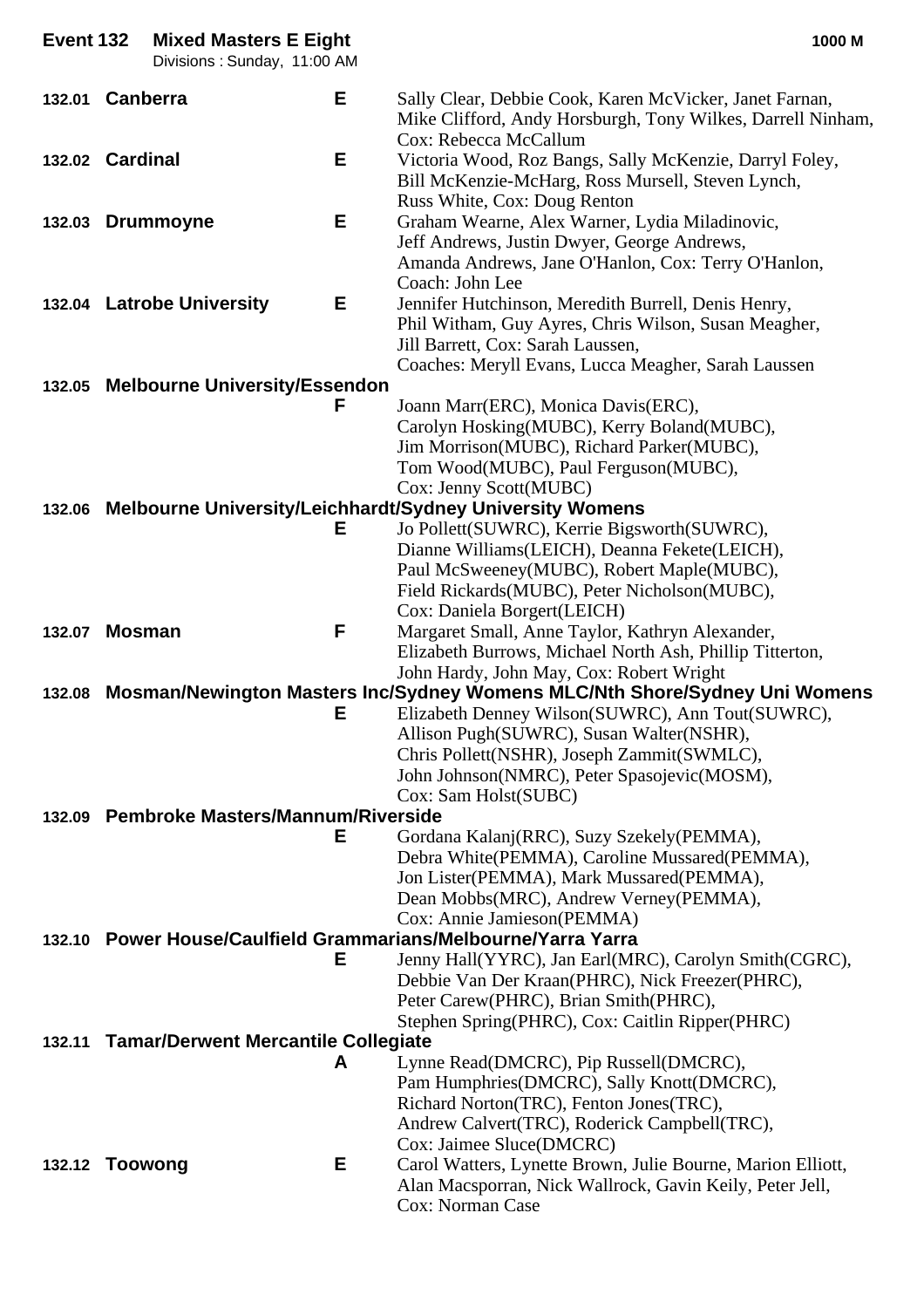### **Event 132 Mixed Masters E Eight 1000 M**

Divisions : Sunday, 11:00 AM

### **132.13 Tasmanian University/Lindisfarne**

**E** Sam East(LRC), Helen Howarth(LRC), Caitlin MacLeod(LRC), Barbara Edwards(LRC), Wayne Newitt(TUBC), Michael Johnston(TUBC), Andrew Edwards(TUBC), John Hepper(TUBC), Cox: Tim McDermott(TUBC)

| Event 133 | <b>Mixed Masters C Four (Coxed)</b><br>Divisions: Sunday, 11:10 AM |             | 1000 M                                                                                                                             |
|-----------|--------------------------------------------------------------------|-------------|------------------------------------------------------------------------------------------------------------------------------------|
| 133.01    | <b>Barwon/Corio Bay/Melbourne University</b>                       |             |                                                                                                                                    |
|           |                                                                    | C           | Fleur Worboys(MUBC), Pam Westendorf(CBRC),<br>Ross George (BRC), Andrew Cleary (BRC),<br>Cox: Kara Wilson(BRC)                     |
|           | 133.02 Brisbane & GPS                                              | $\mathbf c$ | Pascale Cox, Janine Reid, Ian Holzberger, Jonathan Brett,<br>Cox: Jo Cook                                                          |
|           | 133.03 Cairns                                                      | $\mathbf C$ | Kate Galloway, Elicia De La Paix, Peter Thoren, Alan Henwood,<br>Cox: Kylie Pedder                                                 |
|           | 133.04 Canberra                                                    | $\mathbf C$ | Cathy Crozier, Janice Jago, Kim Fisher, Jeff Hart,<br>Cox: Anne Whelan                                                             |
| 133.05    | Dimboola/Wentworth District/Mildura                                |             |                                                                                                                                    |
|           |                                                                    | C           | Stefanie Schneider(MRC), Kate Stockman(WDRC),<br>Mario Cesco(WDRC), John Nichols(DRC),<br>Cox: Guy Wight(WDRC)                     |
|           | 133.06 Drummoyne/Banks/Melbourne                                   |             |                                                                                                                                    |
|           |                                                                    | C           | Emma Plowright (MRC), Angela Rice (BANKS),<br>Daniel Backhouse(DRUMM), Matthew Rice(DRUMM),<br>Cox: Lindy Nisbett(DRUMM)           |
|           | 133.07 Lindisfarne/Buckingham C                                    |             | Jacqui Hope(BRC), Kate Thomas(BRC), Craig Rickards(LRC),<br>Peter Holloway(LRC), Cox: Gordon Stewart(BRC),<br>Coach: David Poulson |
| 133.08    | Melbourne/Melbourne University/Yarra Yarra                         |             |                                                                                                                                    |
|           |                                                                    | D           | Lis Sutherland(YYRC), Wendy Schumer(YYRC),<br>Mark Baxter(MUBC), Matthew Harrison(MRC),<br>Cox: Hannah Sutherland(YYRC)            |
| 133.09    | <b>North Esk</b>                                                   | $\mathbf c$ | Diane Ottaway, Judy Fenner, Ian Thompson, Patrick Bird,<br>Cox: Rohan Fenner                                                       |
| 133.10    | <b>Power House</b>                                                 | C           | Michael Taylor, Jon Bailey, Louise Dunne, Helen Menhennitt,<br>Cox: Tara Spivakovsky                                               |
|           | 133.11 Power House                                                 | $\mathbf C$ | Peter Leahy, Angelo Rizzardi, Virginia Tainton,<br>Kirsten Chapman, Cox: Deborah Spring                                            |
|           | 133.12 Sandy Bay/Mercantile                                        | $\mathbf c$ | Bridget Walker(SBRC), Gregory Hansen(MERC),<br>Duncan Mackinnon(MERC), Tasha Dodd(SBRC),<br>Cox: Jane Goodluck(SBRC)               |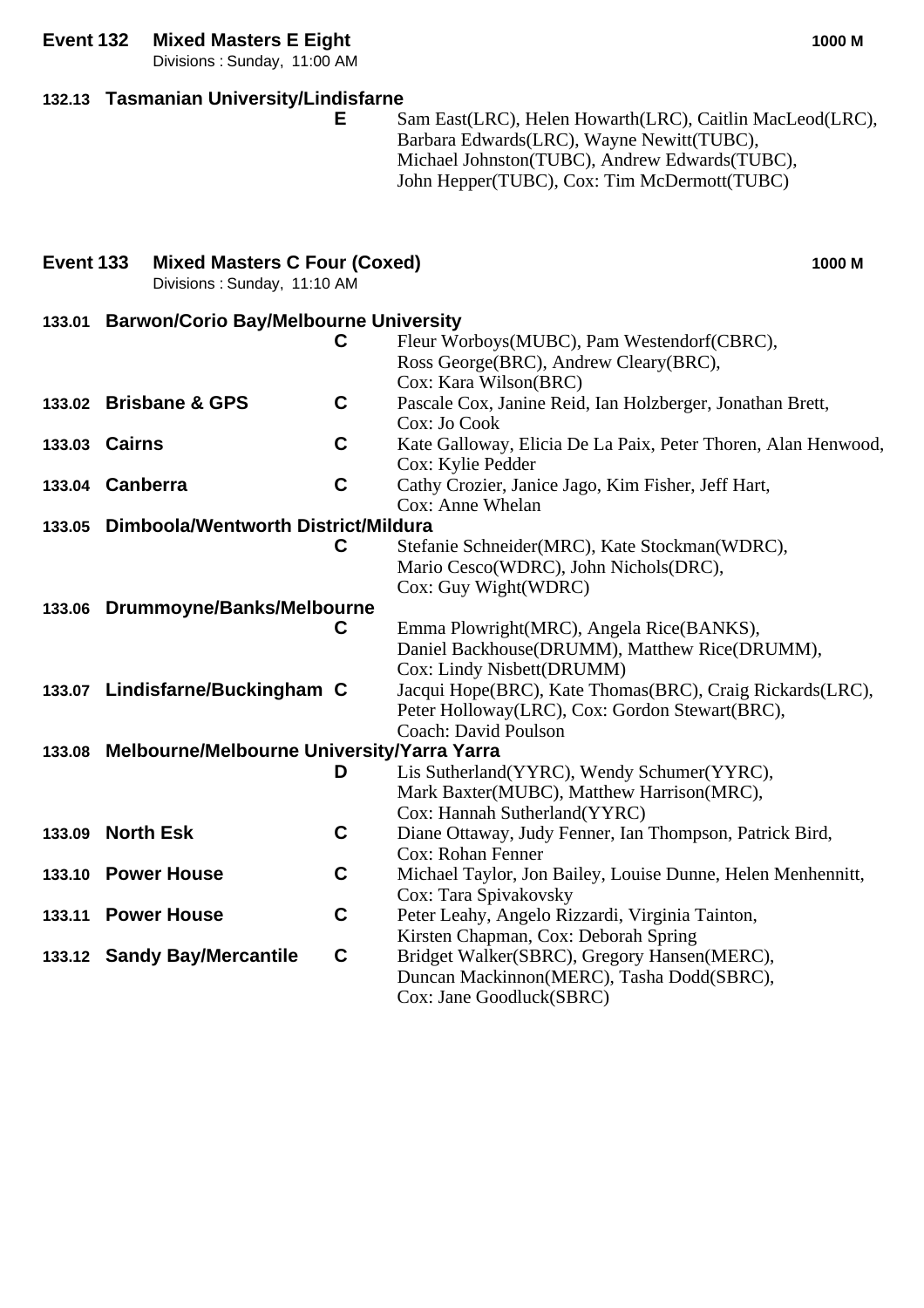Divisions : Sunday, 11:20 AM

### **134.01 Australian National University/Canberra**

|        |                                                          | D | Sue Donoghoe (CANB), Peter Macartney (ANU)    |
|--------|----------------------------------------------------------|---|-----------------------------------------------|
| 134.02 | <b>Black Mountain</b>                                    | D | Evelyn Sommer, Ted Hall                       |
| 134.03 | <b>Black Mountain</b>                                    | D | Larraine Champness, Paul Champness            |
|        | 134.04 Black Mountain                                    | A | Stephanie Gollasch, Peter Wright              |
| 134.05 | <b>Bunbury</b>                                           | D | Beverley Seroka, Michael Gianotti             |
| 134.06 | <b>Bunbury</b>                                           | D | Nola Cigulev, Martin Curran                   |
| 134.07 | <b>Bunbury</b>                                           | D | Michael Hogan, Pina Barbera                   |
| 134.08 | <b>Bunbury/West Australian</b>                           | D | Michael Lane(WARC), Jennifer Coote(BRC)       |
| 134.09 | Canberra                                                 | D | Nerida Carter, Geoff Brown                    |
|        | 134.10 Canberra                                          | D | Pat Davoren, Amanda Brian                     |
| 134.11 | Canberra                                                 | D | Margaret Pentony, Damien Pentony              |
| 134.12 | <b>Caulfield Grammarians</b>                             | D | Michael Sisson, Carolyn Smith                 |
|        | 134.13 City of Warrnambool                               | D | Susan Finnigan, Brendan Finnigan              |
|        | 134.14 Commercial                                        | D | Barbara Hall, Jeffery Peereboom               |
|        | 134.15 Commercial                                        | D | Sally Broadley, Harry Fitzgerald              |
|        | 134.16 Essendon/Richmond                                 | D | Carolyn Manning(RRC), Richard Saul(ERC)       |
| 134.17 | Glebe                                                    | D | Mark McKeown, Jenny McKeown                   |
| 134.18 | <b>Griffith University Surfers Paradise/Murwillumbah</b> |   |                                               |
|        |                                                          | D | Joanne Meehan(MURW), David Hamilton(GUSPR)    |
| 134.19 | <b>Leichhardt/Port Adelaide</b>                          | D | Michael Conry(PARC), Angela Conry(LEICH)      |
| 134.20 | Murwillumbah/Balmain                                     | D | Janine Lippi(BALM), John Ryan(MURW)           |
| 134.21 | <b>New Norfolk</b>                                       | D | Carol Nichols, Peter Nichols                  |
| 134.22 | <b>Sandy Bay/Derwent Mercantile Collegiate</b>           |   |                                               |
|        |                                                          | D | Andrea Rippon(DMCRC), Chris Rippon(SBRC)      |
| 134.23 | <b>Sydney</b>                                            | E | Deborah Church, Ken Ambler                    |
| 134.24 | Tamar                                                    | D | Pauline Winwood, Mark Wilson                  |
| 134.25 | <b>Tamar</b>                                             | D | Jill Fraser, William Calvert                  |
| 134.26 | Yarra Yarra                                              | E | Warren Yann, Jenny Yann, Coach: Jane Robinson |

### **Event 135 Champion Of Champions Womens Masters Single Scull 1000 M** Final : Sunday, 11:45 AM

**Event 136 Champion Of Champions Mens Masters Single Scull 1000 M** Final : Sunday, 11:50 AM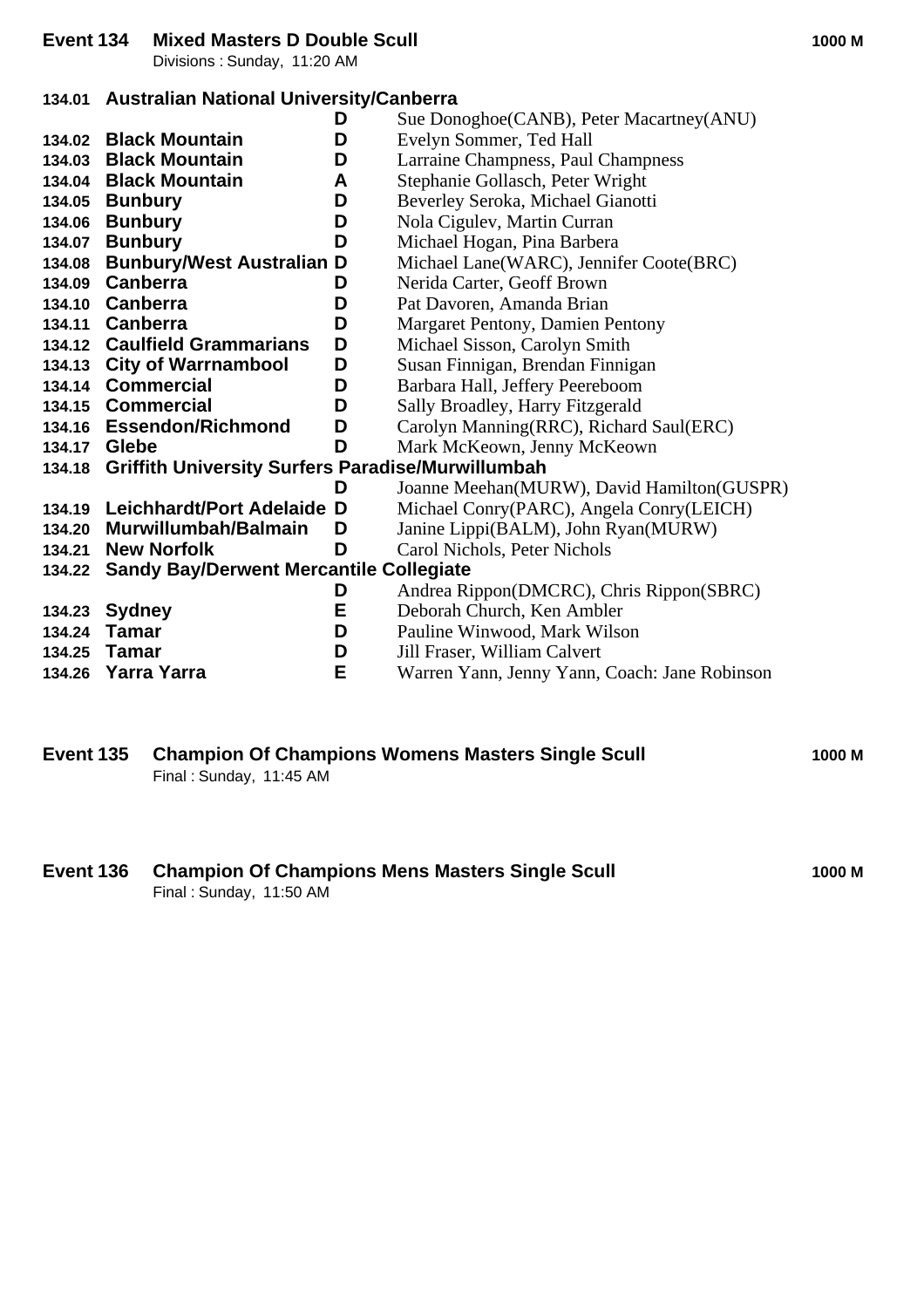| Event 137                                                                                        |                                                             | <b>Championship Mens Masters F Double Scull</b><br>Heats: Sunday, 12:00 PM<br>Final: Sunday, 1:55 PM                                                                                                                            |                                                                    |                                                                                                                                                                                                                                                                                                                                                                                                                                                           | 1000 M |
|--------------------------------------------------------------------------------------------------|-------------------------------------------------------------|---------------------------------------------------------------------------------------------------------------------------------------------------------------------------------------------------------------------------------|--------------------------------------------------------------------|-----------------------------------------------------------------------------------------------------------------------------------------------------------------------------------------------------------------------------------------------------------------------------------------------------------------------------------------------------------------------------------------------------------------------------------------------------------|--------|
| 137.01<br>137.02<br>137.03 Canberra                                                              | Canberra                                                    | <b>Black Mountain</b><br>137.04 Caulfield Grammarians/Melbourne                                                                                                                                                                 | A<br>F<br>F                                                        | Alex Leitch, Peter Wright<br>Paul Philippa, Peter Laidlaw<br>John Strapps, Warner Hieatt                                                                                                                                                                                                                                                                                                                                                                  |        |
| 137.05<br>137.06<br>137.07                                                                       |                                                             | <b>Corio Bay</b><br><b>Corio Bay</b><br><b>Derwent Mercantile Collegiate</b>                                                                                                                                                    | F<br>F<br>F                                                        | Gary Tait(MRC), Michael Dakic(CGRC), Coach: Neville Smith<br>Graeme David, Ian Farran<br>Jeff Sykes, Peter Aberle                                                                                                                                                                                                                                                                                                                                         |        |
| 137.08<br>137.09<br>137.10<br>137.11<br>137.15<br>137.16<br>137.17<br>137.18<br>137.19<br>137.20 | <b>Mannum</b><br><b>Riverside</b><br><b>Sydney</b><br>Tamar | Leichhardt<br><b>Manning River</b><br><b>Melbourne University</b><br>137.12 Melbourne University<br>137.13 Pembroke Masters<br>137.14 Power House<br><b>Sandy Bay/Tamar</b><br><b>Shoalhaven</b><br><b>Tasmanian University</b> | F<br>F<br>F<br>F<br>F<br>F<br>F<br>F<br>F<br>F<br>F<br>F<br>F<br>F | Tony Roberts, Sam Mollard<br>Brian Davis, David Hogan<br>Roy Halliday, Graham Nix<br>Philip Gebhardt, Dean Mobbs<br>Tom Wood, Paul McSweeney<br>Peter Nicholson, Geoff Haslam<br>Jon Lister, Peter Hodson<br>Doug McManamny, Geoff Pullin<br>Peter Erskine, Rob Skipper<br>Richard Norton(TRC), Chris Potter(SBRC)<br>Anthony Ellman-Brown, David Eddington<br>Ray Armstrong, Ken Ambler<br>Alan Kitto, William Calvert<br>Andrew Edwards, Justin Nichols |        |
|                                                                                                  |                                                             |                                                                                                                                                                                                                                 |                                                                    |                                                                                                                                                                                                                                                                                                                                                                                                                                                           |        |

| Event 138 Championship Womens Masters H - J Four (Coxed) | 1000 M |
|----------------------------------------------------------|--------|
| Final: Sunday, 2:00 PM                                   |        |

### **138.01 Port Adelaide/West End/Mannum/Riverside**

**I** Elaine Guterres(RRC), Claire Banks(MRC), Gay Costain(West), Judy Packer(PARC), Cox: Sam Holst(SUBC)

| Event 139 Championship Womens Masters H - J Four (Coxless) | 1000 M |
|------------------------------------------------------------|--------|
|                                                            |        |

**Event 140 Championship Mens Masters I Eight 1000 M** 

Final : Sunday, 11:40 AM

# **140.01 Banks/Swan River/Riverside/Tamar/Melbourne University**

**I** James Wetherley(MUBC), Don Christie(BANKS), John Argue(RRC), Alan Kitto(TRC), Anthony Ryan(RRC), Ian Douglas(BANKS), Adrian Monger(SRRC), Ian Macmillan(BANKS), Cox: Johan Lausberg(BANKS)

## **140.02 Richmond/Banks/Ulverstone/Mersey/Nagambie**

**I** John Jopling(BANKS), James McKay(BANKS), Luke Koekoek(BANKS), Neville Howell(NRC), Merv Tippett(MRC), Michael Knowles(URC), Donald Gibb(BANKS), Ray Dennis(RRC), Cox: Lisa Muntz(BANKS)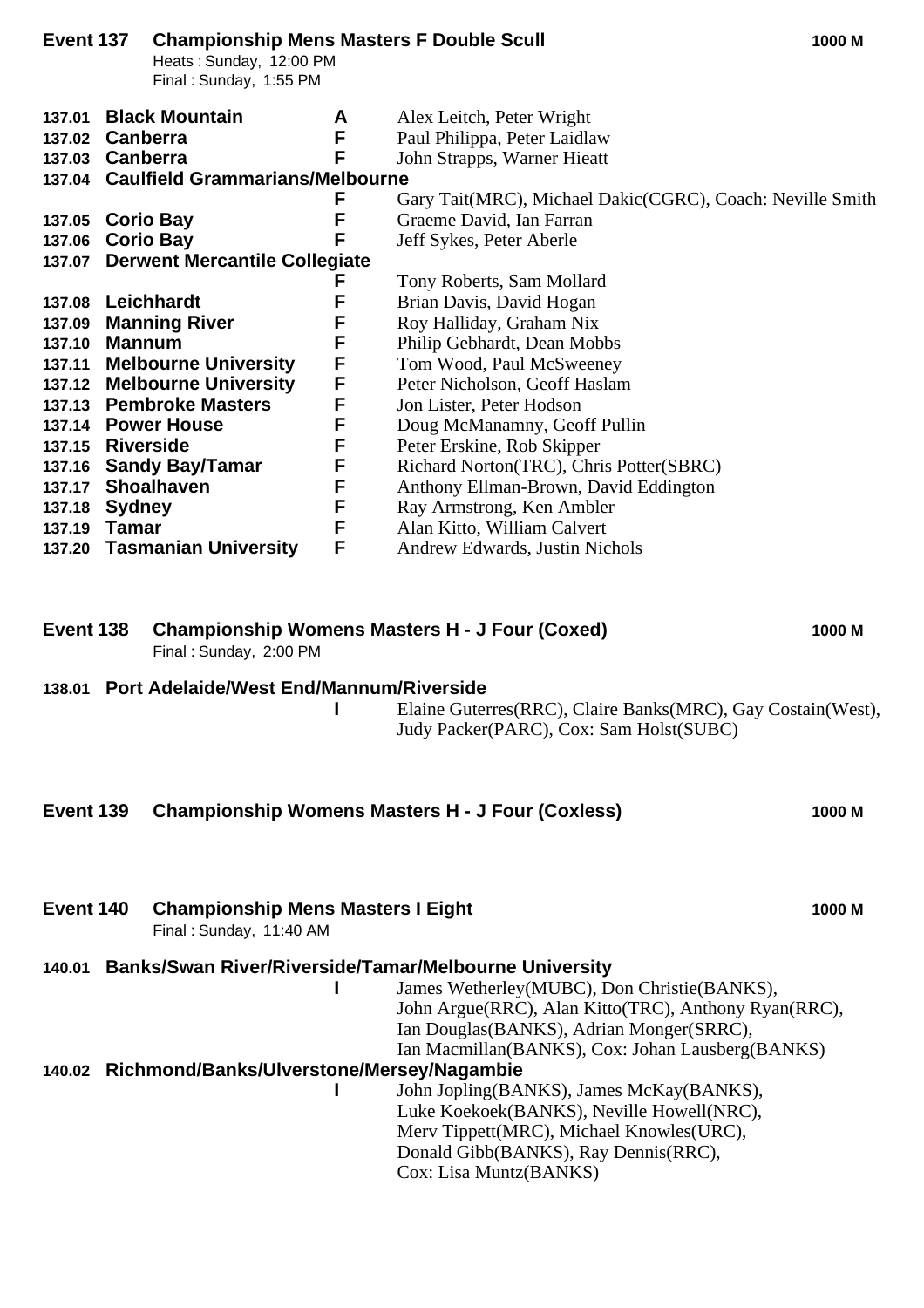## **Event 141 Championship Mens Masters G Pair (Coxless) 1000 M**

Final : Sunday, 2:05 PM

| 141.01 Canberra             | G | John Simson, John Daley                    |
|-----------------------------|---|--------------------------------------------|
| 141.02 Melbourne University | G | Peter Martin, Richard Parker               |
| 141.03 Melbourne University | G | Jim Morrison, James Wetherley              |
| 141.04 Mosman               | G | Michael North Ash, Phillip Titterton       |
| 141.05 Mosman               | G | John Hardy, John May                       |
| 141.06 Riverside/Adelaide   | G | David Eichler(ARC), Rick Fitzgerald(RRC)   |
| 141.07 Mercantile/Banks     | G | Dennis Millikan (BANKS), Ray Dawson (MERC) |

| Event 142        |               | Heats: Sunday, 12:20 PM<br>Final: Sunday, 2:10 PM |   | <b>Championship Womens Masters E Double Scull</b>     | 1000 M |
|------------------|---------------|---------------------------------------------------|---|-------------------------------------------------------|--------|
| 142.01           |               | <b>Caulfield Grammarians</b>                      | Е | Jenny Dewar, Robyn Varney, Coach: Neville Smith       |        |
| 142.02 Corio Bay |               |                                                   | Е | Joan Sykes, Debbie Clingeleffer-Woodford              |        |
|                  |               | 142.03 Drummoyne                                  | Е | Jannet Pendleton, Lindy Nisbett, Coach: John Lee      |        |
|                  |               | 142.04 Latrobe University                         | Е | Jane Welst, Linda Graham,                             |        |
|                  |               |                                                   |   | Coaches: Meryll Evans, Amanda Crofts                  |        |
|                  |               | 142.05 Leichhardt                                 | Е | Anne Parbury, Angela Conry                            |        |
|                  |               | 142.06 Leichhardt/Port Macquarie                  |   |                                                       |        |
|                  |               |                                                   | Е | Kim Chilton(PTMAC), Sandra Rourke(LEICH)              |        |
| 142.07           |               | <b>Melbourne</b>                                  | Е | Sharon McDonald, Jenny Rickards, Coach: Neville Smith |        |
| 142.08           | <b>Mersey</b> |                                                   | Е | Jan March, Mary Hansen, Coach: Alywn March            |        |
| 142.09           | <b>Mosman</b> |                                                   | Е | Anne Taylor, Elizabeth Burrows, Coach: Steve Gordon   |        |
| 142.10           |               | <b>Pembroke Masters</b>                           | F | Caroline Mussared, Debra White                        |        |
| 142.11           | Sydney        |                                                   | Е | Kaye Smythe, Deborah Church                           |        |
|                  |               | 142.12 Tamar/Sandy Bay                            | Е | Eve Beecroft(SBRC), Jill Fraser(TRC)                  |        |

| Event 143        |              | <b>Championship Mens D Quad Scull</b><br>Heats: Sunday, 12:30 PM<br>Final: Sunday, 2:15 PM |        |                                                                                                                                                                    | 1000 M |
|------------------|--------------|--------------------------------------------------------------------------------------------|--------|--------------------------------------------------------------------------------------------------------------------------------------------------------------------|--------|
| 143.01           |              |                                                                                            | Е      | <b>Brisbane &amp; GPS/University of Queensland/Townsville &amp; JCU</b><br>Alan Wallace(TJCU), Bill McDonnell(UQBC),<br>Ralph Krippner(UQBC), Ian Holzberger(BGPS) |        |
|                  |              | 143.02 Bunbury/West Australian D                                                           |        | Michael Gianotti(BRC), Michael Lane(WARC),<br>Michael Hogan(BRC), Martin Curran(BRC)                                                                               |        |
|                  |              | 143.03 Commercial                                                                          | D      | John Anderson, Robin Bakker, Jeffery Peereboom,<br>Harry Fitzgerald                                                                                                |        |
| 143.04 Essendon  |              |                                                                                            | D      | Richard Saul, Scott Riddell, Stewart Allsop, Bill Nugent,<br>Coach: Tim Juzefowicz                                                                                 |        |
| 143.05           | <b>Glebe</b> |                                                                                            | D      | Matthew Bourke, Mark McKeown, Mark Tietjen,<br><b>Timothy Drinkwater</b>                                                                                           |        |
|                  |              |                                                                                            |        | 143.06 Lake Colac/Melbourne University/Mercantile/Melbourne                                                                                                        |        |
|                  |              |                                                                                            | D      | Murray Ross(MRC), Stephen Mollard(MERC),<br>Michael Cornwell(MUBC), Michael Heaton-Harris(LCRC),                                                                   |        |
| 143.07<br>143.08 |              | <b>Manning River</b><br><b>Sandy Bay</b>                                                   | D<br>D | Coach: Neville Smith<br>Philip Walters, Colin Broos, John McCallum, John Corbett<br>Michael Seddon, Richard Gerathy, Stephen Devereaux,<br><b>Bruce Ims</b>        |        |
| 143.09 St George |              |                                                                                            | D      | Stephen Irons, Peter McLaren, Alan Pollock, Steven Harrison,<br><b>Coach: Bruce Williams</b>                                                                       |        |
| 143.10 Tamar     |              |                                                                                            | D      | William Calvert, David MacFarlane, Mark Wilson, Stuart Sayer                                                                                                       |        |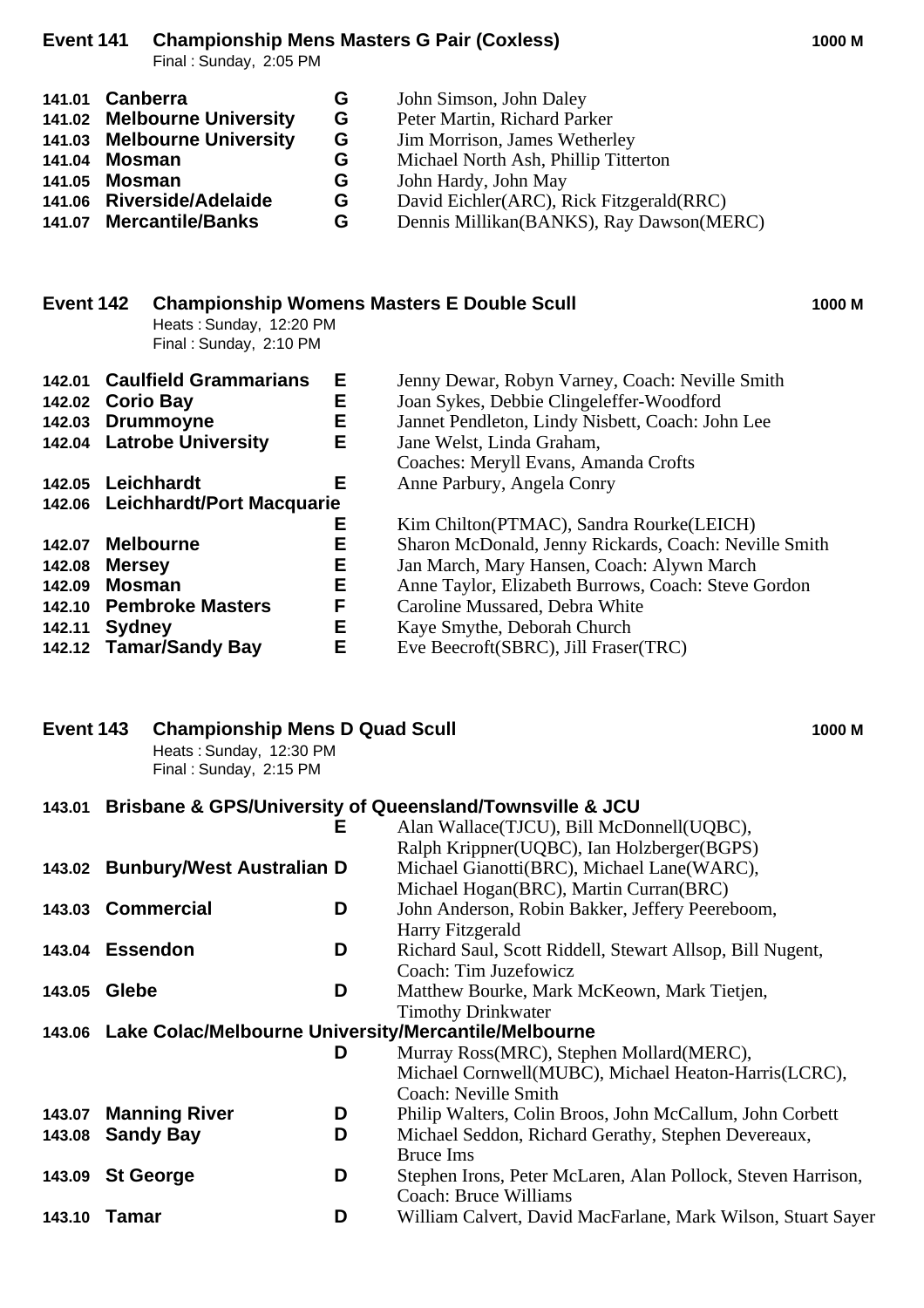### **Event 144 Championship Mens Masters A Pair (Coxless) 1000 M**

Final : Sunday, 2:20 PM

|                                                                    | Firidi. Suriday, 2.20 Fivi                                                                                                                                   |                                                                    |                                                                                                                                                                                                                                                                                                                             |
|--------------------------------------------------------------------|--------------------------------------------------------------------------------------------------------------------------------------------------------------|--------------------------------------------------------------------|-----------------------------------------------------------------------------------------------------------------------------------------------------------------------------------------------------------------------------------------------------------------------------------------------------------------------------|
| 144.01<br>144.02<br>144.04<br>144.05<br>144.06<br>144.07<br>144.08 | <b>Canberra</b><br>Glebe<br>144.03 Power House<br><b>Tamar/North Esk</b><br><b>Tasmanian University</b><br><b>Toowong</b><br><b>Toowong</b><br><b>Cairns</b> | A<br>B<br>A<br>A<br>A<br>$\mathbf C$<br>$\mathbf B$<br>$\mathbf C$ | Steven Mirtschin, Damien Pentony<br>Brad Smith, Kenneth Major<br>Ben Woffenden, Nicholas Hatjiandreou<br>Patrick Bird(NERC), Mischa Tunevitsch(TRC)<br>Phil Hutton, Mike Pollard<br>Clayton Bailey, Anthony Moynihan, Coach: Terry Mulligan<br>Bob Law, Peter Schryver, Coach: Terry Mulligan<br>Alan Henwood, Peter Thoren |
| Event 145                                                          | <b>Championship Womens D Eight</b><br>Heats: Sunday, 12:40 PM<br>Final: Sunday, 2:25 PM                                                                      |                                                                    | 1000 M                                                                                                                                                                                                                                                                                                                      |
| 145.01                                                             | <b>Bunbury/ANA</b>                                                                                                                                           | D                                                                  | Denise Dagley(ANA), Lynette Sleight(BRC), Carol Sale(ANA),<br>Michelle Blake(ANA), Beverley Seroka(BRC),<br>Nola Cigulev(BRC), Jennifer Coote(BRC), Pina Barbera(BRC),<br>Cox: Michael Gianotti(BRC)                                                                                                                        |
|                                                                    | 145.02 Canberra                                                                                                                                              | D                                                                  | Narelle Connor, Judith Dahl-Taylor, Heather Snedden,<br>Karen McVicker, Sally Clear, Emy Ayliffe, Janet Farnan,<br>Debbie Cook, Cox: Margie Thomson                                                                                                                                                                         |
|                                                                    | 145.03 Derwent Mercantile Collegiate                                                                                                                         |                                                                    |                                                                                                                                                                                                                                                                                                                             |
|                                                                    |                                                                                                                                                              | A                                                                  | Sue Sluce, Cath Hughes, Maree Taylor, Sally Knott,<br>Pam Humphries, Alex Mollard, Viki Walters, Michele Duffy,<br>Cox: Jaimee Sluce, Coach: Sam Mollard                                                                                                                                                                    |
|                                                                    | 145.04 Lindisfarne/New Norfolk D                                                                                                                             |                                                                    | Carol Nichols (NNRC), Barbara Edwards (LRC),<br>Caitlin MacLeod(LRC), Patricia Lewis(LRC),<br>Helen Howarth (LRC), Sam East (LRC), Dot Steane (LRC),<br>Jillian Johnstone(LRC), Cox: Meg Tubb(NNRC)                                                                                                                         |
| 145.05                                                             | <b>Melbourne</b>                                                                                                                                             | D                                                                  | Carolyn Browne, Helen McManamny, Julie Playfair, Vicki Frost,<br>Felicity Finlayson, Carol Cooke, Megan Small, Elaine Miles,<br>Cox: Emma Plowright, Coach: Stuart McShane                                                                                                                                                  |
|                                                                    | 145.06 Melbourne                                                                                                                                             | D                                                                  | Jan Earl, Judy Macartney, Glenda Date, Jenn Kilby,<br>Kathryn Taylor, Tanja Nishibata, Kirsty Russell, Felicity Nutter,<br>Cox: Nikki McAllen, Coach: Stuart McShane                                                                                                                                                        |
|                                                                    | 145.07 Melbourne University/Corio Bay                                                                                                                        |                                                                    |                                                                                                                                                                                                                                                                                                                             |
|                                                                    |                                                                                                                                                              | D                                                                  | Meredith Williams(MUBC), Leanne Ambrose(MUBC),<br>Pamela Whiting(MUBC), Jenni Gratton-Vaughan(MUBC),<br>Claire Grayston(MUBC),<br>Debbie Clingeleffer-Woodford(CBRC),<br>Pam Westendorf(CBRC), Fleur Worboys(MUBC),<br>Cox: Jenny Scott(MUBC)                                                                               |
| 145.08                                                             | <b>North Esk</b>                                                                                                                                             | D                                                                  | Suzanne Wilkes, Sue Burdach, Diane Ottaway, Judy Fenner,<br>Kathy Macqueen, Wendy Muller, Jill Thompson, Beth Mulligan,<br>Cox: Rohan Fenner                                                                                                                                                                                |
|                                                                    | 145.09 Power House/Essendon/Yarra Yarra                                                                                                                      |                                                                    |                                                                                                                                                                                                                                                                                                                             |
|                                                                    |                                                                                                                                                              | D                                                                  | Susie Bartlett(YYRC), Wendy Schumer(YYRC),<br>Lis Sutherland(YYRC), Jenny Yann(YYRC), Joann Marr(ERC),<br>Monica Davis(ERC), Narelle Dwyer(ERC),                                                                                                                                                                            |
|                                                                    | 145.10 Sydney University Womens                                                                                                                              |                                                                    | Fleur Spriggs(PHRC), Cox: Susannah Schoeffel(MERC)                                                                                                                                                                                                                                                                          |

### **D** Gaby Partington-Jory, Sarah Holey, Elizabeth Denney Wilson, Julie Sneddon, Wendy Zammit, Jill Moore, Jo Pollett, Kerrie Bigsworth, Cox: Sam Holst **145.11 Toowong/Townsville &**

|   | ville & JCO/UNIVERSIty OF QUEENSIANG/COMMERCIAL |
|---|-------------------------------------------------|
| Đ | Barbara Hall(COMM), Sally Broadley(COMM),       |
|   | Tracey Evans (UQBC), Madeleine Martin (UQBC),   |
|   | Julie-Ann Kelly (TJCU), Lisa Daly (TJCU),       |
|   | Iulie Rourne(TOOW) Marion Elliott(TOOW)         |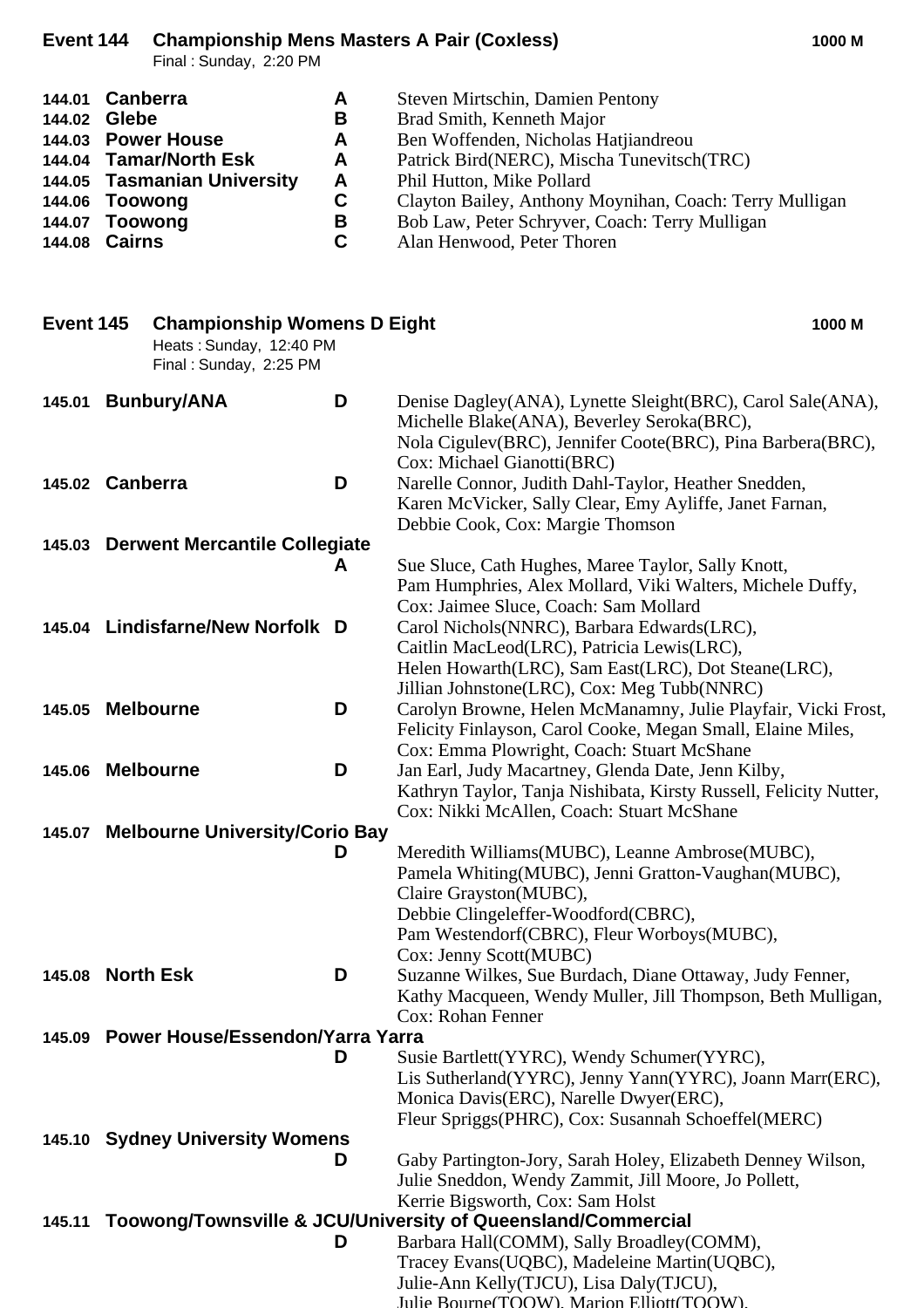| Event 146                  | <b>Championship Mens Masters H Double Scull</b><br>1000 M<br>Final: Sunday, 2:30 PM |                                                                                                                                                                         |                  |                                                                                                                                                                                                                                                                   |        |
|----------------------------|-------------------------------------------------------------------------------------|-------------------------------------------------------------------------------------------------------------------------------------------------------------------------|------------------|-------------------------------------------------------------------------------------------------------------------------------------------------------------------------------------------------------------------------------------------------------------------|--------|
| 146.01<br>146.02<br>146.03 |                                                                                     | <b>Canberra/Black Mountain H</b><br><b>Mersey/Ulverstone</b><br><b>Nagambie</b><br>146.04 Richmond/Banks<br>146.05 Riverside/Mannum<br>146.06 St George/Manning River H | H<br>H<br>Н<br>Н | Alex Leitch(BMRC), John Simson(CANB)<br>Michael Knowles(URC), Merv Tippett(MRC)<br>Neville Howell, Mike Walter, Coach: Neville Smith<br>Donald Gibb(BANKS), Ray Dennis(RRC)<br>John Banks(MRC), Rick Fitzgerald(RRC)<br>Raymond Beeton(MANN), Henry Battam(STGEO) |        |
| Event 147                  |                                                                                     | <b>Championship Mens Masters J Quad Scull</b><br>Final: Sunday, 2:35 PM                                                                                                 |                  |                                                                                                                                                                                                                                                                   | 1000 M |
| Event 148                  |                                                                                     | <b>Championship Mens Masters E Four (Coxed)</b><br>Heats: Sunday, 1:00 PM<br>Final: Sunday, 2:40 PM                                                                     |                  |                                                                                                                                                                                                                                                                   | 1000 M |
| 148.01                     |                                                                                     |                                                                                                                                                                         | Е                | <b>Brisbane &amp; GPS/University of Queensland/Townsville &amp; JCU</b><br>Alan Wallace(TJCU), Bill McDonnell(UQBC),<br>Ralph Krippner(UQBC), Ian Holzberger(BGPS),<br>Cox: Jo Cook(COMM)                                                                         |        |
|                            | 148.02 Canberra                                                                     |                                                                                                                                                                         | Е                | Kim Fisher, Tony Wilkes, Mike Clifford, Darrell Ninham,<br>Cox: Anne Whelan                                                                                                                                                                                       |        |
|                            | 148.03 Cardinal                                                                     |                                                                                                                                                                         | Е                | Steven Lynch, Philip Wright, Ross Mursell, Russ White,                                                                                                                                                                                                            |        |
|                            | 148.04 Caulfield Grammarians                                                        |                                                                                                                                                                         | Е                | Cox: Doug Renton<br>Kenneth Conrick, Robert Anderson, Michael Sisson,                                                                                                                                                                                             |        |
| 148.05                     |                                                                                     | Dimboola/City of Warrnambool/Wentworth District                                                                                                                         |                  | Michael Dakic, Cox: Kara Graham                                                                                                                                                                                                                                   |        |
|                            |                                                                                     |                                                                                                                                                                         | Е                | Mario Cesco(WDRC), Sam Cross(WDRC),<br>Brendan Finnigan(CWRC), John Nichols(DRC),<br>Cox: Stefanie Schneider(MRC)                                                                                                                                                 |        |
| 148.06 Mosman              |                                                                                     |                                                                                                                                                                         | Е                | Mark Lewarne, Mark Connaghan, Peter Mayoh, James Taylor,                                                                                                                                                                                                          |        |
|                            | 148.07 Pembroke Masters                                                             |                                                                                                                                                                         | Е                | Cox: Robert Wright<br>Mark Mussared, Jon Lister, Peter Hodson, Andrew Verney,                                                                                                                                                                                     |        |
|                            |                                                                                     | 148.08 Power House                                                                                                                                                      | Е                | Cox: Annie Jamieson<br>Frank Van der Kraan, Nick Freezer, Craig Cooper, Peter Benson,                                                                                                                                                                             |        |
|                            |                                                                                     | 148.09 Port Adelaide/Adelaide                                                                                                                                           | Е                | Cox: Caitlin Ripper<br>Bruce Mason(PARC), David Eichler(ARC),<br>Paul Knight(PARC), Andrew Tidemann(PARC),<br>Cox: Vicky Knight(PARC)                                                                                                                             |        |
| 148.10                     | Tamar                                                                               |                                                                                                                                                                         | Е                | Fenton Jones, Richard Norton, Andrew Calvert,<br>Roderick Campbell, Cox: Stuart Sayer                                                                                                                                                                             |        |
| 148.11                     | <b>Toowong</b>                                                                      |                                                                                                                                                                         | Е                | Alan Macsporran, Nick Wallrock, Gavin Keily, Peter Jell,<br>Cox: Norman Case                                                                                                                                                                                      |        |
| 148.12                     | <b>Torrens</b>                                                                      |                                                                                                                                                                         | Е                | Loch Mitchell, Andrew Holt, Chris Heaton-Harris,                                                                                                                                                                                                                  |        |
| 148.13                     |                                                                                     | <b>Torrens/Riverside</b>                                                                                                                                                | Е                | Roland Dankbaar, Cox: Sue Trinne<br>Ross Hendry(TRC), Rob Skipper(RRC), Llew Spargo(TRC),                                                                                                                                                                         |        |
|                            |                                                                                     | 148.14 University of Queensland/Banks/Barwon                                                                                                                            |                  | Rob Curkpatrick(TRC), Cox: Kerry Gretton(URC)                                                                                                                                                                                                                     |        |
|                            |                                                                                     |                                                                                                                                                                         | Е                | Ross George (BRC), Andrew Cleary (BRC),                                                                                                                                                                                                                           |        |
|                            |                                                                                     |                                                                                                                                                                         |                  | Chris Shinners (BANKS), Ian Luxford (UQBC),<br>Cox: Kara Wilson(BRC)                                                                                                                                                                                              |        |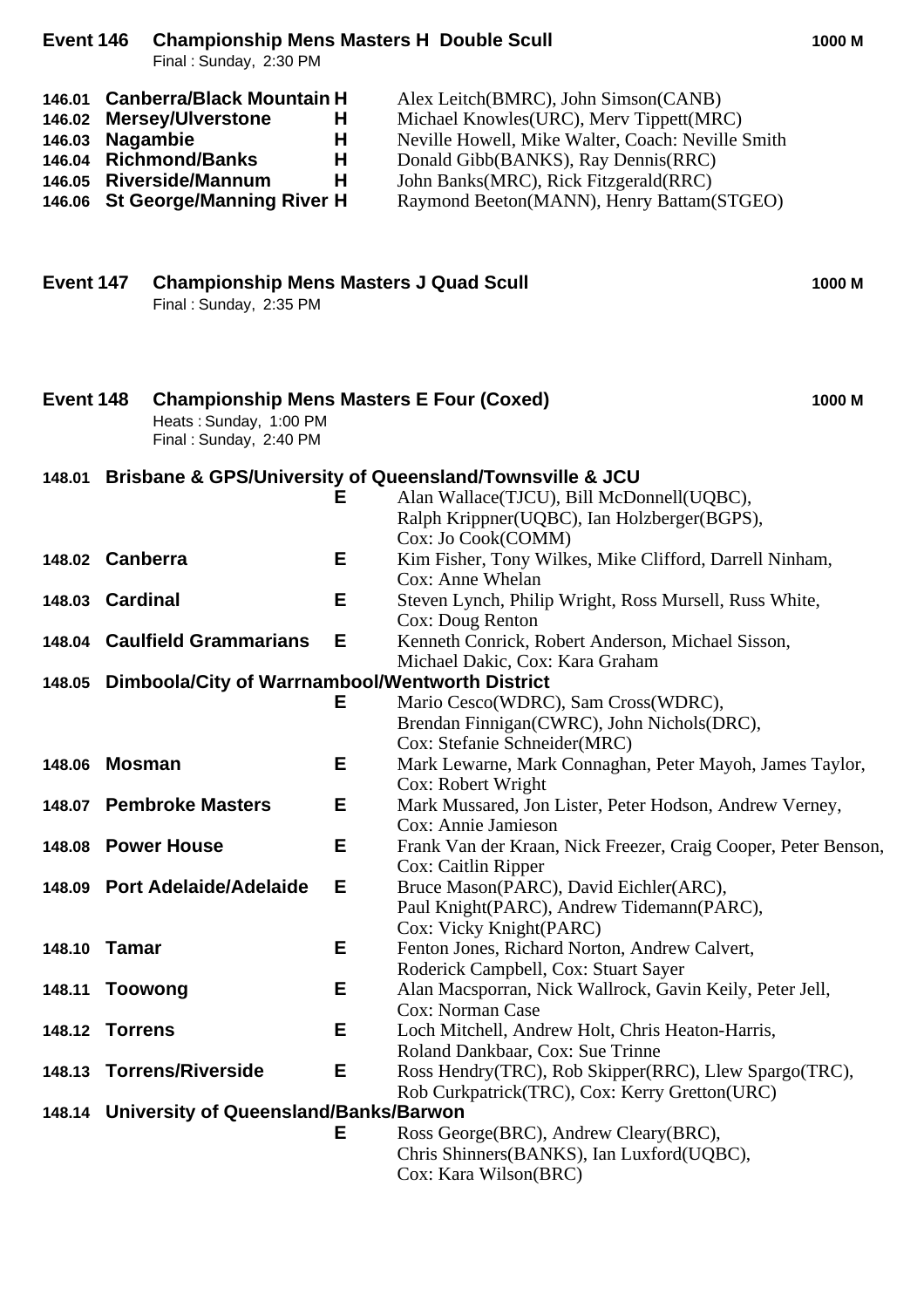| Event 149                              |              | Final: Sunday, 2:45 PM      |    | <b>Championship Mens Masters E Four (Coxless)</b><br>1000 M                       |
|----------------------------------------|--------------|-----------------------------|----|-----------------------------------------------------------------------------------|
| 149.01                                 |              | <b>Buckingham</b>           | Е  | Bruce House, Ian Jordan, Mike Partridge, Russell Hookway,<br>Coach: David Poulson |
| 149.02 Corio Bay                       |              |                             | E. | Peter Aberle, Richard Axe, Paul Van Prooyen, Rob England                          |
| 149.03                                 | <b>Glebe</b> |                             | Е  | Timothy Drinkwater, David Clark, Terry Davis, Kim Mackney                         |
| 149.04 Melbourne University/Mercantile |              |                             |    |                                                                                   |
|                                        |              |                             | Е  | Field Rickards (MUBC), Sandy Marshall (MUBC),                                     |
|                                        |              |                             |    | Stephen Mollard(MERC), Barry Sweeney(MUBC)                                        |
|                                        |              | 149.05 Power House          | E. | Jon Bailey, Brendon Beattie, Geoff Pullin, Geoff White                            |
|                                        |              |                             |    | 149.06 Sydney/Newington Masters Inc/University of NSW/Sydney Womens MLC           |
|                                        |              |                             | Е  | Joseph Zammit(SWMLC), Robert Newlinds(UNSW),                                      |
|                                        |              |                             |    | John Johnson(NMRC), Ken Ambler(SRC)                                               |
|                                        |              | 149.07 Tasmanian University | Е  | Wayne Newitt, Michael Johnston, Phil Roberts-Thompson,<br>John Hepper             |

### **Event 150 Championship Mens Masters B Double Scull 1000 M**

Final : Sunday, 2:50 PM

| D                                                                                           | Michael Gianotti, Michael Hogan                       |
|---------------------------------------------------------------------------------------------|-------------------------------------------------------|
| в                                                                                           | Brad Smith, Kenneth Major                             |
| в                                                                                           | Mark McKeown, Matthew Bourke, Coach: Brad Smith       |
| в                                                                                           | Sean Abbott, Paul Webster                             |
| В                                                                                           | Gavin Bellis, Jeff Hills                              |
| C                                                                                           | Robert Henderson, Marc Bindner, Coach: Bruce Williams |
| 150.01 Bunbury<br>Glebe<br>Glebe<br>150.04 Mosman<br>150.05 Power House<br>150.06 St George |                                                       |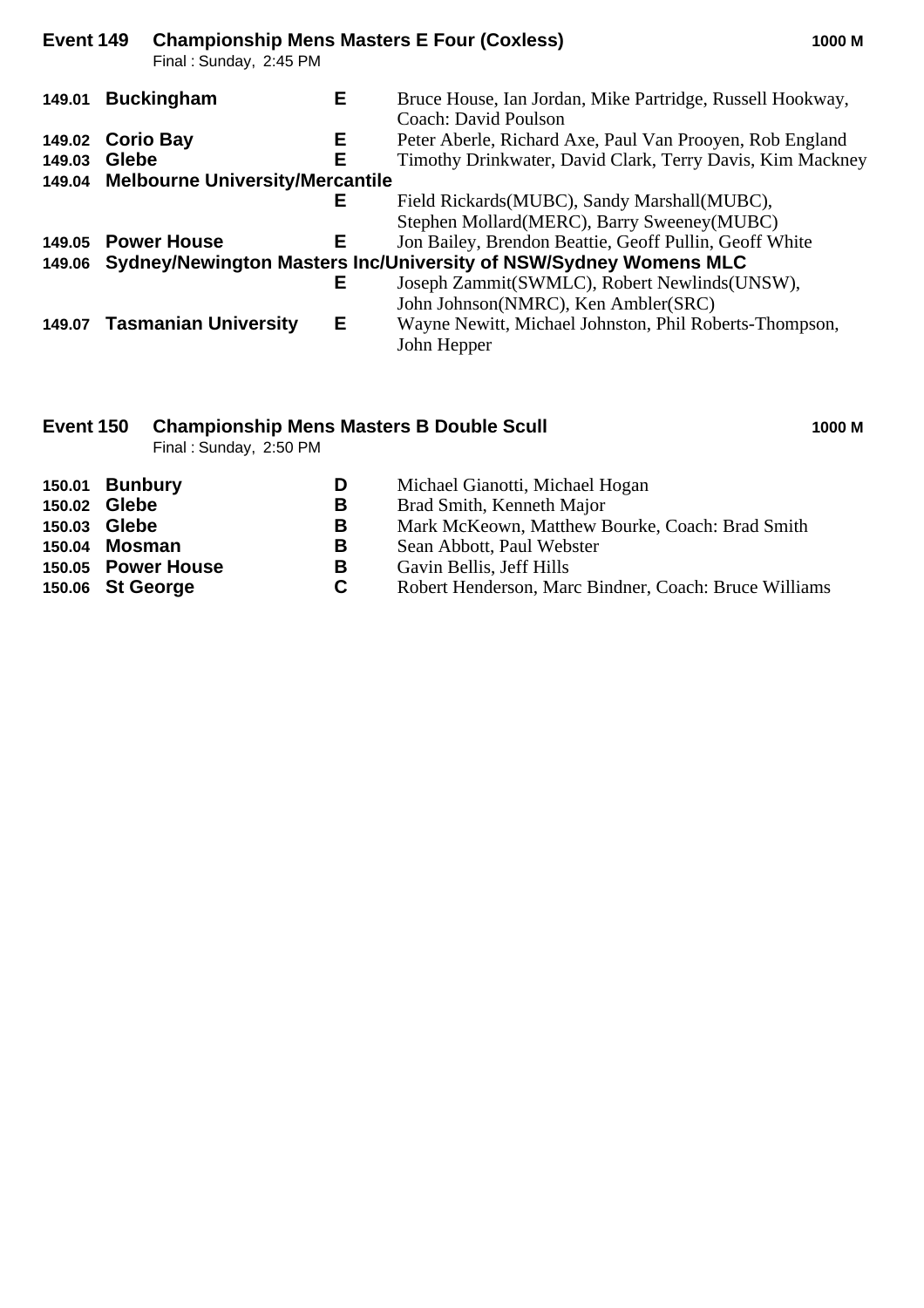| Event 151 | Heats: Sunday, 1:10 PM<br>Final: Sunday, 2:55 PM |               | <b>Championship Womens Masters C Quad Scull</b><br>1000 M      |
|-----------|--------------------------------------------------|---------------|----------------------------------------------------------------|
| 151.01    | <b>Bunbury</b>                                   | D             | Pina Barbera, Beverley Seroka, Jennifer Coote, Nola Cigulev    |
| 151.02    | Canberra                                         | C             | Cathy Crozier, Esther Harvey, Janice Jago, Alison Creagh       |
| 151.03    | Canberra                                         | C             | Sara Wightman, Jenny O'Connor, Jackie Neilson, Nerida Carter   |
|           | 151.04 Canberra/Manning River                    | C             | Elaine Bissaker(CANB), Amanda Cavill(MANN),                    |
|           |                                                  |               | Emy Ayliffe(CANB), Sue Donoghoe(CANB)                          |
| 151.05    | <b>Commercial</b>                                | C             | Barbara Hall, Sally Broadley, Lynette Parker, Christine Taylor |
| 151.06    | <b>Derwent Mercantile Collegiate</b>             |               |                                                                |
|           |                                                  |               | Lynne Read, Nicola Webb, Andrea Rippon, Joanne Clarke          |
|           | 151.07 Essendon/Richmond/Footscray City          |               |                                                                |
|           |                                                  | C             | Carolyn Manning(RRC), Louise de Koster(FCRC),                  |
|           |                                                  |               | Geraldine Goss(RRC), Tamara McPherson(ERC),                    |
|           |                                                  |               | Coaches: Tom Appleby, Neville Smith                            |
|           | 151.08 Fremantle/ANA                             | C             | Michelle Blake(ANA), Denise Dagley(ANA), Carol Sale(ANA),      |
|           |                                                  |               | Julia Dick(FRC), Coach: Laurie Anderson                        |
| 151.09    | Leichhardt                                       | C             | Dianne Williams, Deanna Fekete, Daniela Borgert,               |
|           |                                                  |               | Sandra Rourke                                                  |
|           | 151.10 Lindisfarne/New Norfolk C                 |               | Carol Nichols(NNRC), Emma McDowell(LRC),                       |
|           |                                                  |               | Dot Steane(LRC), Jillian Johnstone(LRC)                        |
|           | 151.11 North Esk/Sandy Bay                       | C             | Annette Douglas (SBRC), Wendy Balding (SBRC),                  |
|           |                                                  |               | Diane Ottaway (NERC), Judy Fenner (NERC)                       |
|           | 151.12 Sandy Bay                                 | C             | Jane Goodluck, Amanda Jackson, Tasha Dodd, Bridget Walker      |
| 151.13    | <b>Sandy Bay</b>                                 | C             | Joanne Chau, Claire Douglas, Terese Golding, Elizabeth Butler  |
| 151.14    | <b>Tamar</b>                                     | $\frac{c}{c}$ | Ann Hamilton, Jane Hawkeswood, Pauline Winwood, Jill Fraser    |
| 151.15    | <b>Torrens</b>                                   |               | Leanne Sandow, Linda Munns, Lisa Jessup, Lorna Montgomery      |

# **Event 152 Championship Mens Masters C Eight 1000 M**

Heats : Sunday, 1:20 PM Final : Sunday, 3:00 PM

# **152.01 Black Mountain/Canberra/Cairns/Glebe**

|        |                                                              | C | Brad Smith(GLEBE), Peter Thoren(CANS),                      |
|--------|--------------------------------------------------------------|---|-------------------------------------------------------------|
|        |                                                              |   | Alan Henwood(CANS), Geoff Brown(CANB),                      |
|        |                                                              |   | Steven Mirtschin(CANB), Martin Little(CANB),                |
|        |                                                              |   | Damien Pentony(CANB), Ted Hall(BMRC),                       |
|        |                                                              |   | Cox: Rebecca McCallum(CANB)                                 |
|        | 152.02 Bunbury/West Australian D                             |   | Peter Klemm(WARC), Brad Scott(WARC),                        |
|        |                                                              |   | Sten Campbell(WARC), Michael Lane(WARC),                    |
|        |                                                              |   | Michael Gianotti(BRC), Tim Weston(BRC),                     |
|        |                                                              |   | Michael Hogan(BRC), Martin Curran(BRC),                     |
|        |                                                              |   | Cox: Pina Barbera(BRC)                                      |
| 152.03 | <b>Drummoyne</b>                                             | C | Warwick Kerr, Cameron Townshend, Peter French,              |
|        |                                                              |   | Michael Wong, David Auld, Charles Hamilton, Anthony Mallis, |
|        |                                                              |   | Timothy Bland, Cox: Kathleen Hextell                        |
|        | 152.04 Lindisfarne/New Norfolk/Derwent Mercantile Collegiate |   |                                                             |
|        |                                                              | A | Ben Leicester(LRC), Michael Pollard(DMCRC),                 |
|        |                                                              |   | Peter Nichols (NNRC), Peter Holloway (LRC),                 |
|        |                                                              |   | Craig Rickards(LRC), Andrew Polonowski(LRC),                |
|        |                                                              |   | David Emmett(LRC), Aaron Midgeley(LRC),                     |
|        |                                                              |   | Cox: Andrew Lovibond(LRC)                                   |
|        | 152.05 New Norfolk/Lindisfarne D                             |   | Leigh Blake(LRC), David Howard(NNRC),                       |
|        |                                                              |   | Tim Wilson-Haffenden(NNRC), Kelly Graham(NNRC),             |
|        |                                                              |   | John Bannon(NNRC), David Banks(LRC),                        |
|        |                                                              |   | James Osborne(NNRC), Phil Hansen(NNRC),                     |
|        |                                                              |   | Cox: Meg Tubb(LRC), Coach: Michael Banks                    |